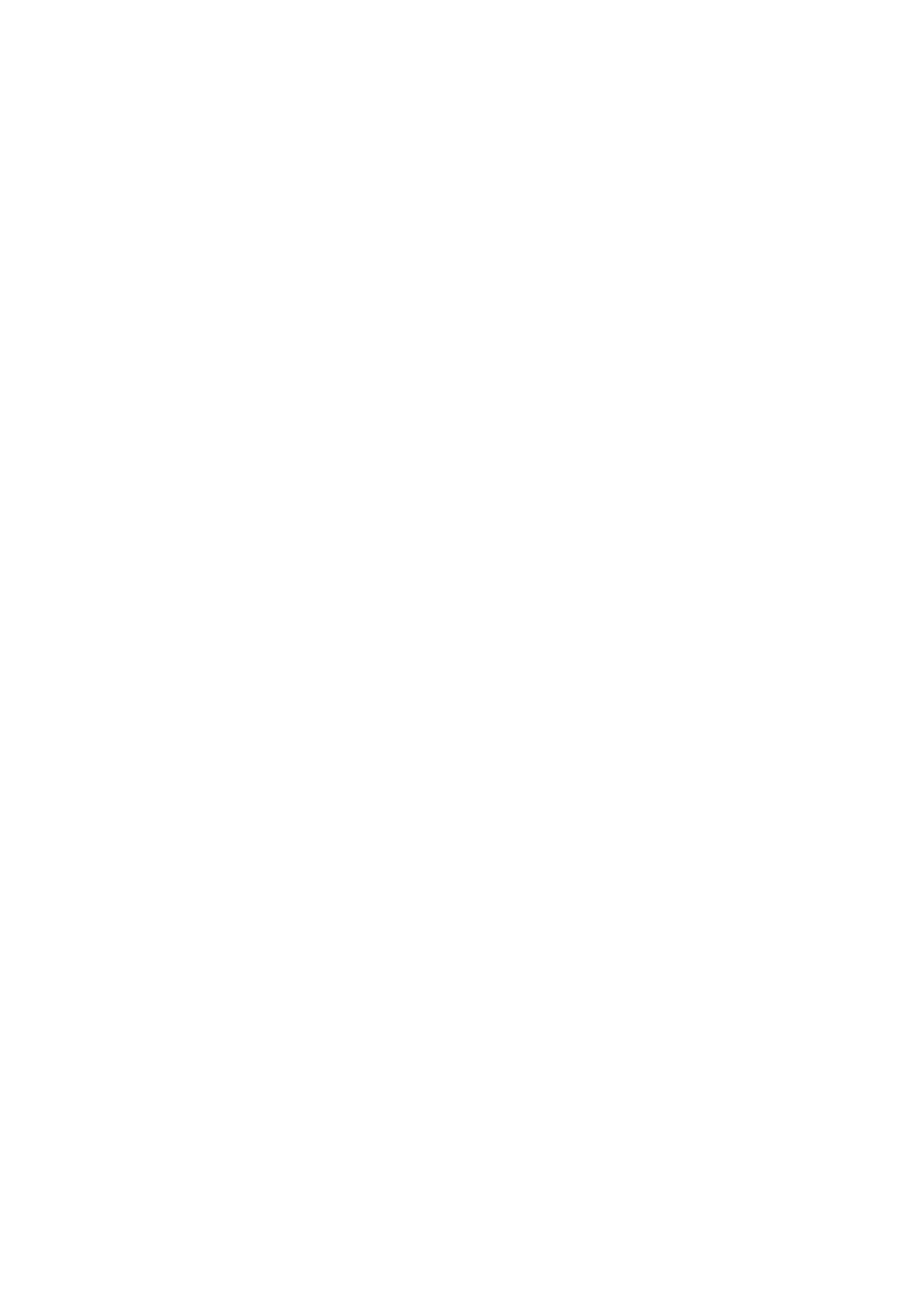## **The dissertation of Luisa Gagliardi is approved.**

Programme Coordinator: Prof. Fabio Pammolli, IMT Lucca

Supervisor(s): Prof. Lanfranco Senn, Bocconi University

Tutor(s): Dr. Jing-Yuan Chiou, IMT Lucca

The dissertation of Luisa Gagliardi has been reviewed by:

Prof. Ron Boschma, Utrecht University Dr Simona Iammarino, London School of Economics Dr Riccardo Crescenzi, London School of Economics Dr Mark Dincecco, IMTLucca Dr Giammario Impullitti, University of Cambridge

### **IMT Institute for Advanced Studies, Lucca**

**2011**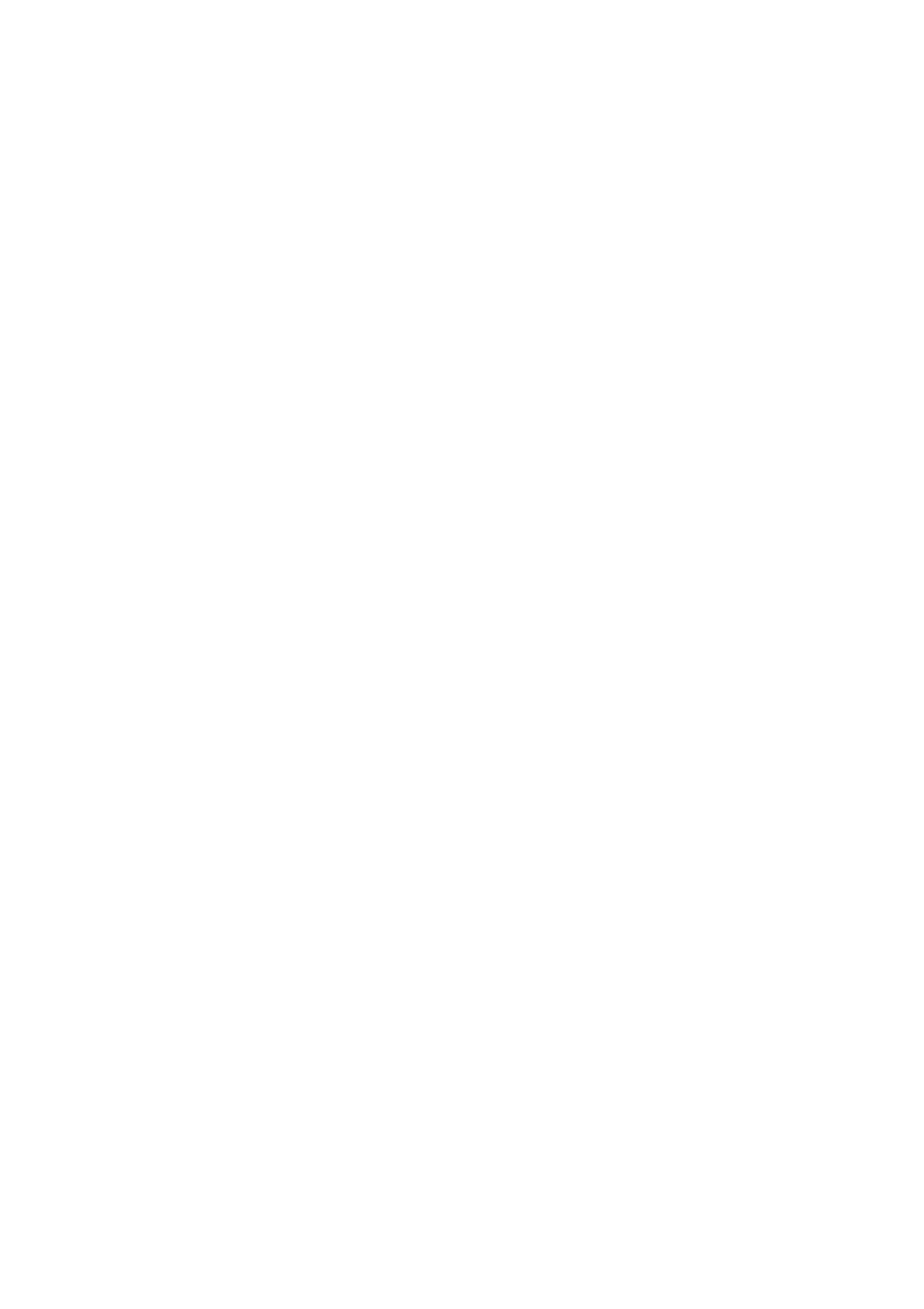# **Contents**

| ---------------------------<br>____________________________  |
|--------------------------------------------------------------|
|                                                              |
| $1_{-}$                                                      |
| 2. ON THE ENGINE OF INNOVATION: THE ROLE OF SKILLED          |
| 3. THE BRIGHT SIDE OF SOCIAL CAPITAL: HOW BRIDGING MAKES     |
| 4. REGIONAL DISPARITIES IN ITALY OVER THE LONG RUN: THE ROLE |
| 5.                                                           |
|                                                              |
|                                                              |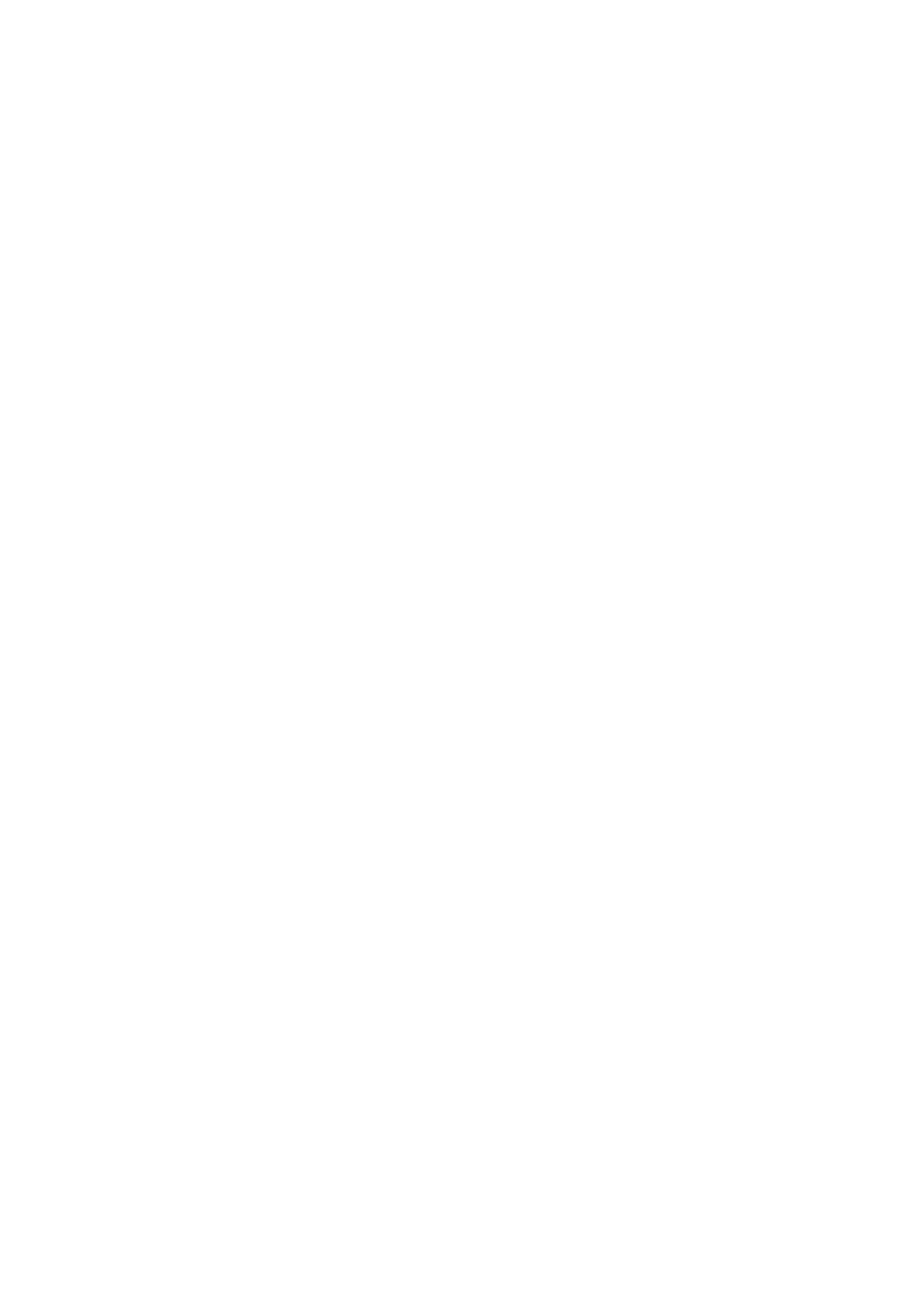## **Vita and publications**

| VITA                 |                                                                                                                                                                                       |  |
|----------------------|---------------------------------------------------------------------------------------------------------------------------------------------------------------------------------------|--|
| February 16,<br>1983 | Born, Cosenza, Italy                                                                                                                                                                  |  |
| 2004                 | Bachelor in Economics and Management for<br>Public administrations<br>and international<br>Institutions<br>Final marks: 110/110 cum laude<br>Bocconi University<br>Milan, Italy       |  |
| 2007                 | Master of Science in Economics and Management<br>for Public administrations and international<br>Institutions<br>Final marks: 110/110 cum laude<br>Bocconi University<br>Milan, Italy |  |
| 2010                 | Master in Local Economic Development<br>London School of Economics<br>London, UK                                                                                                      |  |

#### **PUBLICATIONS AND PRESENTATIONS**

L. Gagliardi, M. Percoco, "Regional Disparities in Italy over the Long Run: the Role of Human Capital and Trade Policy", *Region et Developpement,* vol. 33, pp. 81 – 105.

L.Gagliardi, R.Crescenzi, M.Percoco "Social Capital and Innovation in Italy" in Crescenzi, Percoco (editors) "*Geography, Institutions and Regional Economic Performance*", Springer – Verlag, Berlin and New York, forthcoming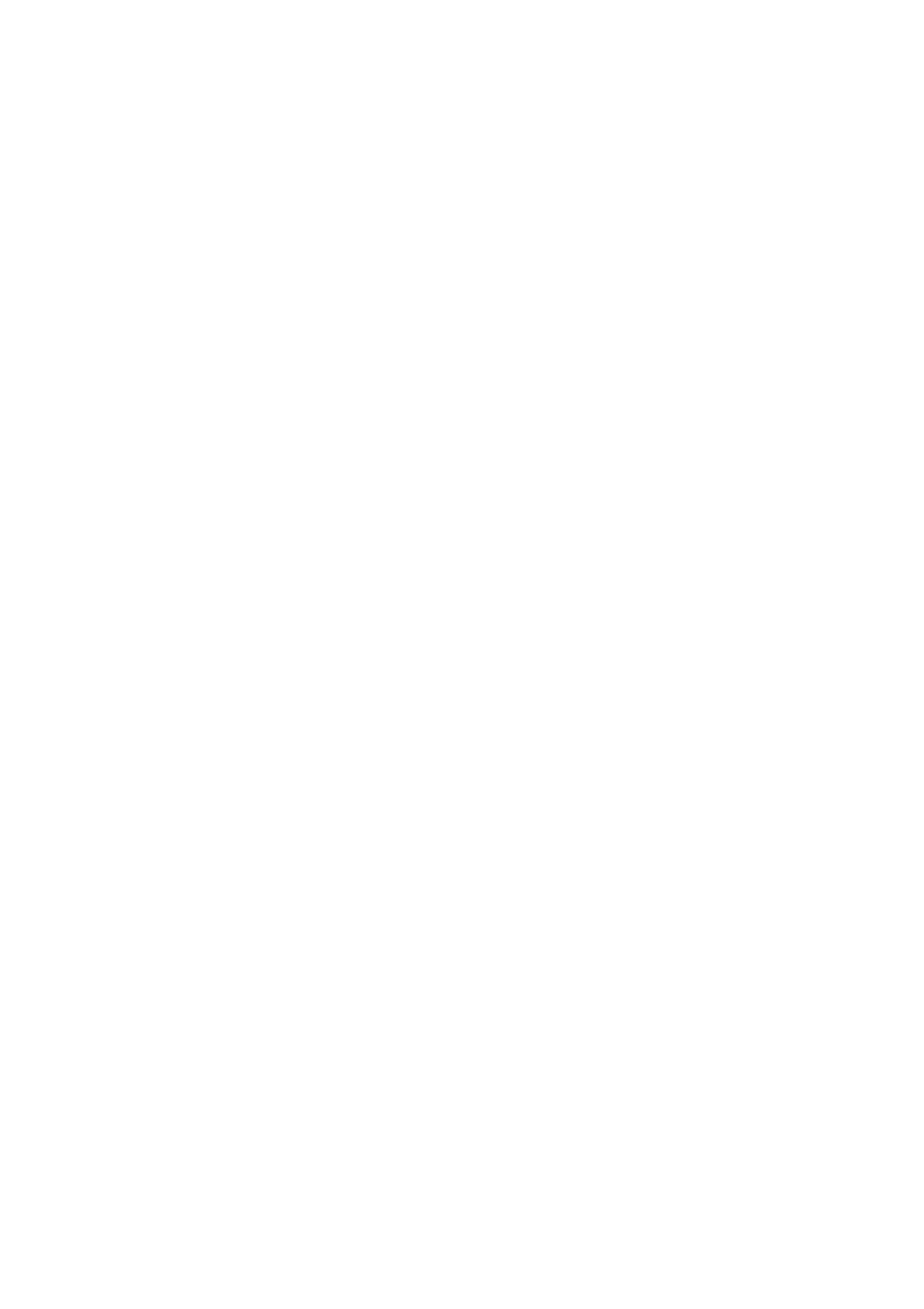## **Abstract**

The thesis is aimed at the empirical investigation of the role of intangible assets, in particular human and social capital, as relevant determinants of local economic performances. Traditional theories of economic growth, focusing on the role of physical capital as fundamental engine of economic growth, have failed to explain much of the differences in the level of income and development among regions and countries. The direct consequence of this evidence was the increasing effort in identifying alternative mechanisms and determinants. In line with this trend the role of intangible assets as determinants of economic outcomes has recently gained increasing importance in the economic literature. However, the empirical evidence remains limited and controversial. The thesis aims at filling this gap by developing a sound analytical framework and robust empirical strategies for the assessment of the potential economic dividend of soft factors.

The analysis is developed through three independent and original papers grounded into different streams of literature and covering in a consistent manner a variety of contributions: from traditional economic theory on the role of human capital and externalities as main source of endogenous growth (Romer, 1986, Lucas, 1988), to the theory and empirics of social capital (Putnam, 1990, Granovetter, 1973, Keefer and Knack, 1997) and some more recent contributions regarding the role of migration and human capital externalities externalities ( Breschi and Lissoni, 2000, Moretti, 2004, Duranton, 2007, Faggian, McCann, 2006, 2009). In each of the three papers the empirical investigation is provided building on different econometric techniques (cross section, first difference, panel data, instrumental variables) coherently with the underlying research questions, theoretical motivations and characteristics of the available data.

The papers provide robust empirical evidences in support of the hypothesis regarding the relevant role of intangible assets as crucial determinant of the economic and innovative performance of local areas. The main findings are consistent over changes in the geographical unit of analysis and methodological settings.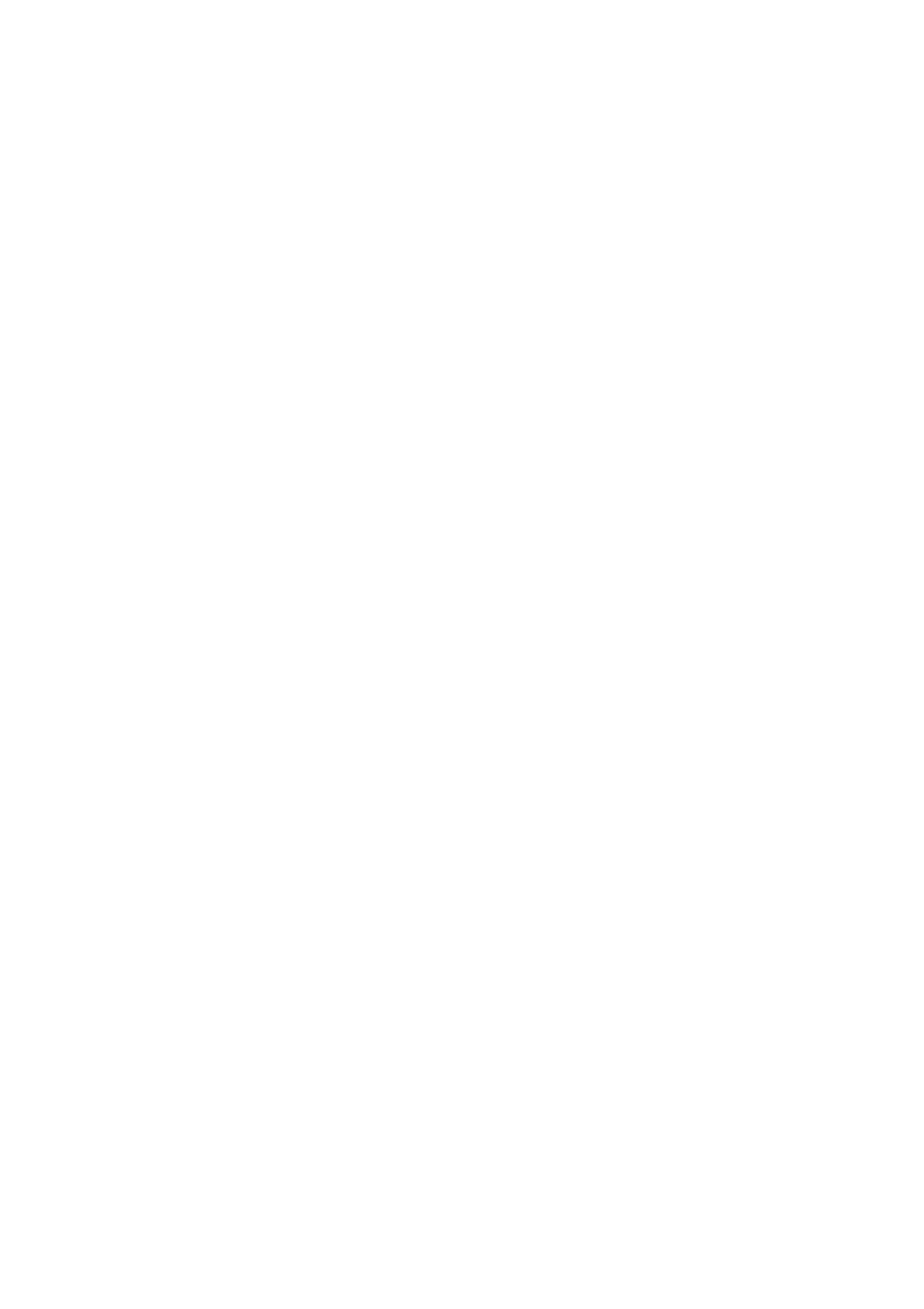## **Chapter 1: Introduction**

Mainstream economic theories (*Solow, 1956*) focusing on the relevance of tangible assets and based on the mechanical expansion of predetermined variables were traditionally unable to fully explain differences in the economic performance of regions and countries (*Banerjee et al. 2004*). The direct consequence of this evidence was the increasing effort in identifying alternative mechanisms and determinants driving the economic performance of regions and countries. Early contributions focused on the crucial role of human capital (*Romer, 1986, 1990, Lucas, 1988*), interpreted mainly as good education and health. Following empirical works have strongly supported the explanatory power of human capital within the traditional growth regression (*Barro, 1991, Mankiw, Romer, Weil, 1992*). However, as pointed out by Shuller (2000) individuals are not isolated entities and their performance and capacity to generate an economic dividend is strongly affected by the relational and institutional environment in which they are embedded. Such powerful consideration explains why the economic literature started to question about the role of social capital, interpreted as trust, networks and relations (*Putnam, 1003, 2000, Coleman, 1990, Fukuyama, 2000, Bourdieu, 1985*), on the economic performance of regions and countries.

Despite the broad consensus on the relevance of these intangible assets the empirical evidence on the existence of an economic dividend associated to the so called soft factors is still controversial.

The thesis is then aimed to contribute to the wide literature on the role of these intangible assets, in particular human and social capital, providing a robust empirical investigation. The role of human capital is addressed in respect to two different geographical contexts, Italy and UK, while the relevance of social capital is explicitly analysed in the case of Italy, one of the most famous case study within the existent literature on social capital.

The first paper analyses the role of skilled migration as crucial determinant of the innovative performance of local areas in Britain. The paper aims to provide robust evidences on a controversial issue in the economic geography literature: the impact of human capital externalities associated to the migration behaviour of high skilled people. The strength of the paper lies in the adoption of a novel dataset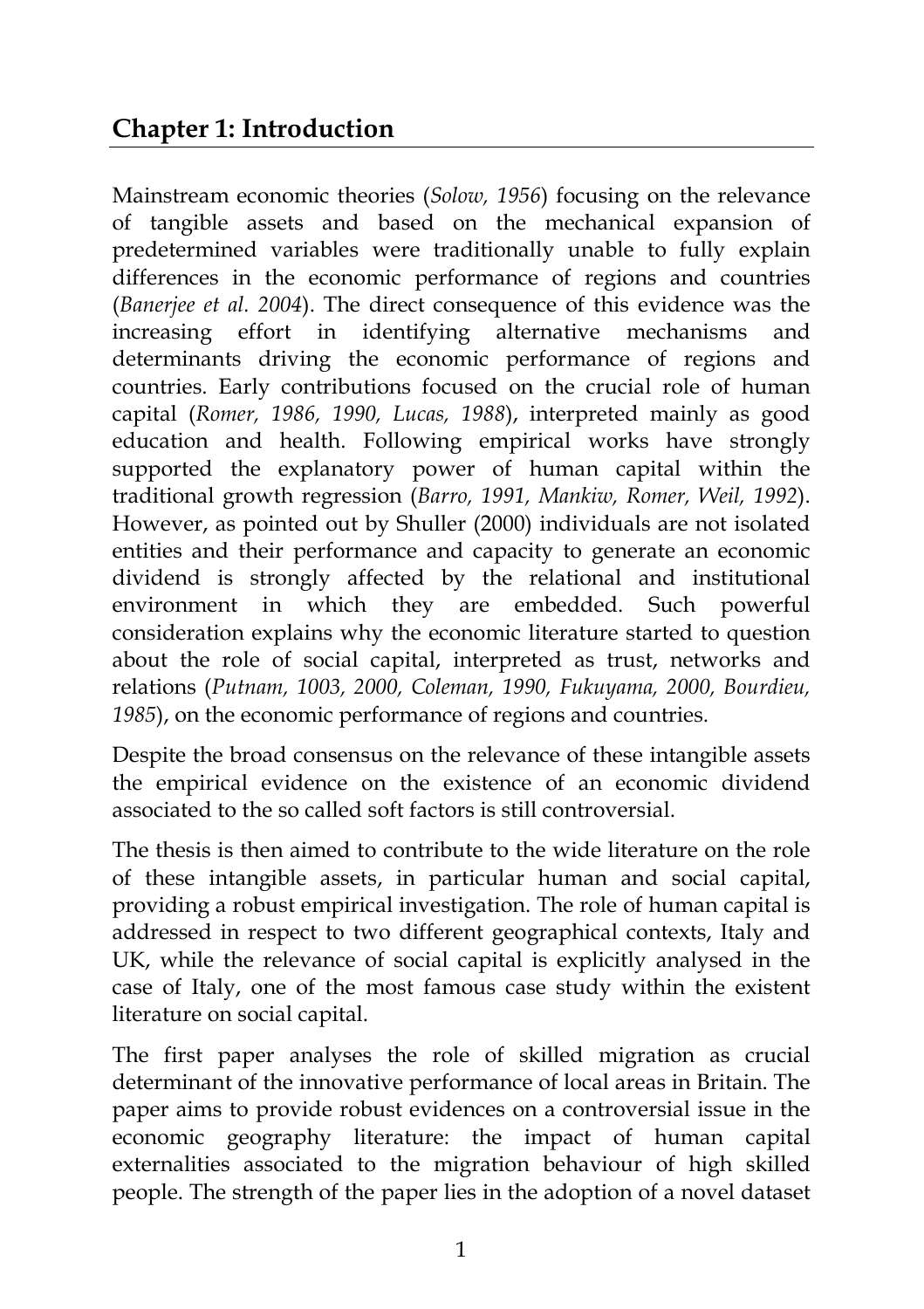and in the definition of a reliable identification strategy in order to account for the 'endogeneity' of migration flows. The results find consistent support for the positive impact of human capital externalities offering an original contribution on the understanding of the British spatial economy.

The second paper aims to contribute to the broad literature on social capital by focusing on its effects on innovation. The paper investigates the channels through which social capital affects the innovative capabilities of Italian provinces building on a distinctive perspective of analysis. This implies a valuable effort in providing a coherent definition of social capital, concept traditionally characterized by a significant vagueness and measured in various different ways, ranging from trust to political participation, from network relationships to associational activities. Focusing on the network dimension and referring on the weak/ strong ties dichotomy introduced by Granovetter the paper offers an original analysis on the relevance of social capital.

The third paper analyses the long-run impact of initial economic conditions and path dependence referring in particular to the role of human capital and trade policy in the case of Italy. The paper offers an interesting perspective for the analysis of regional disparities in Italy suggesting that the initial gap in terms of human capital availability and the protectionist post unification trade policy - more that initial differences in any other economic preconditions (e.g. productivity) were responsible for the emergence of the traditional north-south dichotomy in Italy. The main thesis pursued in the paper is that both dimensions contributed to prevent the industrialization of Southern regions by increasing the specialization in low knowledge-intensity and low value-added agricultural activities.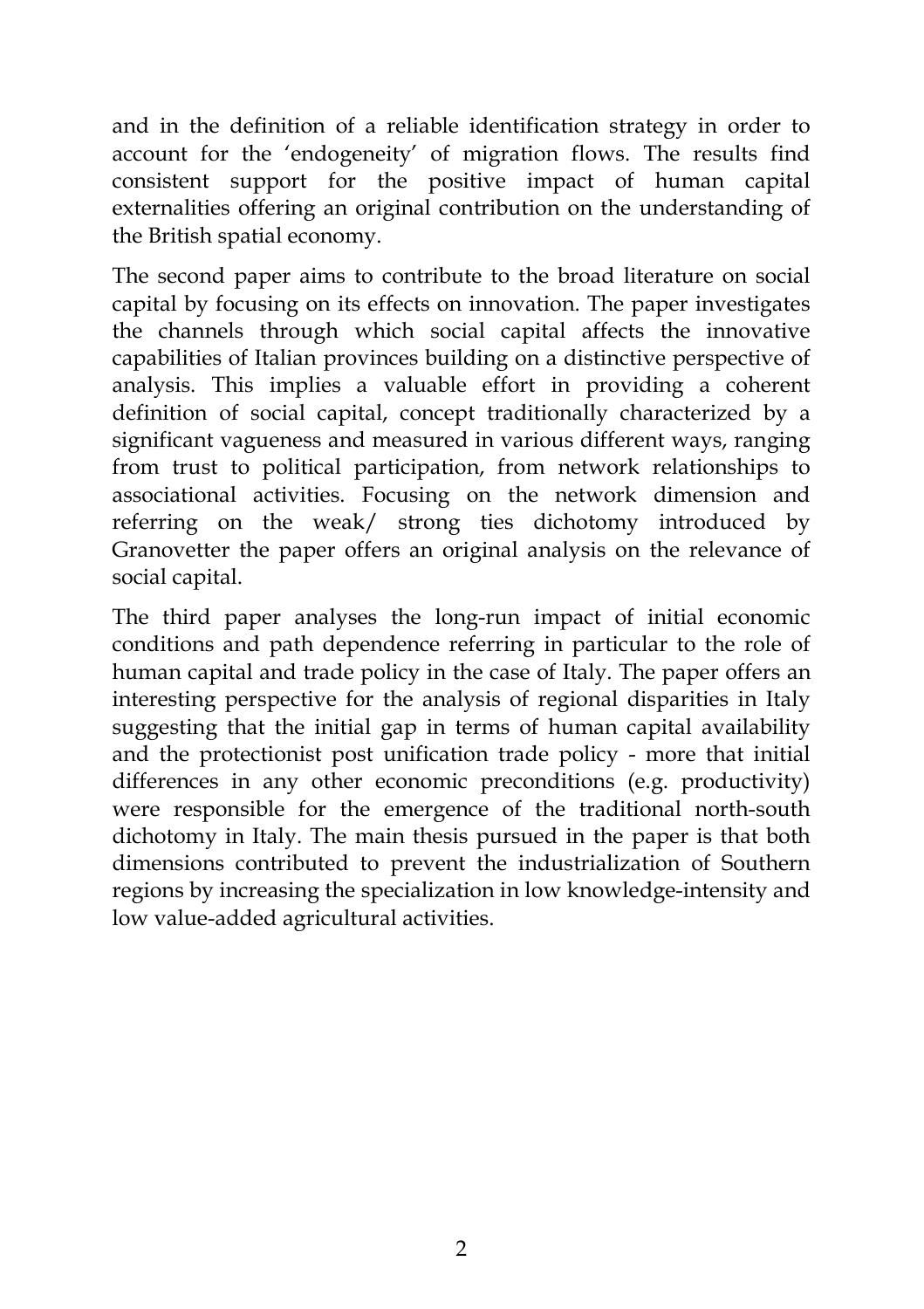# **Chapter 2: "On the Engine of Innovation: the Role of Skilled migrations and Human Capital Externalities"**

**Author(s)** : Luisa Gagliardi – IMT Lucca

### **Abstract**

What is the effect of an increase in the stock of human capital on the innovative performance of a local economy? This paper tests the hypothesis of a causal link between an increase in the average stock of local human capital, due to skilled migration inflows, and the innovative performance of local areas using British data. The paper examines the role of human capital externalities as crucial determinant of local productivity and innovative performances, suggesting that the geographically bound nature of these valuable knowledge externalities can be challenged by the mobility of skilled individuals. Skilled migrations become a crucial channel of knowledge diffusion broadening the geographical scope of human capital externalities and significantly affecting the likelihood of innovation at the local level.

Keywords: Innovation, Migration, Human Capital Externalities.

## **Acknowledgments**

Thanks to Steve Gibbons, Riccardo Crescenzi, Olmo Silva, Max Nathan and Tamara de la Mata for advices and support and to the personnel of the ONS Microdata Lab for data. All errors remain my own.

### **Disclaimers**

This work contains statistical data from ONS which is Crown copyright and reproduced with the permission of the controller of HMSO and Queen's Printer for Scotland. The use of the ONS statistical data in this work does not imply the endorsement of the ONS in relation to the interpretation or analysis of the statistical data. This work uses research datasets which may not exactly reproduce National Statistics aggregates.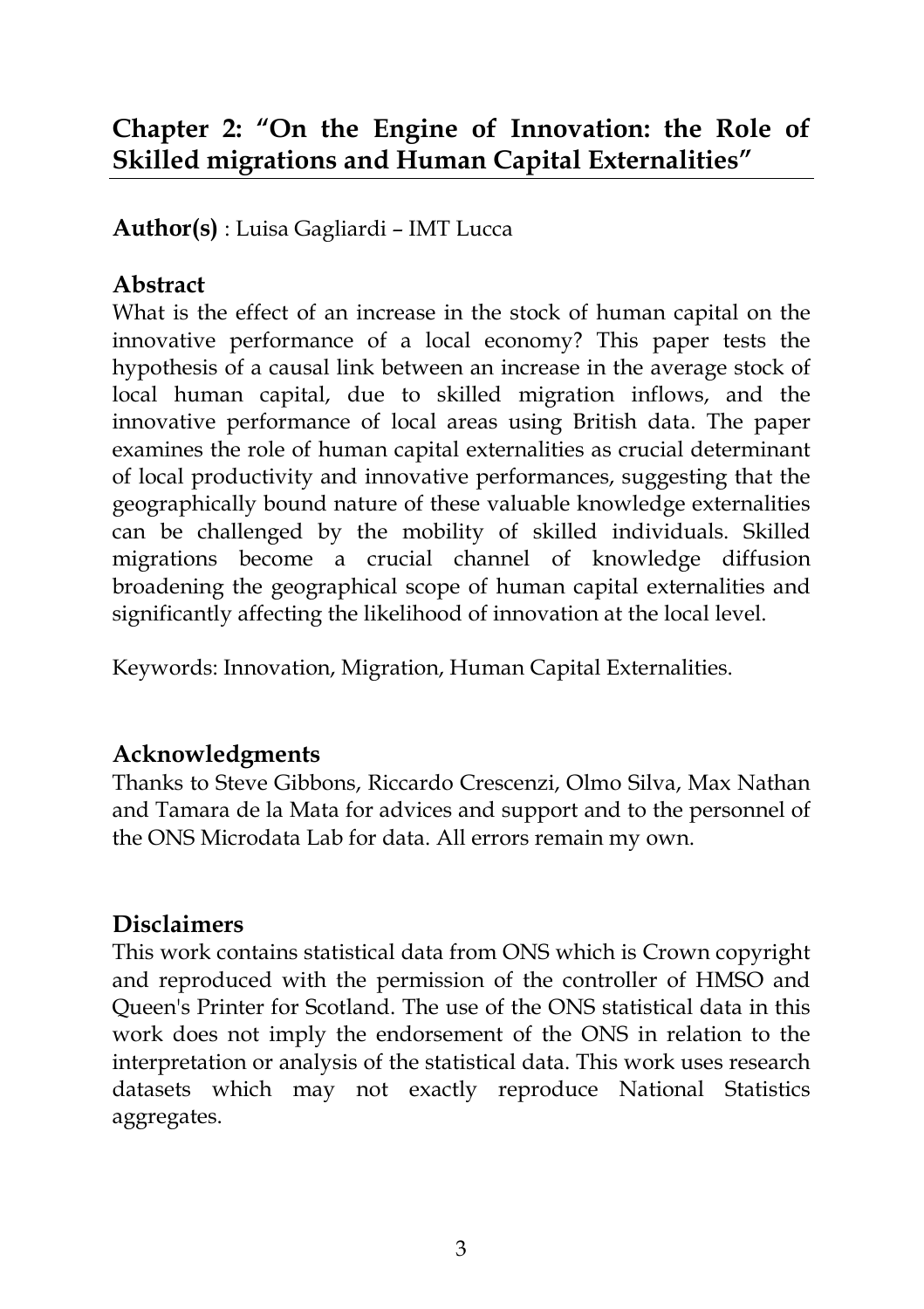## **1) Introduction**

The role of human capital as crucial determinant of the innovative performance of regions and countries has been deeply analyzed within the economic literature.

Since Lucas (1988), economists have supported the idea that human capital accumulation in specific geographical contexts generates two different effects: an increase in individual productivity and a positive effect on local aggregate productivity. The latter effect represents the so called "human capital externalities" (*Moretti, 2004a*).

These externalities were often considered a fundamental engine of endogenous growth (*Grossman, Helpman, 1991*) due to their capability to foster technological innovation and productivity (Jaffe et al, 1993, Saxenian, 1994). Furthermore, because of their geographical boundness, they were often supposed to be responsible for differences in long run economic performance among geographical areas (Lucas, 1988).

However, despite the theoretical relevance of the issue, the empirical literature on the relevance of human capital externalities is still controversial (*Moretti, 2004a*) and there is even less consensus regarding the mechanism at play (*Duranton, 2007*).

A deeper understanding of the mechanisms behind the geographically localized nature of human capital externalities is then crucial in order to shed some more light on real world's economic dynamics.

The limitation in the geographical ray of action of human capital externalities is generally associated to the distinction between codified and tacit knowledge (*Polanyi, 1978*). Tacit knowledge, often assumed to be the real engine of innovation, is both embodied in people (*Feldman, 2000*) and generally bound within specific epistemic communities (*Steinmueller, 2000*). The coexistence of different sources of tacit, individual embodied, knowledge within the same geographical context increases the likelihood of innovation, multiplying the opportunities of exchange and the probability to exploit the benefits related to valuable re-combinations of such knowledge. This implies that the degree of geographical fixedness of these human capital externalities depends on the extent to which human capital is not mobile in space and interactions among individuals remain geographically localized in specific spatial contexts.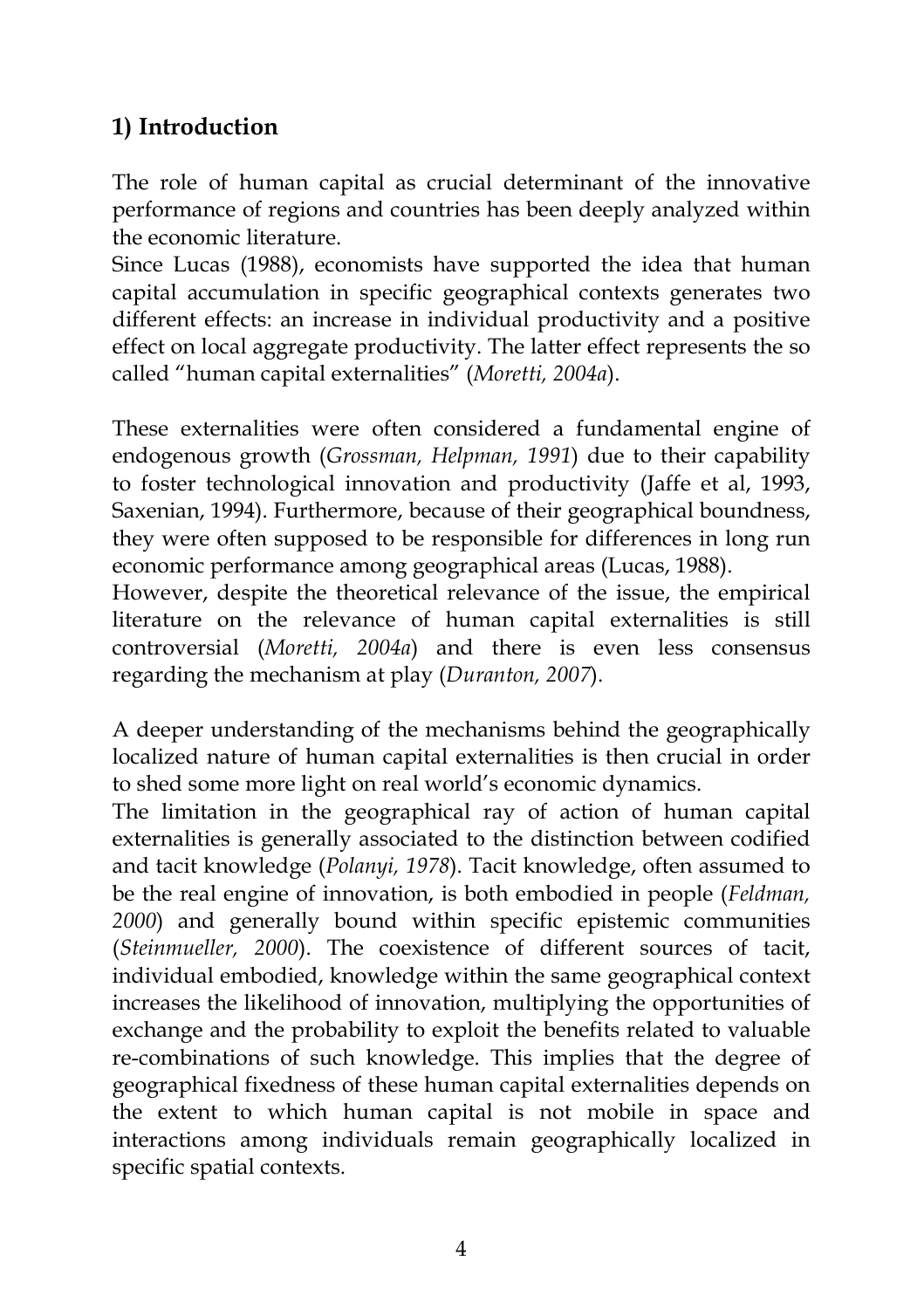Building on these considerations the aim of this paper is to contribute to the debate on the relevance of human capital externalities focusing in particular on their transmission channels. I suggest that the migration behaviour of high skilled individual is a crucial mechanism of (tacit) knowledge diffusion, contributing to the broadening of the geographical scope of human capital externalities and fostering the innovative performance of local areas. The paper tests this hypothesis looking at the role of skilled migration, affecting the average level of human capital, on the innovative performance of local areas in the case of Great Britain.

The possibility to recover reliable predictions is challenged by several empirical shortfalls. In the first instance the endogeneity regarding changes in aggregate human capital, secondly the definition of the most appropriate geographical scope of the analysis and the difficulties in measuring both innovation performance and migration flows.

I will try to address these issues through a careful definition of the relevant variables, the geographical unit of analysis and the identification strategy.

The main findings of the paper confirm that human capital externalities related to migration of skilled individuals can be considered a significant determinant of the innovative performance of local areas in Britain. However in respect to part of the existing literature (*Marshall, 1890, Gleaser, 1999, Gleaser, Mare', 2001, Moretti, 2004a, 2004b, Ciccone and Peri, 2005, Duranton, 2007*) no evidence of an additional effect of human capital externalities in urban areas has been found. I will suggest that this empirical evidence is explained by the characteristics of the sample and the sectoral composition of British cities.

The remainder of the paper is organized as follows: the next section introduces an overview of the existing literature. In section two I will discuss the issue related to the choice of the geographical unit of analysis while in section three I will provide a detailed description of the identification strategy adopted. Section four describes the data. Section five presents the main results and robustness checks, section six introduces a thematic focus on the urban subsamples and the last section concludes.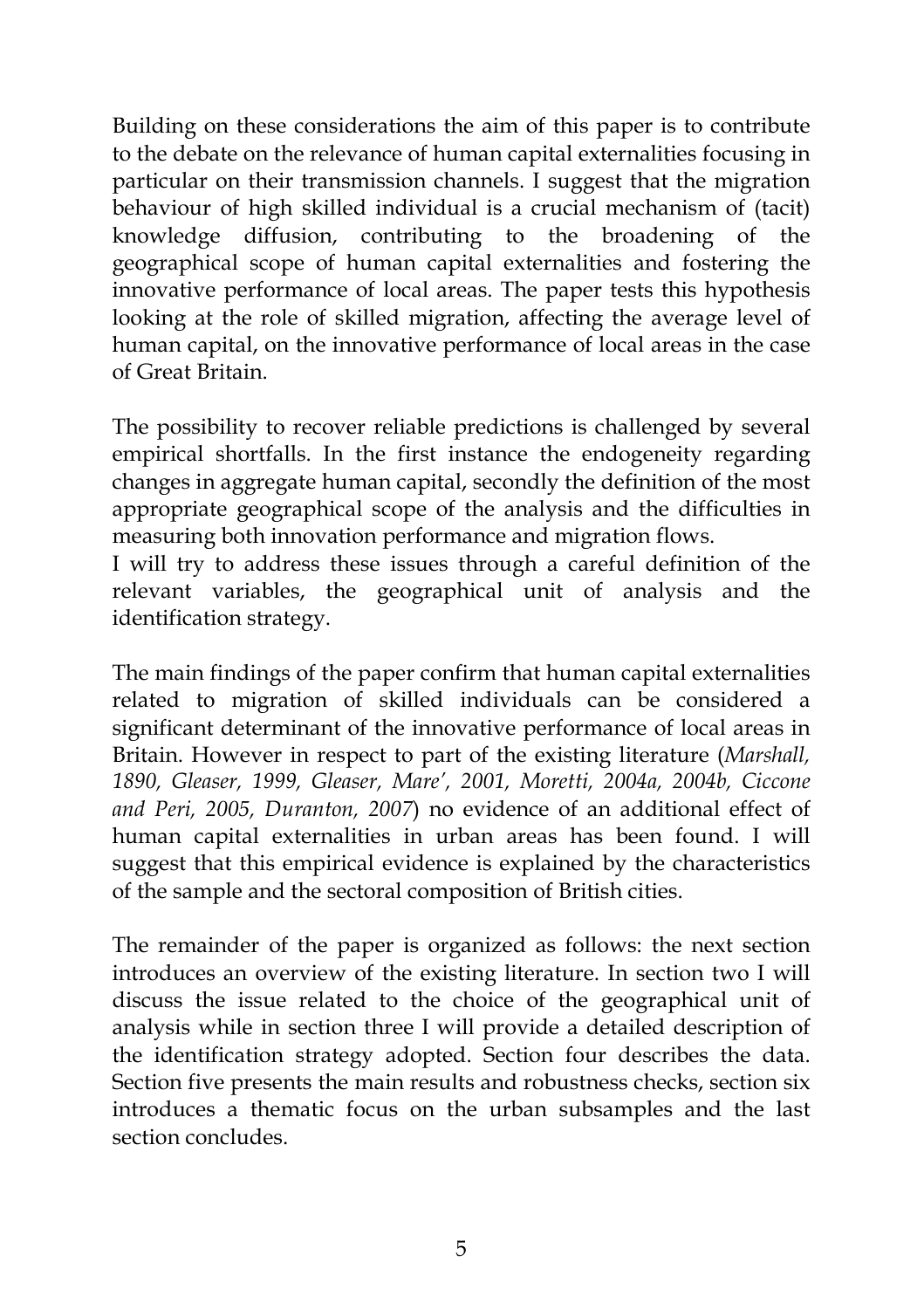## **2) Knowledge externalities, migration flows and innovative capabilities**

Externalities associated to the process of human capital accumulation were traditionally considered crucial factors in determining successful economic outcomes (*Romer, 1986, Lucas, 1988, Grossman, Helpman, 2001*) through their effect on technological and innovative capabilities. Moreover, since Marshall (1890) human capital externalities are also accepted as one of the main reasons to justify the existence of cities.

The main argument supporting this positive effect builds on the idea that an increase in the average local stock of human capital positively affects the local economic performance through two channels: the effect on individual productivity and the effect on aggregate productivity (*Moretti, 2004a*), implying that measures of aggregate human capital should matter in the determination of outcomes over and above individual characteristics (*Duranton, 2007*).

Moretti (2004a) distinguished between two fundamental kinds of human capital externalities: the technological externalities, generating technological increasing returns through the positive effect of human capital on all the other production factors due to the sharing of knowledge and skills among knowledgeable individuals (Lucas, 1988), and the pecuniary externalities generally associated with the marshallian labour market pooling effect (*Marshall, 1980*).

Conceptualizing the existence of such valuable knowledge externalities related to human capital and operating among individuals located in the same geographical context implies valuing more the role of location and geography.

Both kinds of externalities, either those mediated by the labour market and those operating through informal social interactions, tend to be geographically bound because of their embeddedness in local formal and informal institutional and relational contexts. The rationale of this statement is intuitive. As Gleaser et al (1992) pointed out "intellectual breakthroughs must cross hallways and streets more easily than oceans and continent". "Co-presence in the same physical space not only improves the visual contact, but goes beyond it into what can be called emotional closeness" (*Leamer, Storper, 2001*) contributing to create those untraded interdependencies fundamentally affecting the likelihood to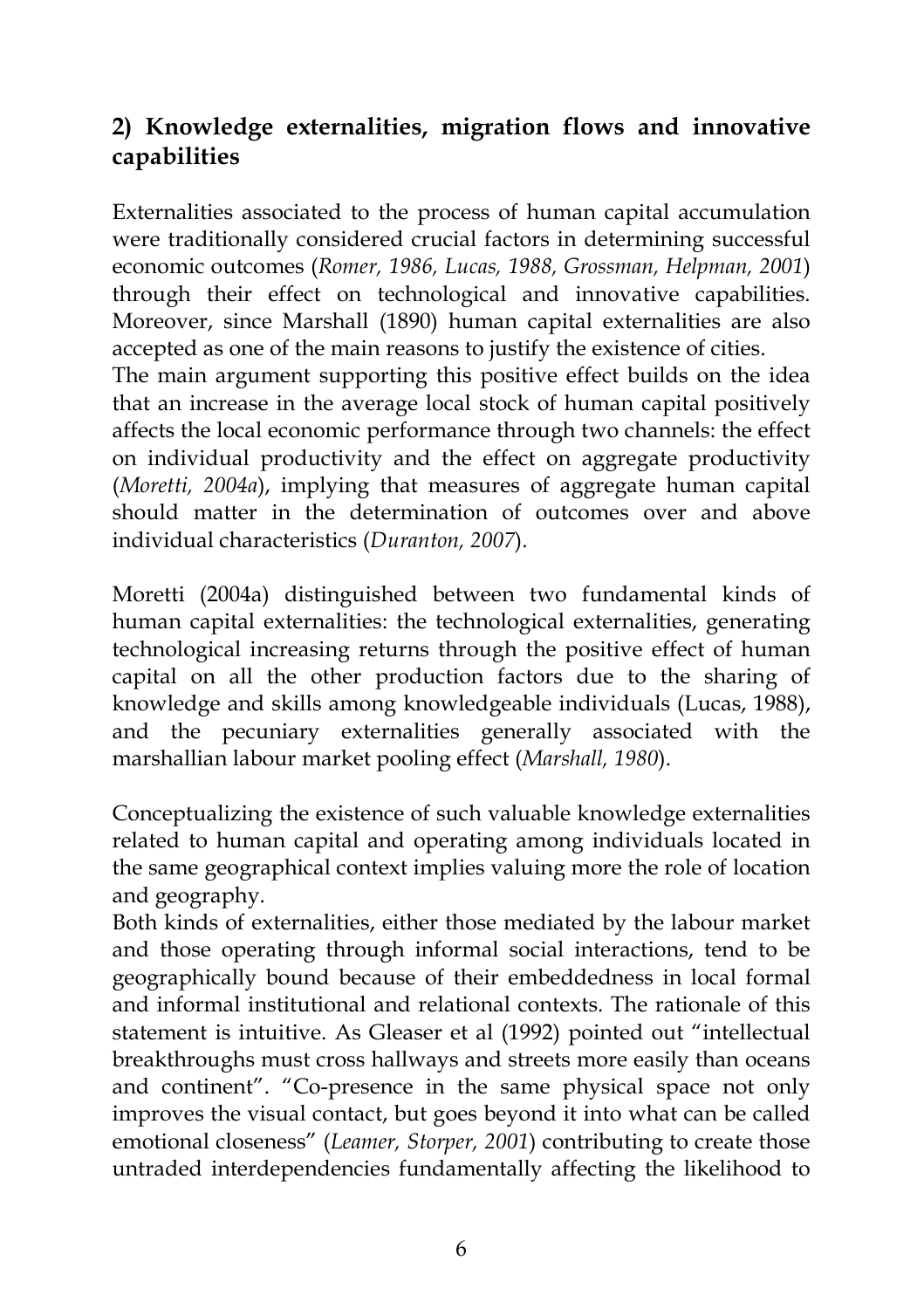exchange valuable, individual embedded, tacit knowledge (*Storper, 1997*).

The geographically bound nature of such externalities could explain the persistence of economic differentials among different areas increasing the importance of a deeper understanding of the mechanisms behind their localized nature.

Addressing the latter issue implies discovering the key microeconomic linkages to endogenous macroeconomic growth (*Audresch, Feldman, 2004*), allowing for a comprehensive evaluation of the innovation process.

Building on that an increasing attention started to be devoted to disentangle the channels through which knowledge externalities related to human capital operate.

Starting from the evidence of human capital as individually embodied characteristic it was suggested that valuable knowledge tends to be geographically bound to the extent to which highly skilled individuals are not mobile in space. Because of the fact that "knowledge tends to travel along people who master it" (*Breschi and Lissoni, 2001*), the migration behavior of highly skilled individuals could challenge the geographically bound nature of knowledge externalities associated with human capital, contributing to extend their ray of action. Inflows of highly skilled individuals determine an increase in the local stock of valuable human capital positively affecting the likelihood of the emergence of knowledge externalities coming from the re-combination of new and pre-existent local knowledge (*Audresch, Feldman, 2004*).

In the analysis of the effectiveness of skilled migration in generating valuable knowledge externalities, the empirical economic literature adopted different perspectives.

Looking at the typology of externalities some authors focused on those that Moretti (2004a) defined as pecuniary externalities, meaning human capital externalities mediated by labour market. Among the most influential papers Gleaser et al. (1992) showed that in-flows of highly skilled workers, acting as additional sources of localized human capital, become a crucial determinant of higher rates of economic growth. Zucher, Darby and Brewer (1998) emphasized the role of star scientists as engine of innovation. This finding was further confirmed by Zucher, Darby and Armstrong (1998) applying the same hypothesis to the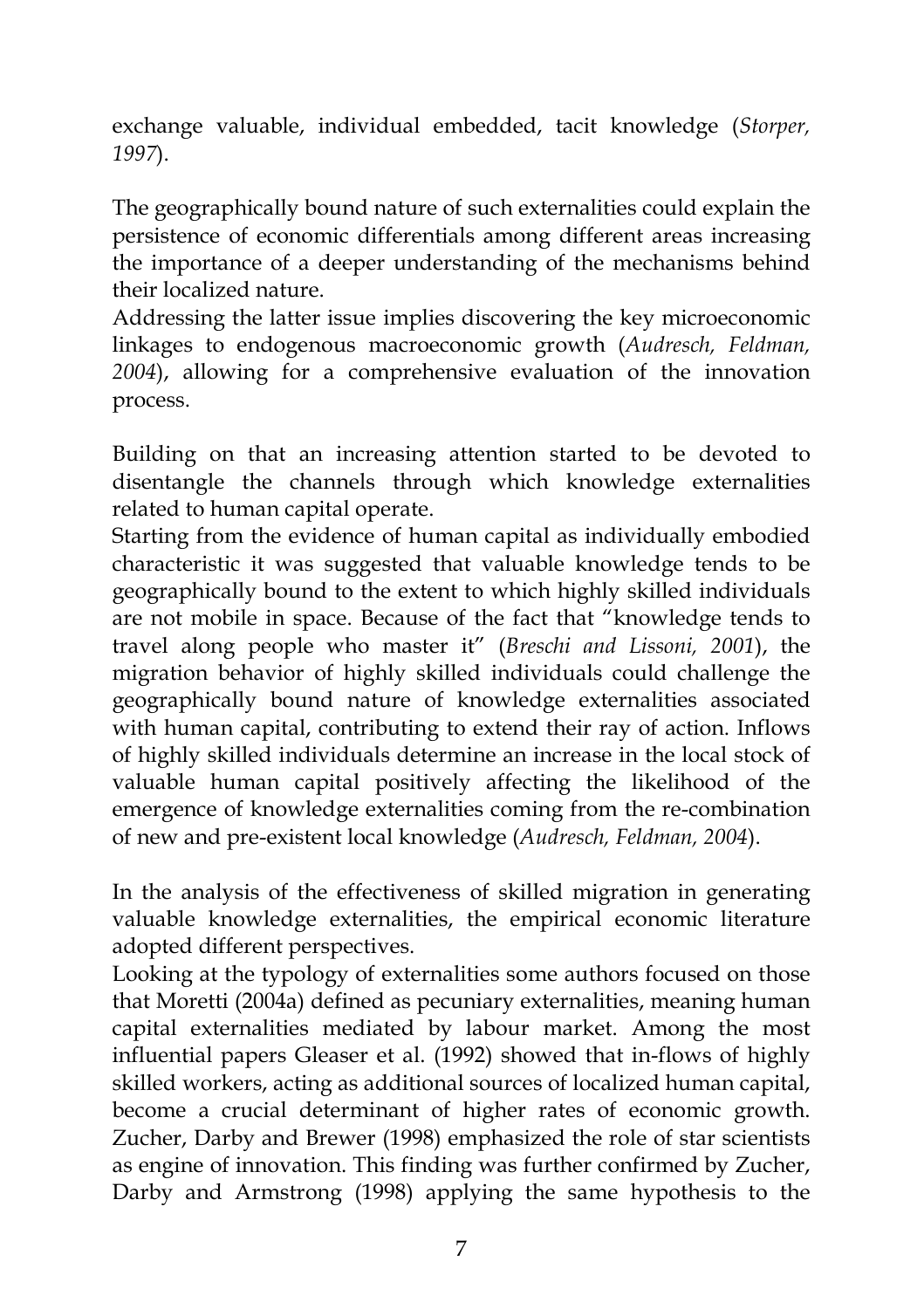analysis of the biotechnology sector in California. More recently Faggian and McCann (2006, 2009), looking at the migration behaviour of graduates in Britain, suggested that graduates contribute to determine the knowledge base of the local economy fostering innovative activities and that regional specific learning process in Britain are developed primarily via labour mobility.

Other authors looked at the pure technological externalities coming from social interactions among individuals exchanging knowledge and skills. Breschi et al (2010) suggested that the mobility of inventors is a powerful potential channel of knowledge diffusion, but that knowledge effectively spills when the transfer of knowledgeable individuals generate new social networks in the area of destination.

Some general predictions can be drawn from the existent literature. Externalities related to human capital seems to be a crucial determinant of the economic and innovative performance of local economies. Highly skilled migrants facilitating the transfer of valuable, individually embodied, tacit knowledge are a crucial channel through which these human capital externalities diffuse over space. The geographical relocation of knowledgeable individuals and the localized interactions among them (both market mediated or based on informal social interactions) become fundamental channels of knowledge diffusion determining the geographical scope of the externalities associated to human capital accumulation.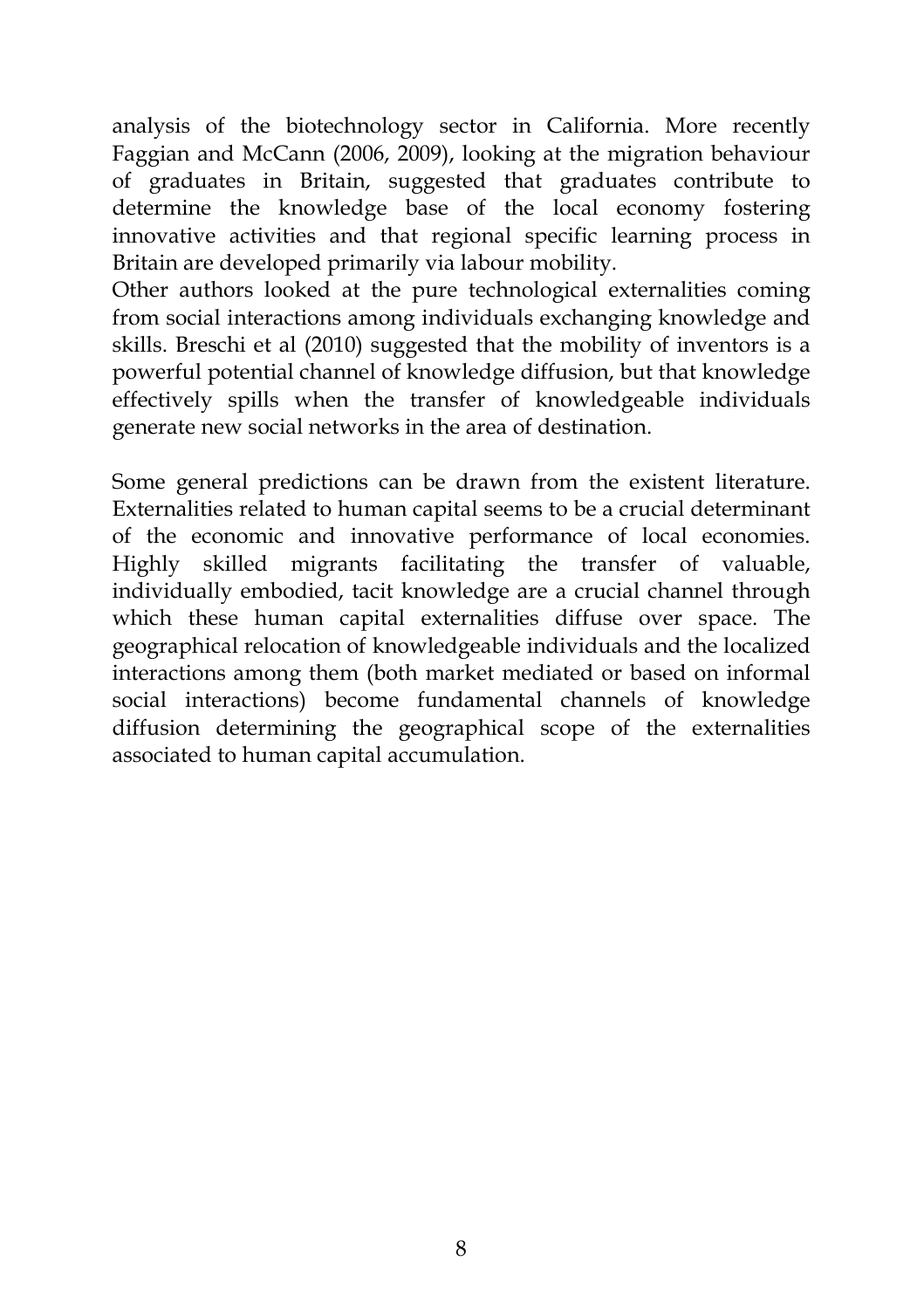## **3) Addressing the geographical dimension of knowledge externalities related to skilled migration.**

The introduction of the concept of human capital externalities within the economic literature implies abandoning the traditional approach to innovation as an a-spatial process, insensitive to issue like location and geography (*Audresch, Feldman, 2004*).

This evidence further suggested that the existent literature on innovation based on the Knowledge Production Function (KFP) approach (*Griliches, 1979, 1986, Jaffe, 1986*), generally adopted in a firm based perspective and built around the definition of the innovative output as function of predetermined innovative inputs, has to be considered myopic and misleading and that a theoretical approach looking at firms as an enclave, completely unaffected by neighbouring characteristics, is inadequate to analyze real world phenomena.

The attempt to account for these externalities in the innovation process stimulated a relevant theoretical and empirical effort devoted to the redefinition of the Knowledge Production Function approach in a place rather than a firm based perspective (*Audretsch, 2003; Audretsch and Feldman 1996; Crescenzi et al., 2007; Feldman, 1994; Fritsch, 2002; Varga, 1998*) in order to account for the territorial dynamics of innovation.

The change in terms of methodological perspective was a crucial step. However fully accounting for the geographical dimension of knowledge externalities related to human capital is far from being obvious. It is still questionable which is the geographical dimension related to these knowledge flows and how to translate it in geographical units of analysis.

The main aim is to identify geographical units of analysis that can be considered economically meaningful and for which it is possible to recover reliable data. Moreover, focusing on the effect of skilled individuals relocating in specific geographical context on the local innovative capacities, the analysis requires the definition of spatial entities that are likely to rule out any potential bias coming from neighbouring effects associated to commuting patterns.

Many of the existent contributions concentrate specifically on the effect of human capital externalities in cities. The focus on the urban dimension relies on both theoretical and empirical reasons. First, human capital externalities may be at the root of the existence of cities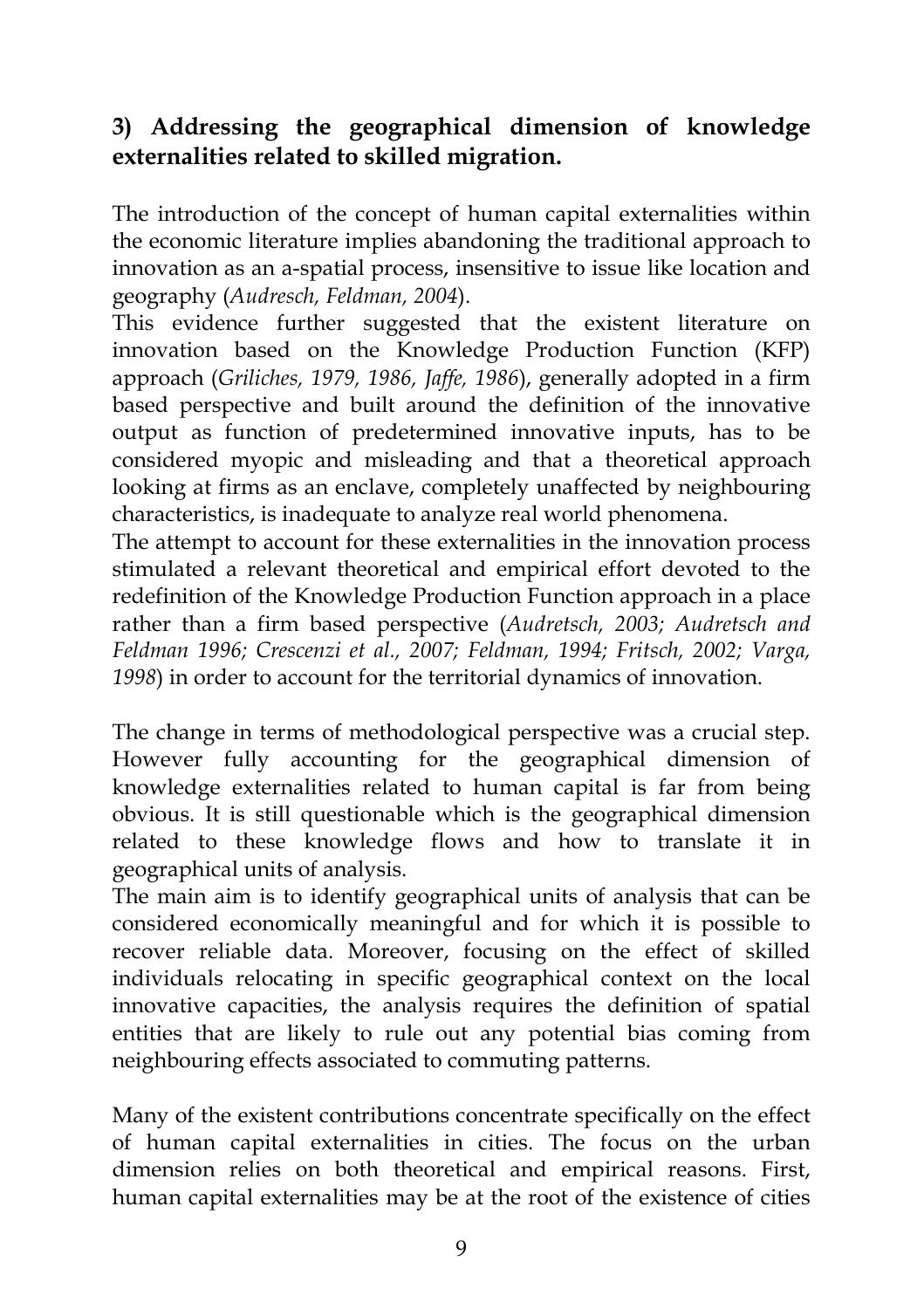and they are expected to manifest themselves strongly at this level of analysis (*Marshall, 1890*). Second, urban areas, when properly defined, provide economically meaningful units of analysis in respect to arbitrarily defined administrative regions or states (*Duranton, 2007*).

However, this focus on the urban dimension is not always suitable to be applied to every country and it implies giving up any attempt to define a more general picture of the role of human capital externalities.

Some of the most relevant empirical papers on the role of human capital externalities in cities (*Moretti, 2004b, Ciccone and Peri, 2005*) tend to analyse US cities that are in terms of number, size and heterogeneity a fairly relevant sample. Moreover historical and cultural characteristics of the US support the idea of a strong centripetal effect of cities within the economic landscape.

It is questionable if the application of the same approach to any European country could be considered as appropriate as in the case of United States. European countries are much smaller and the number of observations is generally less relevant. Moreover the sample is more likely to be strongly unbalanced with capital cities, such as London in the case of Britain, resulting as outliers in terms of size, sectoral composition, attractiveness and economic performance.

Finally the literature focusing on cities is generally aimed to address the role of human capital externalities on variables that are likely to be locally determined and for which cities result to be an interesting sample such as wages or crime. Focusing on innovation could be more interesting to extend the geographical landscape in order to take into account a greater spectrum of analysis in respect to crucial variables such as, for example, differences in sectoral composition.

Following all these ensigns I suggest that the more suitable geographical unit of analysis in Britain is represented by the Travel to Work Areas (TTWAs) (Figure 1). These functional units are constructed in order to be self containing labour markets<sup>1</sup>. This implies that statistics at TTWAs level are referred to people living and working in each specific area and that any potential increase in the local stock of human capital due to inflows of skilled migrants take into account

<sup>1</sup>At least the 75% of people leaving in the area work in the same geo- unit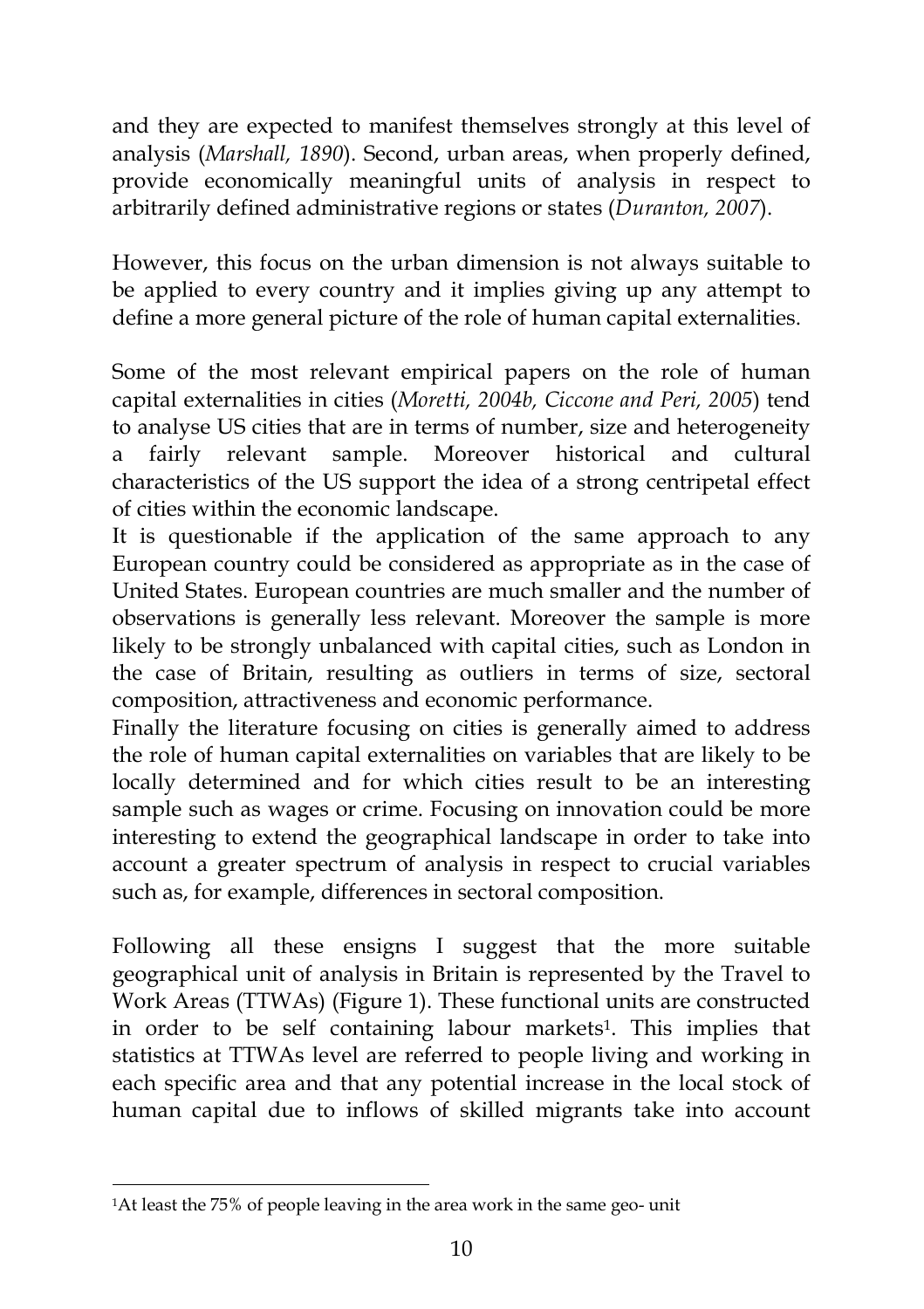individuals that are changing permanently their residence and that are likely to work and live in that TTWA.

This further implies that I will be able to account for both technological externalities, coming from the exchange of skills and knowledge through informal contacts, and pecuniary externality explicitly mediated by the labour market. Moreover the sample of TTWAs contains both urban and non urban areas (Fig.2, Tab.1) implying the possibility to extend the analysis beyond the effect of human capital externalities in cities.

## **4) Data**

-

The empirical analysis is based on a novel dataset constructed using as main data sources the Community Innovation Survey (CIS) and the Labour Force Survey (LFS).

The Community Innovation Survey (CIS) provides firm level microdata on innovation activities and related investments. It is particularly suitable within the framework of the Knowledge Production Function (KPF) because it allows the recovery of firm level data on the amount of capital and labour devoted to the innovation process. The survey is constructed in order to build a balanced sample among all the sectors of activity reducing the traditional bias of patents data toward some specific high innovative sectors. This implies the possibility of unexpected results in respect to the traditional empirical literature using patents data due to both the fact that the spatial distribution of sectors is not random and that their innovative profile is highly specific.

In order to exploit the longest available time series, avoiding the elimination of too many observations, two waves of CIS have been merged: CIS4<sup>2</sup> and CIS2007<sup>3</sup> . This procedure allows for the creation of a

<sup>2</sup> Based on data for 16445 firm for the time interval 2002-2004

<sup>3</sup> Based on data for 14872 firms for the time interval 2005- 2007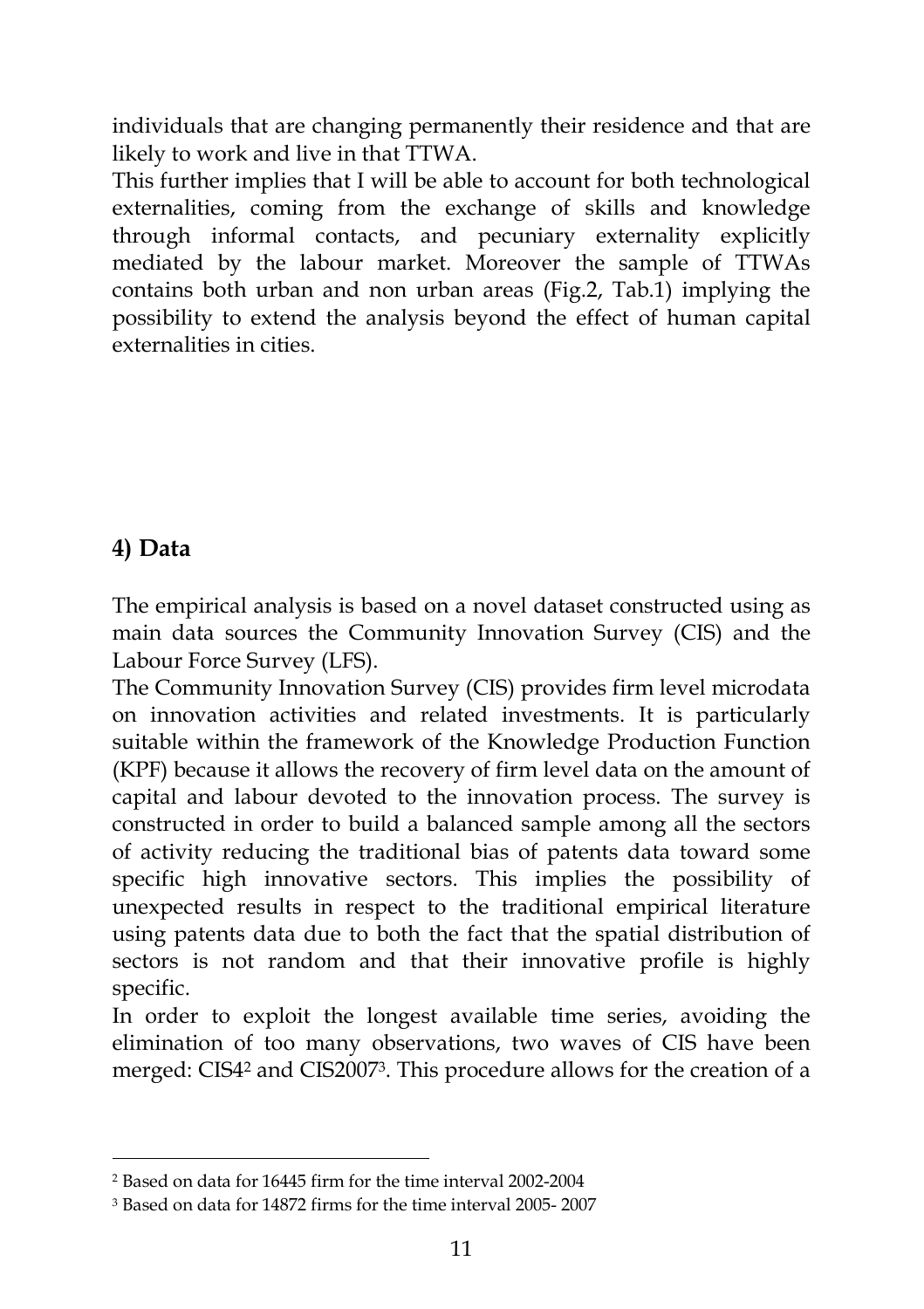sample of 7072 firms that are present in both datasets<sup>4</sup>. Previous research using CIS data focused on a single wave. The rationale of the choice to consider a merged dataset lies on the possibility to control for time invariant fixed effect that are otherwise likely to affect the robustness of the results.

The obvious drawback of this choice is related to the elimination from the final sample of a large number of observations. However further analysis on the sample of excluded firms confirmed that the selection criterion was not systematically affected by firms or area specific characteristics such as the sector of activity, the size of the firm, the region where the firm is located<sup>5</sup> and its product or services specialisation<sup>6</sup>. This additional test supports the robustness of the sample used for the analysis.

In order to get more detailed info regarding the location of each firm, the final sample of firms coming from the CIS4 – CIS2007 was merged with the BSD2004 database<sup>7</sup> . For each firm present in the former sample it is possible to obtain the 7-digit postcode determining its exact location in space.

The dependent variable, based using CIS microdata, is defined as the share of innovation active firms located in each TTWA. Innovation active firms are those performing not only product and process innovation but any other kind of innovation activities (organizational, marketing, acquisition of new equipment and machinery). This broad measure of innovation is used in order to account for innovation both in manufacturing and services.

CIS data are further used to construct some of the firm based controls exploiting the availability of information regarding the size of the firm, the financial investments in innovation and the internal availability of high qualified personnel.

<sup>4</sup> This implies the elimination of 7800 firms that are present only in the CIS2007 survey and 9373 that are available only for the CIS4 survey. The inclusion of other waves of CIS was avoided because of the limited number of common observations. The choice of considering the same sample of firms over time lies in the possibility to reduce any potential bias coming from changes in firm level characteristics other than size, K and L. <sup>5</sup> NUTS 1 level

<sup>6</sup> Descriptive statistics about the sample of excluded firms are not reported in the paper but are available on request

<sup>7</sup>Geo- referenced firm- based data with 7 digits postcode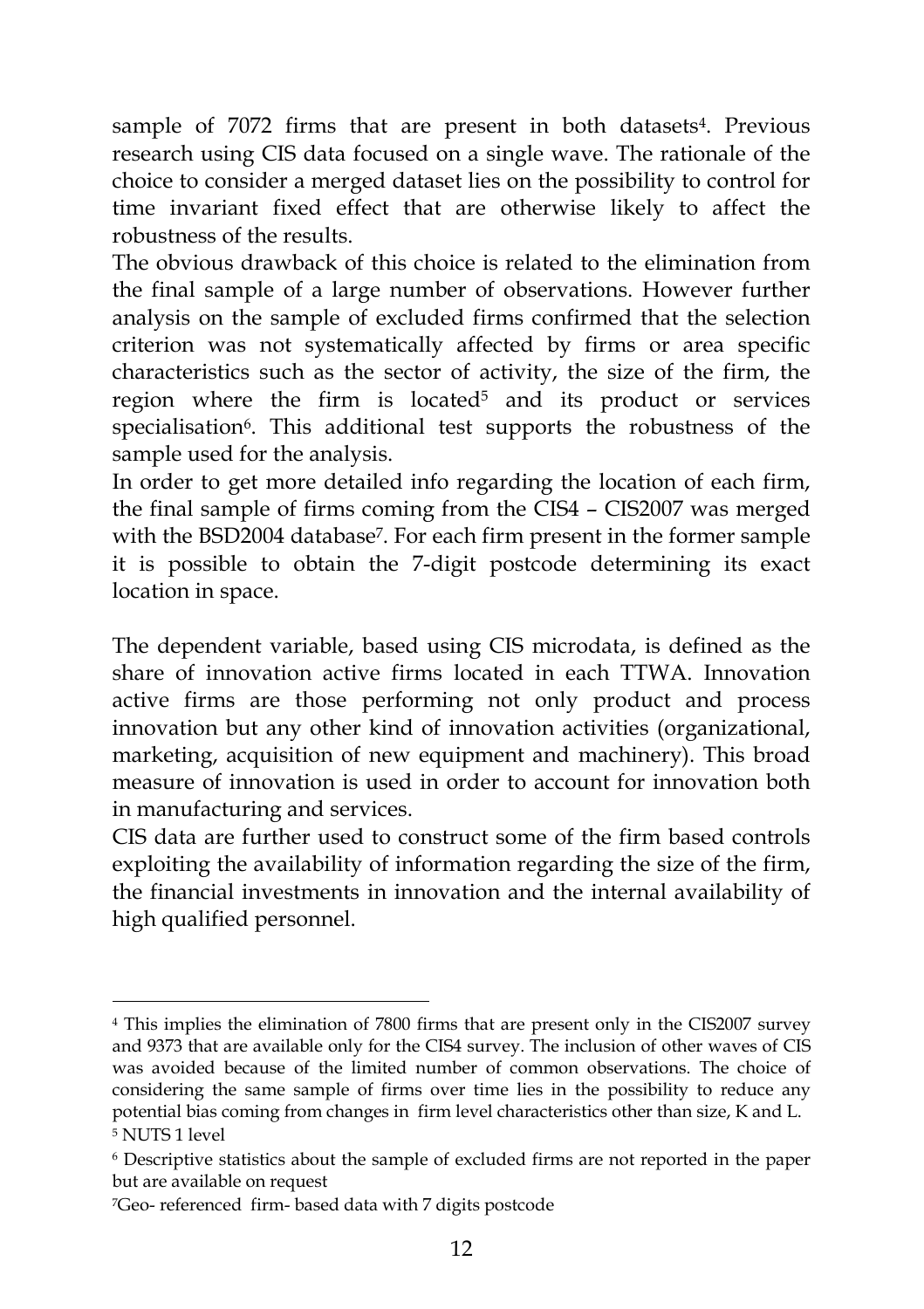Data regarding location specific characteristics, in particular the skilled structure of the population, comes from the Labour Force Survey (LFS). The LFS is a large dataset containing detailed data on individuals. The main advantage of using this source is the availability of a long time series and the opportunity to exploit the raw microdata constructing the TTWAs level controls that are more suitable for the theoretical interest of the paper.

These considerations are particularly relevant for the analysis. The paper focuses on the human capital externalities related to the migration flows of high skilled individuals. Data regarding migration and skills characteristics are often difficult to recover and the LFS allows focusing on a specific segment of the population. However it must be highlighted that the LFS is characterized by small within year sample sizes that are likely to generate more pronounced measurement errors (*Dustmann et al, 2003*) in particular when information is aggregated at a very detailed geographical unit of analysis such as TTWAs. This shortfall is likely to affect the precision of the estimates resulting in a higher level of standard errors<sup>8</sup>.

The alternative source would have been characterized by Census data. They provide very accurate information on immigrants at a variety of spatial levels, but the frequency of data collection is low.

Examining the pros and cons of both data sources, I considered the LFS to be more coherent with the aims of the paper.

The LFS data is available at the Local Authorities (LA) level. The data have been re-aggregated at TTWA level using a postcode based weighting scheme<sup>9</sup> .

The final TTWA based database includes 225 observations<sup>10</sup> for two periods<sup>11</sup> coming from:

- CIS data aggregated at TTWA level;
- LFS data aggregated at TTWA level averaged for the two periods taken into account.

<sup>8</sup> Note that measurement errors due to sampling imprecisions are supposed to be 0 in average. This implies that they are conceptually different from systematic measurement errors coming from misreporting, poor data definition etc.

<sup>9</sup> Additional information are available on request

<sup>10</sup> Some TTWAs are missing because of unavailability of data or changes in the administrative boundaries (and subsequent un-matching postcodes) during the time period took into account.

<sup>11</sup>2002-2004 and 2005-2007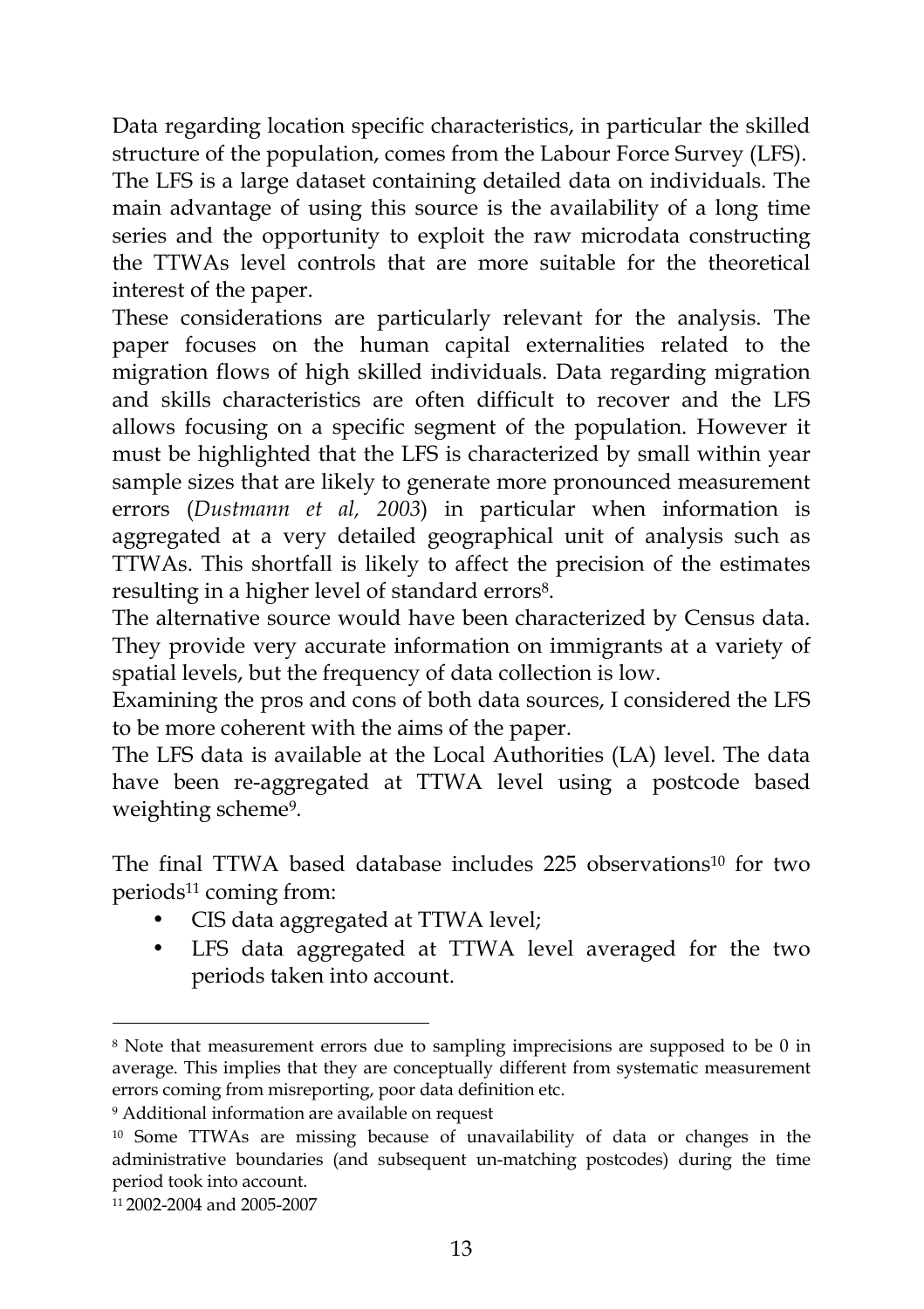All the regressors are constructed taking the difference between the two time intervals. Table 2 reports the list of variables coming from the CIS data while Table 3 reports the list of variables coming from the LFS.

## **5) Identification strategy**

The main aim of this paper is to analyse the role of skilled migration on the innovative performance of British local areas assuming that the mobility of skilled individuals can be considered a crucial channel of knowledge diffusion, contributing to the extension of the geographical scope of human capital externalities.

The definition of the most suitable estimation procedure has to take into account the methodological indications coming from both the literature on innovation and that on migration.

The mainstream approach in the literature on innovation builds on the Knowledge Production Function (KPF) approach originally defined in a firm based perspective (*Griliches, 1979, 1986, Jaffe, 1986*) and subsequently adapted to take into account the spatial dimension of innovation (*Audretsch, 2003; Audretsch and Feldman 1996; Crescenzi et al., 2007; Feldman, 1994; Fritsch, 2002; Varga, 1998*).

Regarding the literature on migration the dominant methodology refers to the work of Borjas (1999) as the "spatial correlation" approach. The main idea is that the effect of migration on a certain dependent variable (generally identified with labour market outcomes such as wages or unemployment) can be identified from the spatial correlation between migrants' inflows and changes in the outcome variables within each geographical unit of analysis. As anticipated in the US context such spatial units are generally identified with standard metropolitan statistical areas. In the case of Britain Travel to Work Areas (TTWAs) have been identified as the most suitable geographical unit of analysis.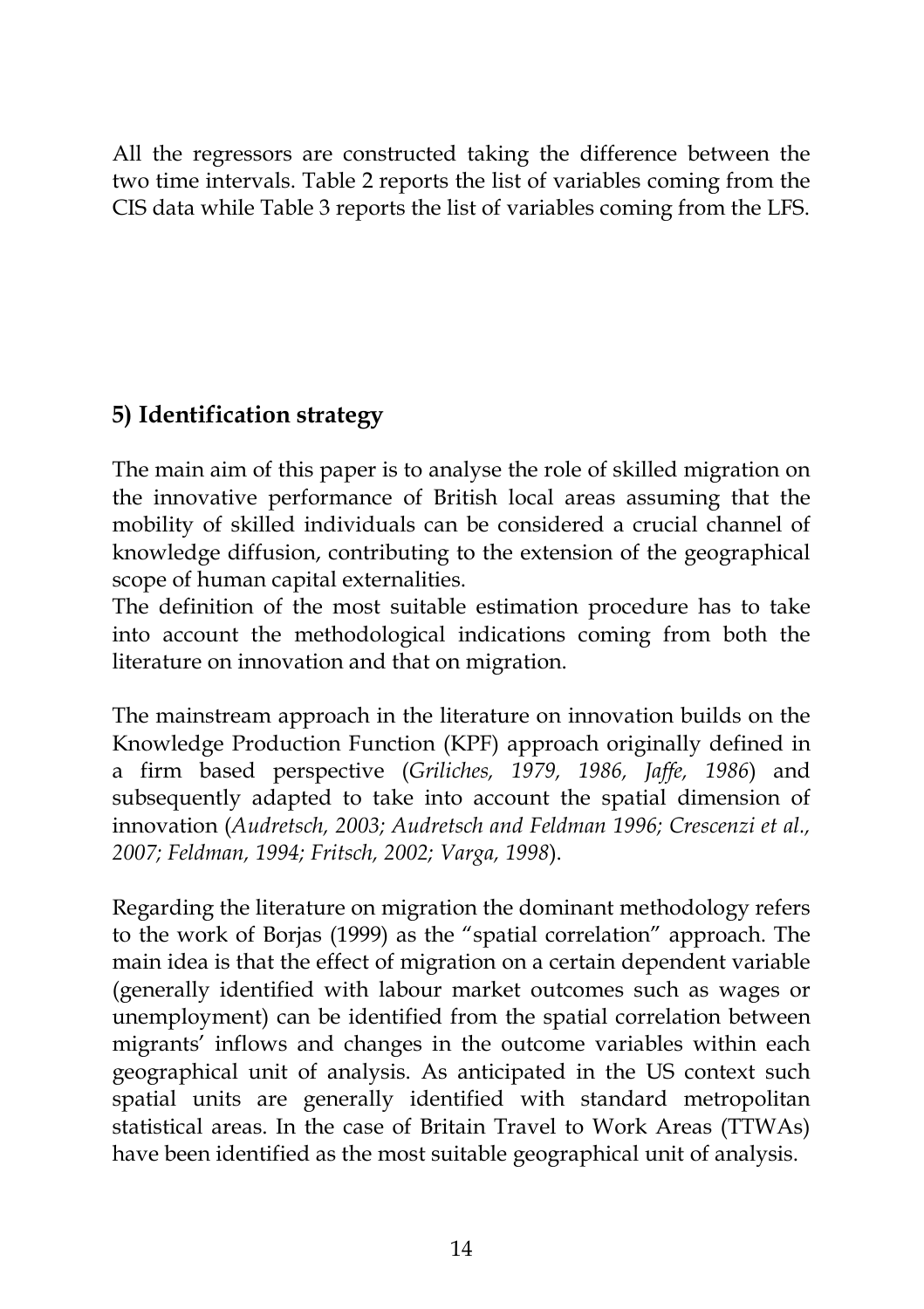Building on both strands of literature the estimation procedure adopted is constructed around a place based Knowledge Production Function (KPF) defined at TTWAs level inserting the local variation in the skilled population (used as proxy for migration) as crucial regressor in line the conclusions arising from the traditional "spatial correlation" approach (*Borjas, 1999*). This implies that the traditional KPF, based on the assumption of the innovation outcome as determined by the amount of internal inputs devoted to the process, can be considered the baseline model that will be further extended to account for additional external inputs.

The main challenge in performing this kind of estimation strategy is related to the endogeneity of the regressor of interest. Immigrant inflows and innovative performances may be correlated because of common fixed influences. This implies that the immigrant population may be concentrated in certain areas as a consequence of historic settlement patterns, leading to a positive or negative correlation between skilled migration and innovative performance even in absence of a genuine causality.

Moreover the estimation is potentially affected by a reverse causality bias. It was argued that skilled migration inflows can be considered a fundamental determinant of innovation acting as channels of knowledge transfer and reducing the geographically localized nature of human capital externalities. The empirical proof of the correlation is however controversial. It is in fact reasonable to assume both that migration of highly skilled individuals stimulates further innovation augmenting and enriching the local stock of human capital and that the knowledge capabilities of a region, clearly shown by the local innovative performance, can affect the migration behaviour of skilled individuals (*Faggian, McCann, 2006*). Highly innovative TTWAs could be generally able to attract more skilled migrants because the return of their higher education is greater in areas where this stock of human capital is more intensively exploited. This is likely to generate an upward bias in the estimates because any depressing impact of immigration on innovation (such as for example a displacement effect on skilled natives) could be masked by the fact that inflows of skilled migrants occur in areas where this potential negative effect if offset by positive economic shocks (*Dustmann et al, 2003*).

The statistical solution to the endogeneity problem lies in the possibility of eliminating the area fixed effect and to control for the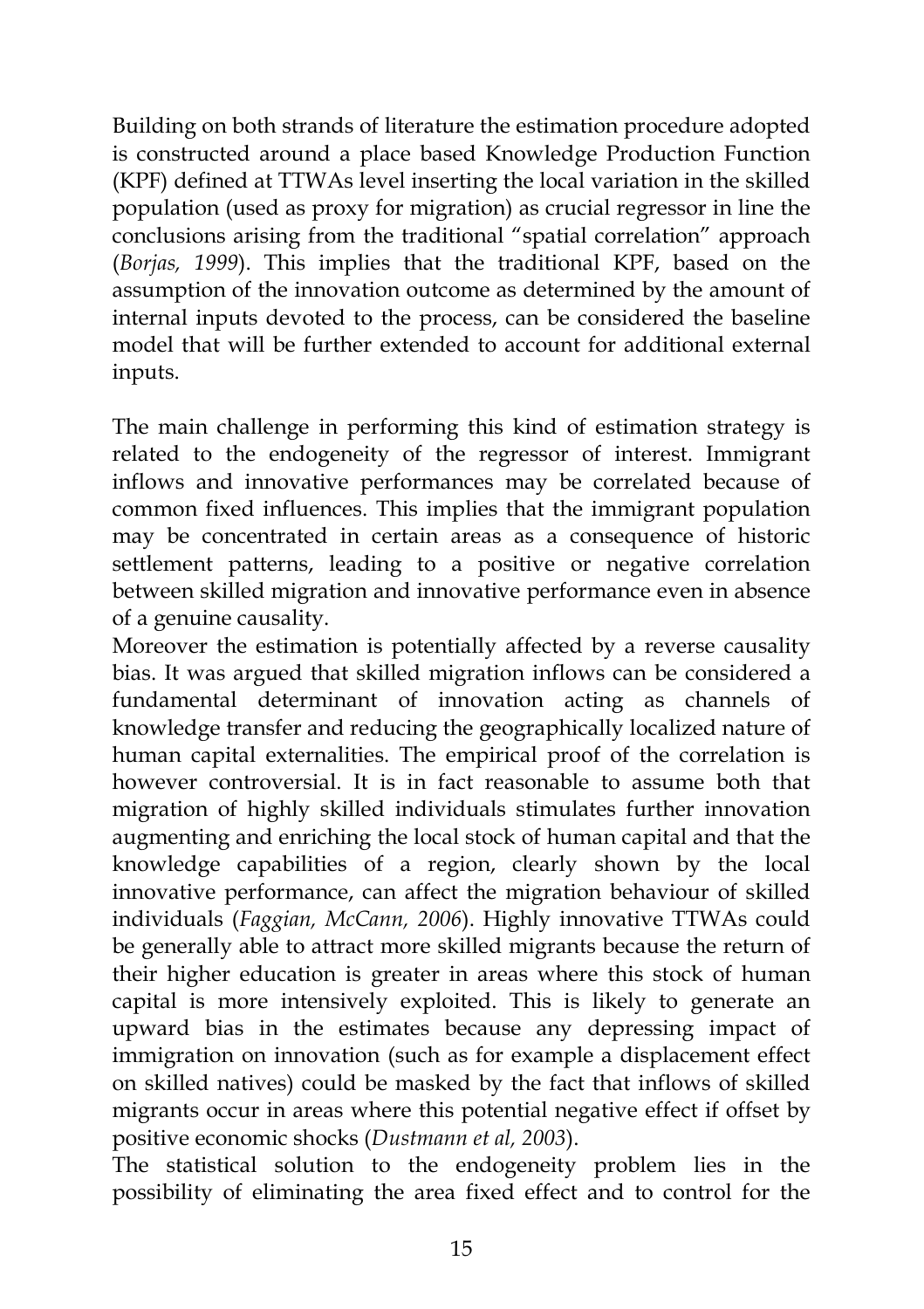reverse causality. The former issue is addressed by estimating the relationship using differences, which implies relating the changes in immigrant concentration between two points in time to changes in the innovative performance of the areas of destination.

The latter shortfall is controlled for adopting an instrumental variable approach (2SLS) which implies finding other measured variables that are likely to be correlated with inflows, but not otherwise associated with the dependent variable through unobserved local characteristics.

Combining the estimation in differences and the instrumental variables approach it is possible to recover robust and reliable estimates as long as the chosen instrumental variable is appropriate.

The estimation will then be performed using Ordinary Least Squares (OLS) in Differences<sup>12</sup> (see Dustmann et al., 2003) and the estimated equation will takes the following form:

$$
D(Inv_{t-(t-1)}^c) = \beta_0 + \beta_1 D(K_{t-(t-1)}^c) + \beta_2 D(L_{t-(t-1)}^c) + + \beta_3 D(highskill_{\zeta_{-(t-1)}}) + \beta D(X_{t-(t-1)}) + D(\varepsilon_{t-(t-1)})
$$
(1)

Where:

- *•*  $D(\text{Inn}_{t-(t-1)}^c)$  is the variation between period t and period t-1 in the share of innovation active firms in TTWA c;
- **•**  $D(K_{t-(t-1)}^c)$  is the variation between period t and period t-1 in the share of firms in TTWA c investing financial resources in innovation enhancing activities;
- *D*  $(L_{t-(t-1)}^c)$  is the variation between period t and period t-1 in the average ratio of skilled/unskilled employees within firms located in TTWA c;
- *D*( $high skills<sup>c</sup><sub>*t*–*t*<sub>*t*–1</sub></sub>$ ), the regressor of interest used as proxy for migration, is the variation (in mean)  $13$  between period t and period t-1 in the share of skilled population in TTWA c;

<sup>12</sup> Each variable is inserted in terms of variation between two time intervals corresponding to the waves of the CIS: 2002-2004 and 2005-2007.

<sup>13</sup> All the variables constructed using LFS data are averaged within the two time intervals (2002-2004 and 2005-2007) in order to merge them with data coming from the CIS.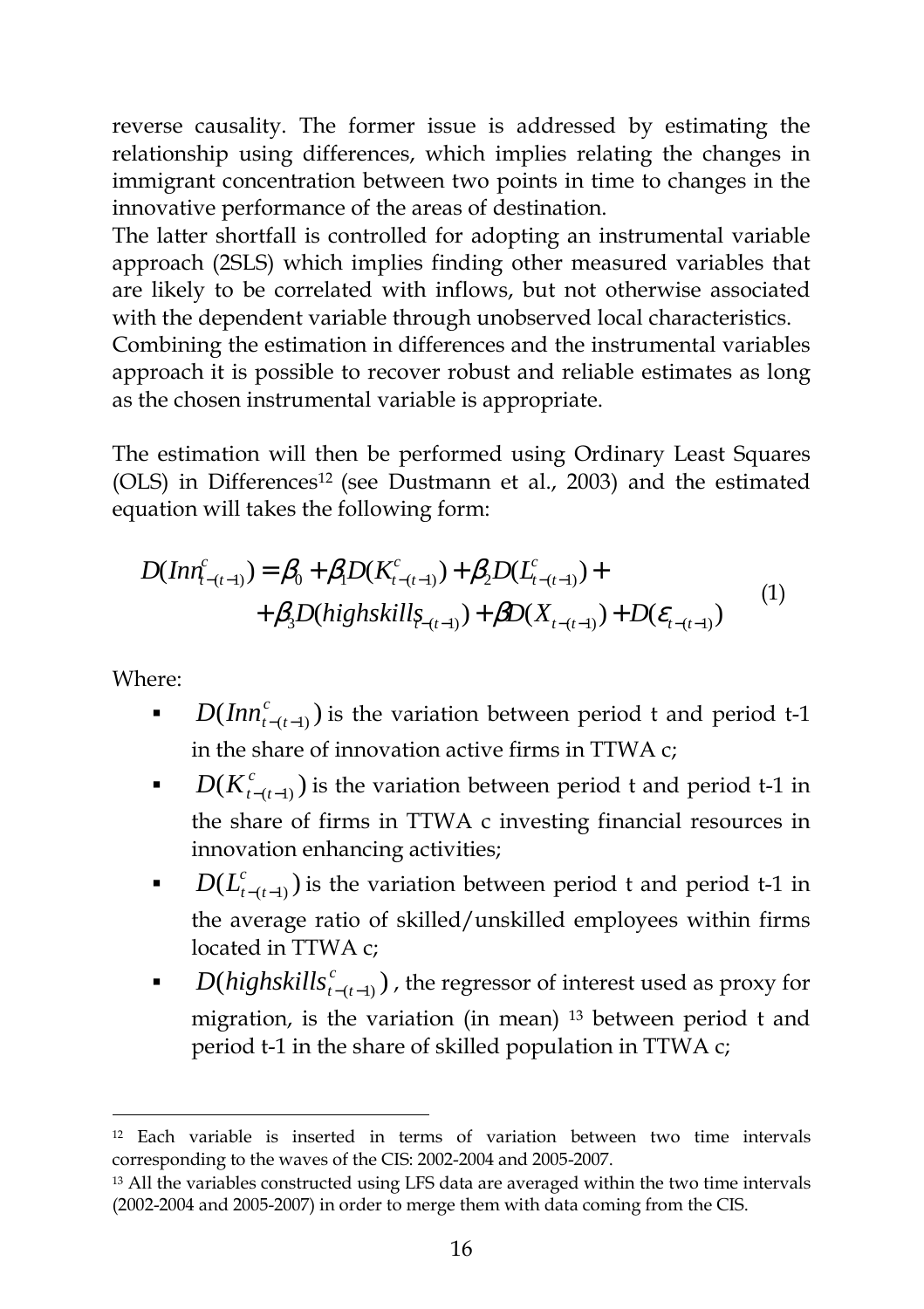- **•**  $D(X_{t-(t-1)}^c)$  is the average variation (in mean) between period t and period t-1 in other TTWA relevant controls;
- $D(\mathcal{E}_{t-(t-1)}^c)$  is the difference in the error term between the two periods allowing to eliminate unobserved time invariant fixed effects.

Regarding the instrumental variable strategy to control for the potential bias due to reverse causality a number of different instruments were traditionally adopted in the literature. Time lag is the simplest approach (*Dustmann et al, 2005*). Accessibility measures were often used building on the idea that immigrants tend to cluster close to main access points (*Ottaviano and Peri, 2006*). Both approaches are hardly adoptable in this case. Lagged values are likely to be weakly correlated with actual changes in the high skilled population because during the period taken into account Britain has experienced a relevant shock due to the A8 accession in 2004 (*Dustmann et al, 2010*). From the other side accessibility measures such as ports (*Ottaviano and Peri, 2006*) or land borders (*Bellini et al, 2008*), traditionally adopted in the case of US, are probably less consistent with the geography of Britain. Moreover they strongly rely on the assumption that immigrants tend to remain clustered in the neighboring areas of the main access points, but this expectation is likely to be less pertinent in the case of high skilled migrants.

My methodological choice was therefore oriented to adopt a shift share instrumental variable approach as that popularised by Card (2005, 2007). The main intuition behind this strategy is that the initial share of immigrants is a relevant predictor of subsequent inflows because migrants tend to be attracted by pre-existing communities.

I calculated the share of population in each TTWA by country of birth in 2001 using this initial share to attribute to each group the growth rate in the skilled population of that group within the whole of Britain between 2002 and 2007.

To construct the specific instrument I built on Ottaviano and Peri (2006). Let  $(CoB_i^c)_{2001}$  denote the share of population born in country *i*, living in TTWA c in 2001 defined as base year, then  $(CoB_i)_{2001}$  is the share of population born in country *i* among all the British resident at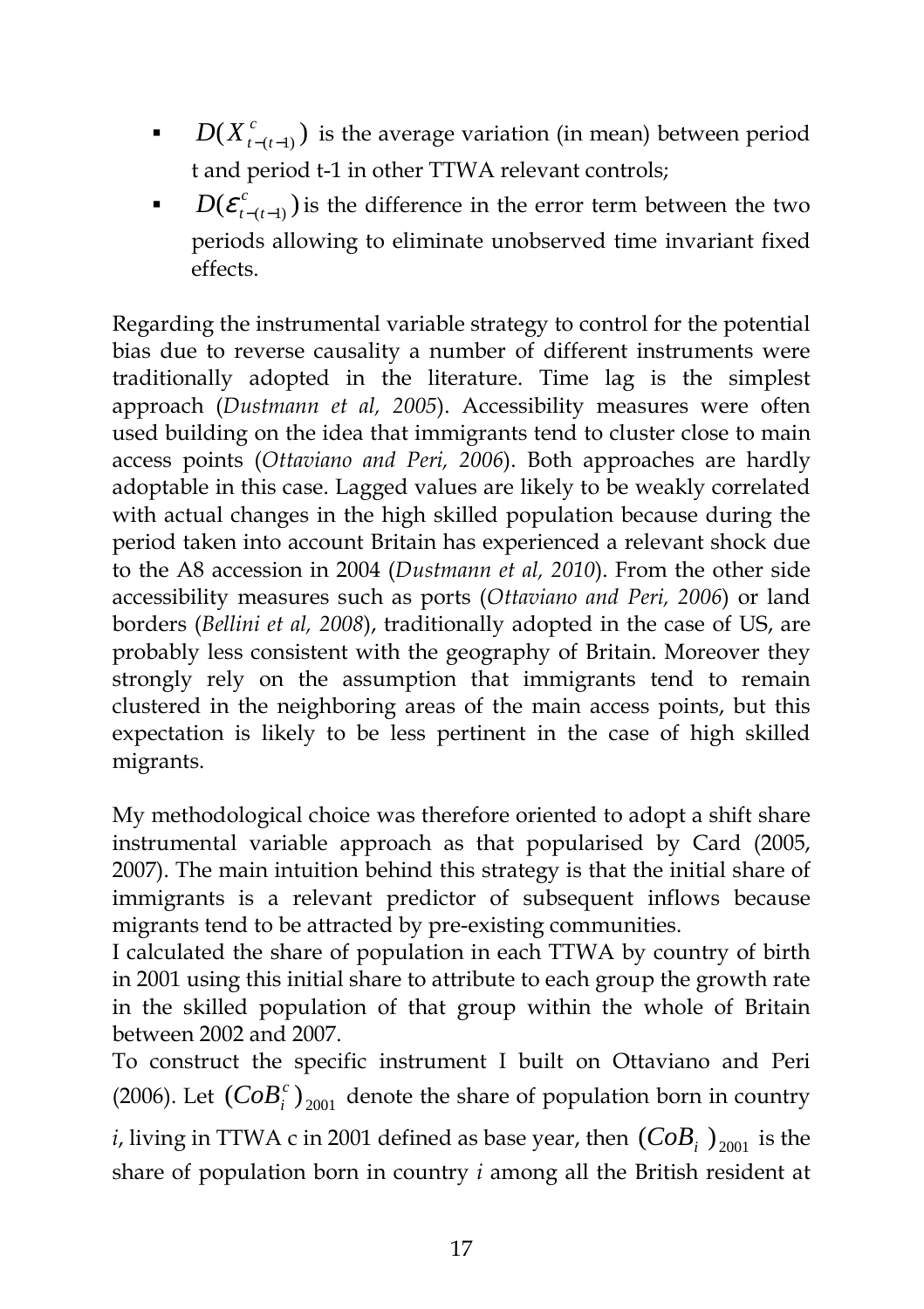time *t*. Assume that  $(g_i)_{2007-2002}$  is the British national growth rate of high skilled population for each country of birth *i* between 2002 and 2007.

The predicted population per country of birth *i*, in each TTWA c at time t will be:

$$
(CoB_i^c) = (CoB_i^c)_{2001}[1 + (g_i)_{2007-2002}]
$$
 (2)

#### **6) Results and Robustness Checks**

-

Results on the full sample of TTWAs are reported in Table 4. The number of observations drops to 213 because there are 10 TTWA for which the dependent variable is not available, one for which the measure of internal labour force is missing and another one for which both variables<sup>14</sup> are not recoverable.

Column 1 report the standard KFP structure interpreted as baseline model where the innovation output is related to internal inputs, capital and labour, controlling for the size of the firms. Results show that the role of financial investments in innovation activities is largely preponderant.

Column 2 adds the fundamental regressor of interest, namely the variation in the share of high skilled individuals in respect to the total resident population in each TTWA.

At this stage I do not find evidence of a positive effect of the variation in the skilled population on the innovative performance of local areas.

The results still confirm the relevance of financial investments and a relative positive correlation between the local propensity to innovate and the proportion of small and medium enterprises in each TTWA. Despite being generally at odds with the empirical literature on

<sup>&</sup>lt;sup>14</sup> Due to that the following TTWAs are eliminated from the sample: Badenoch, Barrow in Furness, Dolgellan & Barmouth, Dornoch & lairg, Eilan Siar, Frasembourgh, Pwllheli, Shetland Islands, Stranraer, Thurso and Ullapool & Gairloch. They are all remote rural areas and their elimination is not likely to bias the sample.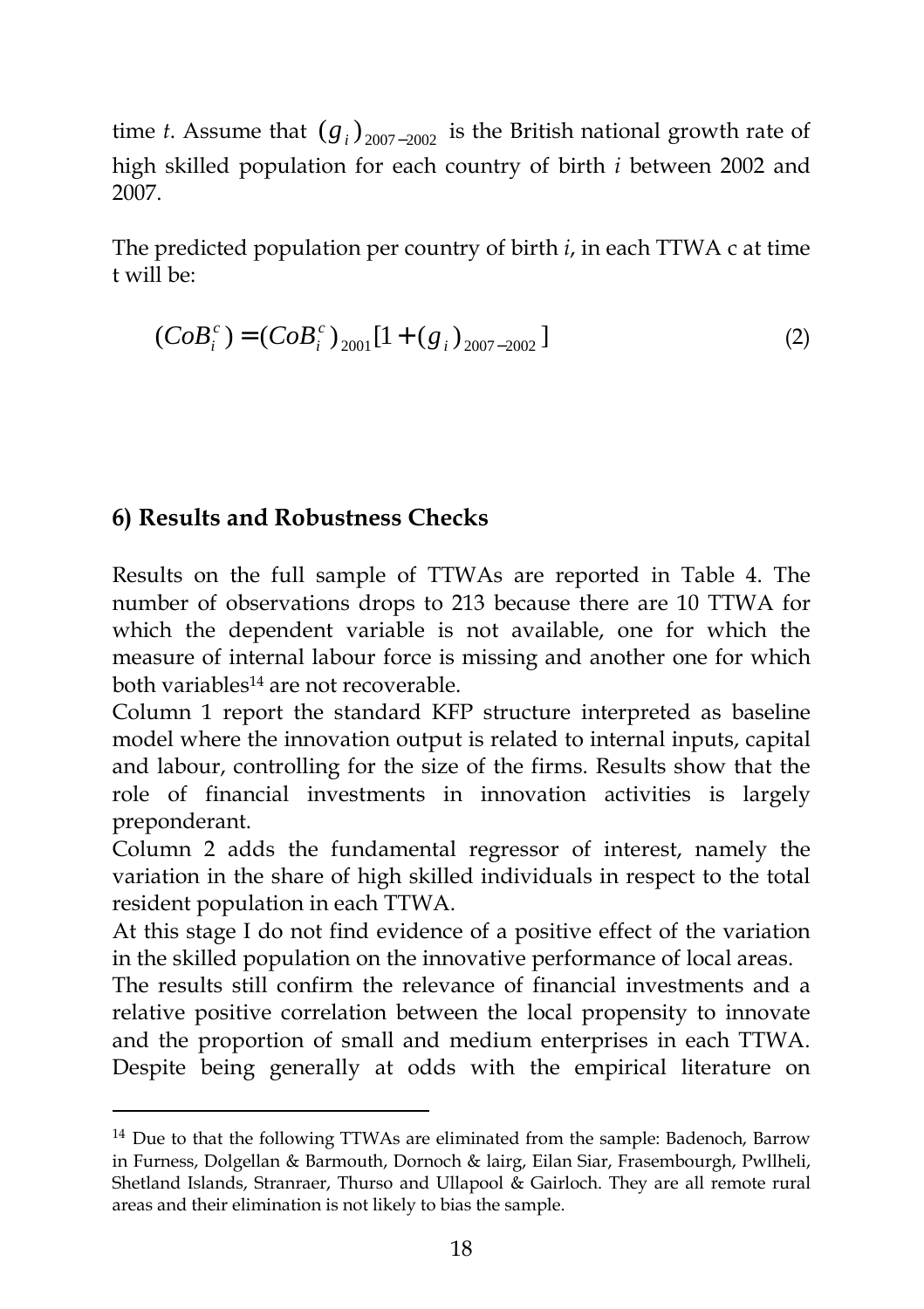innovation using patents data as dependent variable and suggesting a positive correlation between size and firms innovative capabilities, the latter result correlates with the main features of the sample characterized by an higher proportion of small and medium enterprises.

Column 3, 4, 5 control for additional time variant TTWA characteristics including in the regression respectively the variation in population density in each TTWA (Col.4), the variation in the proportion of young population and in the share of employment in manufacturing (Col.5) and the variation in the level of long term unemployment (Col.6). Once these further controls (none of them statistically significant) are included, the regressor of interest, the variation in the share of skilled population, becomes significant at 10% level and its significance level remains stable in all the specifications.

This preliminary evidence suggests that there is a positive effect associated with the variation in the share of skilled individuals, but this effect is likely to be mediated by other TTWA peculiarities.

As commented before the estimation provided using Ordinary Least Squares (OLS) in differences are able to control for a potential bias due to unobserved time invariant fixed effect, but do not allow to take into account the potential endogeneity coming from the reverse causality between the variation in the share of skilled population and the innovative performance of local areas.

In order to rule out this additional source of biasedness an Instrumental Variables approach (2SLS) is adopted.

The variation in the share of skilled migrants is instrumented by the shift-share instrument constructed using LFS data on country of birth (CoB). Results are reported in column 6. The regressor associated to the variation in the proportion of highly skilled individuals remains significant at 10% level supporting my research hypothesis. Moreover the magnitude of the coefficient is fairly relevant suggesting that one point increment in the share of highly skilled population generates a three points increment in the share of local innovative firms. The standard errors, as expected, are slightly higher then before confirming that the precision of the estimates is affected by the drawbacks related to the LFS data. The estimates further confirm the relevance of capital investments and the positive role of small and medium businesses, while, in respect to the standard OLS estimation, I find a significant positive effect aligned with the average proportion of highly skilled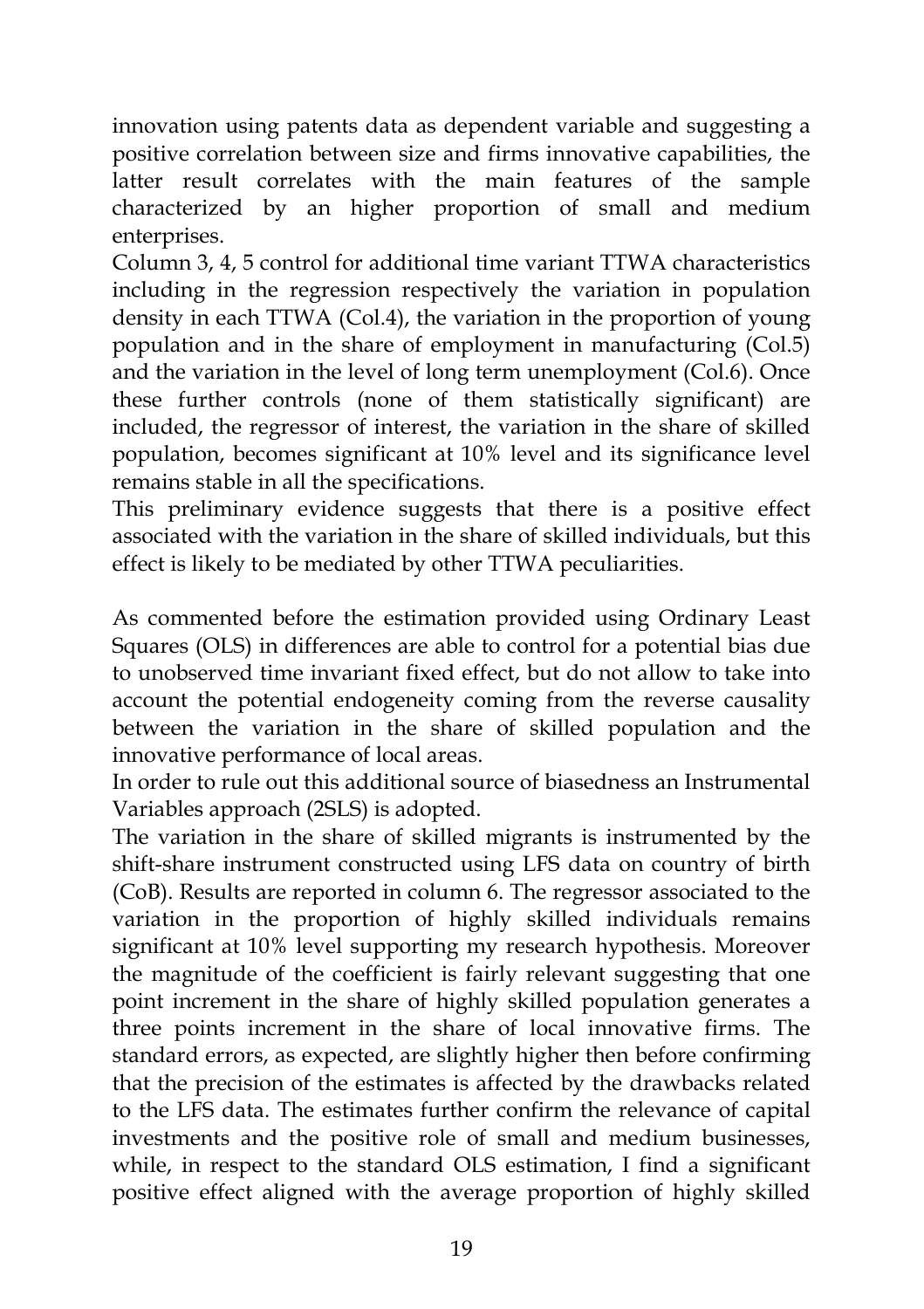employees working in the firms located in each TTWA (internal labour force)<sup>15</sup> .

As suggested before the estimation provided using the combination of OLS in differences and Instrumental Variable approach is able to recover robust predictions as long as the instrumental variable strategy can be considered appropriate. Some robustness checks on the reliability of the Instrumental Variable approach adopted are performed in order to confirm the consistency of the estimates.

As initial standard test I report the first stage of the IV regression (Tab.5). A good instrument is expected to be significantly correlated with the instrumented regressor. Results reported in Tab 5 confirm the reliability of the instrument that appears to be significantly correlated with the regressor of interest. However the econometric literature on the dangers related to weak instruments (*Staiger and Stock, 1997, Stock and Yogo, 2005*) suggest that a good first stage could be not enough to support the robustness of the instrument. To rule out the risk of a weak instrument bias I refer to both the rule of thumb proposed by Staiger and Stock (1997) and the Stock and Yogo (2005) thresholds values. As reported in table 6 the F stat of the first stage is well above the value of 10 and it passes the Stock and Yogo test at 15% maximal IV size.

In second instance it is worth testing if the statistical significance of the regressor of interest is dependent (as suggested by the OLS estimates) on the inclusion of additional controls at TTWA level. In order to ensure that the positive effect associated with skilled migrants is robust and that it is not systematically affected by area characteristics, the IV estimation has been replicated progressively eliminating all the additional TTWA controls. Results reported in table 7 confirm that the positive significant effect of high skilled immigrants is unaffected by the specification of the model given that both the magnitude and the statistical significance level associated with the regressor of interest is unchanging.

Finally to provide further evidence on the appropriateness of the instrument adopted, a standard OLS regression using the instrument

<sup>&</sup>lt;sup>15</sup> It is worth noting that despite the same significance level the magnitude of the coefficient differs significantly between the internal skilled labour force (employees in each firm) and the proportion of external skilled population in each TTWAs. This evidence has to be interpreted in the light of the sample composition composed mainly by SME that are more likely to refer to external sources of knowledge rather than to internal structures.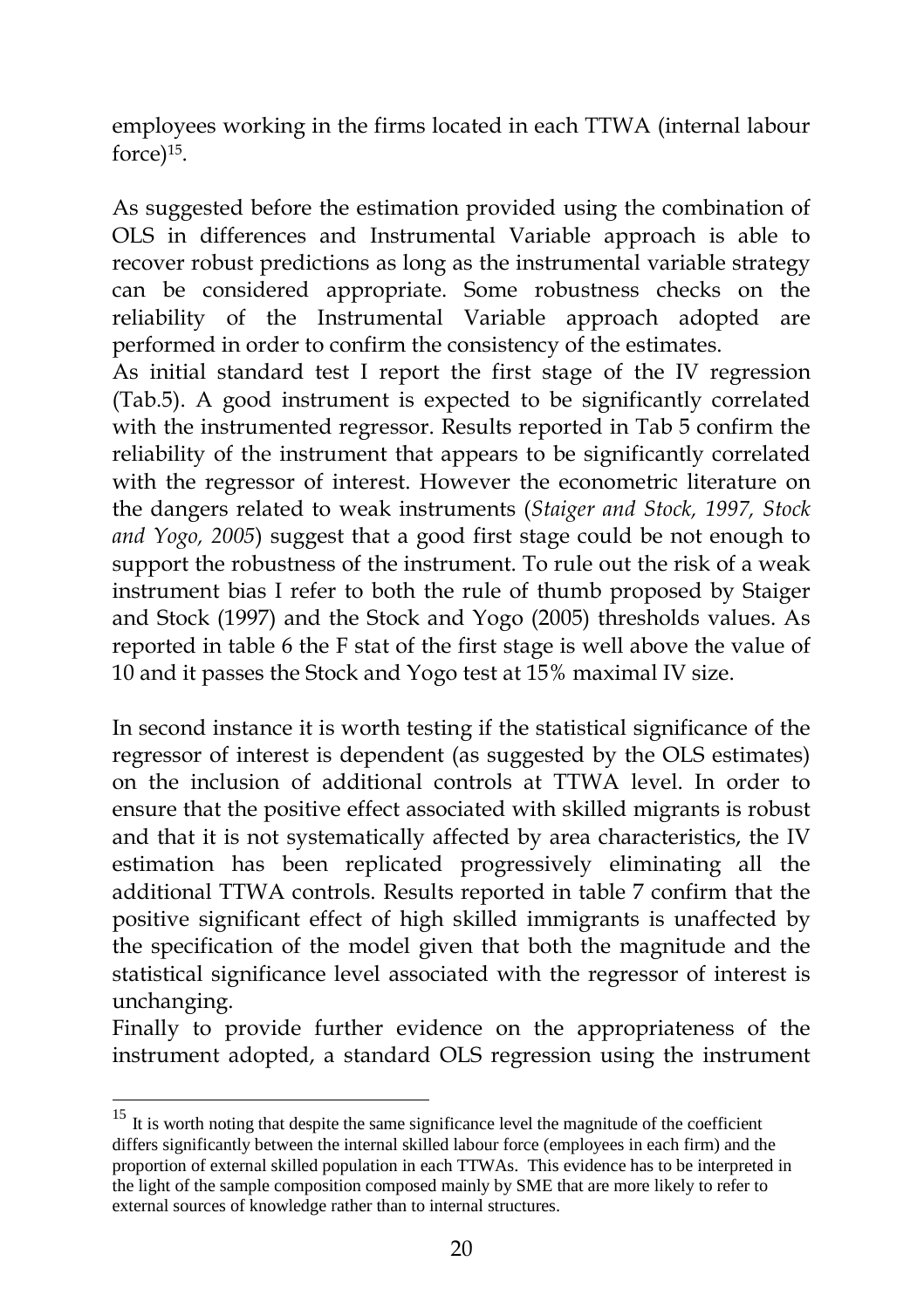(CoB) as the dependent variable and including all the observed TTWA characteristics as regressors has been run. The results shown in table 8 confirm that the instrument is not correlated with any other variable used as control in the main specification. This evidence strongly confirms that my instrumental variable is isolating exactly the effect that I'm interested in, namely the role of high skilled migration on the innovative performance of British TTWAs.

Robust evidences in support of the fact that the instrumental variable approach adopted is not suffering from weak instrument bias and it is not dependent on the specification of the model has been provided by the empirical investigation. However it is still possible that the instrument is correlated with other variables not inserted in the regression, but potentially affecting the interpretation of the estimates. In particular there is a fairly relevant literature accounting for the counter effect of native outflows correlated to an increase in immigrants in a given area. Such effect, often identified as "displacement", is a strongly debated issue in the existing literature, but there is still no consensus on its magnitude (*Borjas, 1994, Card, 2005, 2007*). Dustmann et al. (2008) suggested that this displacement effect is relatively small in Britain in respect to the US due to the lower level of internal migration. Moreover it is reasonable to assume that this effect, generally analysed in respect to the lower skilled segment of the population and justified by the increasing in labour market competition due to the higher number of individuals in the lower tiers of the skills distribution, is likely to be less relevant for highly skilled individuals for whom competition in the labour market is more related to specific skills.

Despite this theoretical reasoning, in order to rule out any doubt on the fact that the instrument if somehow correlated with such native outflows generating difficulties in the interpretation of the estimates, I regress the instrument itself on the variation in the British population in each TTWA. As shown in table 9, controlling for other TTWA characteristics, the relation is insignificant.

Finally, to ensure that the instrument is isolating exactly the variation within the segment of the highly skilled migrants and that it is not correlated with inflows of low skilled individuals the instrument has been regressed on the variation in the share of the lower skilled population. The results reported in table 10 confirm that even in this case the relation is insignificant.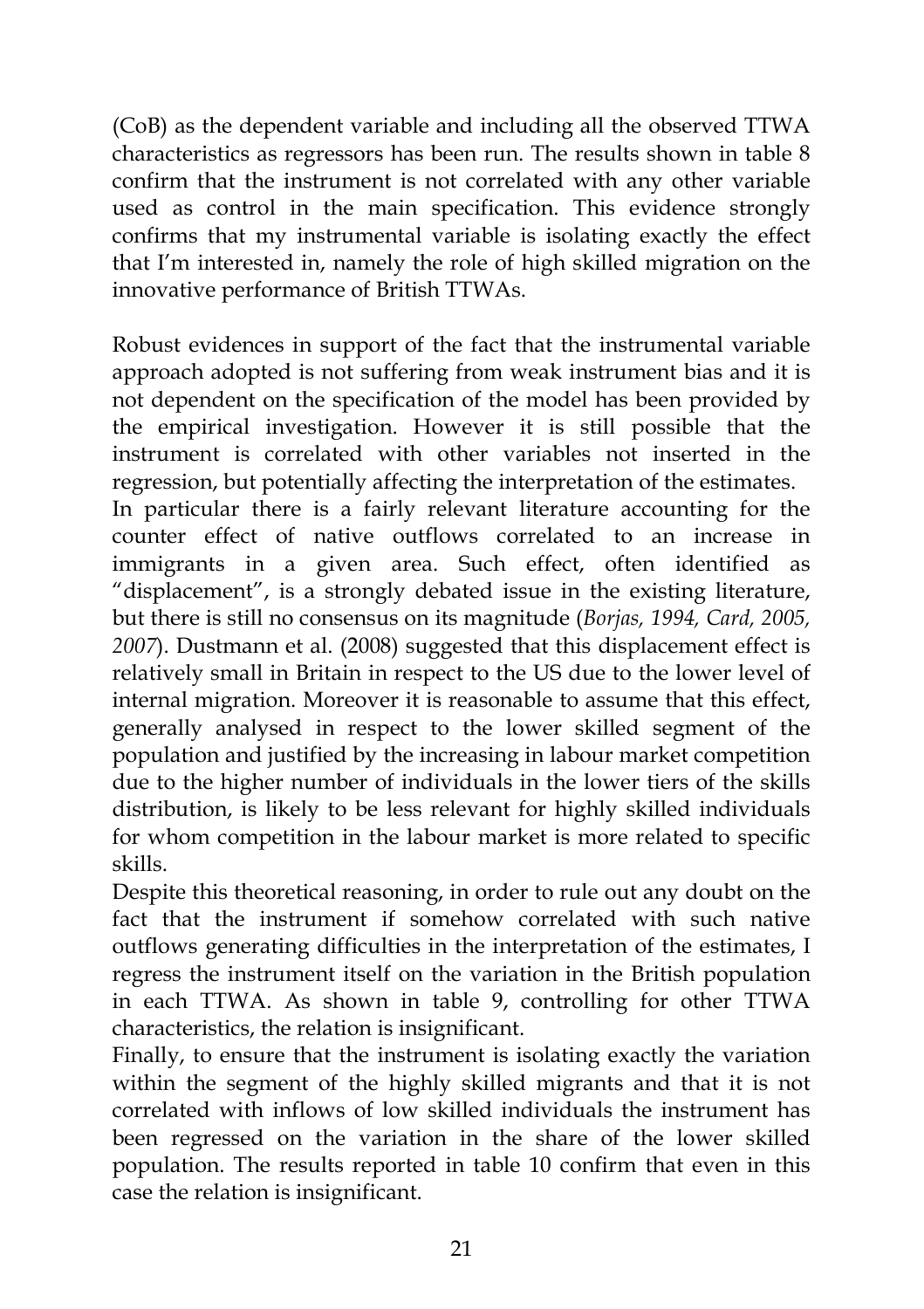I can strongly support the assertion that the estimation procedure adopted to recover the causal effect of skilled migrants on the innovative performance of local areas in Britain is able to provide robust and reliable estimates. The estimation using OLS in differences allows for the elimination a potential bias due to unobserved TTWA fixed effect while the Instrumental Variables approach rules out the risk of endogeneity bias due to reverse causality. The instruments passed a number of robustness checks, further confirming the consistency of the results.

## **7) Innovative Performance, Skilled Migration and Human Capital Externalities in British Cities**

In compliance with the existing literature on the role of human capital externalities it is worth testing for the presence of an additional effect associated with the urban dimension. Since Marshall (1890) human capital externalities were traditionally supposed to have a greater influence in cities. However, as already explained, due to the characteristics of the data used in the analysis and the peculiarity of the British economy, the veracity of this supposition remains unsure.

The main aim of this section is to provide a deeper understanding of the dynamics behind the effect and significance of human capital externalities in urban areas. The number of urban TTWAs in the sample is too small to provide consistent estimates on the restricted sample. In order to recover the effect of the urban dimension an alternative strategy has been adopted.

In particular, instead of restricting the sample to the urban TTWAs, I constructed a new independent variable that is methodologically equal to the previous one<sup>16</sup>, but is restricted to those firms operating in sectors that are more likely to be concentrated in urban areas.

<sup>16</sup> Number of the innovation active firms over the total number of firms in each TTWA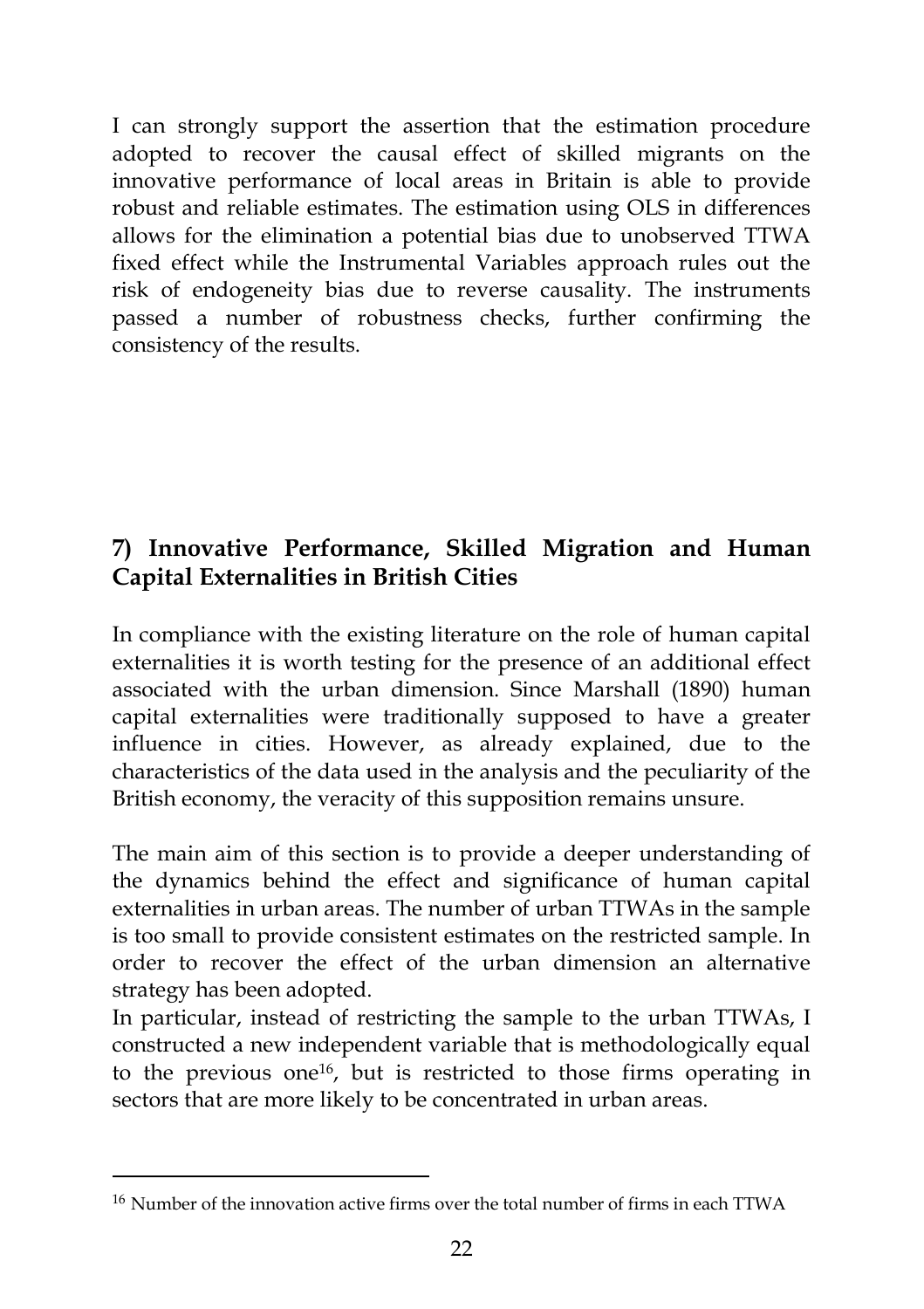This indirect measure allows for the preservation of the same number of observations and it is also able to provide some suggestive indications regarding the innovative dynamic of British urban areas.

The choice of the sectors is crucial. The selection criterion adopted in this case took into account several considerations. Since the paper is based on survey data, in order to have a sufficient number of observations in each sector, I am compelled to consider a broader sectoral classification corresponding to the sic frame categories reported by the CIS microdata. Fourteen sectors<sup>17</sup> split between manufacturing and services have been identified and for each of them it was possible to calculate the share of firms localized in urban TTWAs. Urban sectors were identified as those having an above average<sup>18</sup> percentage of businesses commonly located in urban areas.

To further check the robustness of the selection criterion London has been excluded from the sample in order to control for the peculiar characteristics of the capital city. This implies the elimination of approximately 10% of the total number of businesses within the CIS sample. The sectoral composition of urban areas remains generally unchanged<sup>19</sup> .

As expected the sectoral composition of British cities tends to be skewed toward services that appear to be strongly concentrated in cities (Tab. 11).

The econometric analysis is provided using the new dependent variable focusing on urban sectors. Results reported in table 12 show

<sup>&</sup>lt;sup>17</sup> Mining and Quarrying, Manufacturing of food, clothing and wood, Manufacturing of fuels, chemical and plastic, Manufacturing of electrical and optical, Manufacturing of transport equipments, other Manufacturing, Electricity, gas and water supply, Constructions, Wholesale Trade, Retail Trade, Hotels and Restaurants, Transport and Storage, Financial Intermediation and Real Estate

<sup>18</sup> This criterion implies the selection of those sectors with more of 64% of the total number of firms localized in urban TTWAs. The selected sectors are manufacturing of fuels, chemical and plastic, Manufacturing of electrical and optical, Construction, Wholesale Trade, Hotels and Restaurants, Transport and Storage Financial Intermediation and Real Estate. These sectors represents about the 80% of the total number of firms localized in urban areas.

<sup>&</sup>lt;sup>19</sup> Manufacturing in Transport equipment is added to the sample of sectors showing a higher attitude to be localized in urban areas. In reality raw data show that this is just due to a statistical effect. The threshold level to assign a sector to urban areas (calculated the average share number of firms located in urban areas) is lower than before. This implies that the elimination of London from the sample is affecting the degree of concentration of certain sectors in urban areas rather than the sectoral composition.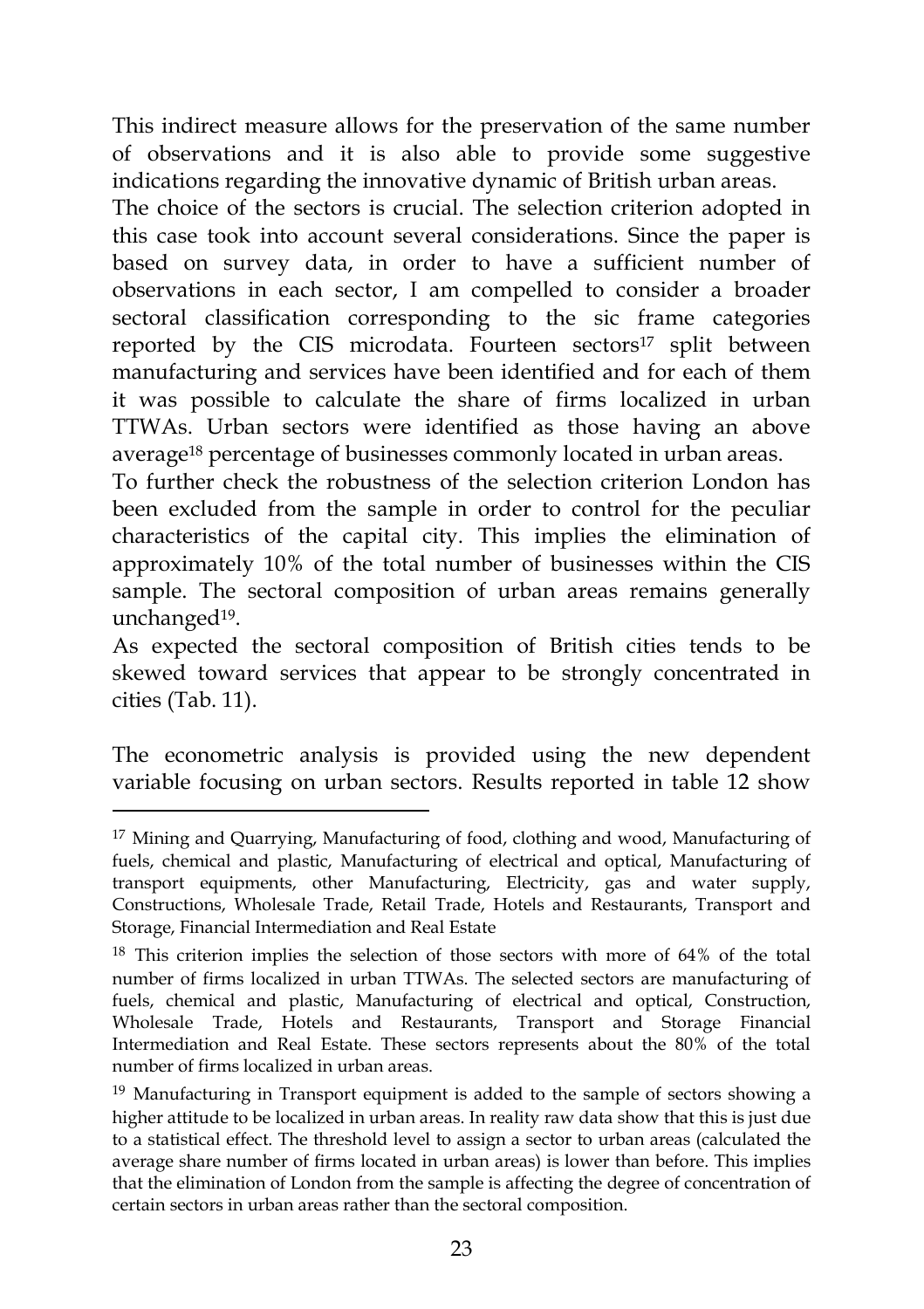that the effect of the variation in the share of highly skilled individuals is positive but not statistically significant either in the OLS specification or after controlling for the endogeneity due to reverse causality through IV<sup>20</sup>. This result is robust to changes in the sample composition<sup>21</sup>. The significance levels of the other variables, in particular the financial investments in innovation, remains consistent with the results obtained from the full sample.

The absence of an "urban effect" within the sample deserves some additional considerations. LFS data generally suggests that urban areas experienced a higher positive variation in the highly skilled population in respect to non urban areas. It remains to question what breaks the correlation between such skilled inflows and the innovative performance in the case of British cities.

The reason lies with both the characteristics of the data used and the sectoral composition of British cities.

As a preliminary consideration it is worth underlining that CIS data tends to reproduce a balanced sample in terms of sectoral composition and to focus on small and medium businesses<sup>22</sup>. This means that the paper is focusing on a typology of innovation that is extremely different from the one analysed using patents data as dependent variables. This clarification helps to justify why some of the results are fairly unusual in respect to the standard innovation empirical literature.

The sectoral composition of British urban areas plays an important role in explaining the lack of empirical support to the existence of valuable knowledge externalities in cities. I suggest that, more than particular local characteristics reducing the effectiveness of human capital externalities associated with skilled migration, the absence of the "urban effect" is due to the systematic lower innovative propensity of sectors traditionally concentrated in urban areas.

 $20$  This result is confirmed by the basic test based on the inclusion of the urban dummy within the main regression

<sup>&</sup>lt;sup>21</sup> Columns 1 and 2 report results for the full sample of TTWA, columns 3 and 4 eliminate London from the sample. Fist stage estimates are reported only for the specification without London (Tab. 13 and 14) because for the one on the full sample it is equivalent to the results reported in table 5 and 6.

<sup>22</sup> About 79% of the total number of firms is defined as sme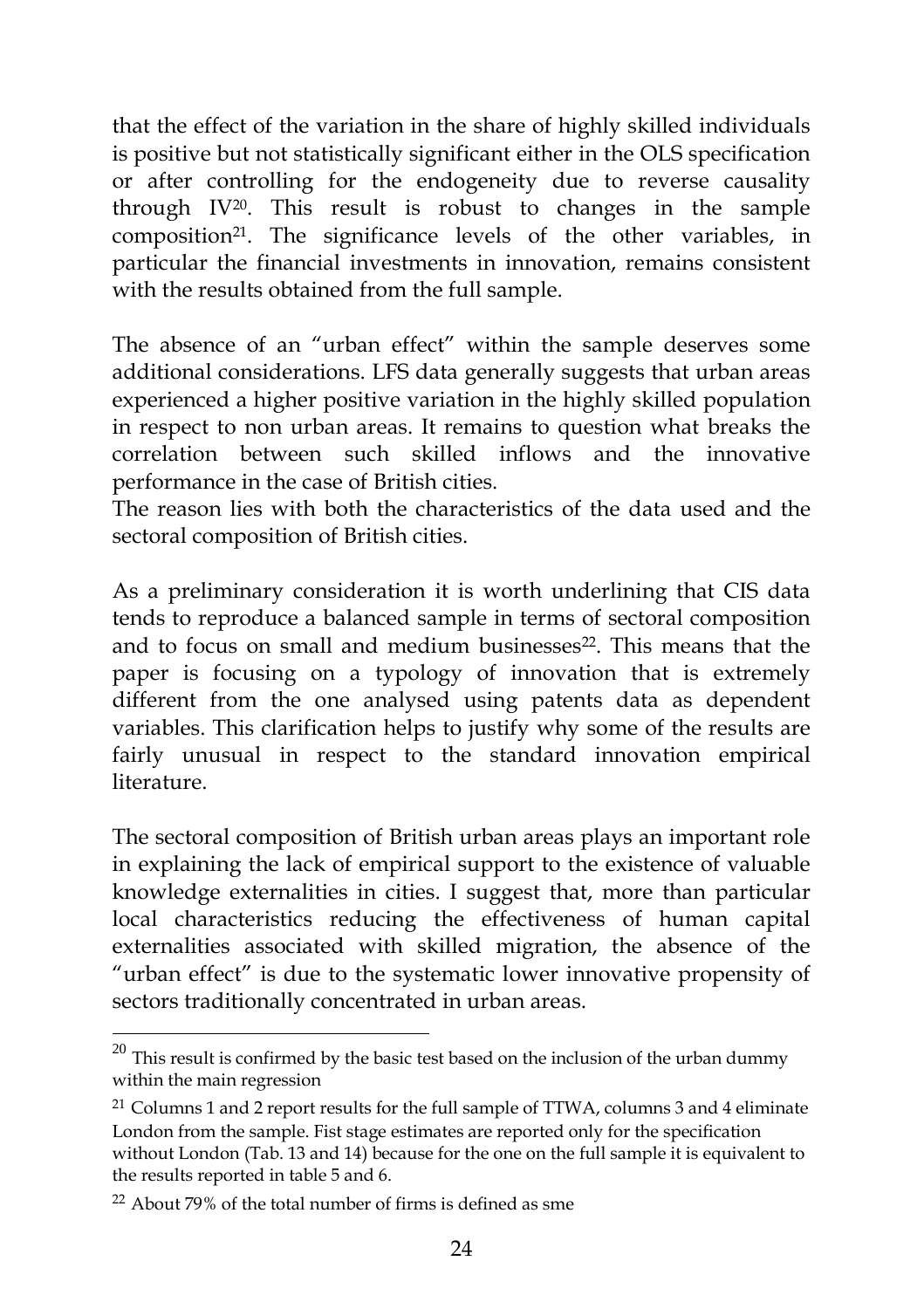The sectoral composition of British cities tends to be strongly skewed toward services specialisation: within the total sample of firms coming from the CIS<sup>23</sup> about 66% of the sectors that are more likely to concentrate in urban areas (the so called urban sectors) are classified as services (Tab.15).

Despite the broad measure of innovation, constructed in order to take into account forms of innovation activities other than process and product innovation, services are systematically less innovative than manufacturing sectors (Tab.16). Looking in depth at the innovative performance of urban areas the sectors showing a higher concentration in cities (accounting for about the 79% of the total number of firms in urban TTWAs) are steadily characterised, on average, by a lower innovative performance (Tab. 17). This result is much clearer disentangling the percentage of innovative firms by sic frame. As showed in Table 18 the sectors with the highest innovative performance among those that are more likely to be concentrated in cities are Manufacturing in fuels, chemical and plastic and Manufacturing in electrical and optical that account for just about the 18% of the total number of firms located in urban areas.

These descriptive statistics reinforce the reasoning behind the insignificant effect of skilled migration in urban areas in respect to the effect found looking at the total sample of British TTWAs. Furthermore it is important to emphasise that the classification of urban TTWAs is likely to be restrictive in respect to two main considerations. Firstly, looking in particular at the existent literature on the effect of human capital externalities in cities Metropolitan Areas, usually used to account for the role of human capital externalities in US cities, are generally larger than British TTWAs. It is possible that the lack of evidence in the British sample is partially due to the smaller size of the geographical unit; TTWAs may be unable to account for the broad concept of metropolitan areas, underestimating the potential effect of these externalities. Secondly, and relating to the previous consideration, it is likely that those sectors showing a better innovative performance (for a large part manufacturing) are concentrated in the surrounding areas of urban centres rather than within the cities.

<sup>23</sup> 7072 for two years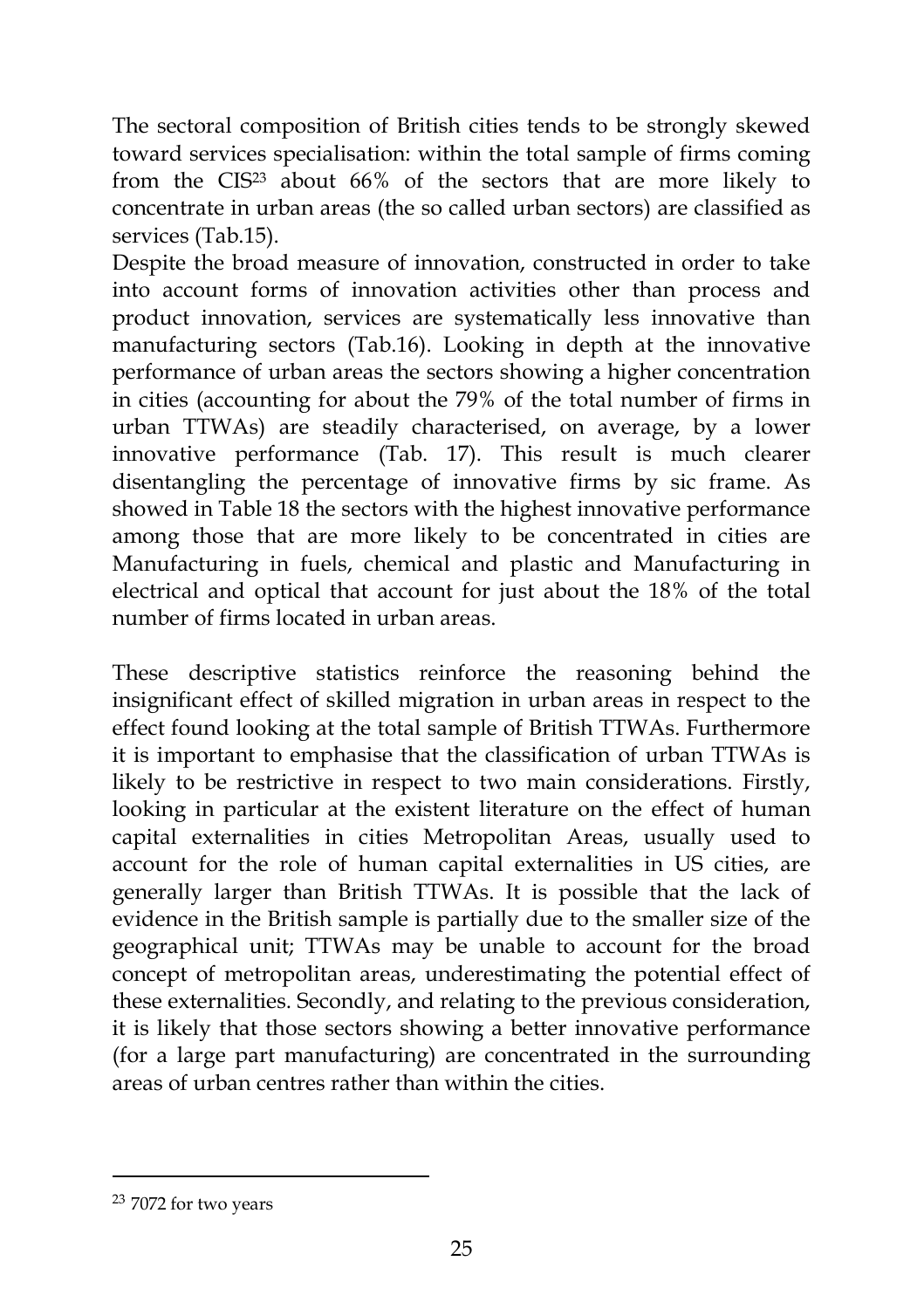## **8) Conclusions**

Human externalities, as source of endogenous growth, have gained popularity in the last few decades (*Lucas, 1988, Grossman and Helpman, 2001*). Within the literature on innovation they were supposed to be able to foster innovation and productivity (*Jaffe et al, 1993, Saxenian, 1994*). Despite this powerful theoretical background, the empirical literature is still controversial (*Moretti, 2004a*) and there is still no consensus regarding the mechanisms at play behind the effect of human capital externalities on the economic and innovative outcomes (*Duranton, 2007*).

Understanding these mechanisms is key to providing a deeper knowledge of the micro-foundation of macroeconomic growth (*Audretsch and Feldman, 2004*). The lack of clear evidences is partially due to the endogenous characteristics of such externalities that, "by their very nature, leave no obvious paper trail by which they can be tracked or measured" (*Duranton, 2007*) as well as to the existence of serious challenges in addressing an unbiased estimate of their effect.

This paper is aimed at contributing to the debate on the role of human capital suggesting that the transfer of knowledge associated with the mobility of highly skilled individuals can be considered a crucial mechanism underlying their positive effect on the innovative performance of local areas. I found that human capital externalities coming from the migration behaviour of skilled individuals are a significant determinant of innovation in British local areas. The estimation procedure addresses the main shortfalls potentially biasing the result: the correlation between migration and area fixed characteristics and the reverse causality between migration and innovation. The instrumental variable approach adopted to address causality proved to be robust to model specification and other robustness checks.

However, due to the particular characteristics of the sample of analysis, I do not find evidence in support for the existence of an additional effect of human capital externalities in cities.

This empirical evidence is explained by several considerations.

In the first instance, using CIS data, I'm implicitly accounting for a typology of innovation behaviour that differs from to the one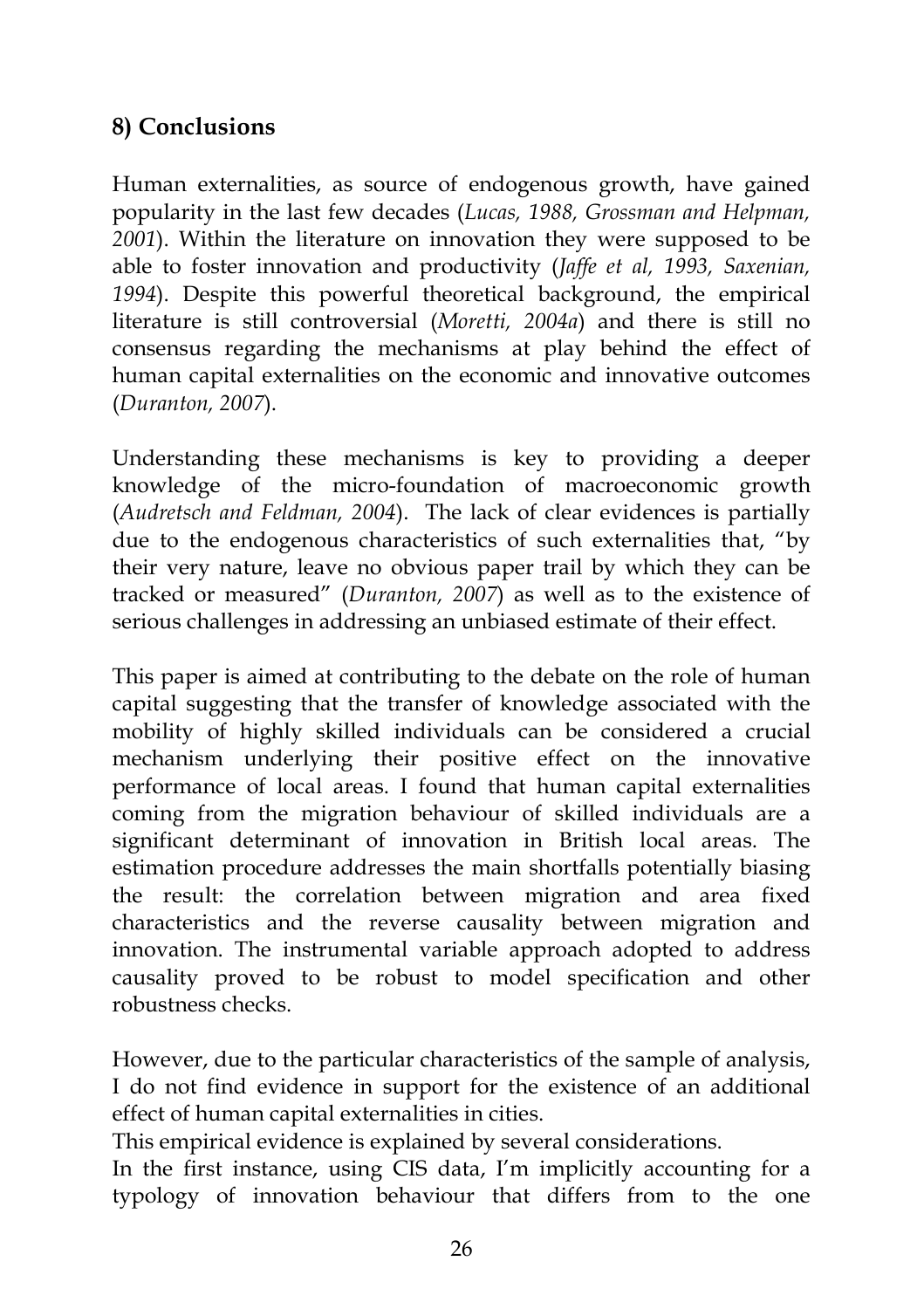addressed in the literature on innovation using patents data. My sample is mainly characterized by small and medium businesses, not necessarily concentrated in high innovative sectors with a relevant percentage of firms operating in manufacturing.

Second and correlated to the previous consideration, the lack of effect in urban areas can be explained by the sectoral characteristics of British cities, clearly skewed toward services sectors systematically characterized by a lower innovative performance.

Third, it is possible that the dimension of my geographical unit contributes to the underestimation of the role of these externalities. I have argued that, in particular in respect to the traditional literature on human capital externalities using Metropolitan areas as main unit of analysis, British TTWAs are potentially unable to fully account for the dimension of the metropolitan areas. This shortfall is expected to be exacerbated by particular characteristics of the CIS data, where innovation tends to be concentrated in manufacturing sectors that are more likely to be localized in the extreme periphery of core urban centres.

The paper offers some reliable statistical evidences in support for the role of human capital externalities, coming from skilled migration, on the innovative performance of local areas. Despite that, in concordance with the existing literature, it is still hard to provide definitive conclusions regarding the size of these externalities. This is partly due to the shortfalls related to the common measures of immigration that are affected by different measurement problems. Regarding the LFS, that in the case of Britain is still the most suitable data source especially to address the role of migration by different skills segments, sampling imprecision due to small sample size may be an issue. In spite of being zero on average and conceptually different from measurement errors due to misreporting and poor data definition (*Dustmann et al, 2003*), this characteristic of the data is likely to generate a certain degree of attenuation bias leading to the estimation of a smaller effect in respect to its real magnitude. This implies that, despite being strongly reliable, the results, confirming the effect of human capital externalities coming from local inflows of skilled individuals, are likely to partially underrepresent the magnitude of the real effect.

More research is needed on the topic in order to overcome the empirical challenges related to the estimation and to solve the drawbacks concerning data issues. The precision of the estimates and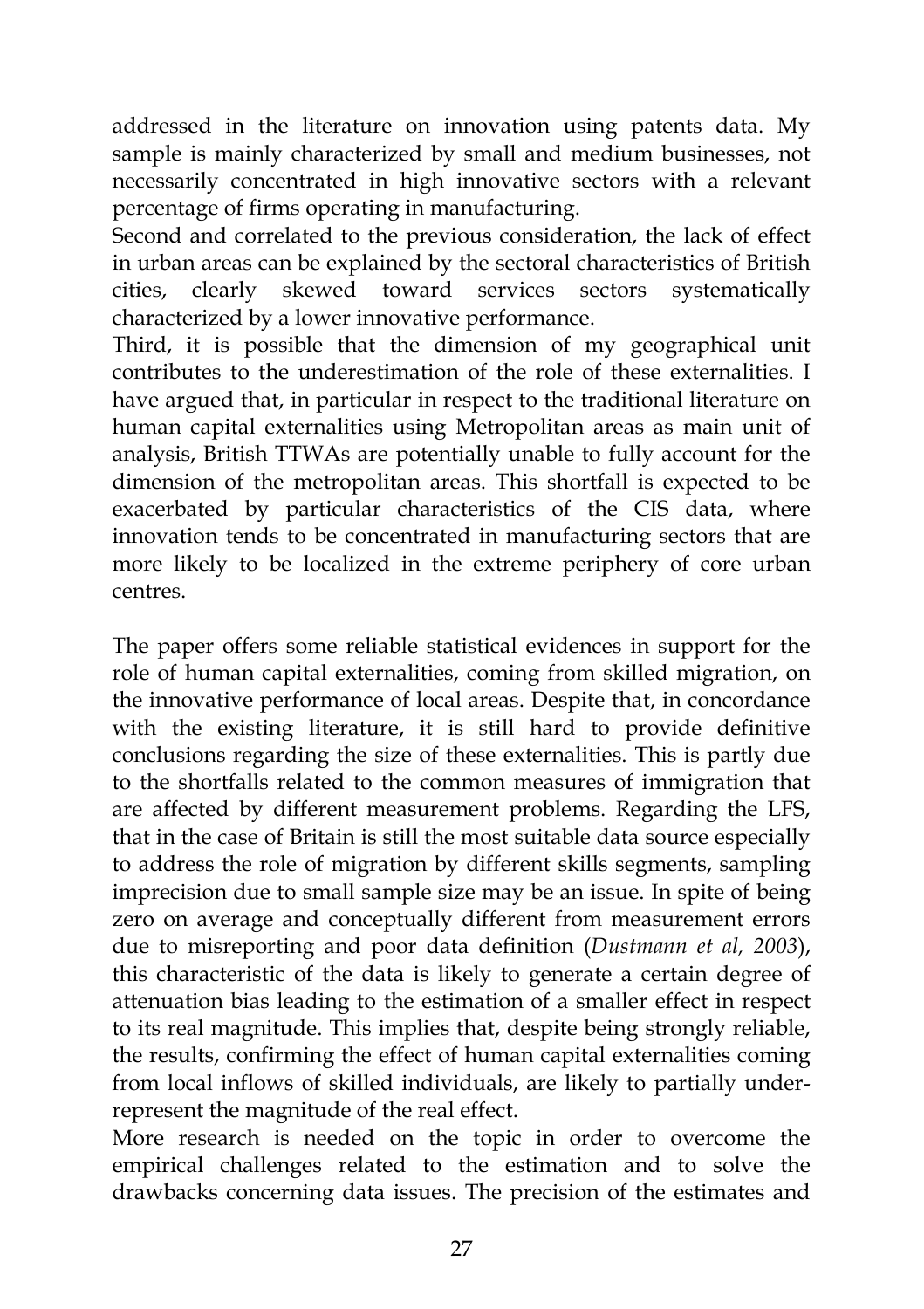the provision of clearer results regarding the magnitude of the effect are likely to improve alongside the quality of data.

### **Bibliography**

Audretsch, D. B., (2003), "Innovation and spatial externalities", International Regional Science Review, 26: 167–174.

Audretsch, D.B. and Feldman, M.P., (1996), "R&D spillovers and the geography of innovation and production", American Economic Review, 86: 253–273.

Audretsch, D.B., Feldman, M.P. (2004) "Knowledge Spillovers and the Geography of Innovation" in Henderson, Thisse Handbook of Regional and Urban Economics – Elsevier

Bellini, E., Ottaviano, G.et al. (2008) "Cultural Diversity and Economic Performance: Evidence from European Regions", HWWI Research Paper 3-14. Hamburg, Hamburg Institute of International Economics

Borjas, G. (1994). "The Economics of Immigration." Journal of Economic Literature 32(4): 1667-1717

Borjas, G.J., (1999) "The Economic Analysis of Immigration" Handbook of Labour Economics

Breschi S., Lissoni F. (2001) "Knowledge Spillovers and Local Innovation Systems: A Critical Survey", Industrial and Corporate Change 10: 975-1005

Breschi, S, Lenzi, C, Lissoni, F, Vezzulli, A. (2010) "The geography of knowledge spillovers: the role of inventors' mobility across firms and in space" Working Paper- AISRe Conference.

Card, D. (2005). "Is the New Immigration Really So Bad?" The Economic Journal, 115(300-323).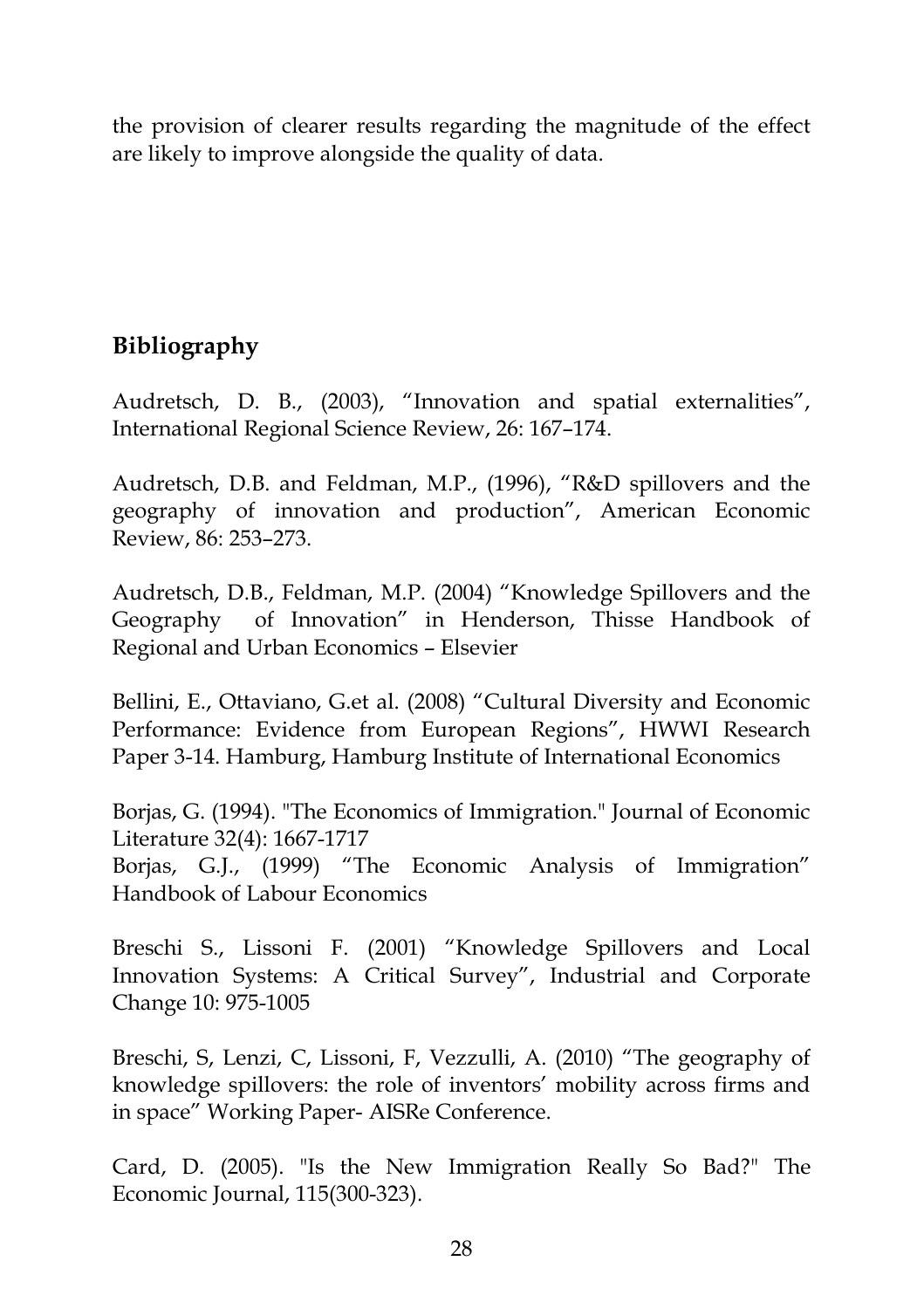Card, D. (2007) "How Immigration Affects US Cities" CrEAM Discussion Paper 11/07.London, UCL.

Ciccone, A., Peri, G., (2005) "Long-Run Substitutability Between More and Less Educated Workers: Evidence from U.S. States, 1950-1990," The Review of Economics and Statistics, MIT Press, vol. 87(4): 652-663.

Crescenzi, R., Rodriguez-Pose, A. and Storper, M., (2007), "The territorial dynamics of innovation: a Europe–United States comparative analysis", Journal of Economic Geography, 7: 673–709.

Duranton, G., (2007) "Human Capital Externalities in Cities: Identification and Policy Issues" in A Companion to Urban Economics (eds R. J. Arnott and D. P. McMillen), Blackwell Publishing Ltd, Oxford, UK.

Dustmann, C., Fabbri, F. et al. (2003) "The Local Labour Market Effects of Immigration on the UK" London, Home Office.

Dustmann, C., Frattini, T, Halls, C., (2010) "Assessing the Fiscal Costs and Benefits of A8 Migration to the UK." Fiscal Studies 31: 1-41.

Dustmann, C., Glitz, A. et al. (2008). "The labour market impact of immigration" Oxford Review of Economic Policy 24(3): 477-494.

Dustmann, C.,Fabbri, F. et al. (2005). "The Impact of Immigration on the British Labour Market" The Economic Journal, 115: 324-341.

Faggian A., McCann, P.(2006) "Human Capital Flows and Regional Knowledge Assets: A Simultaneous Equation Approach" Oxford Economic Papers 52: 475-500.

Faggian, A., McCann, P (2009) "Human Capital, Graduate Migration and Innovation in British Regions" Cambridge Journal of Economics 33: 317-333.

Feldman, M. (2000) "Location and Innovation: The New Economic Geography of Innovation, Spillovers and Agglomeration" in Clark, Felman, Gertler The Oxford Handbook of Economic Geography.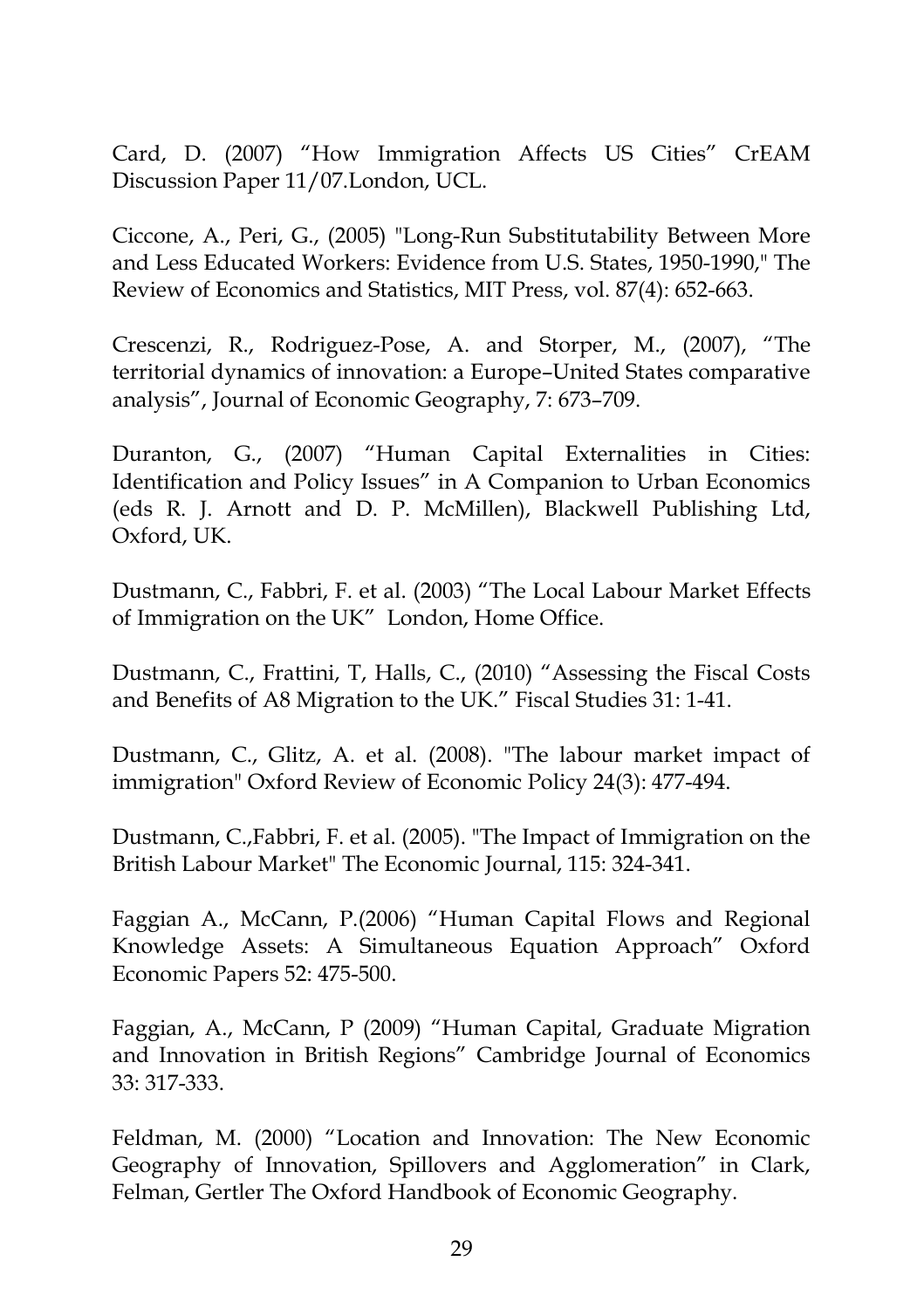Feldman, M.P., (1994), "The Geography of Innovation", Boston: Kluwer Academic Publishers.

Fritsch, M., (2002), "Measuring the quality of regional innovation systems: a knowledge production function approach", International Regional Science Review, 25: 86–101.

Glaeser, E., Kallal, H., Scheinkman, J., Shleifer, A. (1992). "Growth of cities". Journal of Political Economy 100: 1126-1152.

Glaeser, E., Maré, D., (2001) "Cities and Skills" Journal of Labor Economics, 19, 316-42.

Glaeser, E.L. (1999). "Learning in cities". Journal of Urban Economics 46 (2). 254-277.

Griliches, Z. (1979) "The Search for R&D Spillovers" Bell Journal of Economics 10: 92-116.

Griliches, Z., (1986) "Productivity, R & D, and the Basic Research at the Firm Level in the 1970's." American Economic Review, 76: 141-54.

Grossman, G.M., Helpman, E. (1991) "Trade, knowledge spillovers, and growth" European Economic Review 35: 517-526.

Jaffe, A.B., Trajtenberg, M., Henderson, R. (1993) "Geographic localization of knowledge spillovers as evidenced by patent citations". Quarterly Journal of Economics 63: 577-598.

Jaffe, Adam B, 1986. "Technological Opportunity and Spillovers of R&D: Evidence from Firms' Patents, Profits, and Market Value," American Economic Review, vol. 76(5): 984-1001.

Leamer, E., Storper, M. (2001) "The Economic geography of the Internet Age" Journal of International Business Studies 32(4): 641–65.

Lucas, R.E. (1988) "On the Mechanism of Economic Development" Journal of Monetary Economics 22: 3-42.

Marshall, A., (1890) Principles of Economics" Mcmillan, New York.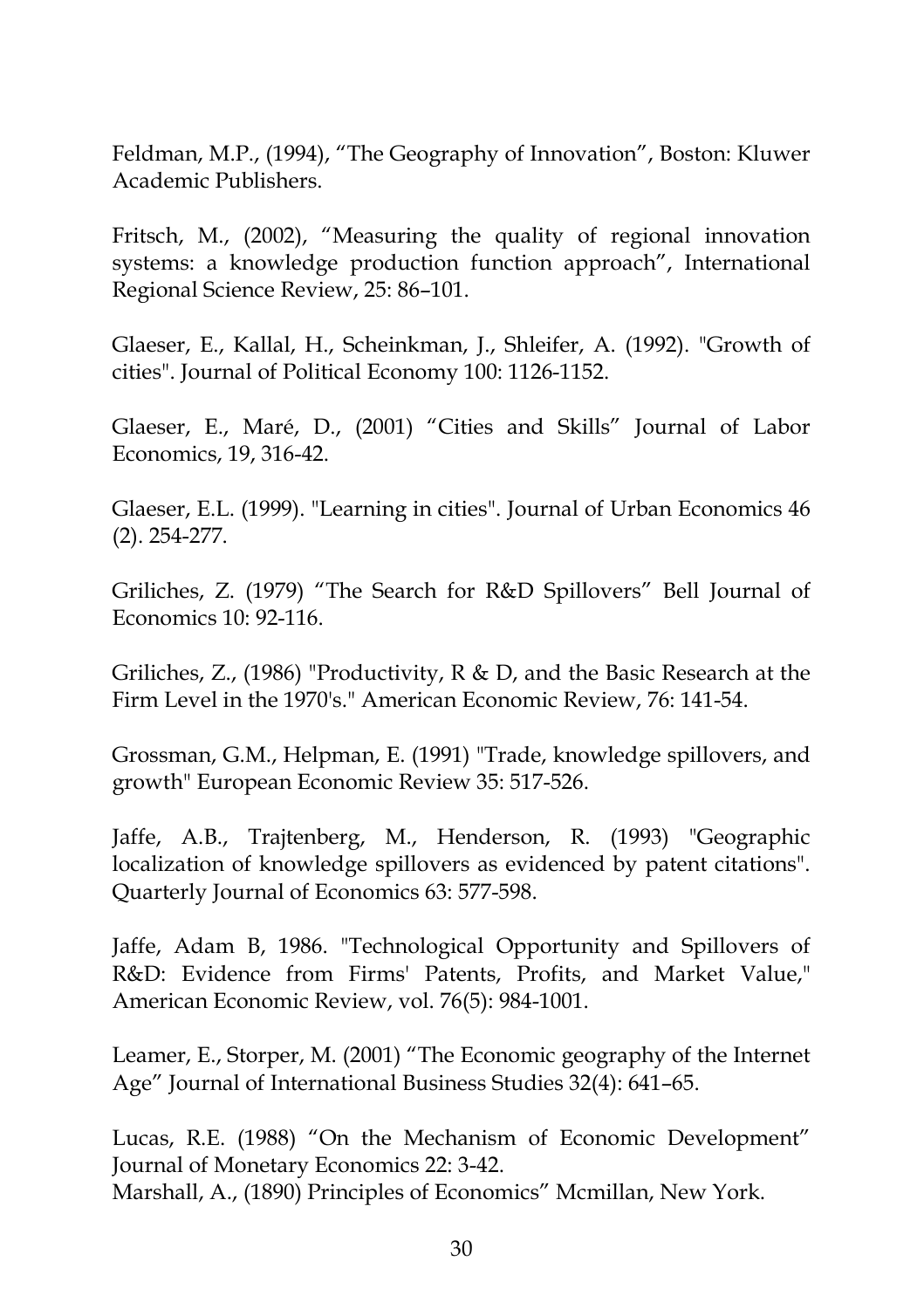Moretti, E., (2004a) "Human capital externalities in cities" in: J. V. Henderson & J. F. Thisse (ed.), Handbook of Regional and Urban Economics, edition 1, volume 4, chapter 51, pages 2243-2291 Elsevier.

Moretti, E., (2004b). "Workers' Education, Spillovers and Productivity: Evidence from Plant-Level Production Functions," American Economic Review, 94(3): 656-690.

Ottaviano, G., Peri, G., (2006). "The Economic Value of Cultural Diversity: Evidence from US Cities." Journal of Economic Geography, 6: 9-44.

Polanyi, M. (1978) "Personal Knowledge" . Routledge & Kegan, London.

Romer, P.M. (1986) "Increasing Returns and Long-run Growth" Journal of Political Economy94(5): 1002-37.

Saxenian, A., (1994) "Regional Advantage: Culture and Competition in Silicon Valley and Route 128" Cambridge, MA, USA: Harvard University Press.

Staiger, D., Stock, J.H., (1997), "Instrumental variables regression with weak instruments", Econometrica 65, 557–586.

Steinmueller, E. (2000) "Does Information and Communication Technology Facilitate Codification of Knowledge?" Industrial and Corporate Change 9: 361- 376.

Stock, J.H., Yogo, M., (2005), "Testing for weak instruments in linear IV regression". In: Stock, J.H., Andrews, D.W.K., (Eds.), Identification and Inference for Econometric Models: A Festschrift in Honor of Thomas Rothenberg. Cambridge University Press, Cambridge, pp. 80–108. (Ch. 5).

Storper, M. (1997) "The Regional World: Territorial Development in a Global Economy" The Guilford Press, New York.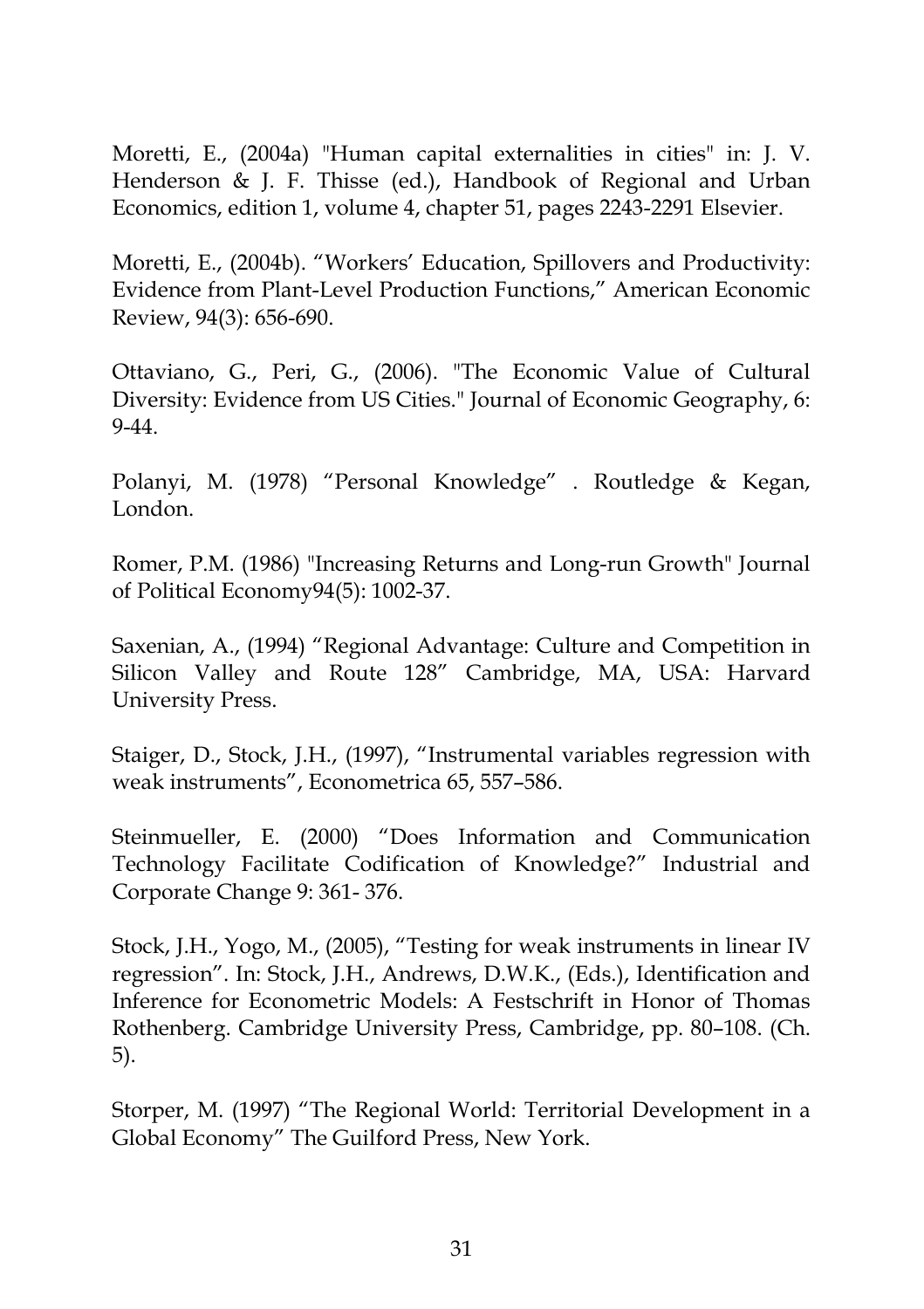Varga, A., (1998), "University Research and Regional Innovation", Boston: Kluwer Academic Publishers.

Zucher, L.G, Darby, M.R., Armstrong, J. (1998) "Geographically Localized Knowledge: Spillovers of Market?" Economic Inquiry XXXVI: 65-86.

Zucker, L.G., Darby, M.R., Brewer, M.B. (1998). "Intellectual human capital and the birth of U.S. biotechnology enterprises" American Economic Review 88: 290-306.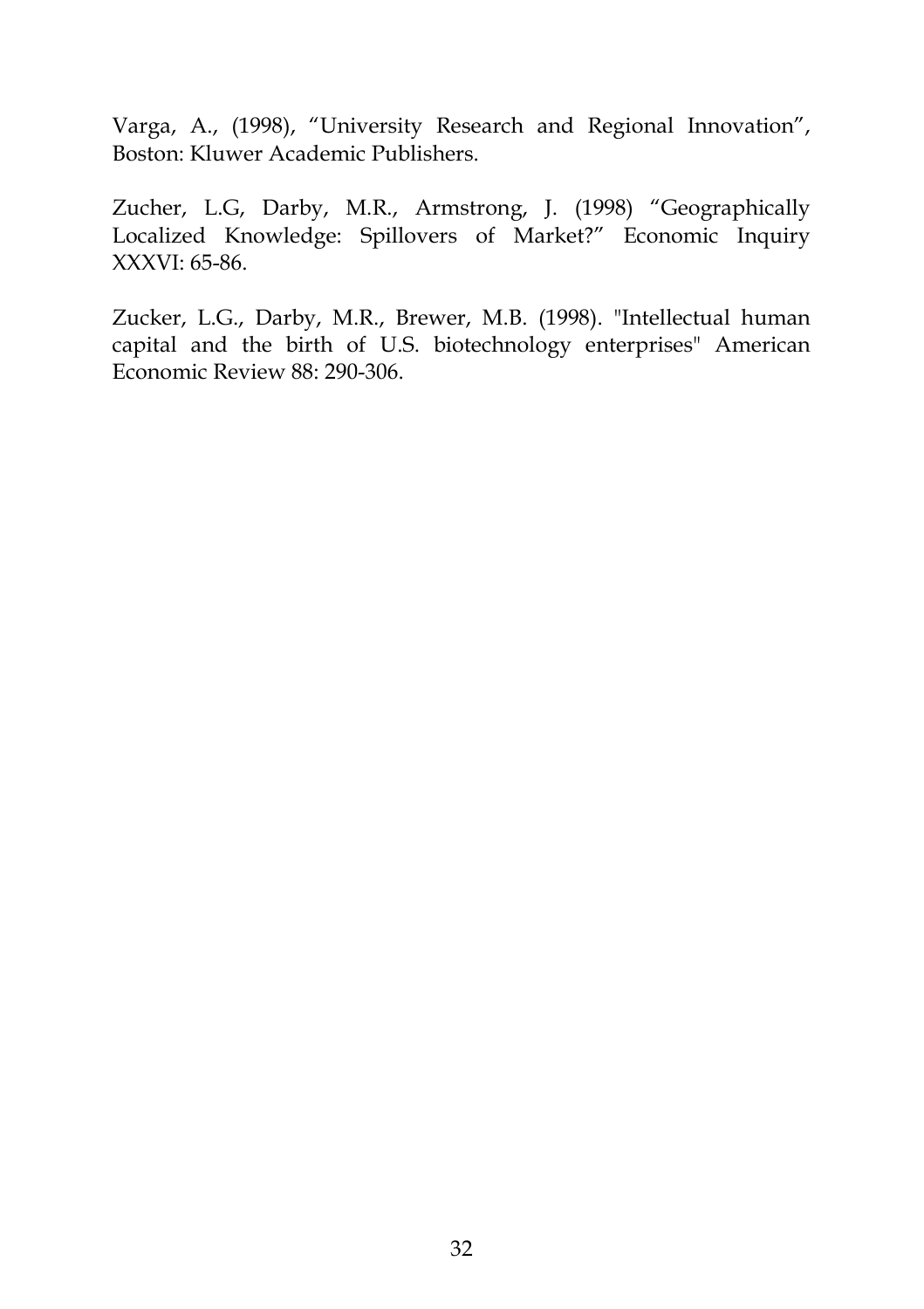# **Tables and Figures**



**Figure 1: British Travel to Work Areas (TTWAs)**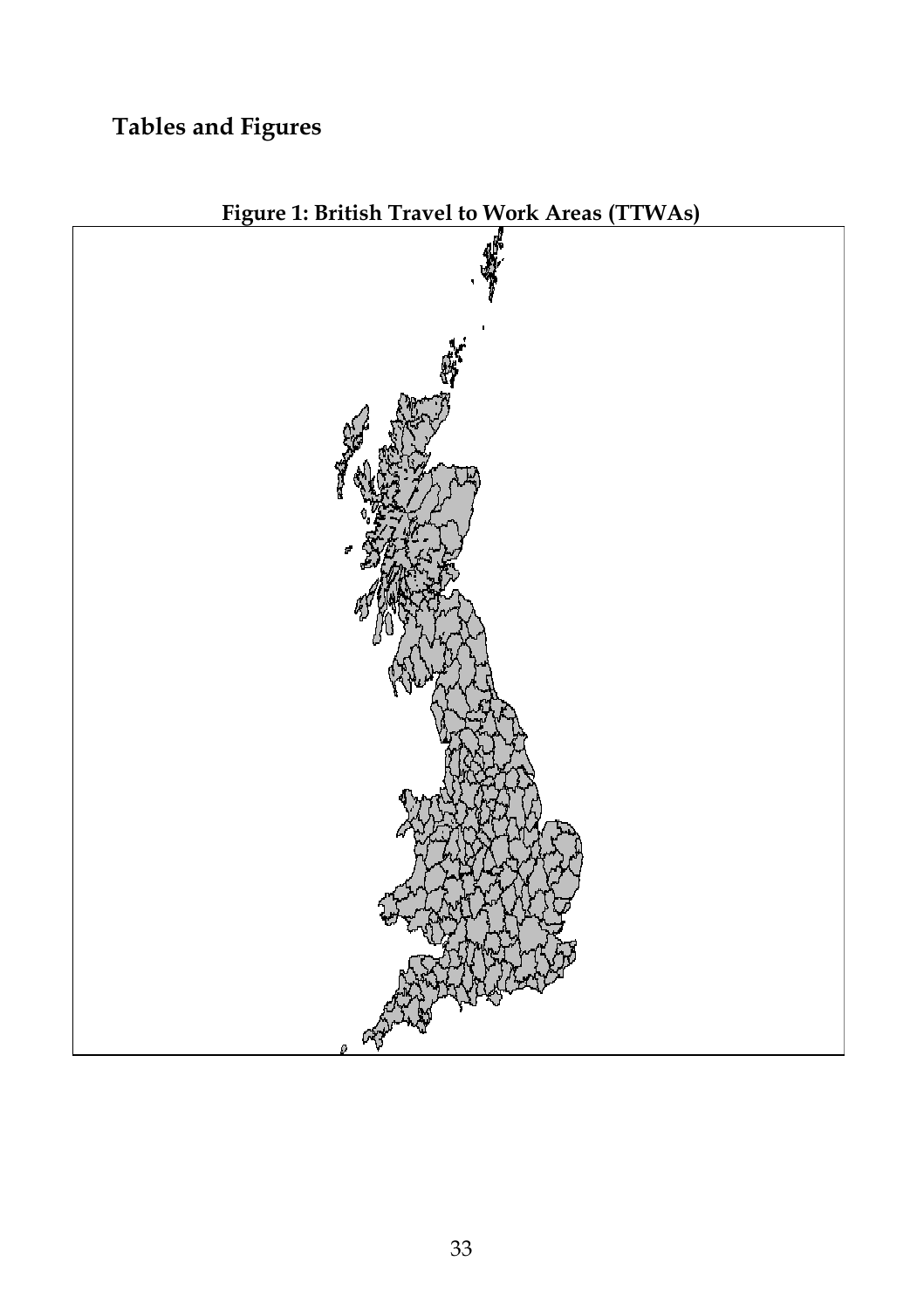

**Figure 2: Urban Travel to Work Areas (TTWAs)**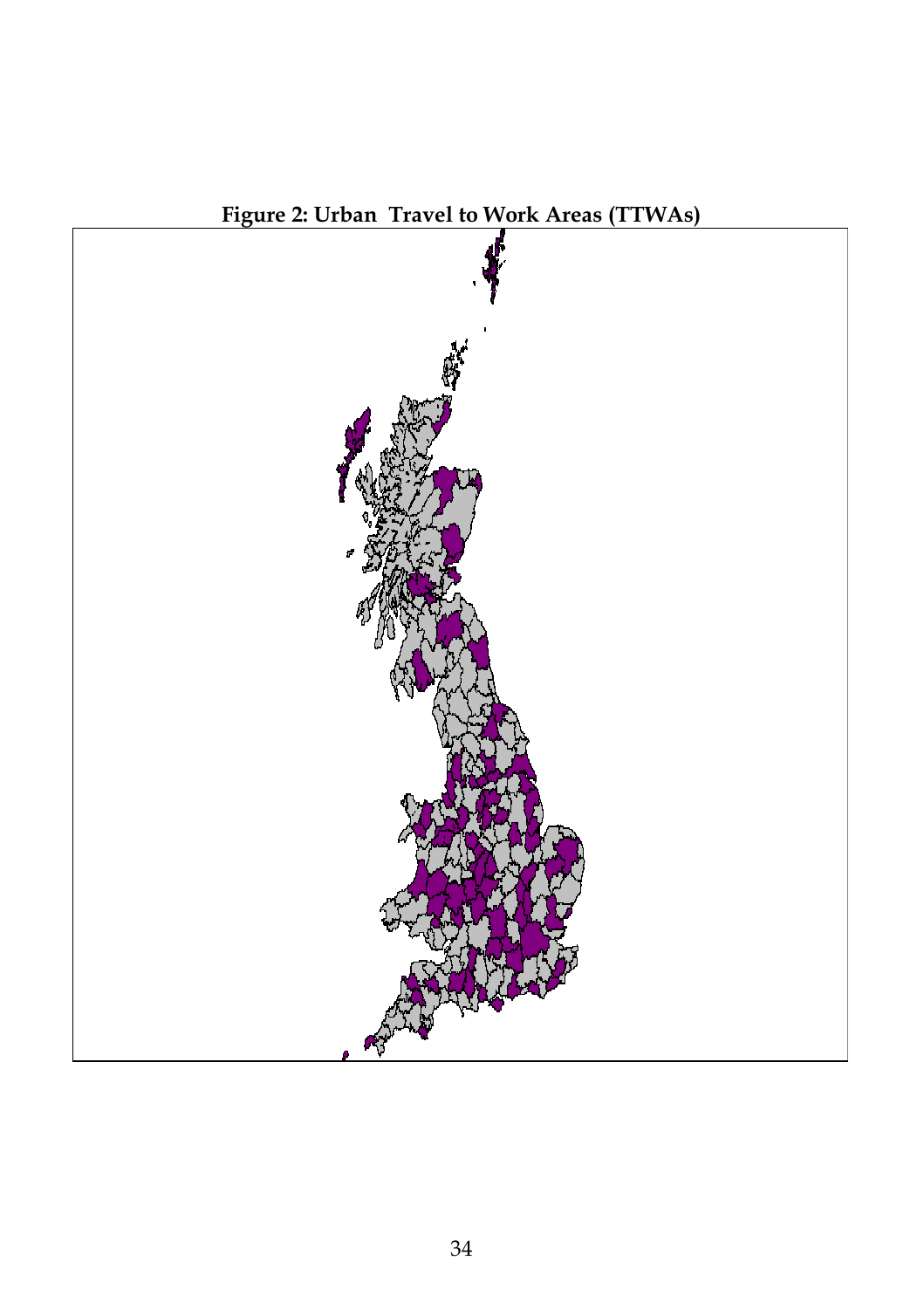| <b>Type</b>         | N   | Freq.  | Cumulative |
|---------------------|-----|--------|------------|
| Urban               | 79  | 35.11  | 35.11      |
| Non Urban Welsh     | 22  | 9.78   | 44.89      |
| Non Urban Northern  | 24  | 10.67  | 55.56      |
| Scotland            |     |        |            |
| Non Urban Southern  | 10  | 4.44   | 60.00      |
| Scotland            |     |        |            |
| Non Urban Northern  | 20  | 8.89   | 68.89      |
| England             |     |        |            |
| Non Urban Southern- | 29  | 12.89  | 81.78      |
| <b>West England</b> |     |        |            |
| Non Urban Rest of   | 41  | 18.22  | 100.00     |
| England             |     |        |            |
| <b>Total</b>        | 225 | 100.00 |            |

## **Table 1: Urban/ Non Urban Travel to Work Areas (TTWAs)**

Source: ONS/ CIS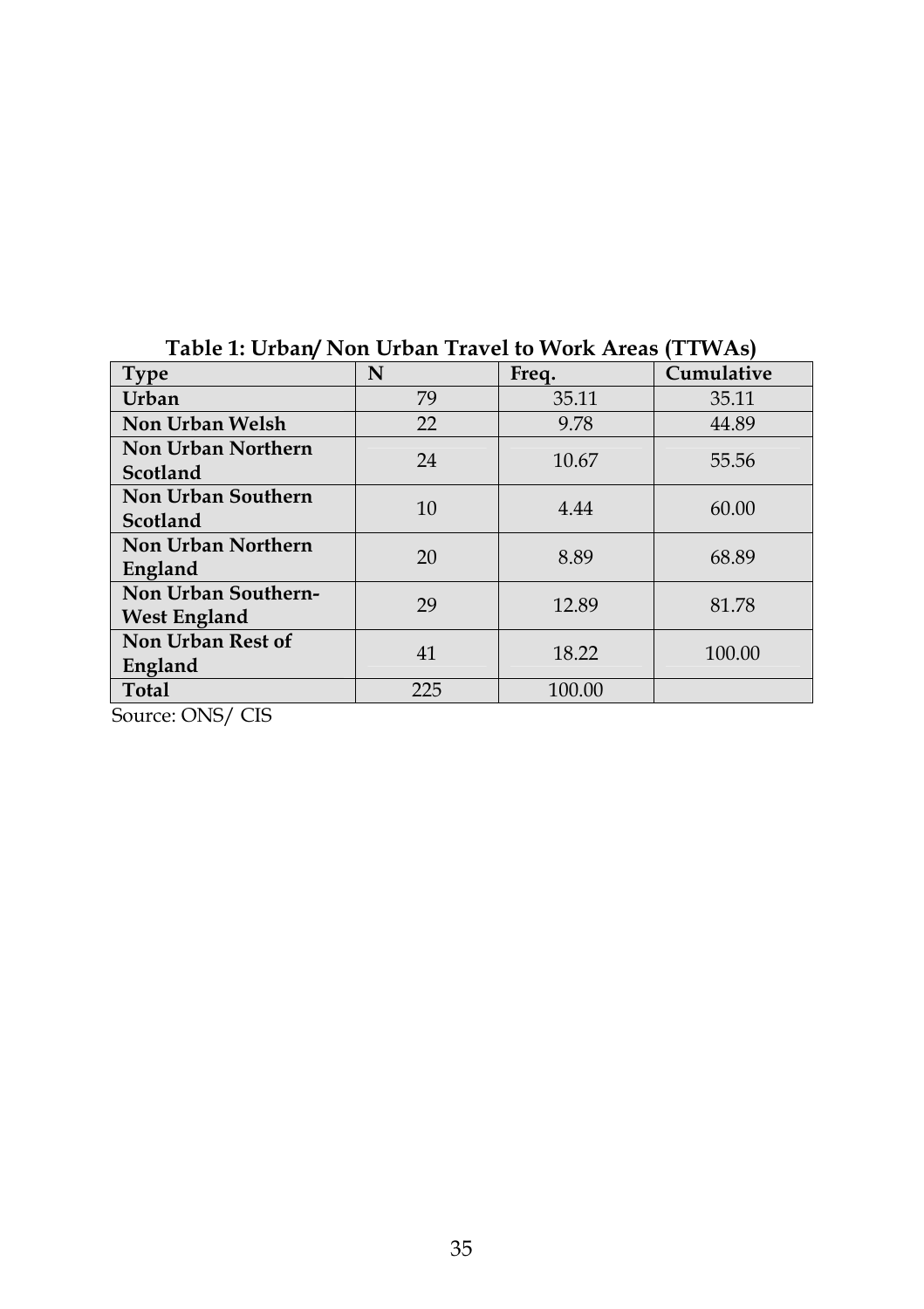| Table 2: CIS Variables |
|------------------------|
|------------------------|

| Variable       | Description                                                        |
|----------------|--------------------------------------------------------------------|
| <b>DInn</b>    | Variation in the share of innovation active firms (process or      |
|                | product innovation and other innovation activities <sup>24</sup> ) |
| DInn urban     | Variation in the share of innovation active firms operating        |
|                | in urban sectors <sup>25</sup>                                     |
|                | Variation in the share of firms investing in innovation            |
| Dcap           | related activities <sup>26</sup>                                   |
| <b>Dlabour</b> | Variation in the average percentage of graduate employees          |
|                | within the firms                                                   |
| Dsme           | Variation in the share of small and medium enterprises             |
| .              | .                                                                  |

Note: All the variations are calculated as variation between the two periods corresponding to the CIS waves (2002-2004 and 2005-2007) All variables are calculated at TTWA level

**Variable Description Dhiskills** Variation in the share of high skilled individuals (degree or equivalent) **Dpop\_dens** Variation in the population/surface ratio **Dyoung\_24** Variation in the share of individuals with less than 24 year old **Dmf** Variation in the share of employment in manufacturing **Dltu\_share** Variation in the share of long term unemployment **Dlow\_skills** Variation in the share of low skilled individuals (no qualification) **Dbrit\_hs** Variation in the share of high skilled British population

**Table 3: LFS Variables** 

Note: All the variations are calculated as variation in mean between the two periods corresponding to the CIS waves (2002-2004 and 2005-2007) All variables are calculated at TTWA level

-

<sup>&</sup>lt;sup>24</sup> Other innovation activities account for organizational innovation, marketing innovation, acquisition of new equipments or machineries

<sup>25</sup> Mining and Quarrying, Manufacturing of food, clothing and wood, Manufacturing of fuels, chemical and plastic, Manufacturing of electrical and optical, Manufacturing of transport equipments, other Manufacturing, Electricity, gas and water supply, Constructions, Wholesale Trade, Retail Trade, Hotels and Restaurants, Transport and Storage, Financial Intermediation and Real Estate

<sup>26</sup> Intramural, extramural equipment, external knowledge, training, design, marketing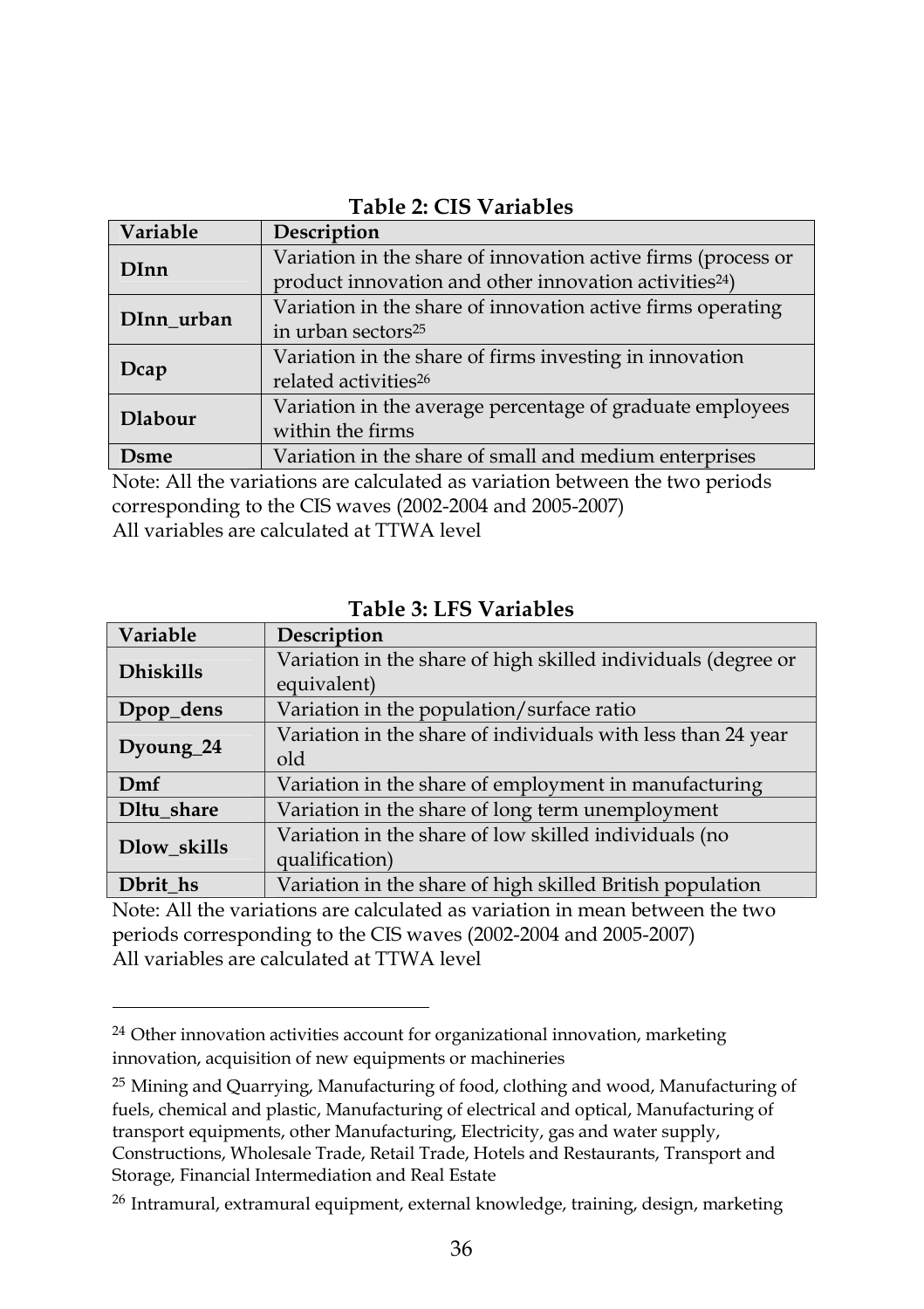|                     | (1)        | (2)        | (3)        | (4)        | (5)        | (6)        |
|---------------------|------------|------------|------------|------------|------------|------------|
| Dep.Var.: DInn      | <b>OLS</b> | <b>OLS</b> | <b>OLS</b> | <b>OLS</b> | <b>OLS</b> | 2SLS       |
|                     |            |            |            |            |            |            |
| Dcap                | $0.858***$ | $0.858***$ | $0.857***$ | $0.858***$ | $0.859***$ | $0.856***$ |
|                     | (0.0499)   | (0.0488)   | (0.0492)   | (0.0488)   | (0.0467)   | (0.0440)   |
| <b>Dlabour</b>      | 0.0008     | 0.0017     | 0.0018     | 0.0019     | 0.0019     | $0.0049*$  |
|                     | (0.0013)   | (0.0015)   | (0.0016)   | (0.0018)   | (0.0017)   | (0.0028)   |
| <b>D</b> sme        | 0.171      | $0.179*$   | $0.183*$   | $0.193*$   | $0.193*$   | $0.213**$  |
|                     | (0.108)    | (0.106)    | (0.104)    | (0.0992)   | (0.101)    | (0.0983)   |
| <b>Dhiskills</b>    |            | 0.734      | $0.779*$   | $0.752*$   | $0.747*$   | $3.304*$   |
|                     |            | (0.456)    | (0.470)    | (0.449)    | (0.448)    | (1.895)    |
| Dpop_density        |            |            | 0.0005     | 0.0006     | 0.0006     | 0.0011     |
|                     |            |            | (0.0004)   | (0.0004)   | (0.0004)   | (0.001)    |
| Dyoung_24           |            |            |            | $-0.152$   | $-0.147$   | 0.0661     |
|                     |            |            |            | (0.223)    | (0.226)    | (0.257)    |
| Dmf                 |            |            |            | 0.0680     | 0.0652     | 0.103      |
|                     |            |            |            | (0.0921)   | (0.0905)   | (0.0966)   |
| Dltu share          |            |            |            |            | 0.0117     | 0.0062     |
|                     |            |            |            |            | (0.0415)   | (0.0414)   |
| Constant            | 0.0047     | $-0.0016$  | $-0.0039$  | $-0.0043$  | $-0.0046$  | $-0.0260$  |
|                     | (0.0058)   | (0.0054)   | (0.0061)   | (0.0070)   | (0.0066)   | (0.0180)   |
|                     |            |            |            |            |            |            |
| <b>Observations</b> | 213        | 213        | 213        | 213        | 213        | 213        |
| R-squared           | 0.887      | 0.888      | 0.888      | 0.889      | 0.889      | 0.871      |

**Table 4: Estimation Results (1)** 

Source: ONS/ CIS-LFS

Notes: Robust standard errors in parentheses, \*\*\* p<0.01, \*\* p<0.05, \* p<0.1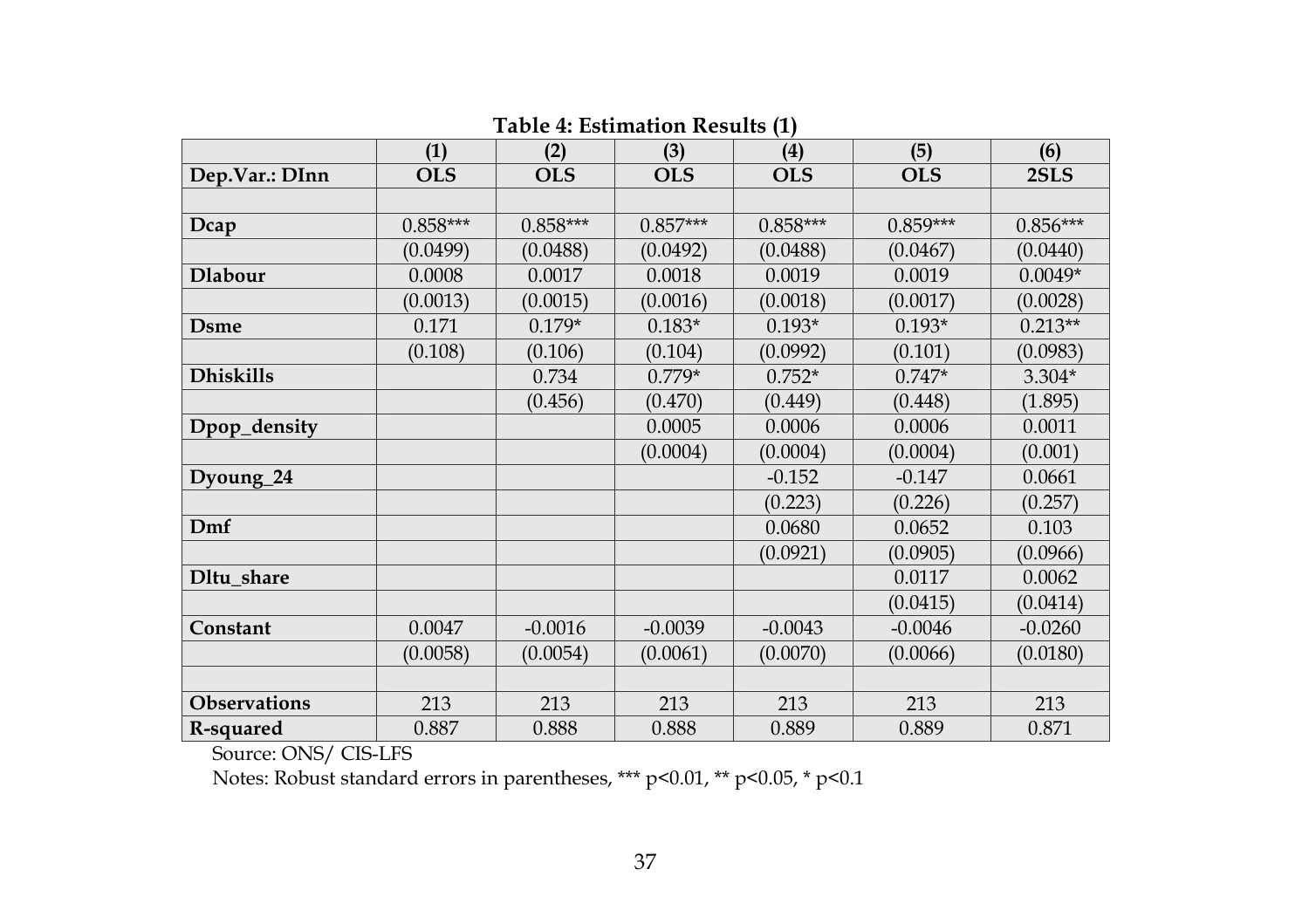|                     | <sub>0</sub> - - - -<br><b>First Stage</b> |
|---------------------|--------------------------------------------|
| Dep.Var.: Dhiskills |                                            |
|                     |                                            |
| Dcap                | 0.0008                                     |
|                     | (0.003)                                    |
| <b>Dlabour</b>      | $-0.0008**$                                |
|                     | (0.0003)                                   |
| <b>D</b> sme        | $-0.0069$                                  |
|                     | (0.010)                                    |
| Dpop_density        | $-0.0002$                                  |
|                     | (0.0001)                                   |
| Dyoung_24           | $-0.0872**$                                |
|                     | (0.0393)                                   |
| Dmf                 | $-0.0175$                                  |
|                     | (0.0141)                                   |
| Dltu share          | 0.0035                                     |
|                     | (0.005)                                    |
| CoB                 | $0.0271***$                                |
|                     | (0.008)                                    |
| Constant            | $-0.018**$                                 |
|                     | (0.008)                                    |
|                     |                                            |
| Observations        | 213                                        |
| R-squared           | 0.115                                      |

**Table 5: First Stage Results (1)** 

Notes: Robust standard errors in parentheses \*\*\* p<0.01, \*\* p<0.05, \* p<0.1

|  |  |  | Table 6: First Stage Statistics (1) |  |  |
|--|--|--|-------------------------------------|--|--|
|--|--|--|-------------------------------------|--|--|

| <b>Variable</b>  | Partial Rsq | F(1,204) | P-value |
|------------------|-------------|----------|---------|
| <b>Dhiskills</b> | 0.0659      | 11.08    | 0.000   |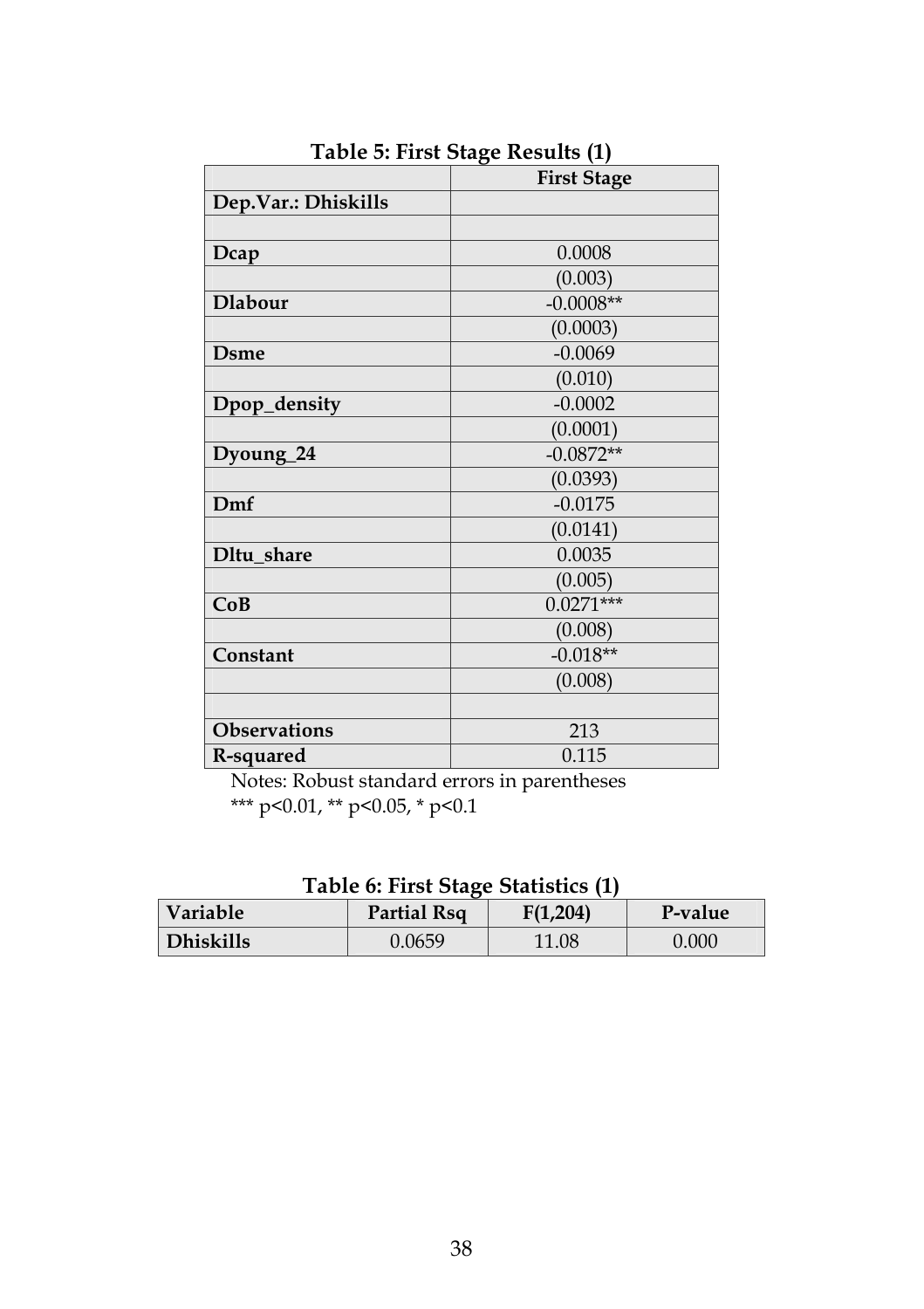|                     | (1)        | (2)        | (3)        | (4)        | (5)        |
|---------------------|------------|------------|------------|------------|------------|
| Dep.Var.: DInn      | 2SLS       | 2SLS       | 2SLS       | 2SLS       | 2SLS       |
|                     |            |            |            |            |            |
| <b>Dhiskills</b>    | $3.304*$   | $3.279*$   | $3.346*$   | $3.357*$   | $3.508*$   |
|                     | (1.895)    | (1.908)    | (1.903)    | (1.918)    | (2.048)    |
| Dcap                | $0.856***$ | $0.855***$ | $0.857***$ | $0.857***$ | $0.860***$ |
|                     | (0.0440)   | (0.0459)   | (0.0457)   | (0.0458)   | (0.0455)   |
| <b>Dlabour</b>      | $0.0049*$  | $0.0049*$  | $0.0048*$  | $0.0048*$  | $0.0051*$  |
|                     | (0.0028)   | (0.0028)   | (0.0028)   | (0.0029)   | (0.0028)   |
| <b>D</b> sme        | $0.213**$  | $0.213**$  | $0.212**$  | $0.215**$  | $0.210**$  |
|                     | (0.0983)   | (0.0974)   | (0.0982)   | (0.0974)   | (0.100)    |
| Dpop_density        | 0.0011     | 0.0010     | 0.0010     | 0.0010     |            |
|                     | (0.0008)   | (0.0007)   | (0.0007)   | (0.0007)   |            |
| Dyoung_24           | 0.0661     | 0.0608     | 0.0491     |            |            |
|                     | (0.257)    | (0.255)    | (0.254)    |            |            |
| Dmf                 | 0.103      | 0.104      |            |            |            |
|                     | (0.0966)   | (0.0978)   |            |            |            |
| Dltu share          | 0.0062     |            |            |            |            |
|                     | (0.0414)   |            |            |            |            |
| Constant            | $-0.0260$  | $-0.0256$  | $-0.0275$  | $-0.0280$  | $-0.0254$  |
|                     | (0.0180)   | (0.0187)   | (0.0186)   | (0.0192)   | (0.0183)   |
|                     |            |            |            |            |            |
| <b>Observations</b> | 213        | 213        | 213        | 213        | 213        |
| R-squared           | 0.871      | 0.872      | 0.870      | 0.870      | 0.866      |

**Table 7: Robustness Check (1)** 

Source: ONS/ CIS-LFS

Notes: Robust standard errors in parentheses, \*\*\* p<0.01, \*\* p<0.05, \* p<0.1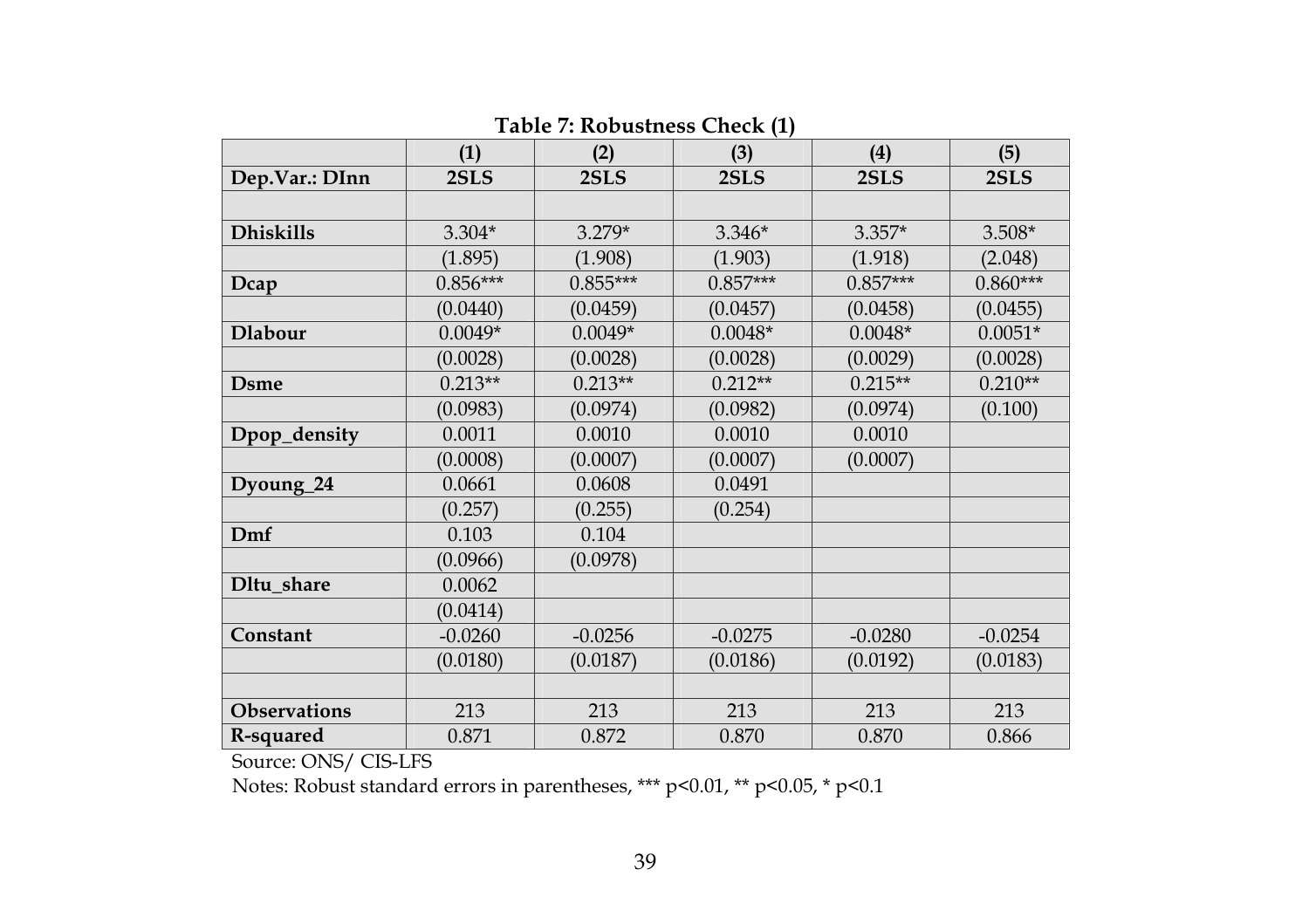|                     | (1)         |
|---------------------|-------------|
| Dep.Var.: CoB       | <b>OLS</b>  |
|                     |             |
| Dpop_dens           | 0.0009      |
|                     | (0.0007)    |
| Dyoung_24           | 0.1530      |
|                     | (0.3961)    |
| Dmf                 | 0.0684      |
|                     | (0.1810)    |
| Dltu share          | $-0.0391$   |
|                     | (0.0267)    |
| Constant            | $0.9797***$ |
|                     | (0.0103)    |
|                     |             |
| <b>Observations</b> | 213         |
| R-squared           | 0.011       |

**Table 8: Robustness Check (2)** 

Notes: Robust standard errors in parentheses \*\*\* p<0.01, \*\* p<0.05, \* p<0.1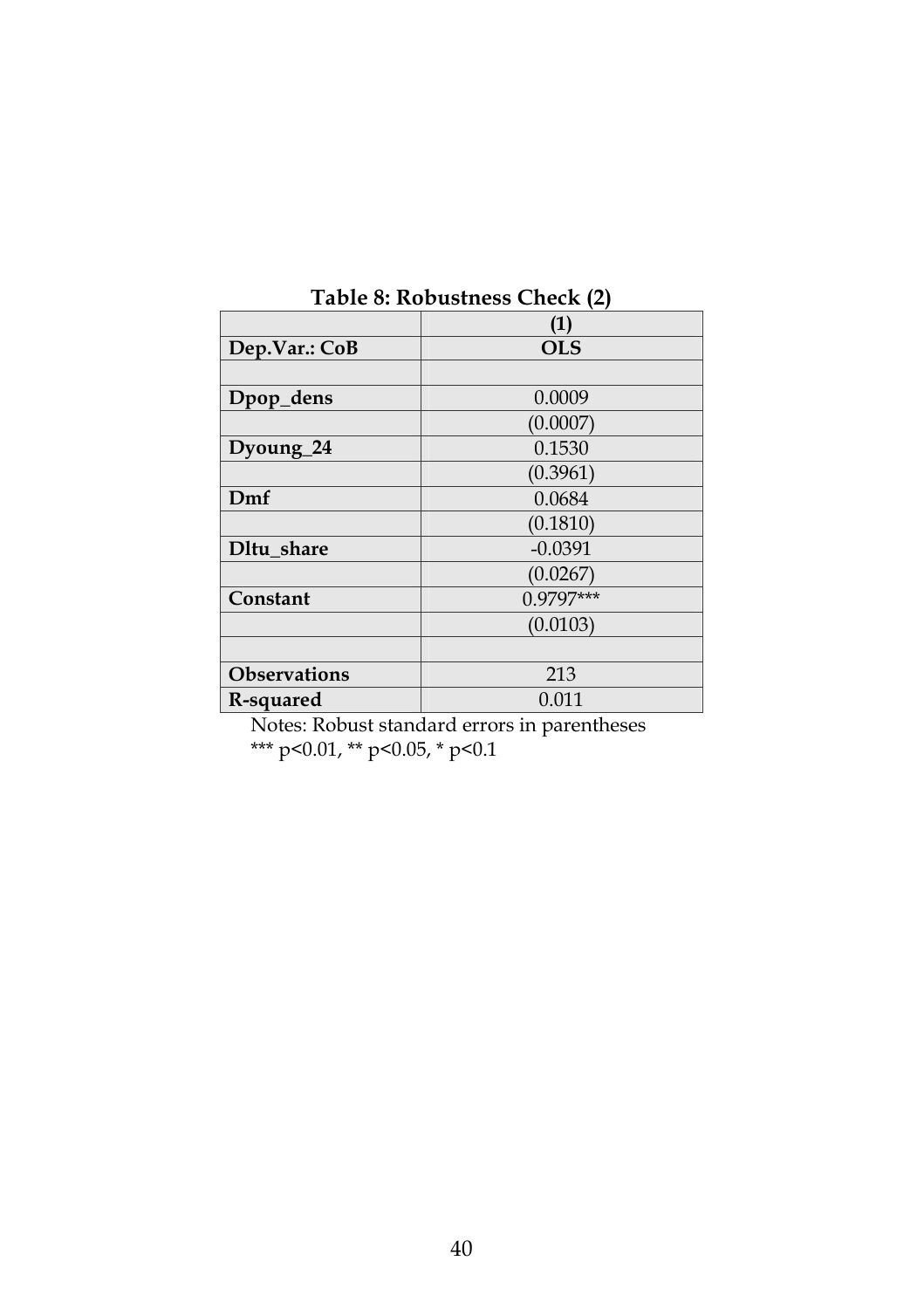|                                    | [1]        |
|------------------------------------|------------|
| Dep.Var.: CoB                      | <b>OLS</b> |
|                                    |            |
| Dbrit_hs                           | $-1.8665$  |
|                                    | (1.2889)   |
| Constant                           | .9541***   |
|                                    | (.0124)    |
|                                    |            |
| <b>TTWA Controls</b> <sup>27</sup> | <b>YES</b> |
| <b>Observations</b>                | 213        |
| R-squared                          | 0.094      |

#### **Table 9: Robustness Check (3)**

Notes: Robust standard errors in parentheses \*\*\* p<0.01, \*\* p<0.05, \* p<0.1

| Dep.Var.: CoB       | <b>OLS</b> |  |
|---------------------|------------|--|
|                     |            |  |
| Dlow skills         | $-1652$    |  |
|                     | (.1457)    |  |
| Constant            | .9760      |  |
|                     | (.0067)    |  |
|                     |            |  |
| <b>Observations</b> | 213        |  |
| R-squared           | 0.004      |  |

**Table 10: Robustness Check (4)** 

Notes: Robust standard errors in parentheses \*\*\* p<0.01, \*\* p<0.05, \* p<0.1

-

 $27$  Variables inserted in the main specification of the model as TTWAs controls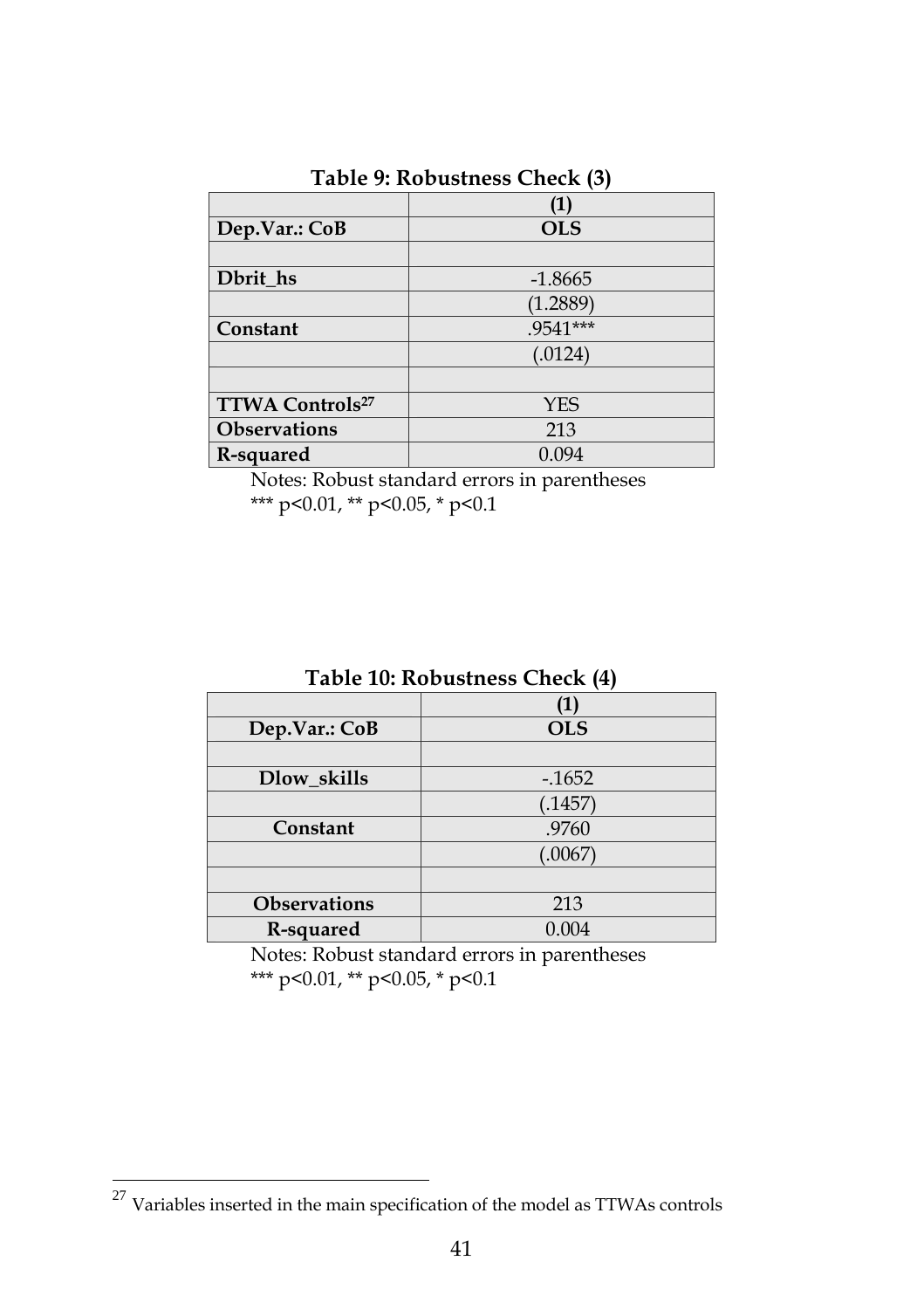| <b>SIC FRAME</b>                        | $\%$ of firms in Urban<br><b>TTWAs</b><br>(full sample) | $\%$ of firms in<br><b>Urban TTWAs</b><br>(excluding London) |
|-----------------------------------------|---------------------------------------------------------|--------------------------------------------------------------|
| Mining and quarrying                    | 46.9                                                    | 41.4                                                         |
| Mfr of food, clothing, wood             | 61.6                                                    | 59.3                                                         |
| Mfr of fuels, chemicals, plastic        | 67.1                                                    | 65.7                                                         |
| Mfr of electrical and optical e         | 70.8                                                    | 68.4                                                         |
| Mfr of transport equipments             | 62.0                                                    | 62.0                                                         |
| Mfr not elsewhere classified            | 59.8                                                    | 59.2                                                         |
| Electricity, gas & water supply         | 47.2                                                    | 36.7                                                         |
| Construction                            | 65.7                                                    | 62.2                                                         |
| Wholesale trade (incl. cars &<br>bikes) | 67.1                                                    | 63.7                                                         |
| Retail trade (excl cars & bikes)        | 60.5                                                    | 57.1                                                         |
| Hotels & restaurants                    | 63.8                                                    | 58.0                                                         |
| Transport, storage                      | 71.0                                                    | 67.4                                                         |
| <b>Financial intermediation</b>         | 80.7                                                    | 72.4                                                         |
| Real estate, renting & business         | 73.9                                                    | 69.3                                                         |

#### **Table 11: Urban Areas sectoral composition by sic frame**

Source: ONS/ CIS

Notes: CIS microdata are treated as confidential. Raw data on the number of firms are not reported to avoid disclosure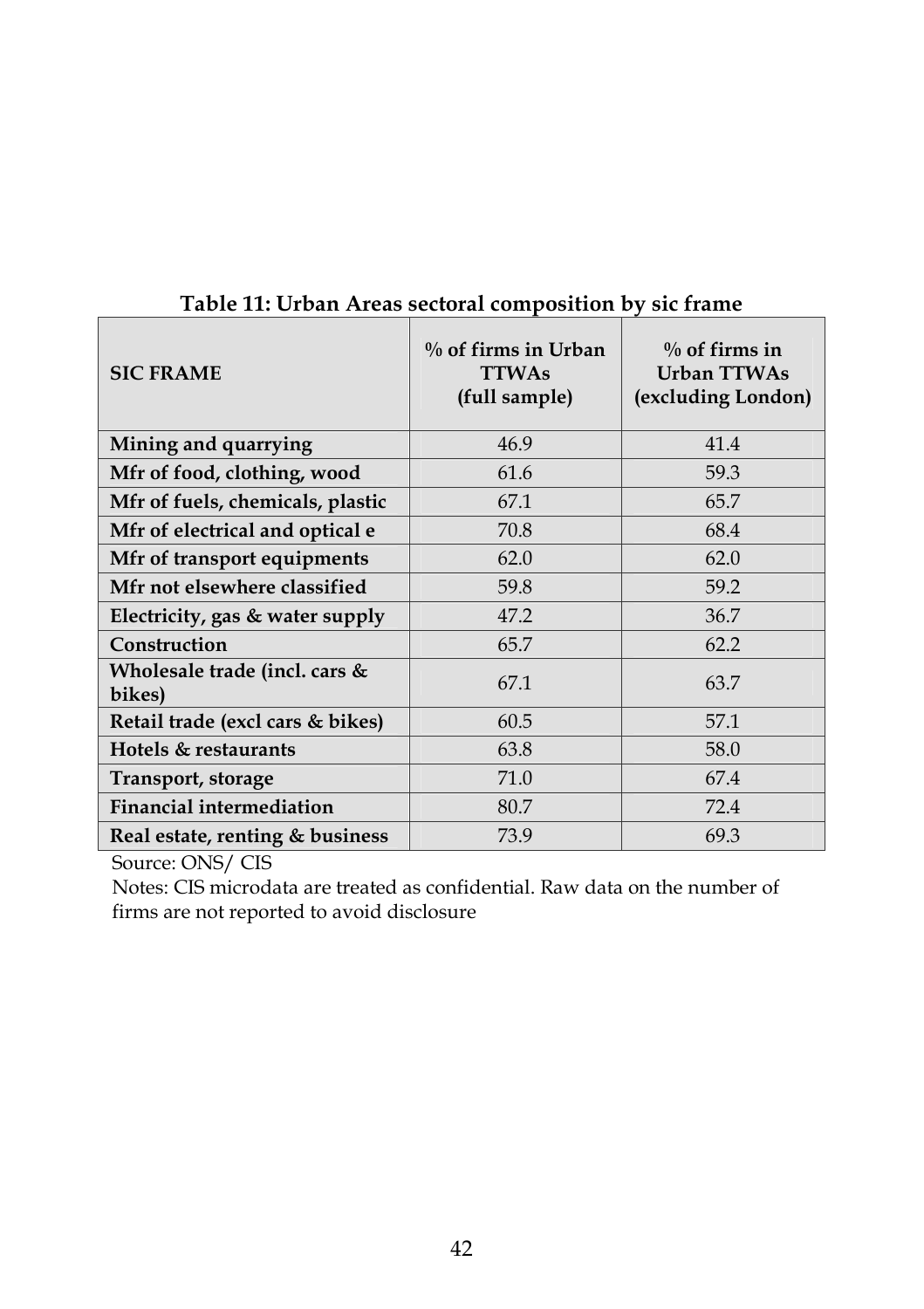|                     | <b>Full Sample</b> |            | <b>Excluding London</b> |            |
|---------------------|--------------------|------------|-------------------------|------------|
|                     | (1)                | (2)        | (3)                     | (4)        |
| Dep.Var: Inn_urban  | <b>OLS</b>         | 2SLS       | <b>OLS</b>              | 2SLS       |
|                     |                    |            |                         |            |
| Dcap                | $0.661***$         | $0.661***$ | $0.661***$              | $0.661***$ |
|                     | (0.0547)           | (0.0538)   | (0.0547)                | (0.0538)   |
| <b>Dlabour</b>      | 0.0184             | 0.0184     | 0.0184                  | 0.0185     |
|                     | (0.0224)           | (0.0229)   | (0.0224)                | (0.0229)   |
| <b>D</b> sme        | 0.0002             | 0.0002     | $-0.0001$               | 0.000200   |
|                     | (0.191)            | (0.186)    | (0.191)                 | (0.186)    |
| <b>Dhiskills</b>    | 0.584              | 0.585      | 0.604                   | 0.632      |
|                     | (0.863)            | (2.709)    | (0.867)                 | (2.741)    |
| Dpop_density        | $-0.0025$          | $-0.0025$  | $-0.0025$               | $-0.0025$  |
|                     | (0.0023)           | (0.0022)   | (0.0023)                | (0.00220)  |
| Dyoung_24           | 1.350              | 1.350      | 1.353                   | 1.355      |
|                     | (1.064)            | (1.130)    | (1.064)                 | (1.132)    |
| Dmf                 | 0.238              | 0.238      | 0.239                   | 0.239      |
|                     | (0.185)            | (0.179)    | (0.185)                 | (0.179)    |
| Dltu share          | 0.0418             | 0.0418     | 0.0420                  | 0.0420     |
|                     | (0.0729)           | (0.0711)   | (0.0729)                | (0.0711)   |
| Constant            | 0.0123             | 0.0123     | 0.0123                  | 0.0121     |
|                     | (0.0169)           | (0.0260)   | (0.0169)                | (0.0261)   |
|                     |                    |            |                         |            |
| <b>Observations</b> | 213                | 213        | 212                     | 212        |
| R-squared           | 0.567              | 0.567      | 0.567                   | 0.567      |

#### **Table 12: Estimation Results (2)**

Source: ONS/ CIS-LFS

Notes: Robust standard errors in parentheses

\*\*\* p<0.01, \*\* p<0.05, \* p<0.1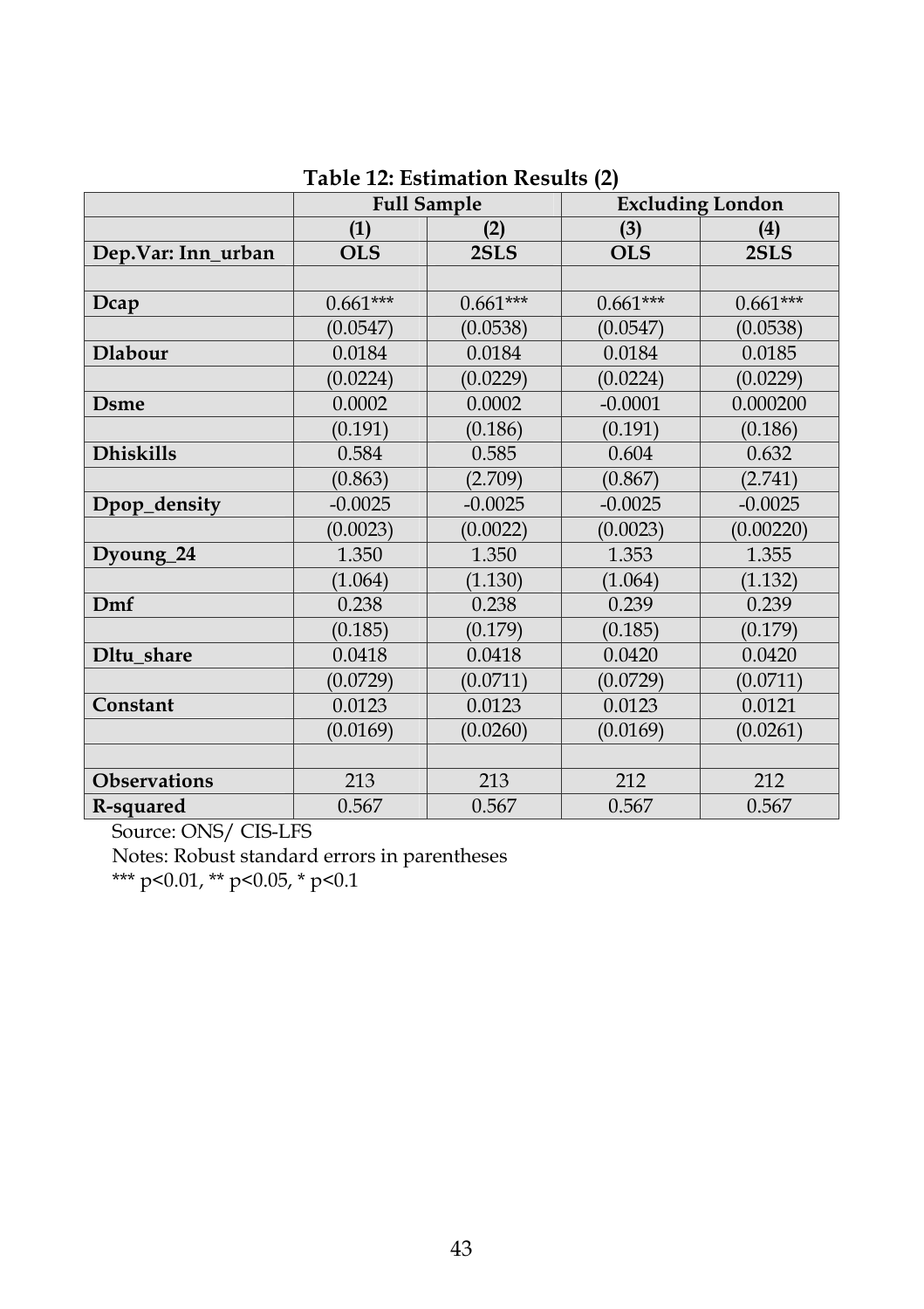|                     | <b>First Stage</b> |
|---------------------|--------------------|
|                     | (excluding London) |
| Dep.Var.: Dhiskills |                    |
|                     |                    |
| Dcap                | 0.0008             |
|                     | (0.0034)           |
| <b>Dlabour</b>      | $-0.0008**$        |
|                     | (0.0003)           |
| <b>D</b> sme        | $-0.0068$          |
|                     | (0.0104)           |
| Dpop_density        | $-0.0002$          |
|                     | (0.0001)           |
| Dyoung_24           | $-0.0876**$        |
|                     | (0.0393)           |
| Dmf                 | $-0.0176$          |
|                     | (0.0141)           |
| Dltu share          | 0.0034             |
|                     | (0.0051)           |
| CoB                 | $0.0268***$        |
|                     | (0.0078)           |
| Constant            | $-0.0179**$        |
|                     | (0.0076)           |
|                     |                    |
| <b>Observations</b> | 212                |
| R-squared           | 0.114              |

**Table 13: First Stage Results (2)** 

Notes: Robust standard errors in parentheses \*\*\* p<0.01, \*\* p<0.05, \* p<0.1

|  |  |  | Table 14: First Stage Statistics (2) |  |
|--|--|--|--------------------------------------|--|
|--|--|--|--------------------------------------|--|

| Variable<br>F(1,204)<br>Partial Rsq<br>P-value |        |       |       |  |
|------------------------------------------------|--------|-------|-------|--|
| <b>Excluding London</b>                        |        |       |       |  |
| <b>Dhiskills</b>                               | 0.0647 | 11.63 | 0.000 |  |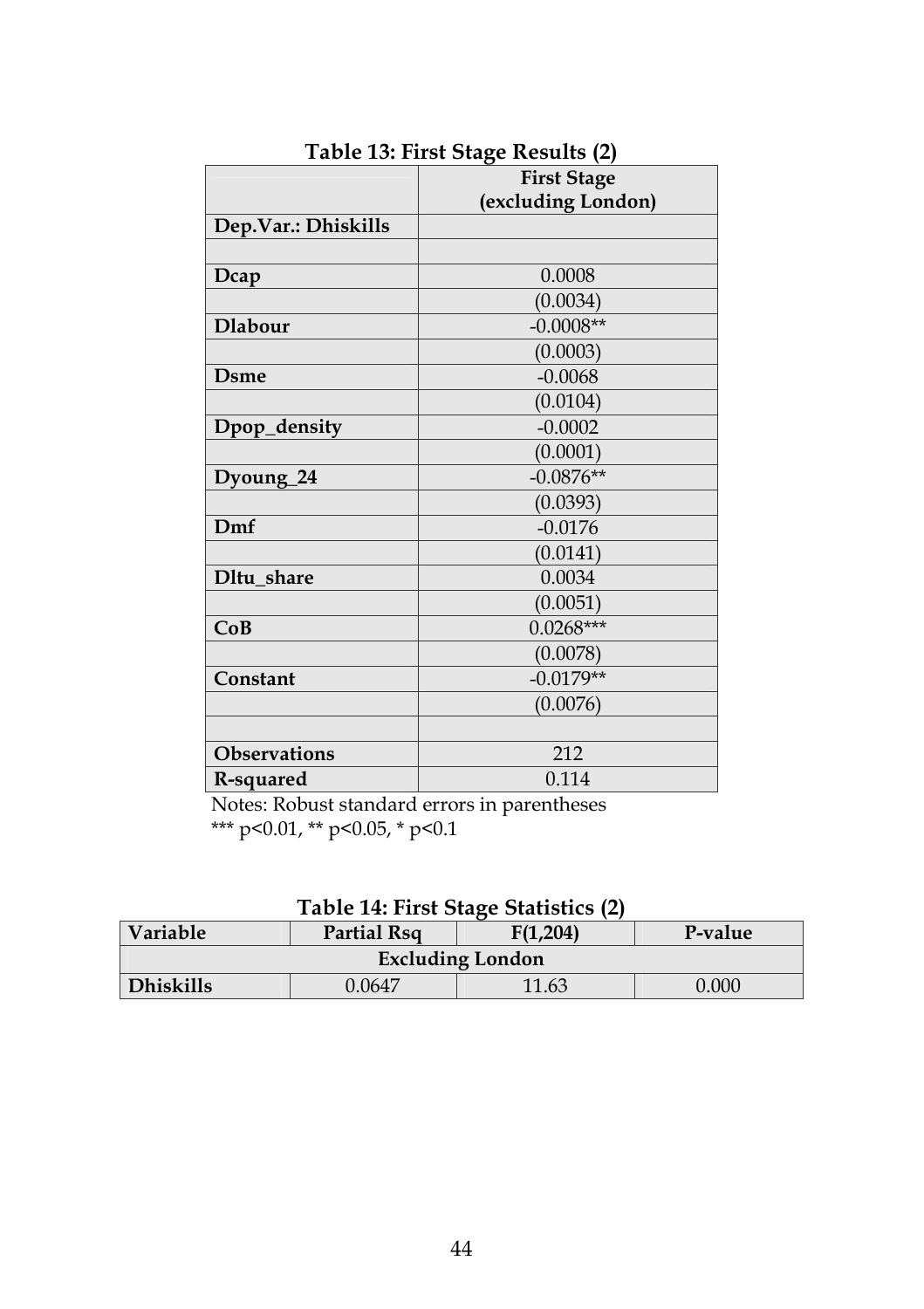### **Table 15: Sectoral composition of Urban Areas**

| $\%$ of firms in manufacturing |       | $\%$ of firms in services |  |
|--------------------------------|-------|---------------------------|--|
| <b>Urban Sectors</b>           | 33.12 | 66.88                     |  |
| <b>Non Urban Sectors</b>       | 67.29 | 32.71                     |  |

Source: ONS/ CIS

## **Table 16: Innovation active firms in Britain by broad sector**

|                 | $\%$ of Innovation Active firms in<br><b>British TTWAs</b> |
|-----------------|------------------------------------------------------------|
| Manufacturing   | 75.22                                                      |
| <b>Services</b> | 64.05                                                      |

Source: ONS/ CIS

#### **Table 17: Innovation active firms in Urban Areas**

|                          | $\%$ of Innovation Active Firms in<br>Urban TTWAs |
|--------------------------|---------------------------------------------------|
| <b>Urban Sectors</b>     | 68.10                                             |
| <b>Non Urban Sectors</b> | 74.08                                             |

Source: ONS/ CIS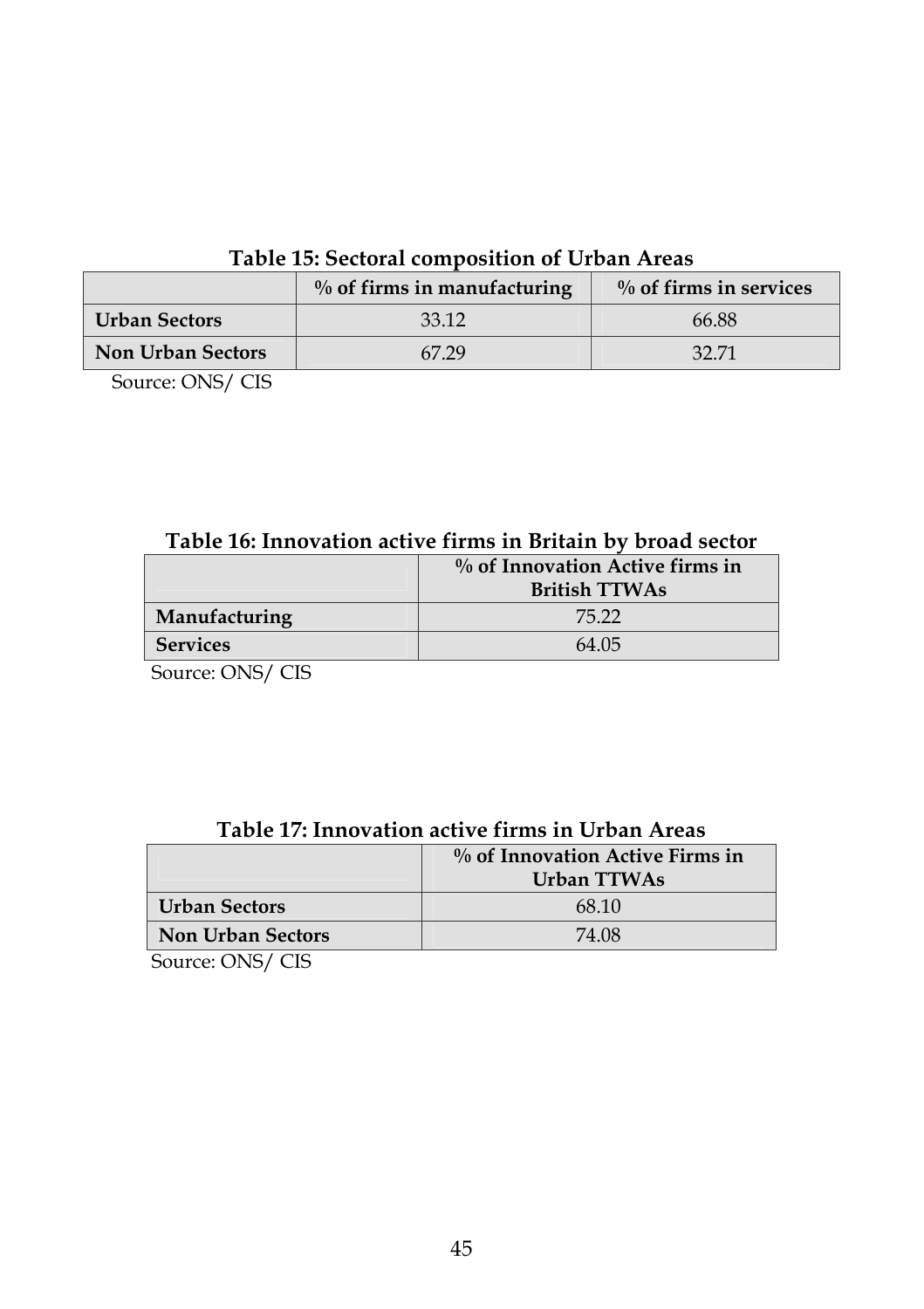|                                       | $%$ of innovative<br>firms in Urban | Contribution of each<br>sector to total number of | Cum. |
|---------------------------------------|-------------------------------------|---------------------------------------------------|------|
|                                       | <b>TTWAs</b>                        | firms in urban TTWA                               |      |
| <b>URBAN</b><br><b>SECTORS</b>        |                                     |                                                   |      |
| Mfr of fuels,<br>chemicals, plastic   | 77.0                                | 0.13                                              | 0.13 |
| Mfr of electrical<br>and optical      | 84.8                                | 0.05                                              | 0.18 |
| Construction                          | 59.6                                | 0.07                                              | 0.25 |
| <b>Wholesale</b> trade                | 66.1                                | 0.10                                              | 0.35 |
| Hotels $&$<br>restaurants             | 52.2                                | 0.25                                              | 0.40 |
| Transport, storage                    | 64.6                                | 0.09                                              | 0.49 |
| Financial<br>intermediation           | 72.6                                | 0.05                                              | 0.54 |
| Real estate,<br>renting &<br>business | 68.0                                | 0.25                                              | 0.79 |
| <b>NON URBAN</b><br><b>SECTORS</b>    |                                     |                                                   |      |
| Mining and<br>quarrying               | 70.0                                | 0.00                                              | 0.79 |
| Mfr of food,<br>clothing, wood        | 76.2                                | 0.10                                              | 0.89 |
| Mfr of transport<br>equipments        | 79.8                                | 0.02                                              | 0.91 |
| Mfr not elsewhere<br>classified       | 81.6                                | 0.02                                              | 0.93 |
| Electricity, gas &<br>water supply    | 82.4                                | 0.00                                              | 0.93 |
| Retail trade                          | 54.6                                | 0.07                                              | 1.00 |

## **Table 18: Innovation active firms in Urban Areas by sic frame**

Source: ONS/ CIS

Notes: CIS microdata are treated as confidential. The raw number of firms per sector is not reported to avoid disclosure.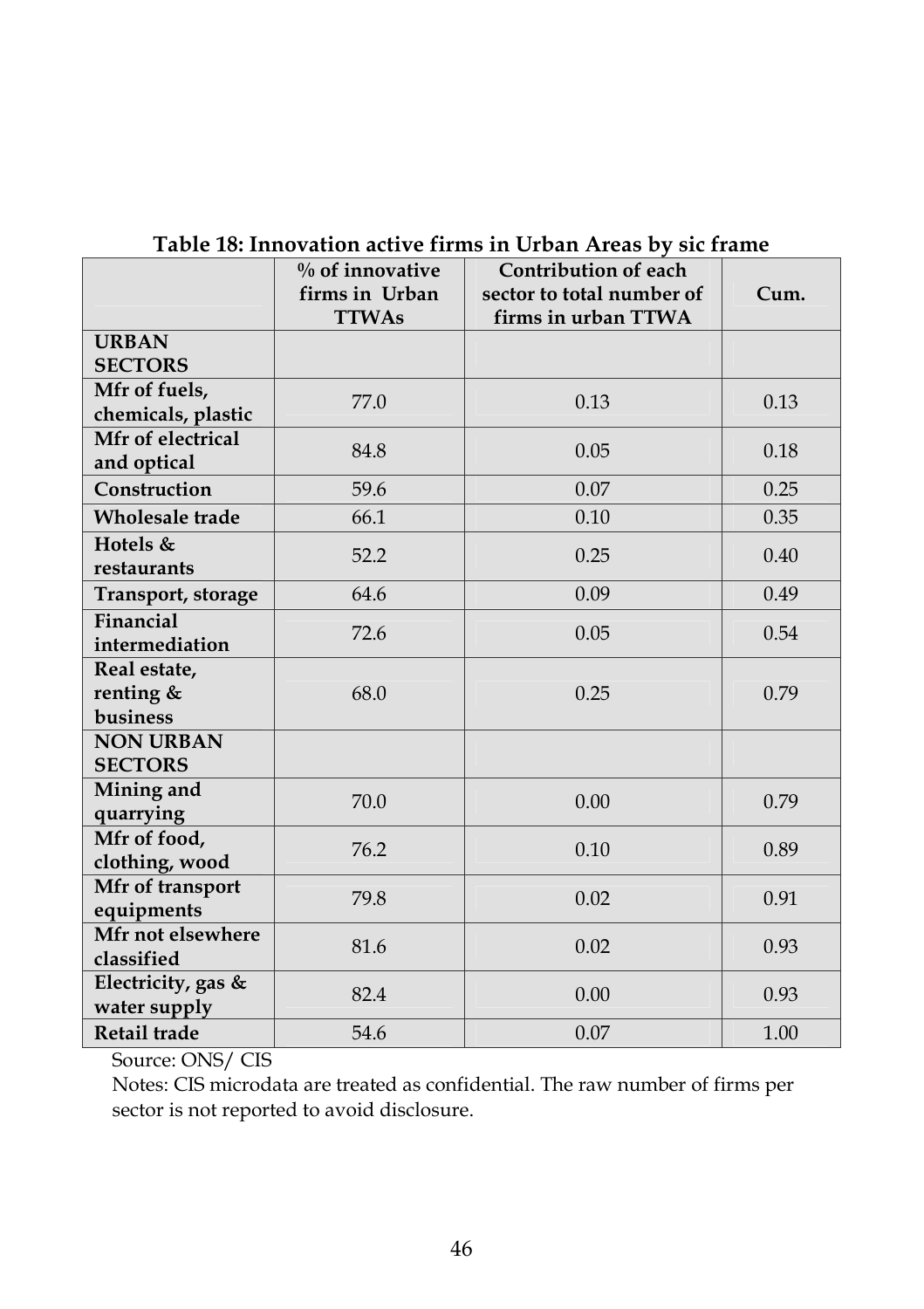# **Chapter 3: "The Bright Side of Social Capital: how Bridging makes Italian Provinces more Innovative"**

**Author(s)** : Riccardo Crescenzi – London School of Economics Luisa Gagliardi – IMT Lucca Marco Percoco – Bocconi University

## **Abstract**

Social capital as determinant of economic outcomes gained increasing relevance in the past decades. In spite of that the existent empirical predictions are still controversial. The paper tests the hypothesis associated to the existence of an economic dividend of social capital providing a novel perspective of analysis. With respect to the mainstream literature the paper discusses the role of social capital looking at innovation rather than growth. This provides the rationale for a more specific focus on its network dimension and for the identification of the channels through which social capital plays its role in affecting the economic prospects of Italian provinces. Building on the bridging/ bonding dichotomy and on the relevance of the weak ties hypothesis popularized by the work of Granovetter, the paper suggests that the positive role of social capital on innovation is crucially mediated by the typology and intensity of the localized network relationships.

Keywords: Innovation, Social Capital, Bridging, Bonding.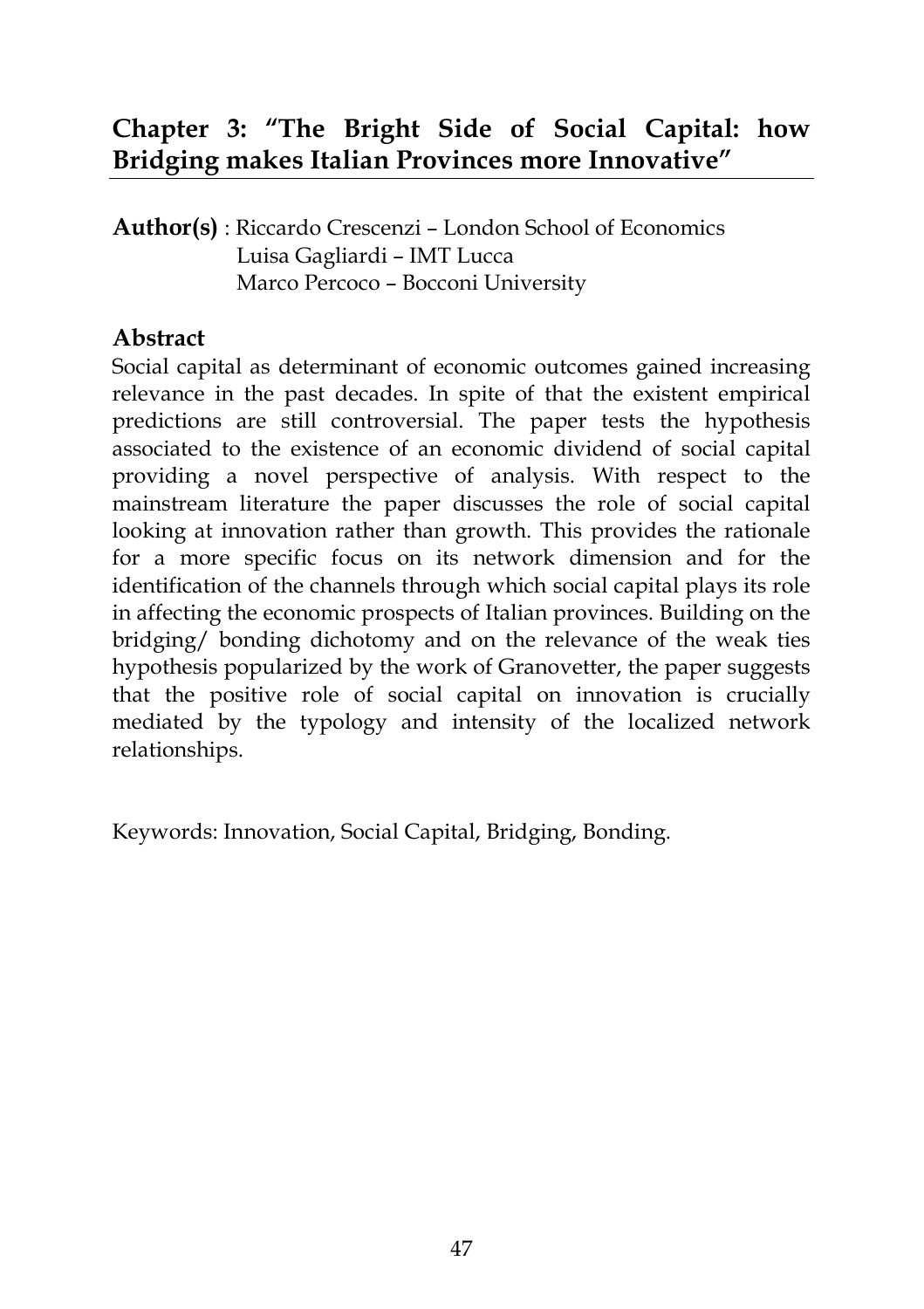## **1) Introduction**

Mainstream economic theories, focusing on the quantitative expansion of predetermined variables, failed to explain much of the stylized evidence related to the persistence of economic differentials among countries and regions stimulating a wider agreement regarding the role of "soft" factors as a complementary and fundamental ingredient for growth and development (*Banerjee et al, 2004*). Economists have then started to refer to social capital in order to explain and analyse a wide range of phenomena: from growth (*Knack and Keefer, 1997*) to political participation (*Di Pasquale and Glaeser, 1999*), development trap (*Woolcock, 1998*), institutional performance (*La Porta et al, 1997*) or the spread of secondary education (*Goldin and Katz, 2001*).

However, the analysis of the link between social capital and the generation of innovation – in its turn a crucially important driver of economic growth – has remained relatively unexplored by 'mainstream' economics literature. Economists of innovation and economic geographers have recently tried to fill this gap in the understanding of the impact of social capital on economic performance opening the way to new insights into the mechanics of social capital in the economy (*Cohen and Field, 2000; Hauser, et al. 2007; Kallio et al., 2010; Laursen and Masciarelli, 2007; Patton and Kenney, 2003; Sabatini, 2009; Tura and Harmakorpi 2005*).

In particular this strand of literature has contributed to a better conceptualisation of 'social capital' shedding light on its 'multidimensionality' and suggesting that different dimensions may impact upon the economy in very different ways. It is the intensity and typology of network relations among innovative actors that matters for innovation. The characteristics of such networks qualify the way in which valuable knowledge is exchanged and re-combined linking together individuals, groups, geographical areas (*Audretsch and Feldman, 2004*), stimulating the relational proximity and preventing stagnation and lock in (*Boschma, 2005*). In this context the traditional debate regarding the optimal level of social capital seems to be less pertinent: the effectiveness of social capital doesn't lies in the quantity of relationship within the network but in their intensity and the extension of their "radius of trust" (*Fukuyama, 1995*). The wider is the radius of trust connected to the network relationship among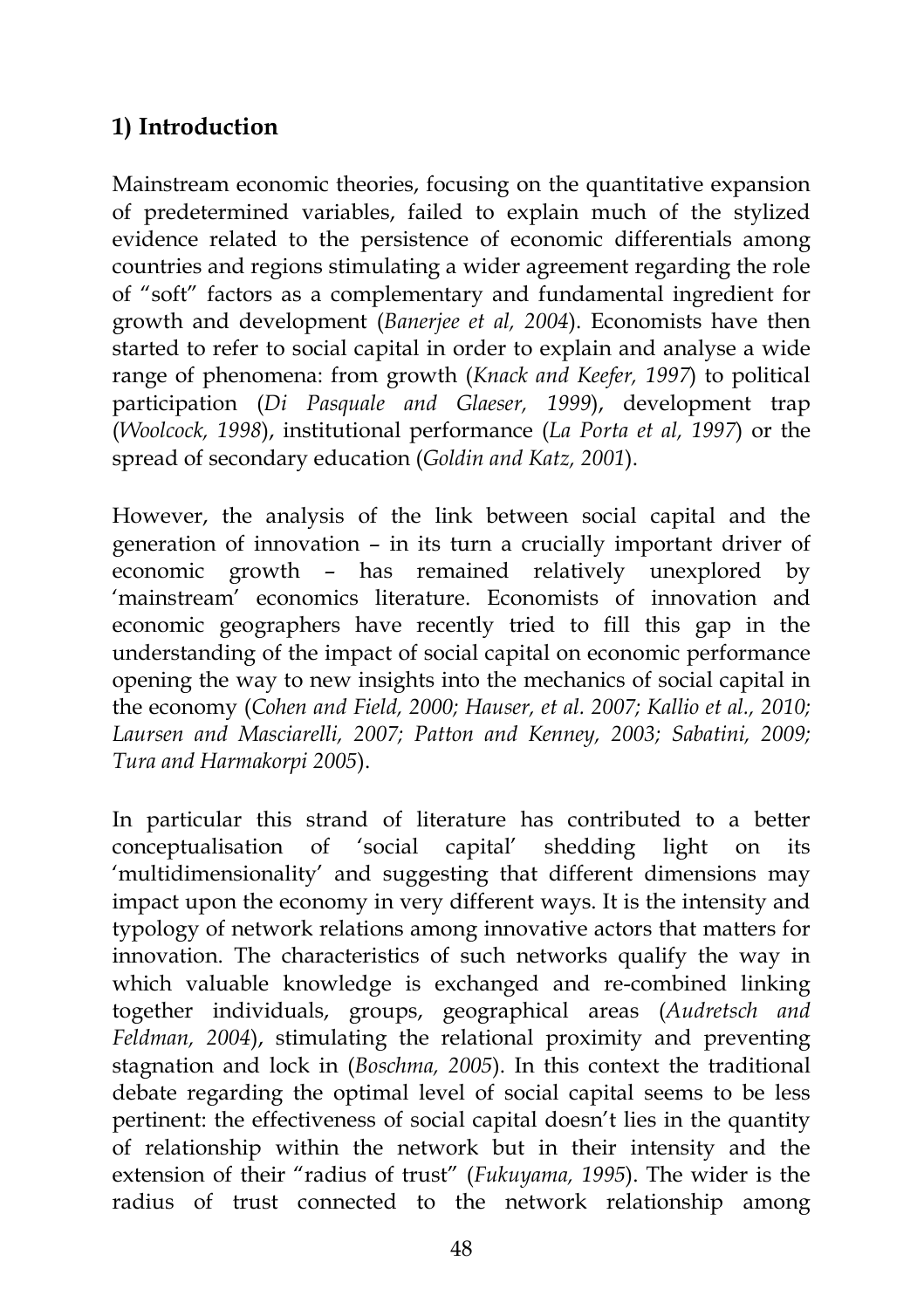knowledgeable individuals the greater is the likelihood of exchanging complementary knowledge. This, in turn, implies that in an innovation enhancing perspective the potential negative role of social capital is mainly related to the existence of closed network based on exchanges of redundant knowledge.

Interestingly enough, after a long period of study in which social capital was assumed to have a positive impact on development, a recent strand of economic literature has recognized the distinctive relevance and dangers of strong and weak ties (*Guiso et al.,2010*). The distinction between bonding and bridging social capital is then crucial for our purpose since the diffusion of knowledge as a prerequisite of innovation, is faster in the case of open societies, hence with a large stock of bridging social capital.

In light of its potential to contribute to a deeper understanding of the impact of social capital on the regional economy and provide a better guidance for policy-making, this paper aims to contribute to this strand of literature in an innovative fashion. While the large majority of the existing analyses on the impact of social capital on regional innovation have been based on qualitative methods, this paper adopts a quantitative approach. In addition our analysis will substantially develop upon the only existing quantitative study on this topic (*Hauser et al., 2007*) by focusing on a much more detailed spatial scale and explicitly addressing the endogeneity issue through a robust identification strategy based on an instrumental variable approach.

Our empirical analysis looks at Italian provinces, one of the most intensively studied case studies in the literature on social capital (*Guiso et al, 2004; Ichino and Maggi, 2000; Putnam, 1993*) but – to the best of our knowledge – largely unexplored in terms of the link between social capital and innovation. Recent studies are largely qualitative (*Ramella and Trigilia, 2009*). There are few recent papers applying a quantitative methodology to the analysis of the link between social capital and innovation in Italy. Some of them (*Cainelli et al., 2005*) looks at peculiar geographic areas such as the industrial districts. Others (*Arrighetti and Lasagni, 2010; Laursen and Masciarelli, 2007*) adopt a firm based perspective in order to address the role of social and institutional factors on the probability of firms to innovate and their willingness to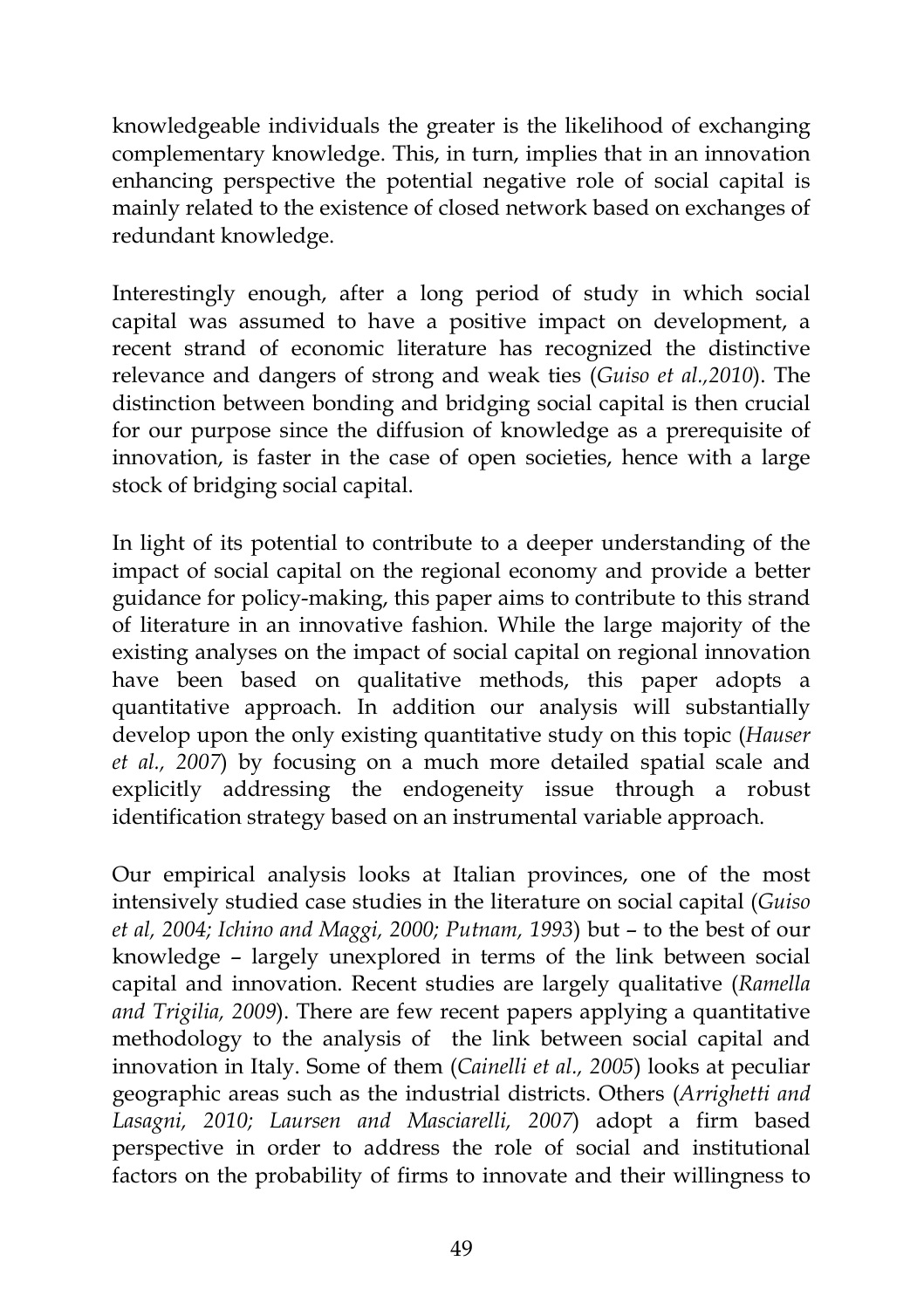invest financial resources in innovation related activities. Despite the valuable effort in providing quantitative evidences on the issue, the existing literature adopts a broad perspective, focusing on all the dimensions traditionally referable to the wide notion of social capital (associational activities, political participation, institutional thickness and trust), and it is only partially addressing the serious shortfalls related to the endogeneity of social capital. Building on these considerations this paper is then aimed to shed more light on the causal mechanisms driving the effect of social capital on the economic performance of the Italian provinces and its conditioning factors. In doing that, and in line with the conclusion reached by Hauser et al (2007), we substantially specify our definition of social capital, focusing on its network dimension, and we carefully define our identification strategy.

In particular, we measure social capital by means of several variables: blood donations, voluntary associations, weekly lunch with relatives and the number of young adults living with their parents. Then, through a principal component analysis, we aggregated those variables and constructed two distinctive measures for bonding and bridging social capital respectively. We relate those measures to innovation activity in Italian provinces and present results of OLS and IV estimates which confirm our prior that bridging social capital is positively correlated with innovation, whereas bonding social capital is either not significant or negatively correlated with innovation. This result suggests that social capital is a fundamental driver of innovation if and only if it operates as a channel for the exchange of non redundant and complementary knowledge.

The paper is organized as follows: we first provide and overview of the economic literature on the role of social capital, highlighting the peculiar meaning of the term in respect to innovation. In section 3 we focus on the methodological issues providing a description of the estimation strategy and the data. section 4 presents some descriptive statistics and the main results discussing the economic implications of our findings. Finally some conclusions are drawn underlining the fundamental role of social capital as a determinant of local innovation performance.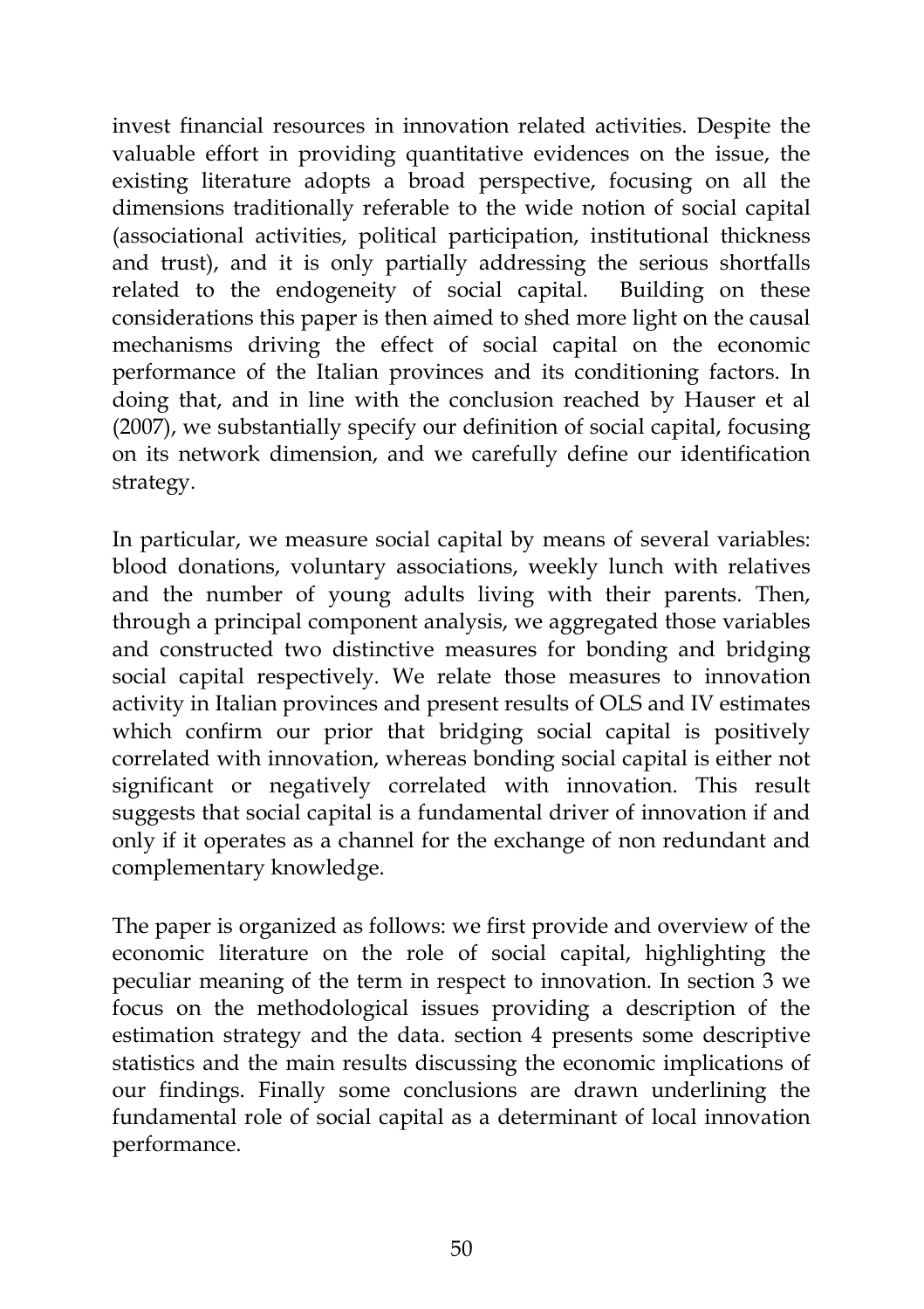## **2) How social capital shapes local innovative performances**

The aim of this section is to look at the vast literature on the economic impact of social capital in order to develop a suitable 'working definition' and an appropriate conceptual framework for its analysis in relation to the process of innovation.

A fundamental vagueness is still characterizing the definition of social capital (*Guiso e al, 2010*). Coleman (1988) argued that it coincides with the social structure of a society facilitating the actions on individuals. Putnam (1993) identified social capital in terms of trust based relations and groups. Fukuyama (1995) suggested that social capital has to be intended in terms of trust, civicness and network relations. None of the above definitions allowed either to identify a comprehensive measure of social capital or to rule out the traditional debate on the "dark side" of social capital overcoming the "empasse" regarding its optimal size in a growth enhancing perspective. From the methodological perspective, several difficulties exist in operationalizing the concept. As Solow (1999) emphasized in his critique to Fukuyama (1995), if social capital is much more than a fuzzy concept it has to be somehow measurable. However we are still far from dealing with a universal measure of social capital. Different aspects of social capital were alternatively emphasized and different measures were proposed: from civic cooperation to collective action, from trust to political participation, groups and networking. The analysis of the link between social capital and innovation calls for both a rigorous definition of the term, because the channels through which social capital may potentially affect innovation are explicitly qualified by the existent literature on innovation and economic geography, and for a more robust identification of the measurement issues.

The qualification of social capital in respect to innovation builds on the so called "relational turn" of economic geography (*Boggs and Rantisi, 2003*) and the tendency to start questioning the undersocialized nature of the past approach to innovation systematically neglecting the social dimension of the innovation processes. This drawback is clearly evident looking at the traditional mainstream economic theory on innovation based on the firm based knowledge production function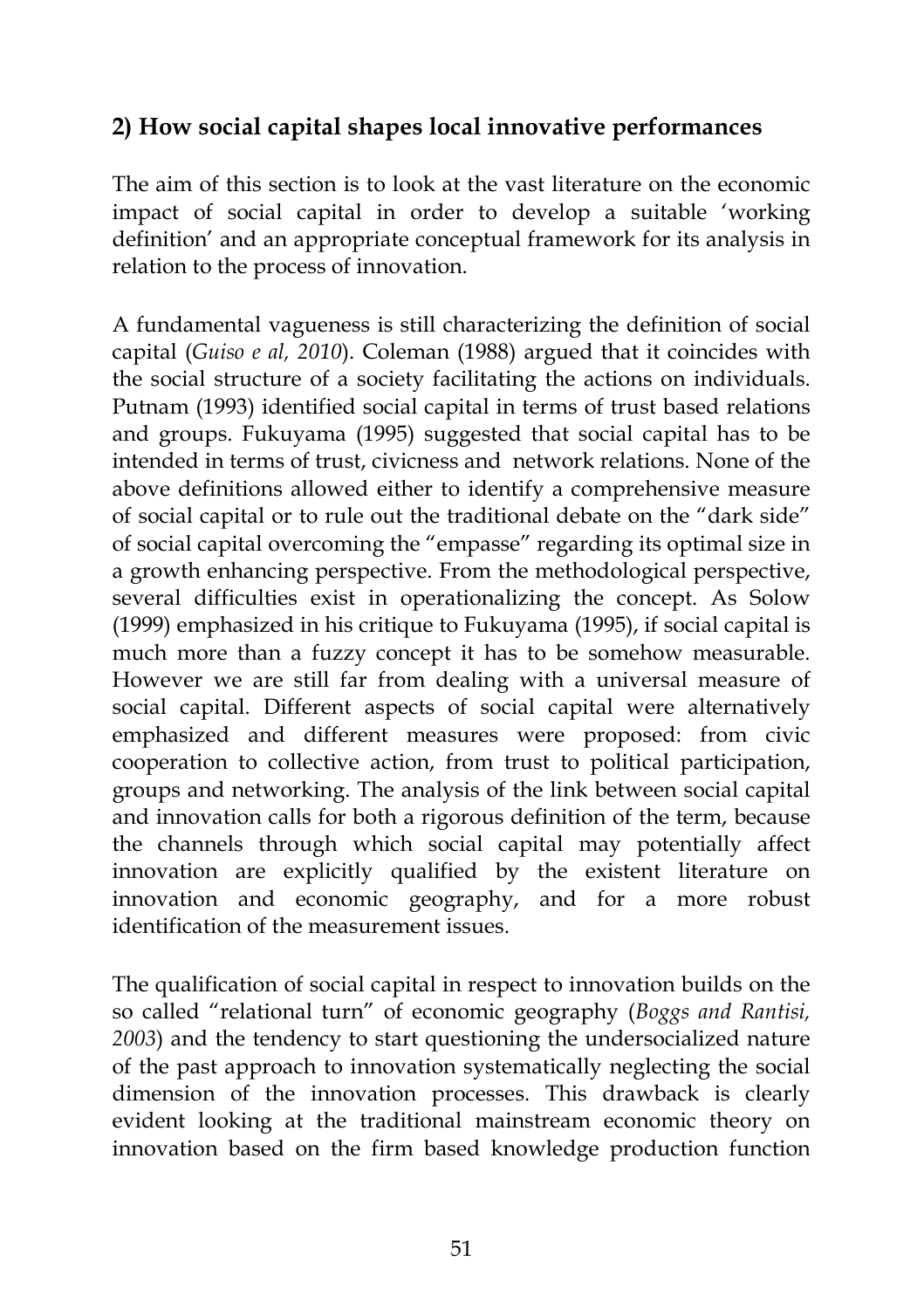approach (*Griliches, 1979*) used in an a-spatial and atomistic perspective.

The rediscovering of the concept of social capital as a fundamental determinant of innovation followed the theoretical contributions of Granovetter (1985) and Coleman (1988). Innovation started to be progressively considered as a social process embedded in the local social environment and systematically affected by the strength and the intensity of social ties.

The emphasis on the social dimension of innovation led to the definition of innovation prone regions (*Rodriguez Pose, 1999*), innovative milieux (*Breschi and Lissoni, 2001; Camagni, 1995*), learning regions (*Florida, 1995; Morgan, 2007*), regional systems of innovation (*Cooke et al, 1997*). In all of those cases the focus is on the network dimension, supposed to be able to foster innovative capabilities facilitating the diffusion of valuable and non redundant knowledge and preventing stagnation and look in (*Boschma, 2005*).

According to the aforementioned literature, the link between social capital and innovation lies exactly in the concepts of networking and embeddedness (*Granovetter, 1985*). Relational networks linking together individuals, groups, firms, industries with different knowledge bases are a critical precondition for knowledge creation and transfer. In this context innovation is emerging from a cumulative process embedded in the social context and systematically affected by processes of interactive learning stimulating the exchange and re- combination of knowledge (*Asheim, 1999; Lundvall, 1992*).

Social capital is then a crucial factor for community development since it stimulates inter-personal interactions and the circulation of valuable knowledge (*Tura, Harmaakorpi, 2005*). If we accept this simple statement, then social capital can be thought to be an input into an ideal knowledge production function.

However, the idea of "relations as central units of analysis" (*Boggs and Rantisi, 2003*) is still questionable. Significant criticisms are associated to the existence of robust empirical evidences in support to this preponderant role of relations and untraded interdependence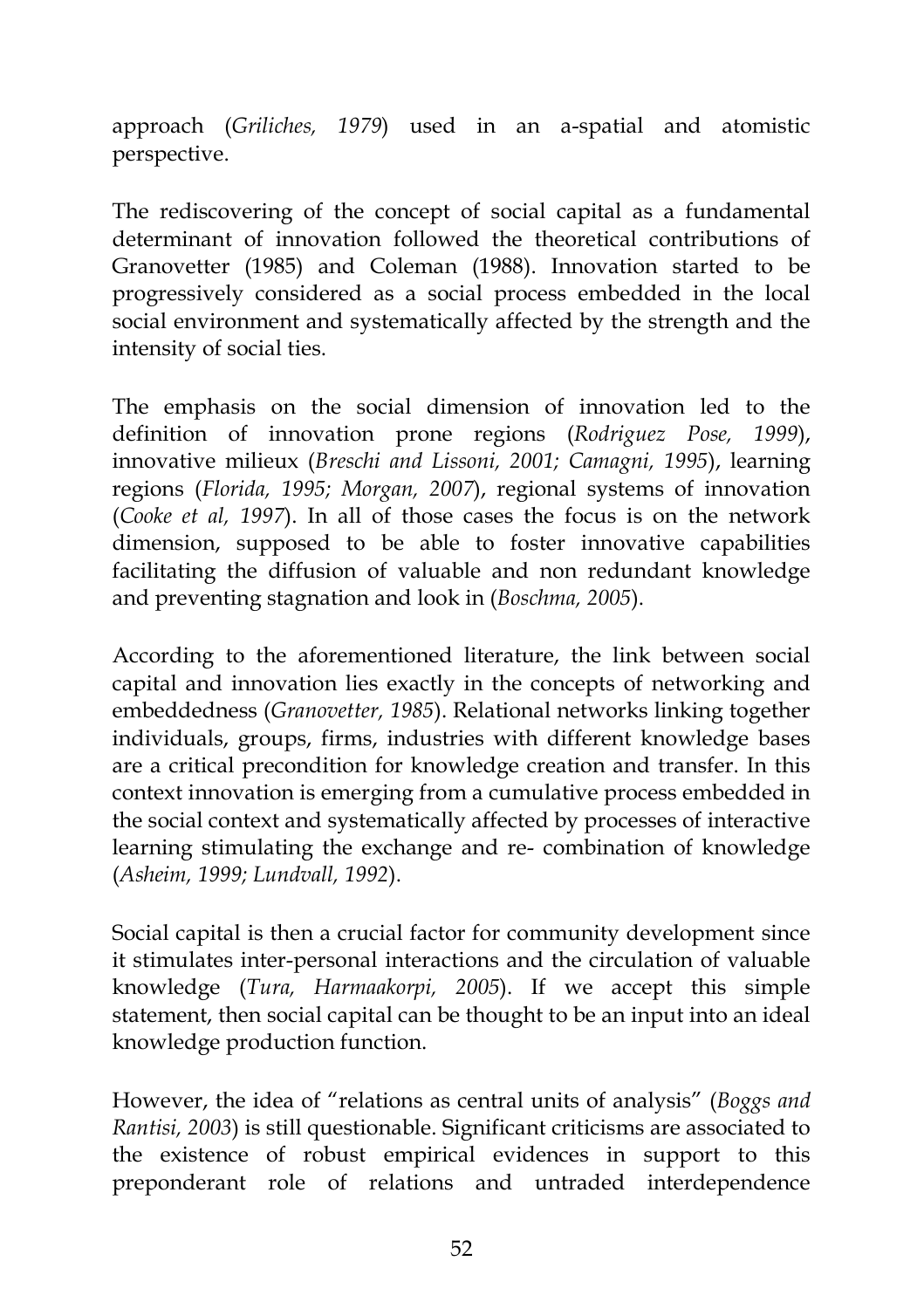(*Markusen, 1999, Overman, 2004*). This shortfall becomes even more relevant looking at the mechanisms driving this potential effect. Capello and Faggian (2005) emphasized the role of relational capital as crucial ingredient in the creation and diffusion of innovation looking at knowledge spillovers as crucial transmission channels to account for the effect of networking and social relations on innovative performances. Kallio et al. (2008) suggested that the link between the social dimension and the emergence of an innovative outcome lies in the local absorptive capacity enabling the diffusion of knowledge within the regional system of innovation. Other authors argued that social capital has only a second order effect and that it is mediated by the increasing return of the investments in human (*Bourdieu, 1986, Gradstein and Justman, 2000, Dakhli and De Clercq, 2004*) or physical capital (*Becker and Diez, 2004, Fritsch and Franke, 2004, Cainelli, Mancinelli, Mazzanti, 2005*). The thesis pursued in this paper is that the rationale of the effect of social capital on innovation should be addressed looking at the innovative potential of network exchanges (*Hauser et al., 2007*) and that the characteristics of this network dimension clarify the mechanism behind the effect of social capital on innovation.

The typology and the intensity of such networks qualify the effectiveness of social capital as a determinant of novel innovative outcomes. They provide the rationale for both the theoretical reasoning behind the link between social capital and innovation and the methodological debate on how to operationalize the concept. However, referring simply to the relevance of the network dimension as channel through which valuable information are exchanged and recombined is not enough. As Florida (2002) pointed out places with strong social capital are often the areas with the worst innovative performance. In this context social capital, based on strong relations between individuals, becomes the reason behind the closure of the network and the insulation from outside information and challenges.

This critic refers to the often cited detrimental effect of social capital (*Akerlof, 1976; Olson, 1982*) and to the debate regarding the optimal level of social capital. The relevance of such reasoning substantially lies in the idea that social capital is directly proportional to the intensity and the tightness of the relations between individuals.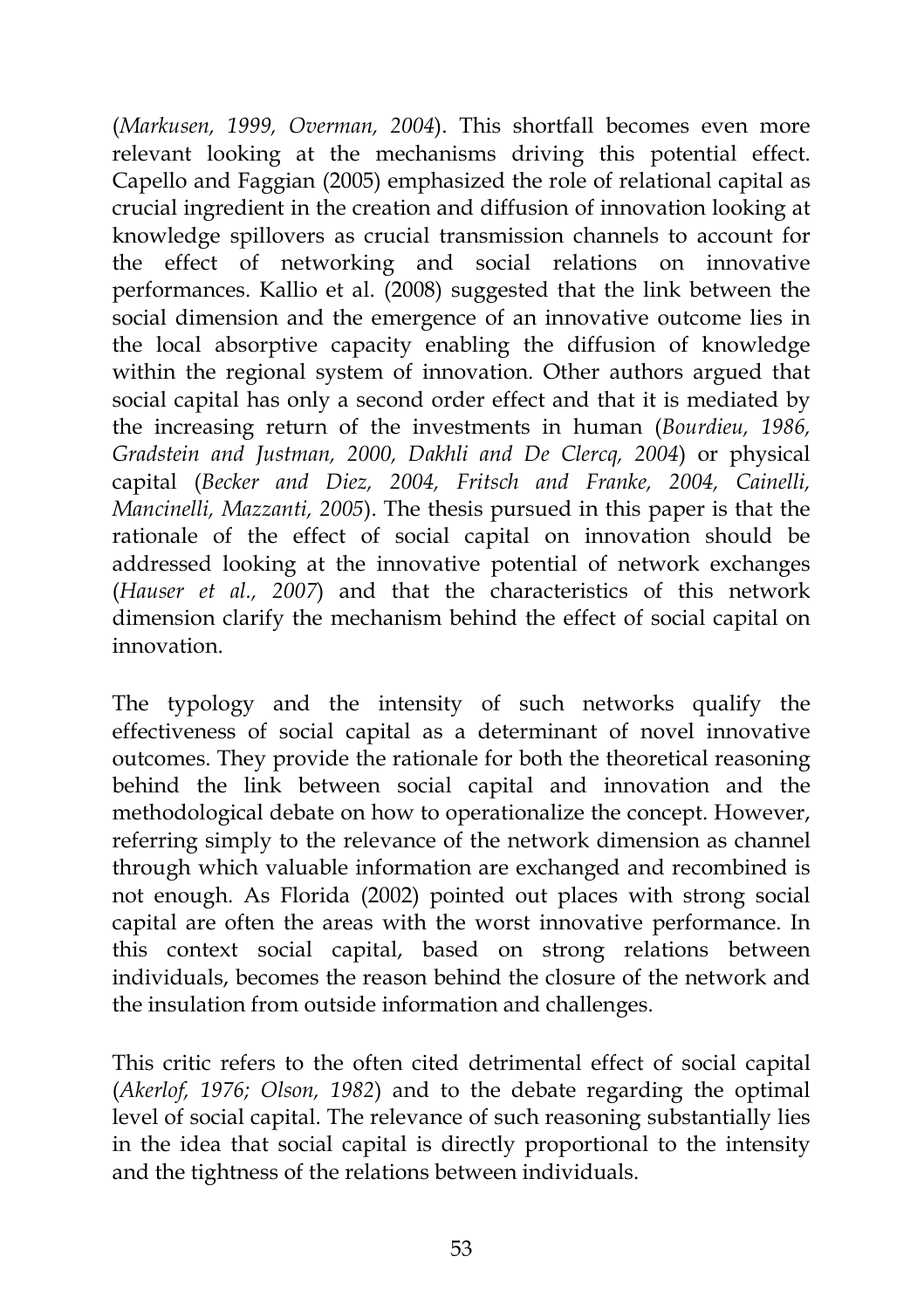However, this approach to social capital might be misleading for the analysis of innovation. Differences in the types of social networks rather than in the intensity of the relations within the network are responsible for the potential heterogeneous relation between social capital and innovation (*Hauser et al, 2007*).

The so called "weak ties hypothesis" proposed by Granovetter (1973) is crucial in this context. The strength of social ties characterizes the closeness and interaction frequency of the relationship between two parties (*Granovetter, 1973*) considered as carrier of tacit knowledge.

Relationship between people can be characterized by frequent contacts and deep emotional involvement or sporadic interactions with low emotional commitment. The former category is generally identified as strong ties, such as relationships with family or close friends, while the latter is associated with the definition of weak ties linking individuals characterized by loose acquaintances. Following Granovetter's arguments weak ties are assumed to be sources of novel information and responsible for the diffusion of ideas (*Granovetter, 1982; Rogers, 1995*), while with strong ties the risk of exchanging redundant knowledge is much higher simply because they connect the knowledge seeker with people that are more likely to trafficking with information that the knowledge seeker already knows (*Levin and Cross, 2004*).

In other words weak ties are fundamental in spreading information because they operate as bridge between otherwise disconnected social groups (*Ruef, 2002*). Weak ties serve as a bridging mechanism between communities within the same society, while strong ties function as a bonding device within homogeneous groups potentially hampering the degree of sociability outside the closed social circle (*Beugelsdijk and Smulders, 2003*). Bonding social capital (*Rodriguez-Pose and Storper, 2006; Storper, 2005*) is likely to affect negatively innovation because it may work in favour of small groups lobbying for preferential policies and protection of the status quo hampering risky, innovative activities (*Dakhli and De Clercq, 2004; Knack and Keefer, 1997; Portes and Landolt, 1996*). Conversely, bridging social capital, by lowering transaction costs, may contribute to the building of an environment congenial for innovation investment, which is a high risky activity, hence a potential beneficiary of ties based on trust and cooperation.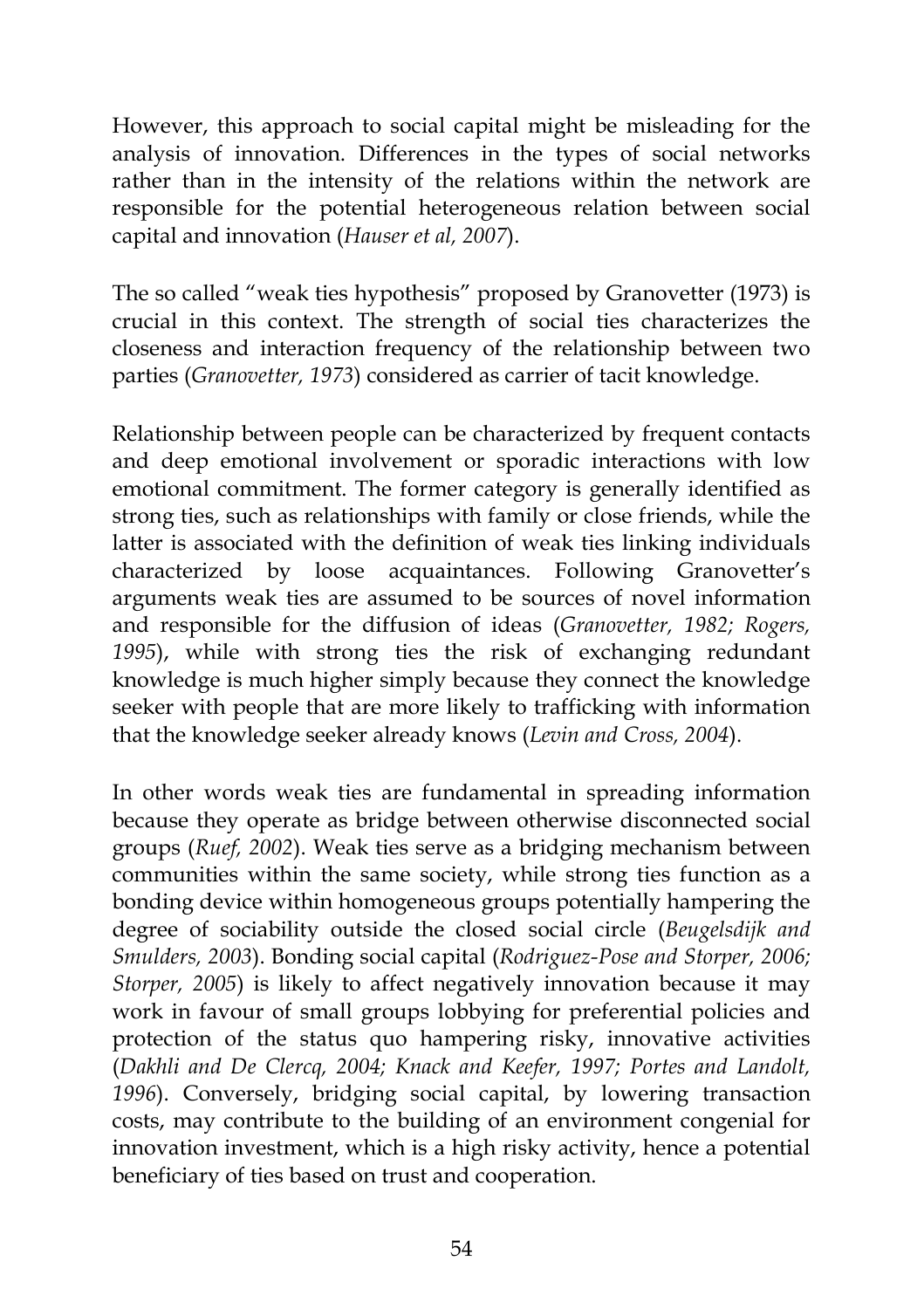This implies that the 'dark side of social capital' lies in the typology of the ties and in the radius of trust of the network rather then in the intensity of the relationships among knowledgeable individuals: we need to look for the 'right' typology, rather than for the optimal 'quantity' of social capital if we are to enhance local innovative performance,

In this paper we focus on the relevance of social capital for the production of innovation in Italian provinces. The case of Italy is of potential interest because of both the considerable spatial variation in development and cultural traits and the availability of a large body of specific literature.

Putnam (1993) has in fact proposed the hypothesis that one of the main reasons for the persisting differences in development between North and South of Italy is due to the quality of institutions and social capital which in turn are the outcomes of historical accidents, i.e. areas in which independent city-states (the so-called Repubbliche Comunali) were more diffused are also the areas in which the level of trust and government effectiveness are higher. Recently, Guiso et al. (2008), Percoco (2010a; 2010b) have provided empirical support to this idea, although their main focus was on the explanation of income and productivity levels.

In a similar context, Guiso et al. (2004) found a positive association between industrial development and social capital. Similarly, de Blasio and Nuzzo (2010), on using microdata from the Survey of Household Income and Wealth conducted by the Bank of Italy, report that social capital increases the probability of being an entrepreneur.

Arrighetti and Lasagni (2010) analyse the effect of social conditions on the propensity to innovate of Italian firms and suggest that innovative firms tends to cluster in those provinces characterized by higher level of "positive social capital", interpreted as civicness and high social interactions, and lower level of "negative social capital" , generally associated with opportunistic behaviours due to the coexistence of groups lobbying for specific interests. On the same line of argument, but focusing on specific case studies as the Emilia Romagna industrial districts, Cainelli et al.(2005) argue that the extensive horizontal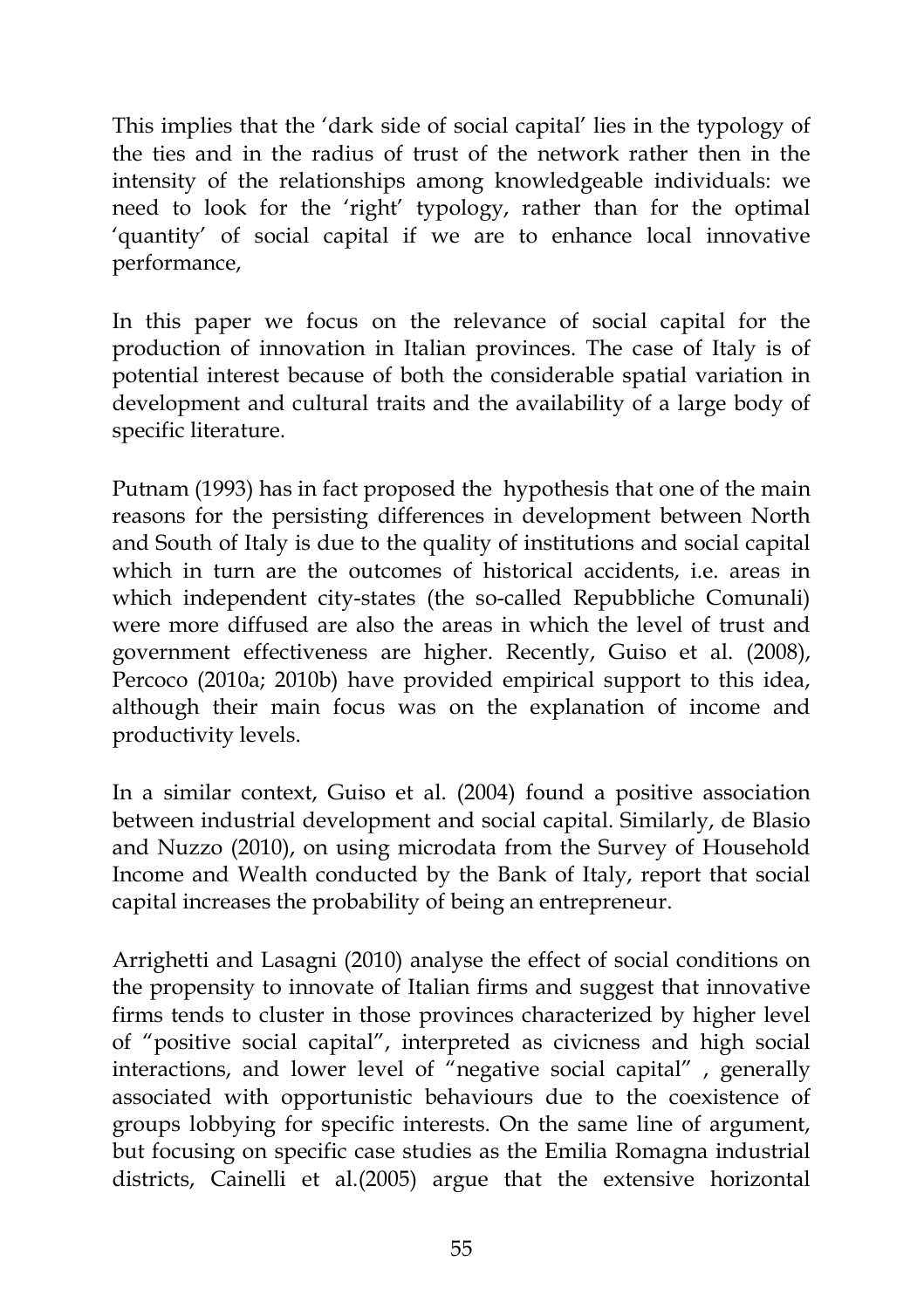relationships among local economic actors generate positive network externalities favouring the exchange of valuable knowledge and fostering the innovative performance of local firms.

### **3) Model of empirical investigation**

Our empirical analysis is based on the Knowledge Production Function (KPF), formalised by Griliches (1979, 1986) and Jaffe (1986). However, rather than working in a firm based perspective using firms as unit of observation, we adopt a place based perspective and adopt Italian provinces (NUTS3 level) as our units of observation. This specification, building on previous research in the field (*Audretsch, 2003; Audretsch and Feldman 1996; Crescenzi et al., 2007; Feldman, 1994; Fritsch, 2002; OOhuallachain, Leslie, 2007, Ponds et al, 2010; Varga, 1998, Moreno et al, 2005*) is particularly coherent with the main purpose of our analysis in that it allows to focus upon the territorial dynamics of innovation introducing social capital as a determinant of regional innovative performance, hence by focusing on the relevance of "soft factors". The modified Knowledge Production Function takes the following form:

$$
Patents \_\t\t\t growth_{iT-t} = \beta_0 + \beta_1 patent_{i,t-T} + \beta_2 soccap_{i,t-T} ++ \beta_3 grad_{i,t-T} + \beta_4 privrd_{i,t-T} + \beta_5 X_{i,t-T} + \delta_i + \varepsilon_i
$$
\n(1)

Where  $Patents \_growth_{i,T-t} = \frac{1}{T} \ln(\frac{Patents_{i,t}}{R_{i,t-t-t}})$ , ,  $i, t - T$ *ti Patents Patents*  $\frac{1}{T}$ In( $\frac{1}{\text{Paths}_{i,t-T}}$ ) is the logarithmic

transformation of the ratio of patent applications in region *i* at the two extremes of the period of analysis (t-T,t). Among the independent variables  $score_{i,t-T}$  is our variable of interest and represents the measure(s) of social capital in each province *i* at time (t-T); patents<sub>i,t-T</sub> is the log of the level of patent applications per million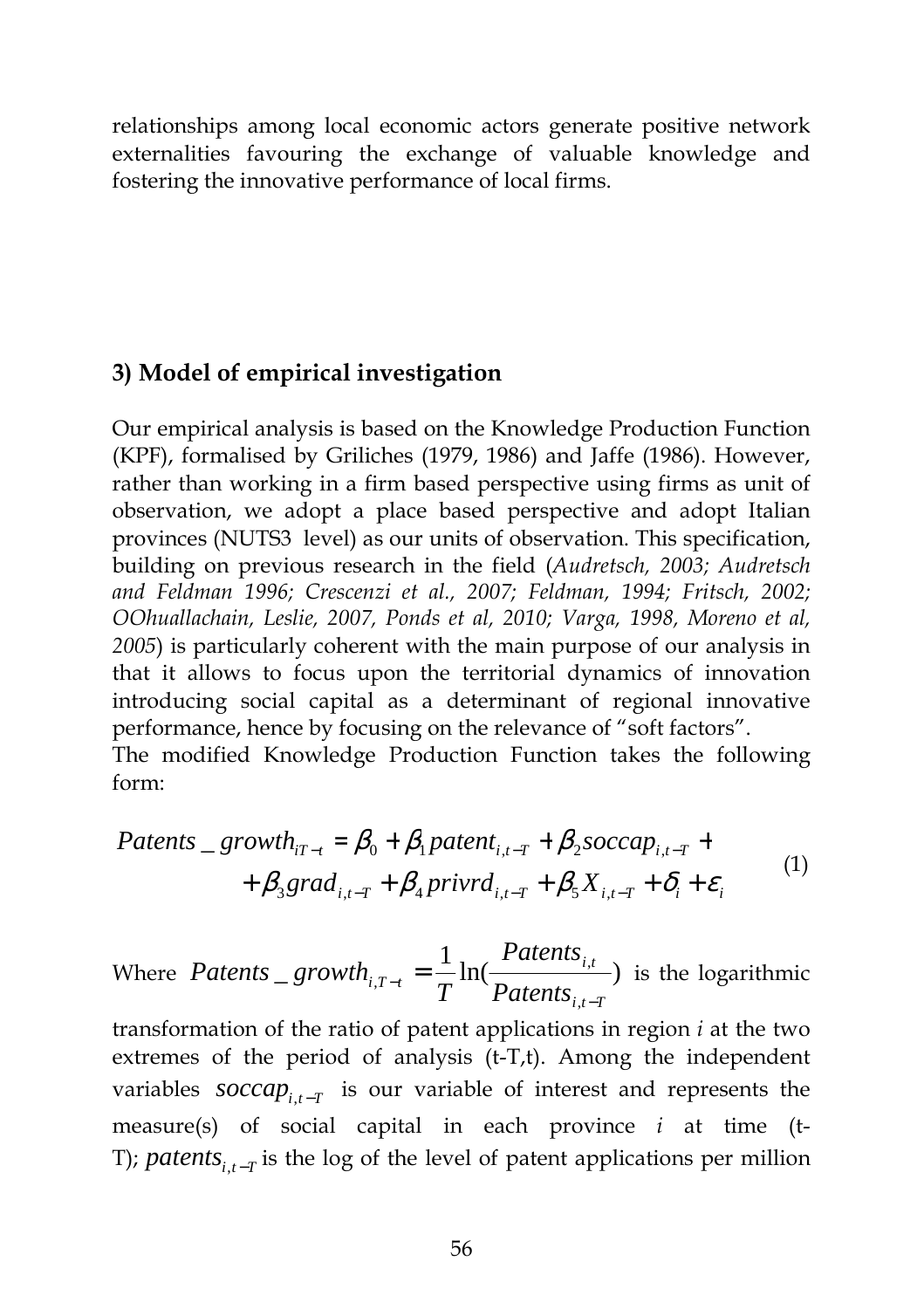inhabitants at the beginning of the period of analysis (t-T);  $\text{privrd}_{i,t-T}$ is private expenditure in R&D as percentage of regional GDP at (t-T);  $grad_{i,t-T}$  is the number of graduates in respect to regional population at time (t-T);  $X_{i,t-T}$  is the matrix of additional controls (i.e. regional sectoral composition, population density and female unemployment) at (t-T); Finally,  $\delta$ <sub>i</sub> represents macro-regional dummies for southern, central and northern Italy and  $\varepsilon_i$  is the error term. A brief description of the main variables is reported in Table 1.

**Regional Innovative Performance -** Patents data coming from OECD are used as a proxy for innovation. We construct our measures of innovation using the log transformation of the growth rate of patents in the time interval 2001-2007. Patent statistics can be considered a good measure of innovative output providing comparable information on inventors across a broad range of technological sectors. The main limitation of this measure is the intrinsic degree of novelty of patented products and processes: the different propensity to patent of different sectors and the non patentability of many inventions (*Crescenzi et al., 2007*). In fact, differences in the number of patents among provinces may be an indicator of differences in production specialization of provinces. If sectors differ structurally in terms of propensity to innovate or to patent, then those differences will reflect into differentials in terms of number of patents (or their growth). To overcome this limitation, in our empirical approach, we will control for the sector structure of the economy. Note that the definition of our main dependent variable in terms of growth rate represents the attempt to provide, despite the limitations coming from the availability of the cross sectional data, evidences regarding the dynamic effect of social capital on innovation (*Crescenzi et al, 2007*) accounting for the effect of initial social condition on the innovative performance of Italian provinces in the following year. This approach builds on the idea that the potential economic return of social capital could have a long lasting effect and that to fully account for this effect a wider temporal interval is needed.

**Initial patent intensity -** The initial patent intensity in each province is used as a proxy of the existing technological capabilities and the distance from the technological frontier. It also controls for differences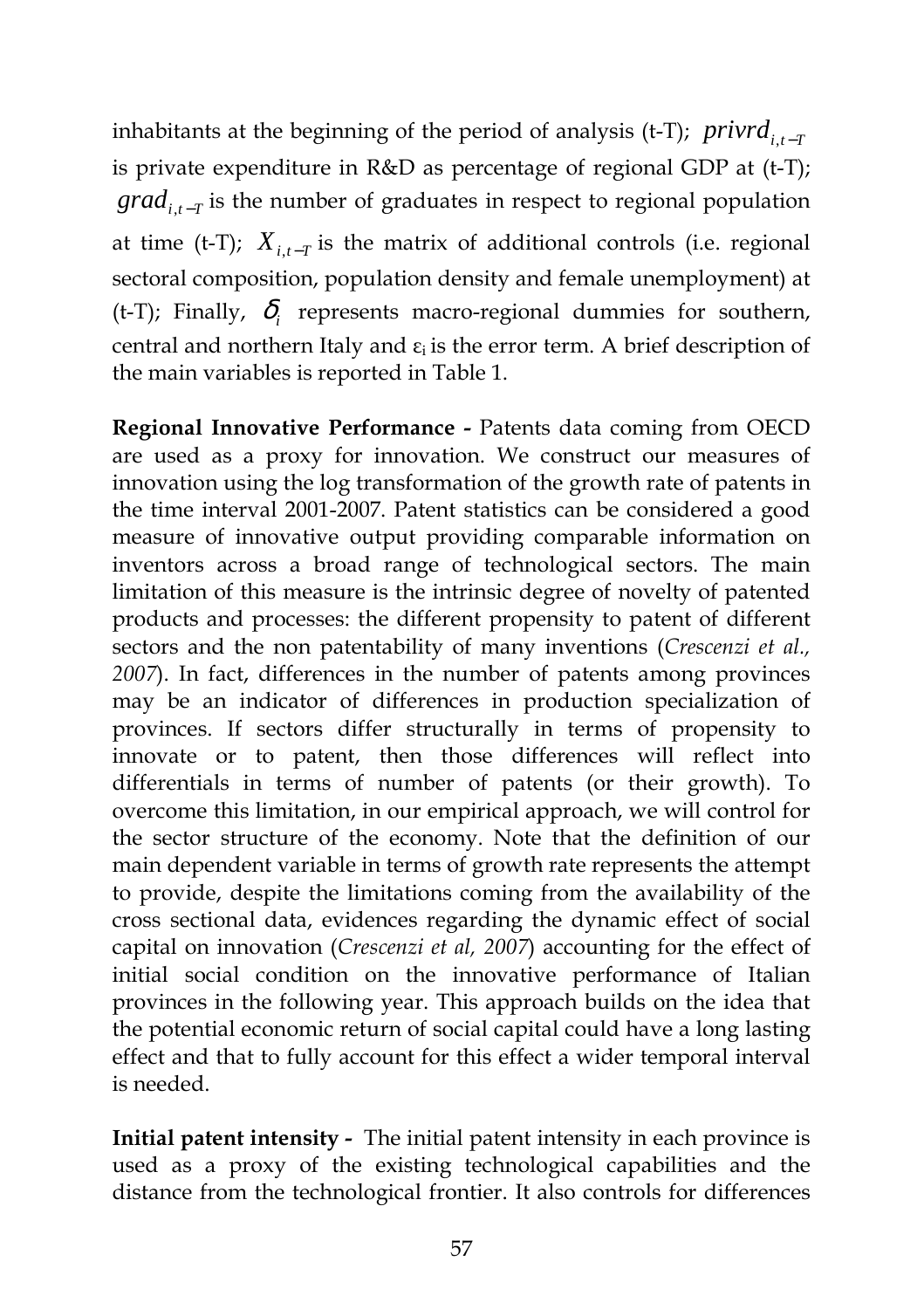in the patenting propensity often related to pre-existent differences in sector specialization.

**Social Capital** - Building on our conceptual framework we look at social capital emphasizing the component related to the networking activity, but trying to distinguish such networks in respect to their effect on the circulation of information. As previously mentioned this implies a crucial distinction between networks based on weak ties, or bridging social capital, and networks based on strong ties, or bonding social capital.

We use data on family characteristics as a proxy for bonding social capital based on strong ties (*Ruef, 2002; Beugelsdijk and Smulders 2003; Levin and Cross, 2004*) and data on voluntary associations as a proxy for bridging social capital based on weak ties operating as forms of horizontal relations fostering networks of civic engagement (*Beugelsdijk and Schaik, 2004, Arrighetti and Lasagni, 2010*). To define the strength of family ties we used two indicators regarding the number of families having lunch at least once per week with relatives and close friends (per 100 households) and the number of young adult individuals living with parents (per 100 young adults).

Strong family ties are assumed to imply geographical proximity of adult children: young adults tend to stay longer with parents and the relationships within the family are particularly strong and based on repeated interactions. Family members tend to gravitate around the main core creating a system of nested families and a larger family size (*Alesina and Giuliano, 2010*).

At this point, it should be mentioned that the characteristics of the family are at the heart of the hypothesis on the importance of social capital in Italian development since the very seminal work by Banfield (1958) who advanced the idea that low propensity to cooperate is generally associated to, among other things, the strength of family ties. In particular, Banfield (1958) argued that underdevelopment is a result of a low propensity to cooperate which, in turn, produces high transaction costs. This development trap is the outcome of strong family ties (the so-called "amoral familism"), high uncertainty and a highly unequal distribution of income and wealth. So far, we do not have conclusive empirical evidence supporting Banfield's hypothesis, however, some pieces of evidence seem to confirm at least partially this theory. Alesina and Giuliano (2010), in fact, find that strong family ties are associated to low levels of generalized trust. Similarly, Giavazzi et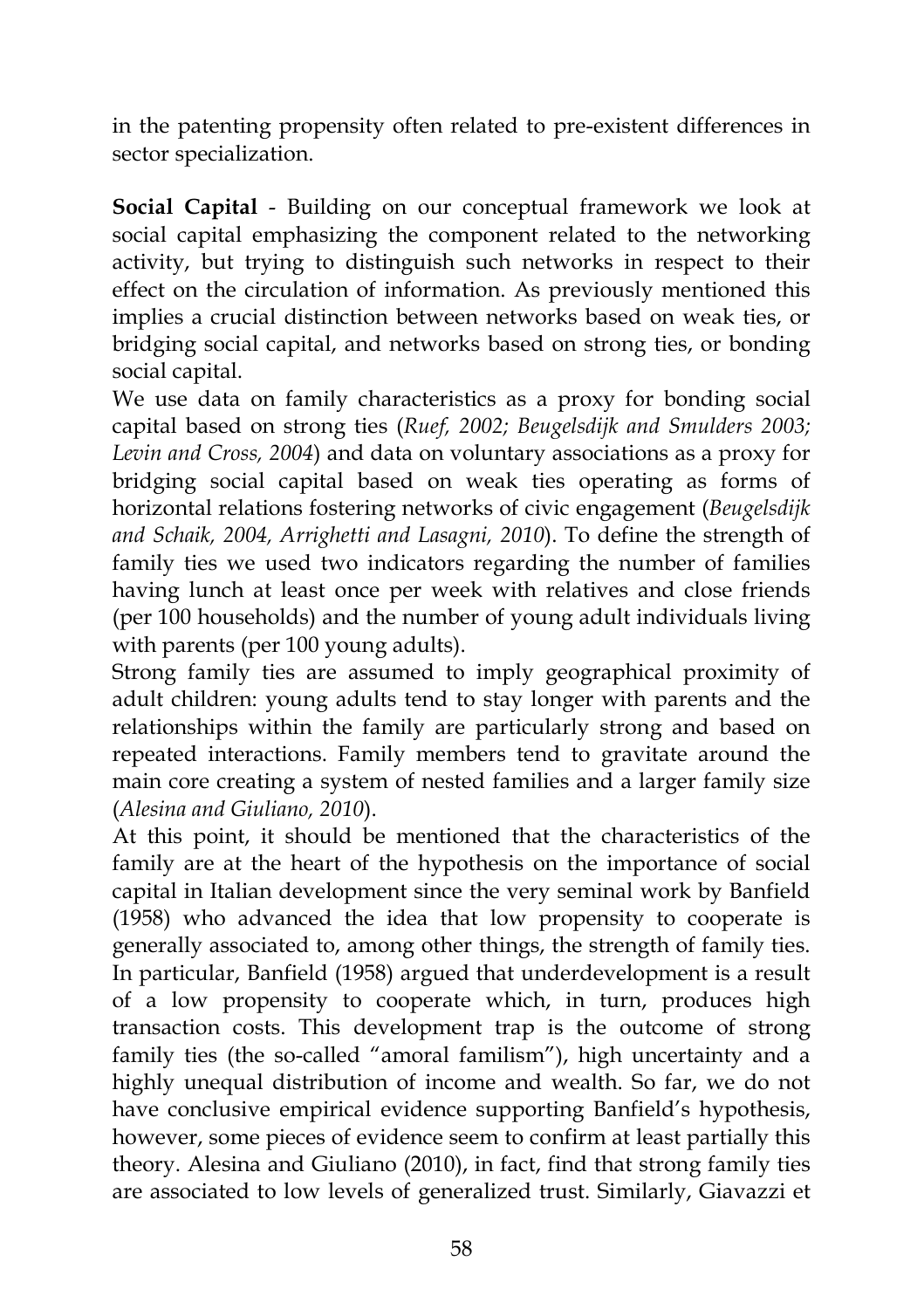al. (2010) relate family types to female labor market participation rate in European regions, whereas Duranton et al. (2009) relate past family structures to a number of contemporary outcomes.

Bridging social capital based on weak ties is instead measured using two of the traditional indicators adopted in the economic literature as proxies for social capital. Blood donations and participation in voluntary associations are assumed to be proxies for the participation of individual in activities with positive social externalities and as an indicator for altruism (*Cartocci, 2007*).

The number of families having lunch at least once per week with relatives<sup>28</sup> and the number of young adults living with parents<sup>29</sup> are used to define a composite indicator of bonding social capital while the blood donations and voluntarism concur to define the composite indicator for bridging social capital. We further defined a comprehensive measure of social capital encompassing both the bonding and bridging dimension that is used in the first stage of the analysis in order to detect the overall effect of social capital on innovation before going into details.

Our measure of social capital is constructed using the principal components analysis over the four variables previously identified (table 2, Column 1). We then disentangled the bonding and bridging components defining a specific composite indicator for each dimension (table 2, columns 2 and 3).

We further constructed a spatial lag of our composite measure of social capital in order to control for potential spillovers effect. All the spatially lagged variables are constructed based on a standard queen contiguity spatial weighting matrix.

**Innovation inputs-** Private R&D in respect to GDP and number of graduates over the total population is used as proxies for capital and labour. Due to data availability our R&D measure is available only at regional level (NUTS 2) while the number of graduates is defined for each province.

**Controls -** Our specification of the knowledge production function further encompasses controls for population density at province level,

-

 $28$  Per 100 households

 $29$  Per 100 young adults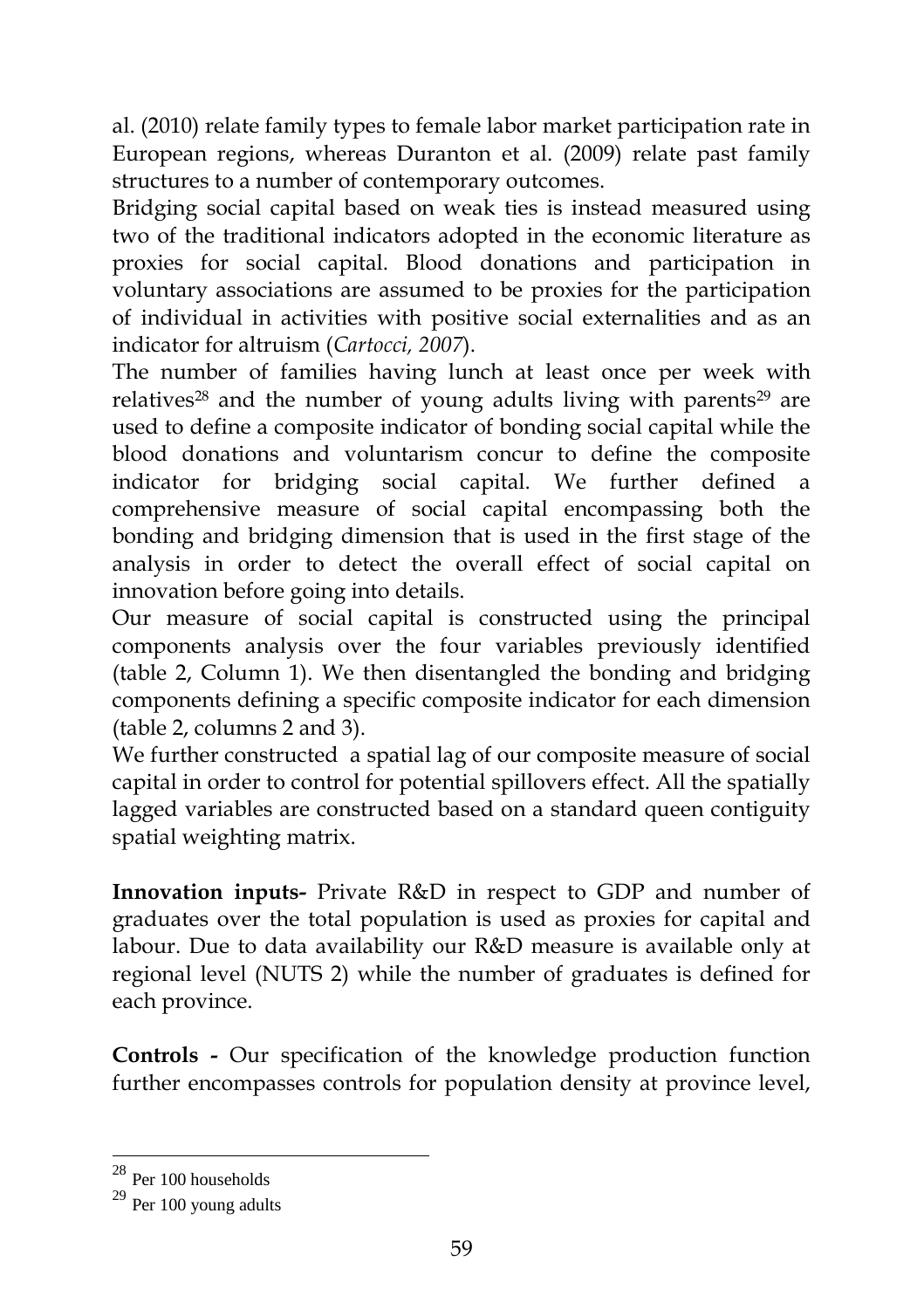labour market characteristics in terms of female unemployment rate, and sector structure approximated by the Herfindhal Index.

The Herfindhal Index is defined using data on employment for three sectors: agriculture, industry and services and is interpreted as a measure of specialization.

We further add some controls to take into account the spatial correlation. In particular we defined the spatial lag of population density as a measure of accessibility. Macroregional dummies are inserted to control for time invariant characteristics and other sources of spatial correlation.

Let us now discuss our identification strategy. The identification of the link between innovation and social capital is challenged by several potential shortfalls and flaws casting doubts about its inference. In particular, the main problems that we face in our estimation procedure are related to the potential endogeneity of social capital due to both reverse causality and omitted variable bias.

Our hypothesis is that social capital can be treated as a determinant of innovation because the emergence of a network between knowledgeable individuals stimulates the circulation and diffusion of knowledge favouring the valuable re-combination of information. We also propose the hypothesis that the effect of social capital on innovation depends on the extension of the radius of trust of such networks and that weak ties, bridging members of different epistemological communities, are more efficient than strong ties within the same group as a stimulus for the emergence of an innovative outcome.

Although reasonable, this argument could be only a part of the story. It is in fact realistic to assume that the causal mechanism between innovation and social capital could instead be reverse. This implies that places with higher innovative outcomes may be able to generate, through higher economic incentives to create valuable networks, a virtuous cycle based on cooperation and trust stimulating higher sense of civicness and sense of community.

It is further reasonable to assume that the endogeneity of social capital is related to the classic omitted variable bias, namely the fact that our measure of social capital is potentially correlated with some local characteristics that we are not controlling for. This is particularly realistic looking at the emergence of neighbouring effects and spatial correlation. The omitted variable bias may depends on both local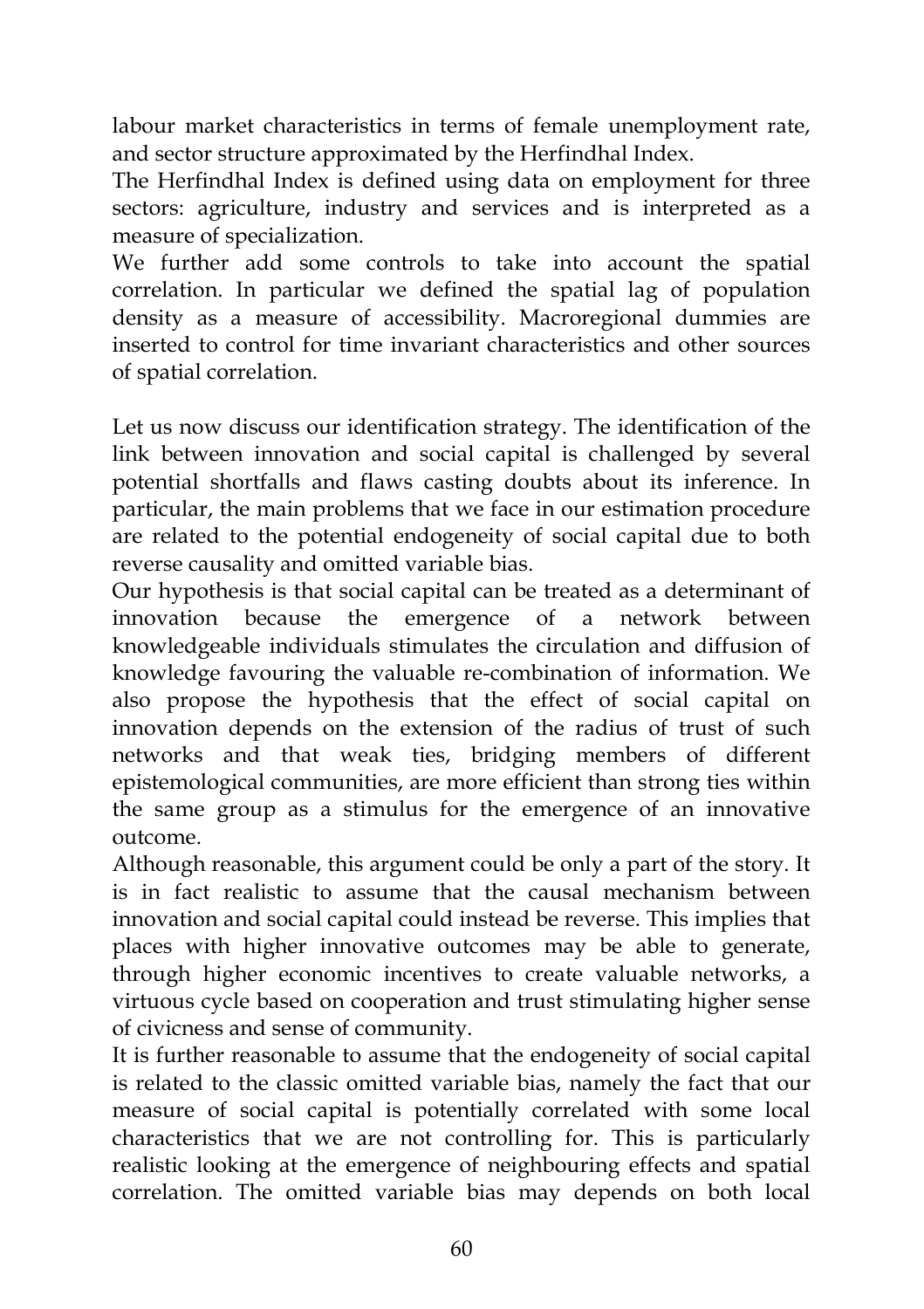characteristics and neighbouring peculiarities affecting the local outcome.

We try to control for spatial correlation adding the spatial lag of social capital and inserting macro-regional dummies in the regressions. Furthermore we deal with the issue regarding the endogeneity of social capital adopting an instrumental variable approach (2SLS). In particular we instrument the level of bonding social capital in each province using the number of non profit organizations in 1901 and the level of bridging social capital using the average political participation in referenda<sup>30</sup> . both instruments are calculated using regional data due to the lack of historical provincial data on social capital and related proxies.

The rationale for using those instruments can be found into the path dependence characterizing the stock of social capital. In fact, Putnam (1993) hypothesized that the current stock of social capital in Italian regions was influenced by past (unobserved) quantity of trust and past (observed) institutional quality. Along this line, Tabellini (2010) has proposed an analysis of the link between trust and development, where the former was instrumented with historical variables. Our two instruments, the number of not-for-profit organizations in the past and voter turnout in selected referenda, are both meant to proxy past social capital stock. In particular, we think that our first instrument is negatively correlated with bridging social capital as according to Banfield's hypothesis of a negative correlation between family ties and cooperative behaviour (in this case approximated by the number of not for profit organizations). The political participation to referenda is assumed to be positively correlated to bridging social capital because it can be considered a proxy of civic participation and civic engagement**.** 

-

The measure is constructed as the average political participation in the following referenda: 1946 (Monarchy vs Republic), 1974 (divorce), 1978 and 1981 (abortion), 1985 ("scala mobile") and 1987 (nuclear power). The average measure is used in order to limit the potential bias coming from peculiar ideological positions in different regions in respect to particular questions.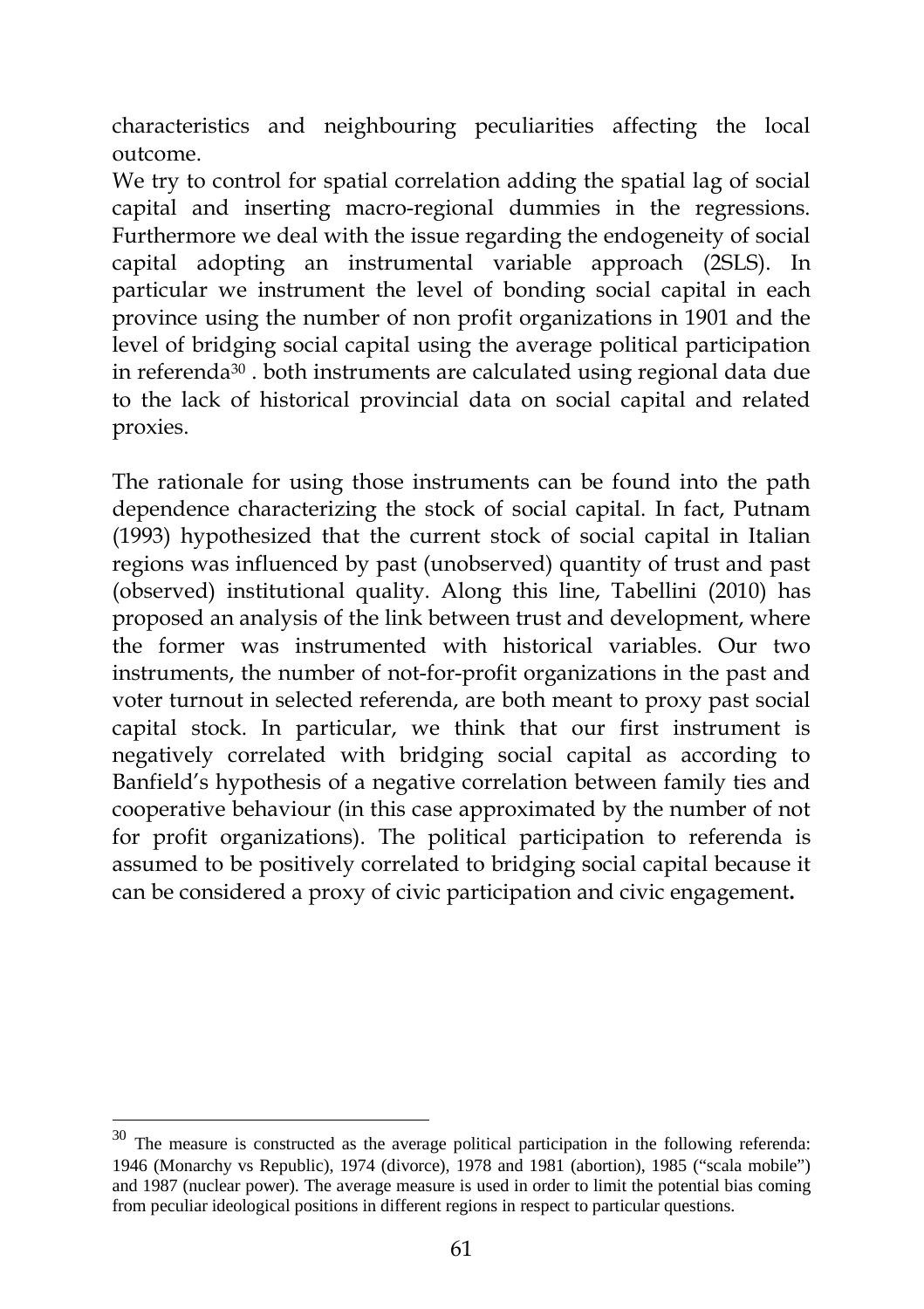## **4) Empirical results**

A preliminary evidence on the potential link between the innovative performance of Italian provinces and the characteristics of the local social environment can be analyzed by looking at the descriptive statistics and the correlation between the relevant variables. Data reported in table 3 show that there is a substantial congruence between the local innovative outcome and the bridging component of social capital as well as a systematic negative association between innovation and bonding social capital. This descriptive evidence seems to support the main hypothesis of our analysis: social capital has a beneficial effect on the innovative performance of local areas when it is based on the existence of weak ties between otherwise disconnected communities. Complementary a strong predominance of bonding social capital is associated to lower innovative performances. The two sided effect of social capital on innovation is further confirmed by the correlation matrix reported in Table 4.

The well known north-south dichotomy in Italy could be effectively applied to the characteristics of the social environment. Figures 1 and 2 show the distribution of bridging and bonding social capital in Italian provinces. Bridging social capital seems to be systematically higher in northern Italy and part of the central regions while southern provinces are characterized by a strong predominance of bonding social capital. In concordance with the descriptive statistics reported in tables 3 and 4 the geographical distribution of innovation (Figure 3) seems to be impressively similar to the distribution of bridging social capital further confirming the crucial role of weak ties as complementary preconditions for innovation.

The existence of a systematic correlation between bridging social capital and innovative performance of Italian provinces could be interpreted as a sound and suggestive evidence in support of our theoretical hypothesis. The inference regarding a potential causal link between the two dimensions deserves, however, a deeper and more complex econometric analysis.

Table 5 reports the estimation results for the place based Knowledge Production Function. In the basic version we just control for capital and labour and the initial level of patenting in each region (Tab.5, Col.1). the initial number of patents per million of inhabitants is statistically significant at 1% level and negatively associated to our dependent variable. The sign of the coefficient can be justified through a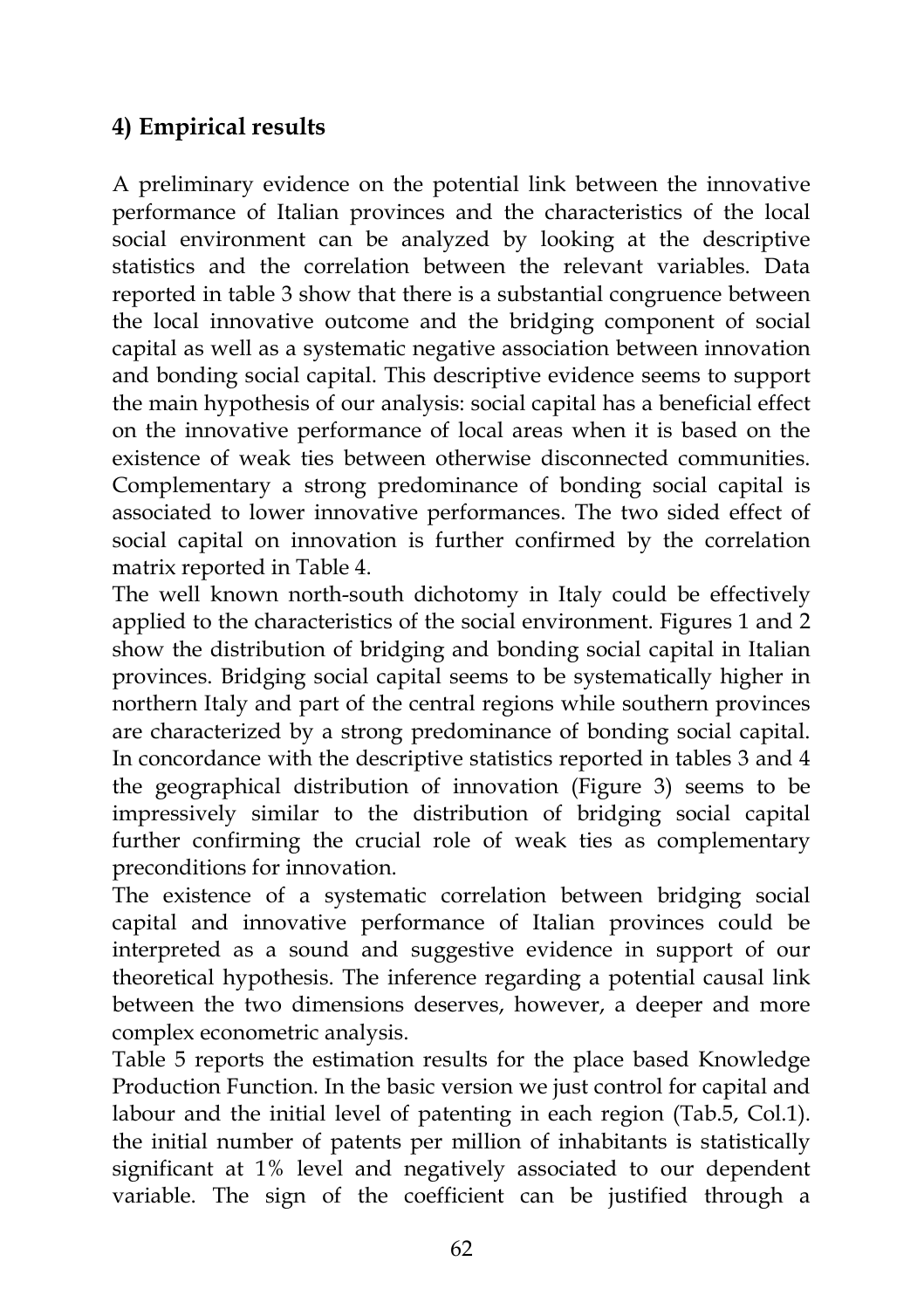convergence trend in patenting due to either the crisis on traditionally successful innovative areas (such as the industrial districts) or the emergence of new successful players.

Our measure for capital is highly significant and positively associated to innovation while at this stage there is surprisingly no evidence of a human capital effect.

We then add some controls for population density, the labour market characteristics, the sector structure and the spatial lag of population density, used as proxy for accessibility (table 5, column 2). Neither the level of female unemployment, used as proxy for the efficiency of the local labour market, nor the Herfindhal index, inserted as an indicator for sector specialization, are statistically significant while population density seems to be positively associated to innovation with a significance level of 5%. On the contrary the spatial lag of population density shows a significant negative effect at 10% level.

In column 3 we control for our measure of social capital which is highly significant at 1% level and positively correlated to innovation in each province. This evidence suggests that provinces characterized by significant level of cooperation and associational activities are more prone to innovation. In the model estimates reported in column 4 we have inserted the spatial lag of social capital in order to control for potential neighbouring effects. The regressor is not statistically significant, however its inclusion among the controls significantly affects the statistical significance suggesting a certain evidence of spatial correlation. To further control for neighbouring effects and spatial correlation we further control for macro-regional dummies<sup>31</sup>. The measure of social capital remains positively associated to innovation with a significance level of 5%.

In line with our theoretical statements and in order to distinguish the two fundamental components of social capital, namely the bonding social capital based on strong ties, and the bridging social capital, based on weak ties, we split our comprehensive measure of social capital in

-

<sup>31</sup> Moran's I over the residual is calculated in order to test for the existence of spatial correlation. Controlling for the spatial lag of population density and social capital and adding macroregional dummies the coefficient of the Moran I decrease, from 0.25 to 0.085, and becomes statistically insignificant. The p-value further confirms the rejection of the null of spatial correlation in the residuals. We provided the spatial correlation test on the residuals to confirm the "goodness" of our model. However in line with Gibbons and Overman (2010) we argue that spatial econometric techniques should be manly aimed to the description of the data and that they are "pointless" in respect to the central issues of identification and causality.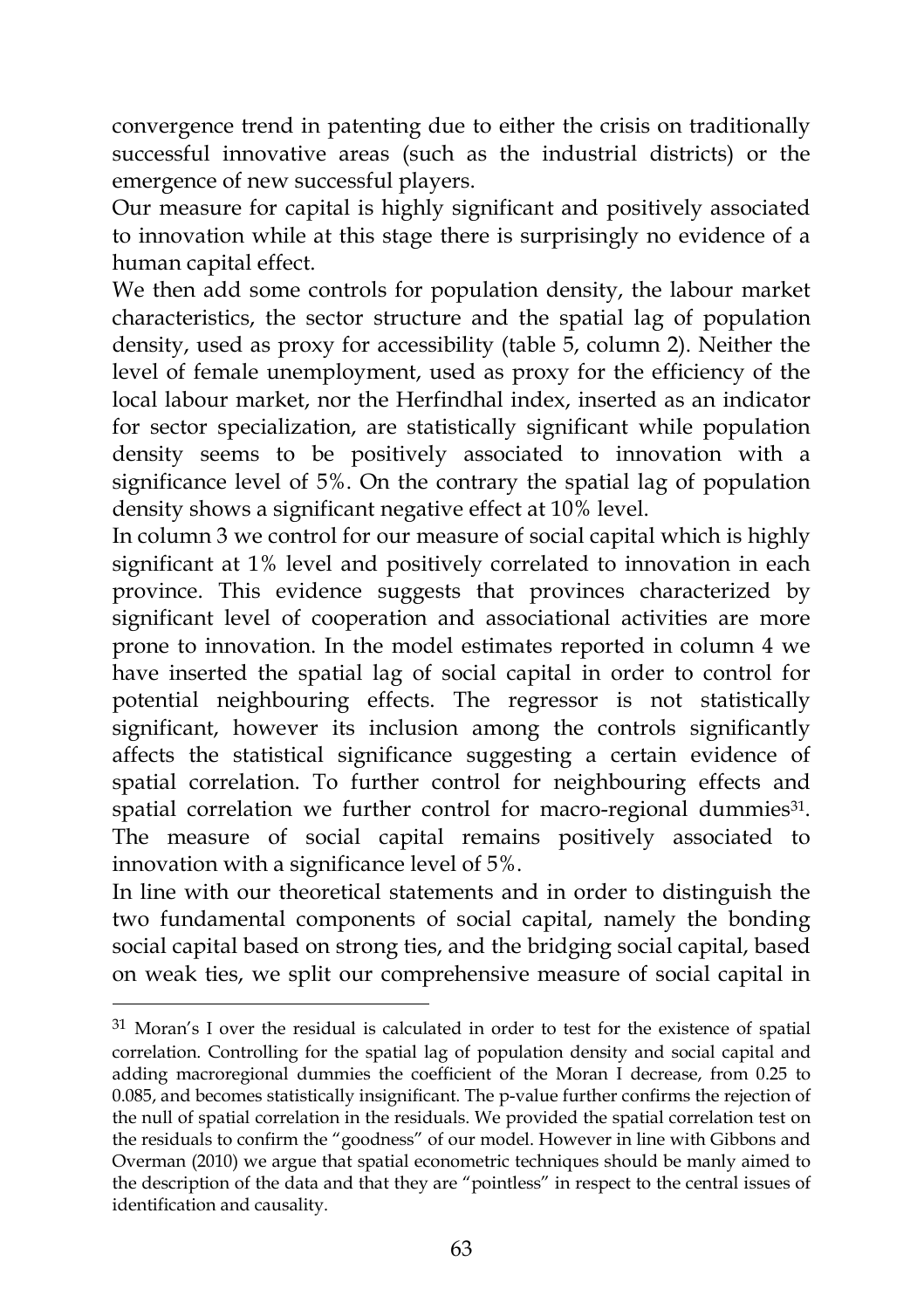two separate regressors (table 5, column 5). The bridging component is still statistically significant at 1% level and positively associated to innovation while the bonding social capital seems to be not significant and negatively associated to the innovative performance of provinces. This evidence suggests that the positive and significant effect of social capital on innovation pass through the mechanism of weak ties rather than the importance of strong ties. This finding is perfectly in accord with our theoretical reasoning: weak ties allow to access non redundant information favouring the transfer and re-combination of valuable knowledge.

The main concern remains related to the reliability of our results. The estimates are likely to be biased due to the endogeneity of social capital. In order to control for a potential bias we adopt an instrumental variable approach. First stage regressions (table 6) confirm the validity of our instrumental strategy. Both instruments are highly correlated with the instrumented variables showing the expected sign and confirming the economic reasoning behind their adoption.

Despite of that the econometric literature on instrument validity suggests that it is possible to incur in the problem of weak instruments even when the first stage regression seems to be unproblematic (*Greiger and Stock, 1997; Stock and Yogo, 2005*). In order to rule out the risk of weak instrument we refer to both the rule of thumb applied by Greiger and Stock (1997) and to the Stock and Yogo (2005) threshold values. The F statistics in the first stage is strongly above the critical value and close to the value of 10 respectively for the bridging and bonding instruments and it is generally above the threshold values reported by Stock and Yogo (2005)<sup>32</sup> (Tables 7).

Our instrumental variables strategy can be considered highly robust and definitely not affected by a potential weak instruments bias. Results in Table 5 strongly support the existence of a crucial link between bridging social capital based on weak ties and innovation (statistically significant at 1% level), while our measure of bonding social capital becomes statistically significant (5%) and it remains negatively associated to innovation.

To prove the robustness of our statistical findings we provide some robustness checks. Table 8 reports similar estimates of the main model,

-

 $32$  The f statistics is above all the Stock and Yogo (2003) thresholds values in respect to the instrument for bridging social capital, and strictly above three over four threshold values (15% critical value) for the instrument for bonding social capital.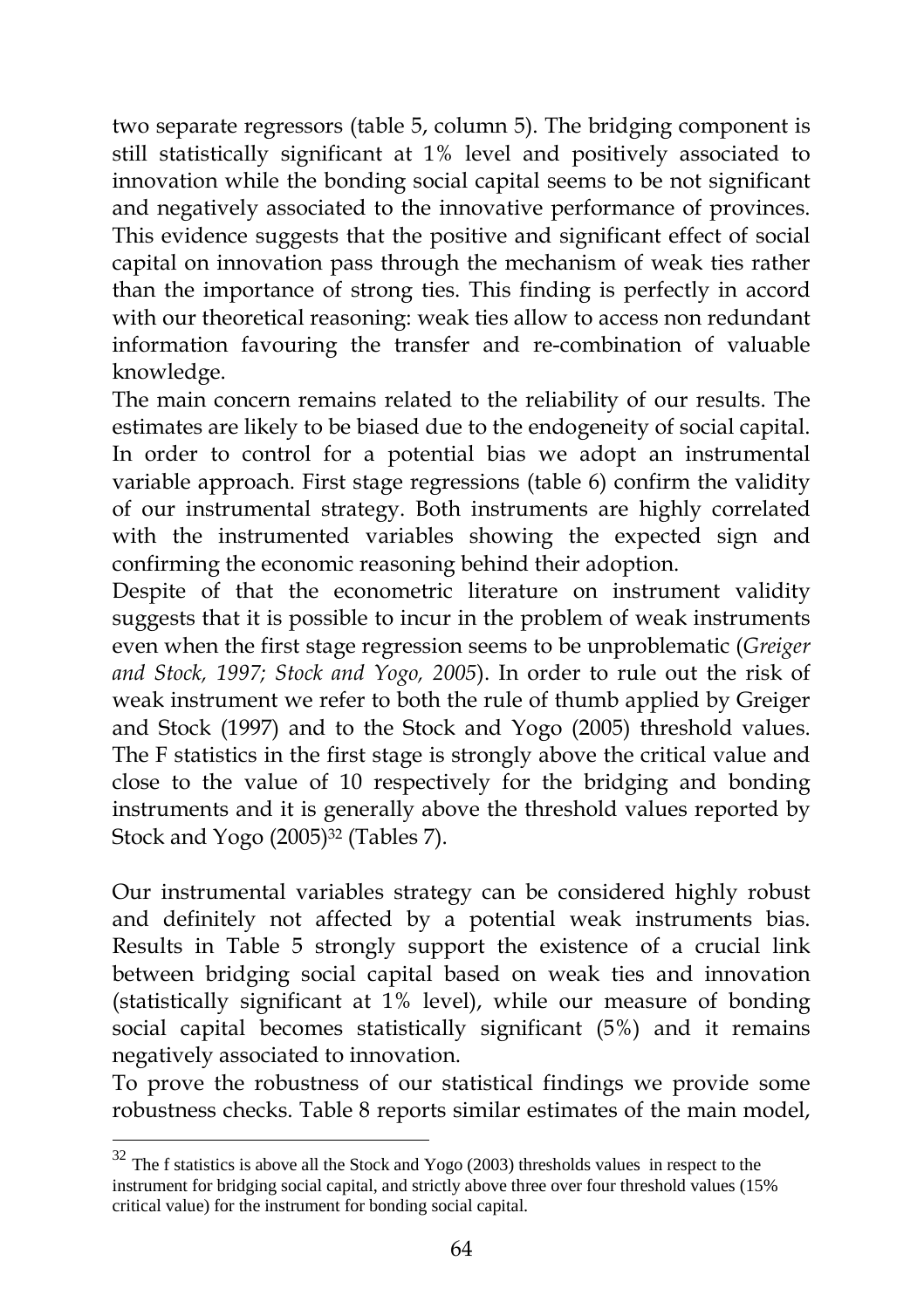but proposing a different version of the knowledge production function. Our dependent variable is now the level of patents in a specific year rather then the growth rate of patents. The rationale of this choice lies in our interest in providing evidences regarding the dynamic effect of social capital on innovation. In respect to the mail specification, where we use the growth rate of patents as dependent variable controlling for the initial patents intensity in each province, this additional specification is aimed at support our results analysing the dynamic effect of social capital on innovation in an alternative way. We relate our measure of social capital to the innovative performance of Italian provinces in the following years to test if we can effectively assume the existence of a path dependent effect associated to the social dimension. Columns 1, 2 and 3 report the estimation using respectively the number of patents per million of inhabitants in 2002, 2005 and 2007 as dependent variable<sup>33</sup>. Columns 4, 5 and 6 provide the same estimates but controlling for the potential endogeneity bias of social capital through instrumental variables approach. The relation between bridging social capital and innovation is broadly confirmed and it becomes stronger over time suggesting that the rationale of our hypothesis related to a path dependent effect of the social dimension is generally supported and that social capital is a fundamental preconditions for a successful innovation activity.

Finally table 9 re-run the instrumental variable regression progressively eliminating all the controls. The statistical evidence provided shows that the effect of bridging and bonding social capital remain consistent in all the specification of the model independently on the inclusion of additional regressors. These results further suggest that social capital has an independent effect on innovation beyond its potential second order effect on physical and human capital.

-

Note that the number of observations is changing before for 2001 and 2002 the dependent variable can be recovered only for 97 provinces over 103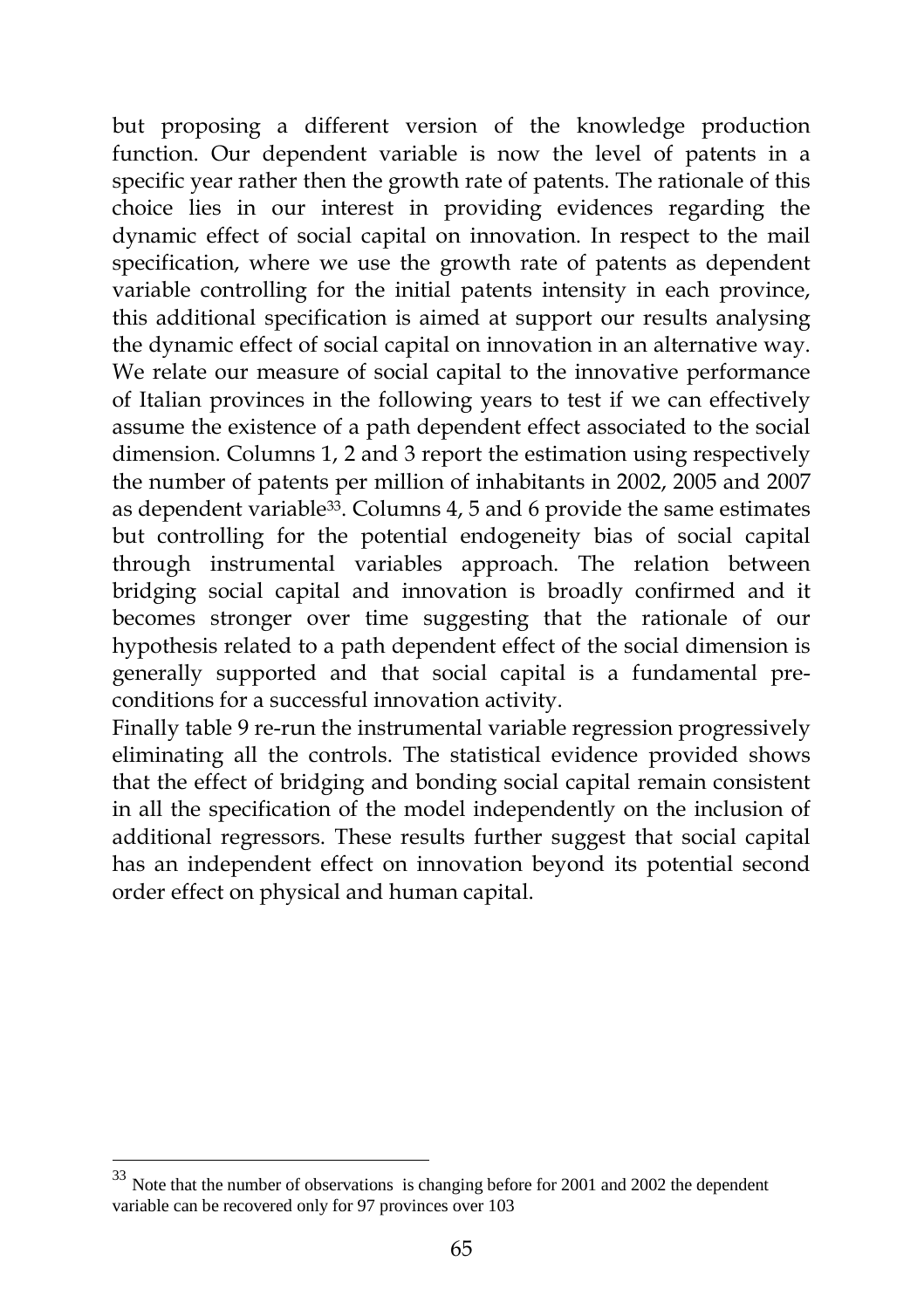### **6) Conclusions**

Soft factors such as social capital have gained progressive importance within the economic literature. This paper, by focusing on the link between innovation and social capital, interprets social capital as networking and associational activity so as to become a fundamental determinant of innovation acting as a mechanism for the diffusion and the circulation of valuable knowledge.

The effect of social capital on innovation is then shaped by the degree to which it acts as a facilitator of complementary knowledge transfer between individuals. This further implies that networks and ties bridging individuals coming from different epistemic communities, rather than homogeneous groups, are much more valuable because they allow to access non redundant information.

Our results suggest that social capital based on weak ties is a fundamental determinant of innovation and that the so called dark side of social capital refers to the type and the radius of trust of network relations rather then to their number. This implies that is the type of social capital and not its magnitude that affects the sign of the correlation between social capital and innovation.

These findings are generally in concordance with the recent quantitative empirical literature on the link between social capital and innovation in Italy. However, in respect to the existent contributes, we substantially aimed at disentangling the dimensions of social capital that matters more for innovation, trying to bypass the traditional vagueness of the concept, as well as at defining an identification strategy specifically constructed in order to account for the endogeneity of the social dimension.

Further research is needed to deepen the understanding of the mechanisms driving the correlation between local social characteristics and innovative performances.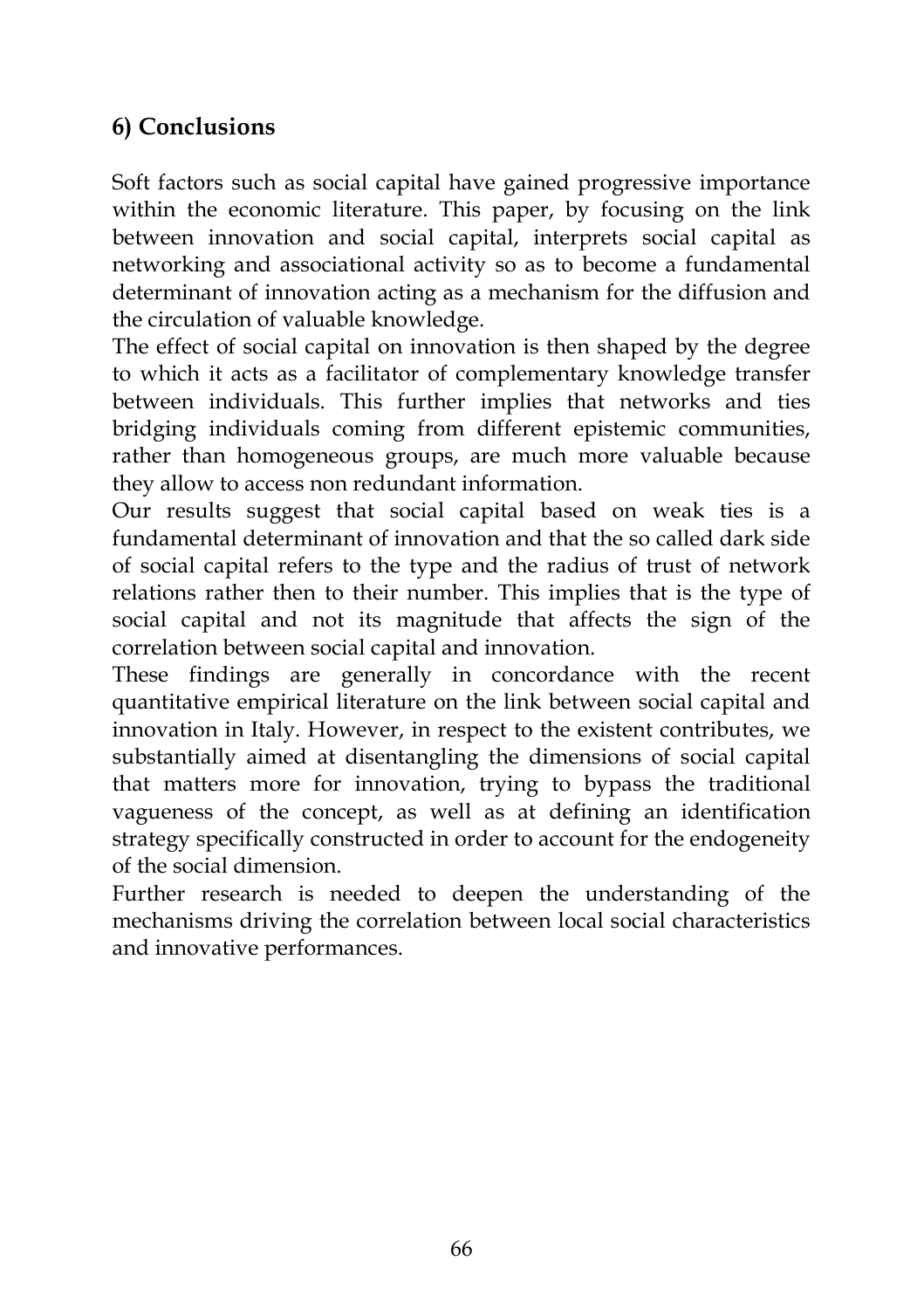### **Bibliography**

Akcomak, S. and Ter Weel, B. (2009), "Social capital, innovation and growth: evidence from Europe", *European Economic Review*, 53, 5, pp. 544–67.

Akerlof, G. A., (1979), "The Case Against Conservative Macroeconomics: An Inaugural Lecture," *Economica*, XLVI, 219-37.

Alesina, A., and Giuliano, P., (2010), "The Power of the Family.", *Journal of the European Economic Association*, forthcoming.

Arrighetti, A. and Lasagni, A. (2010) "Capitale Sociale, Contesto Istituzionale e Performance Innovative delle Imprese", *Scienze Regionali*, 10: 5-34

Asheim, B., (1999), "Interactive learning and localised knowledge in globalising learning economies", *GeoJournal* 49, 345–52.

Audretsch, D.B. and Feldman, M.P.,"Knowledge spillovers and the geography of innovation", In: J.V. Henderson and J.-F. Thisse, Editors, Handbook of Regional and Urban Economics vol. 4, Elsevier, Princeton, NJ (2004), pp. 2713–2739.

Audretsch, D. B., (2003), "Innovation and spatial externalities", *International Regional Science Review*, 26: 167–174.

Audretsch, D.B. and Feldman, M.P., (1996), "R&D spillovers and the geography of innovation and production", *American Economic Review*, 86: 253–273.

Banerjee, A.V. and Duflo, E. (2005), "Growth Theory through the Lens of Development Economics," in Durlauf and Aghion, eds., Handbook of Economic Growth, Volume 1A, Amsterdam: Elsevier Science Ltd.; North Holland.

Banfield, E. C., (1958), "The moral basis of a backward society". Chicago: Free Press.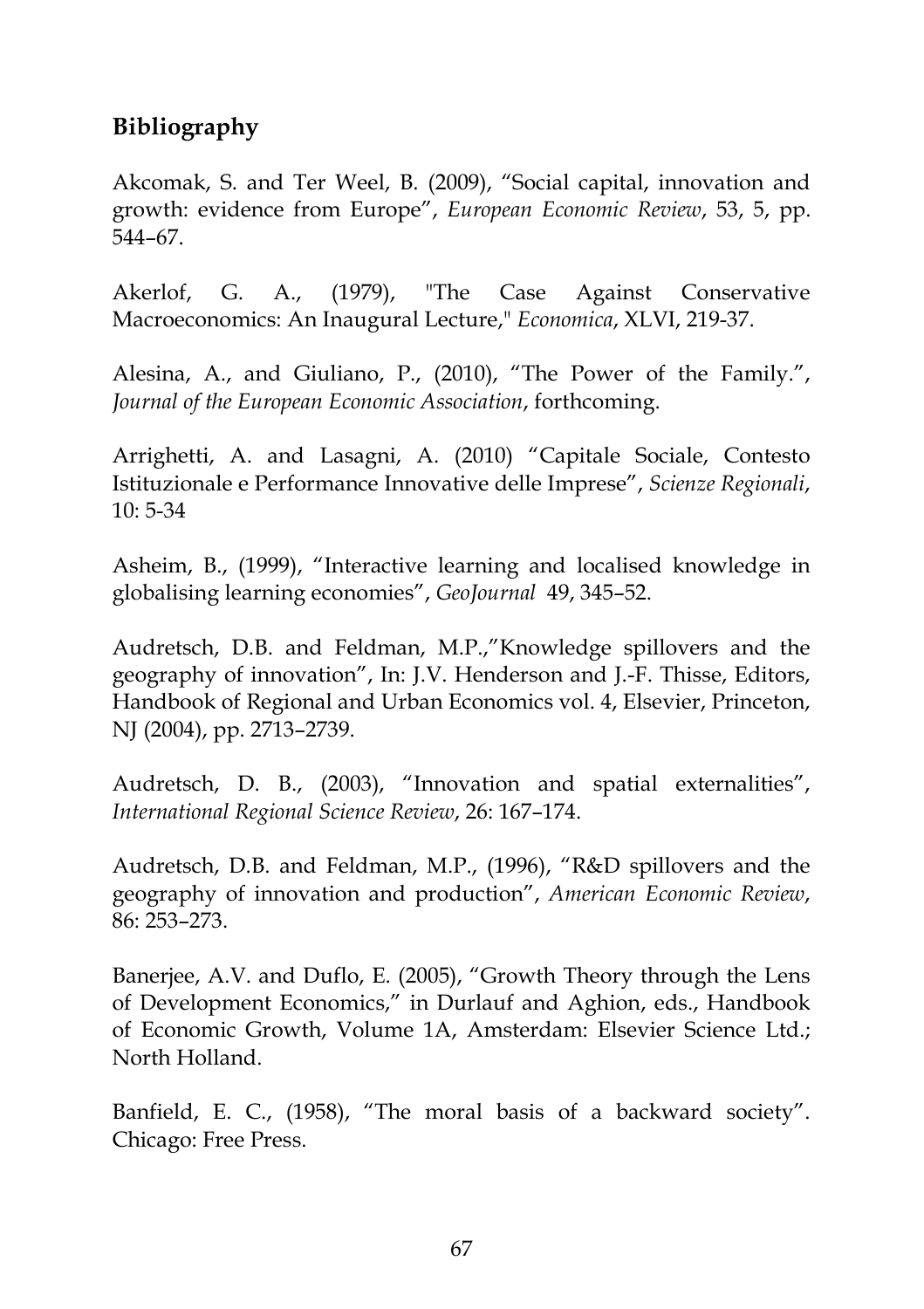Becattini, G., Bellandi, M. and Dei Ottati, G., (2003), "From Industrial Districts to Local Development: An Itinerary of Research. Cheltenham": Edward Elgar.

Becker, W. and Diez J. (2004), "R&D Cooperation and innovation Activities of firms. Evidence for the German Manufacturing Industry" *Research Policy* 33: 209-223

Beugelsdijk, S., and Smulders, S., (2003), "Bridging and bonding social capital: Which type is good for economic growth?",Paper presented at European Regional Science Association, Jyvaskila, Finland*.* 

Beugelsdijk, S. and van Schaiik, (2005) T." Social capital and growth in European regions: an Empirical test", *European Journal of Political Economy*, 21: 301-324

Boggs, J. S. and Rantisi, N. M., (2003) The 'relational turn' in economic geography. *Journal of Economic Geography*, 3: 109–116.

Boschma, R. A., (2005), "Proximity and Innovation: A Critical Assessment", *Regional Studies*, 39(1), 61–74.

Bourdieu, D. (1986), "The Forms of Capital" in Richardson, J. *Handbook of theory and Research for the Sociology of Education* 241-258

Breschi, S., Lissoni, F., (2001b), " Localised knowledge spillovers vs. innovative milieux: knowledge "tacitness" reconsidered", *Papers in Regional Science* 90, 255–273.

Cainelli, G., Mancinelli, S. and Mazzanti, M. (2005), "Social capital, R&D and industrial District", Feem Working papers n 744584

Camagni, R.P. (1995), "The concept of "innovative milieu" and its relevance for public policies in European lagging regions", *Papers in Regional Science* 74: 317-340.

Capello, R.and Faggian, A. (2005) "Collective Learning and relational capital in Local Innovation Processes" *Regional Studies* 39: 75-87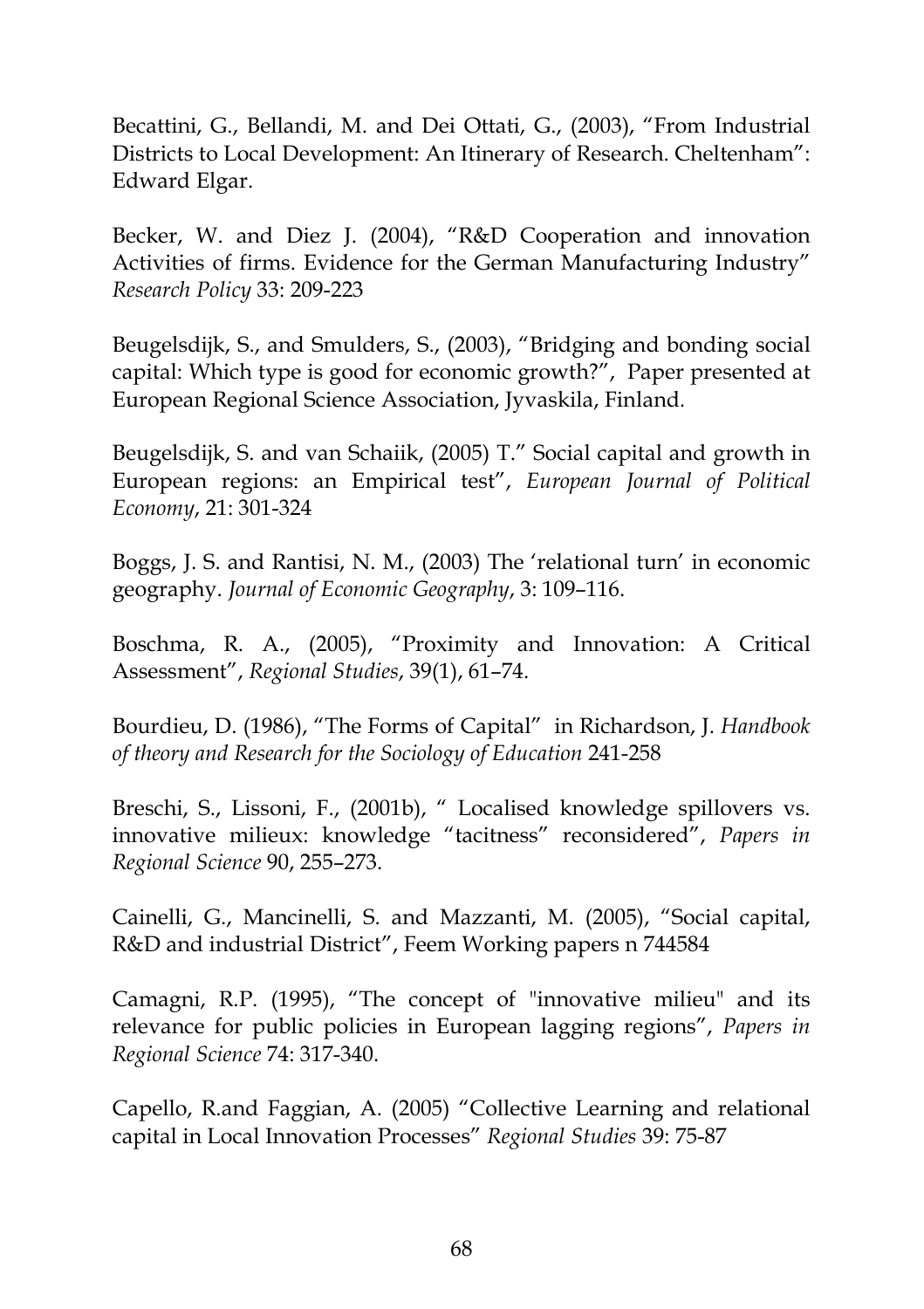Cartocci, R., (2007), "Mappe del tesoro: atlante del capitale sociale in Italia", Bologna: Il Mulino .

Cohen, S. and Fields, G., (2000), "Social Capital and Capital Gains: An Examination of Social Capital in Silicon Valley." In Understanding Silicon Valley, edited by Martin Kenney, 190-217. Stanford: Stanford University Press.

Coleman, J.S., (1988), "Social Capital in the Creation of Human Capital," American Journal of Sociology,, 94, S95–S120.

Cooke, P., Uranga, M.G. and Etxebarria G. (1997) "Regional innovation systems: institutional and organisational dimensions". *Research Policy*  26: 475-491.

Crescenzi, R., Rodriguez-Pose, A. and Storper, M., (2007), "The territorial dynamics of innovation: a Europe–United States comparative analysis", *Journal of Economic Geography*, 7: 673–709.

Dakhli, M. and De Clercq, D. (2004) 'Human Capital, Social Capital and Innovation: A Multi-country Study', *Entrepreneurship and Regional Development* 16(2): 107–28.

Di Pasquale, D. and Glaeser, E. (1999). 'Incentives and social capital: are homeowners better citizens?', *Journal of Urban Economics*, vol. 45 (2), pp. 354–84.

Duranton, G., Rodriguez-Pose, A. and Sandall, R. (2009) "Family Types and the Persistence of Regional Disparities in Europe", *Economic Geography* 85(1): 23-47.

Durlauf, S. and Fafchamps M. (2005), "Social Capital", in: Handbook of Economic Growth, edited by P. Aghion and S. Durlauf, Amsterdam: North Holland.

Durlauf, S., (2002), "On the Empirics of Social Capital", *The Economic Journal*, v. 112 (483), 459-479.

Feldman, M.P., (1994), "The Geography of Innovation", Boston: Kluwer Academic Publishers.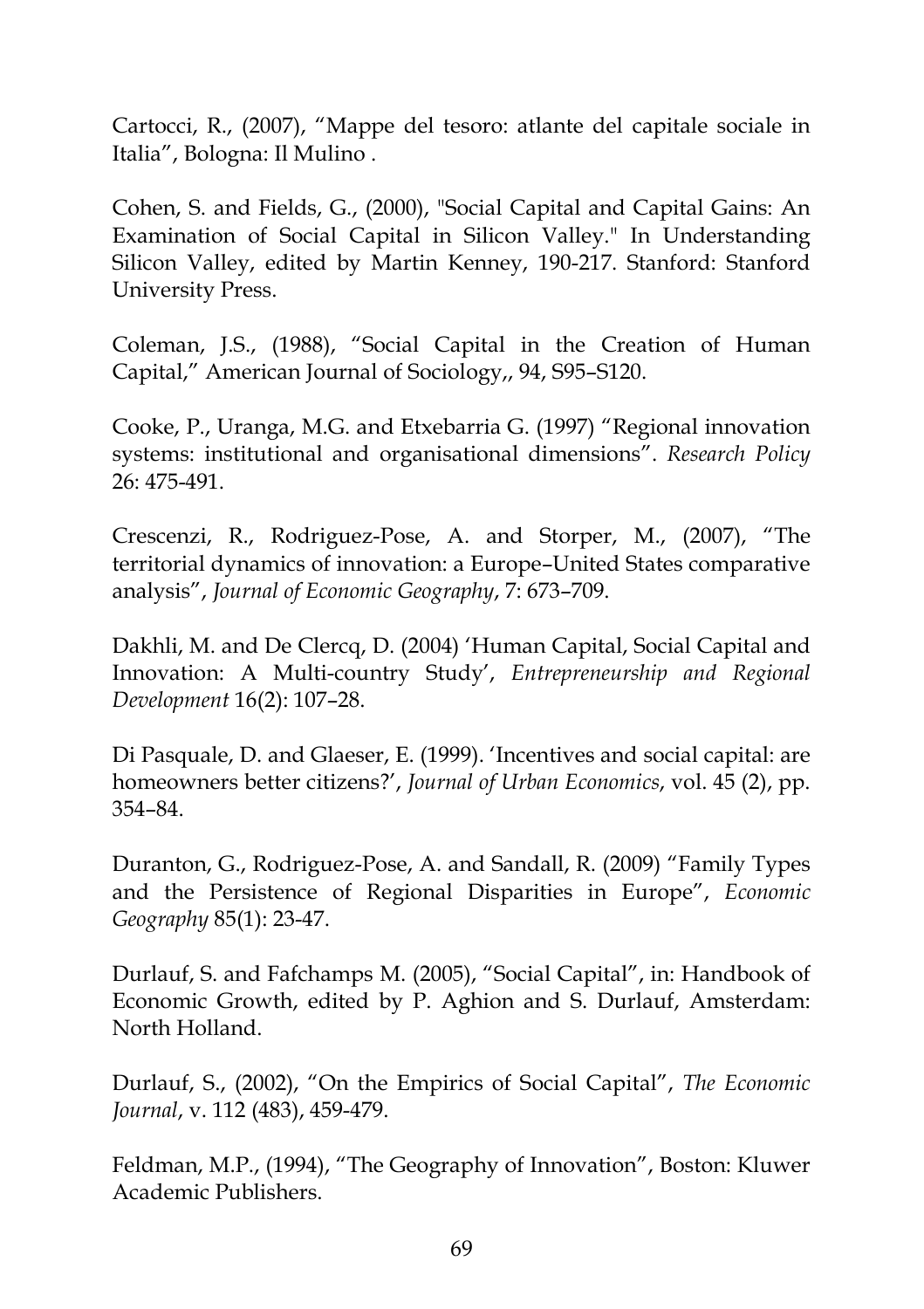Florida, R., (1995), "Towards the learning region", *Futures*, 27(5): 527– 536.

Florida, R., (2002), "The rise of the creative class: and how it's transforming work, leisure, community, and everyday life", Basic Books, New York.

Fritsch, M., (2002), "Measuring the quality of regional innovation systems: a knowledge production function approach", *International Regional Science Review*, 25: 86–101.

Fritsch, M. and Franke, G. (2004), Innovation, Regional Knowledge Spillovers and R&D Cooperation" *Research Policy*, 33: 245-255

Fukuyama, F., (1995), "Trust: The Social Virtues and the Creation of Prosperity", New York: Free Press.

Giavazzi F., Schiantarelli F., Serafinelli, M. (2010) "Attitudes, Policies and Work". Working Paper.

Gibbons S, Overman H., (2010) "Mostly Pointless Spatial Econometrics". SERC Discussion Paper 61

Goldin, C. and Katz, L. (1999). 'Human capital and social capital: the rise of secondary schooling in America, 1910–1940', *Journal of Interdisciplinary History*, vol. 29, pp. 683–723.

Gradstein, M. and Justman, M. (2000) "Human Capital, Social capital and Public Schooling" *European Economic Review*, 44: 879-891

Granovettcr, M. S., (1973) "The strength of weak ties". *American Journal of Sociology 78* (May): 1360-1380.

Granovetter, M. , (1982), "The strength of weak ties: A network theory revisited", In P. V. Marsden & N. Lin (Eds.), *Social structure and network analysis*: 105-130. Beverly Hills, CA: Sage.

Granovetter, M., (1985), "Economic Action and Social Structure: The Problem of Embeddedness," American Journal of Sociology, 91(2), 481– 510.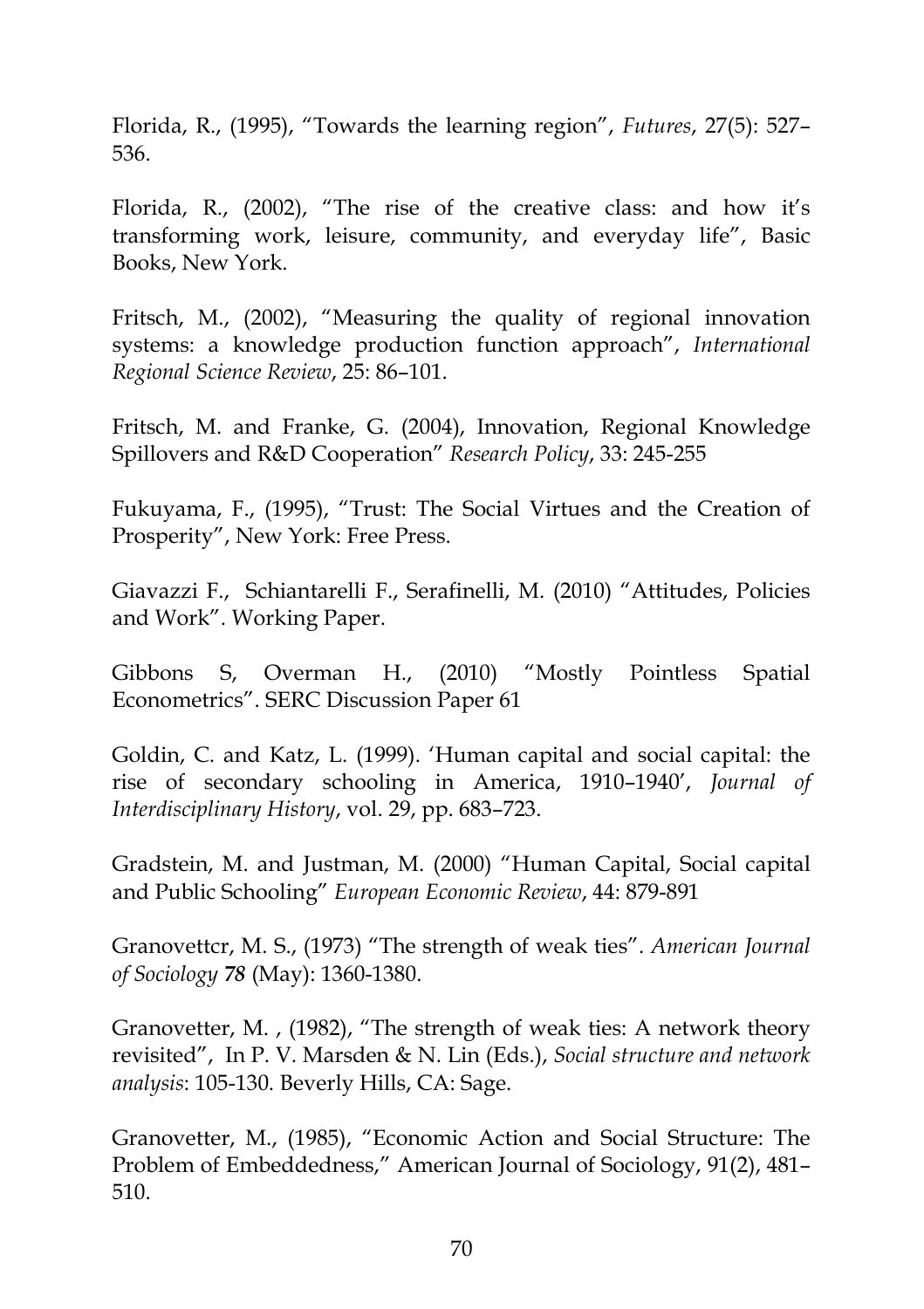Griliches, Z., (1979) "Issues in Assessing the Contribution of Research and Development to Productivity Growth." *Bell J. Econ*. 10 : 92-116.

Griliches, Z., (1986), "Productivity, R & D, and the Basic Research at the Firm Level in the 1970's." *A.E.R*. 76: 141-54.

Guiso, L., Sapienza P. and Zingales L.(2010) "Civil capital as the missing link" NBER Working Paper 15845.

Guiso, L., Sapienza P., Zingales L., (2004), "The Role of Social Capital in Financial Development", *The American Economic Review*, v. 94 (3), 526- 556.

Guiso, L., Sapienza, P. and Zingales, L. (2000). 'The role of social capital in financial development', NBER Working Paper, no. 7563.

Hauser, C., Tappeiner, G. and Walde, J. (2007) "The Learning Region: The Impact of Social Capital and weak Ties on Innovation", *Regional Studies* 41 (1): 75-88.

Ichino, A. and Maggi, G. (2000), "Work Environment and Individual Background: Explaining Regional Shirking Differentials in a Large Italian Firm." *Quarterly Journal of Economics*, 115, 1057–1090.

Jaffe, A., (1986) , "Technological Opportunity and Spillovers of R&D: Evidence from Firms' Patents, Profits and Market Value," *American Economic Review*, LXXVI, 984-1001.

Kaasa, A., Parts, E., (2008), "Human Capital and Social Capital as Interacting Social Factors of Economic Development: Evidence from Europe" IAREG Working Paper 02/04

Kallio, A., Harmaakoorpi, V. and Pihkala, T. (2009), "Absorptive Capacity and social Capital in Regional innovation System: the Case of the Lahti Region in Finland", *Urban Studies* 47: 303

Knack, S. and Keefer, P. (1997), "Does Social Capital Have an Economic Payoff? A Cross-Country Investigation", *Quarterly Journal of Economics*, v. 112 (4), 1252–88.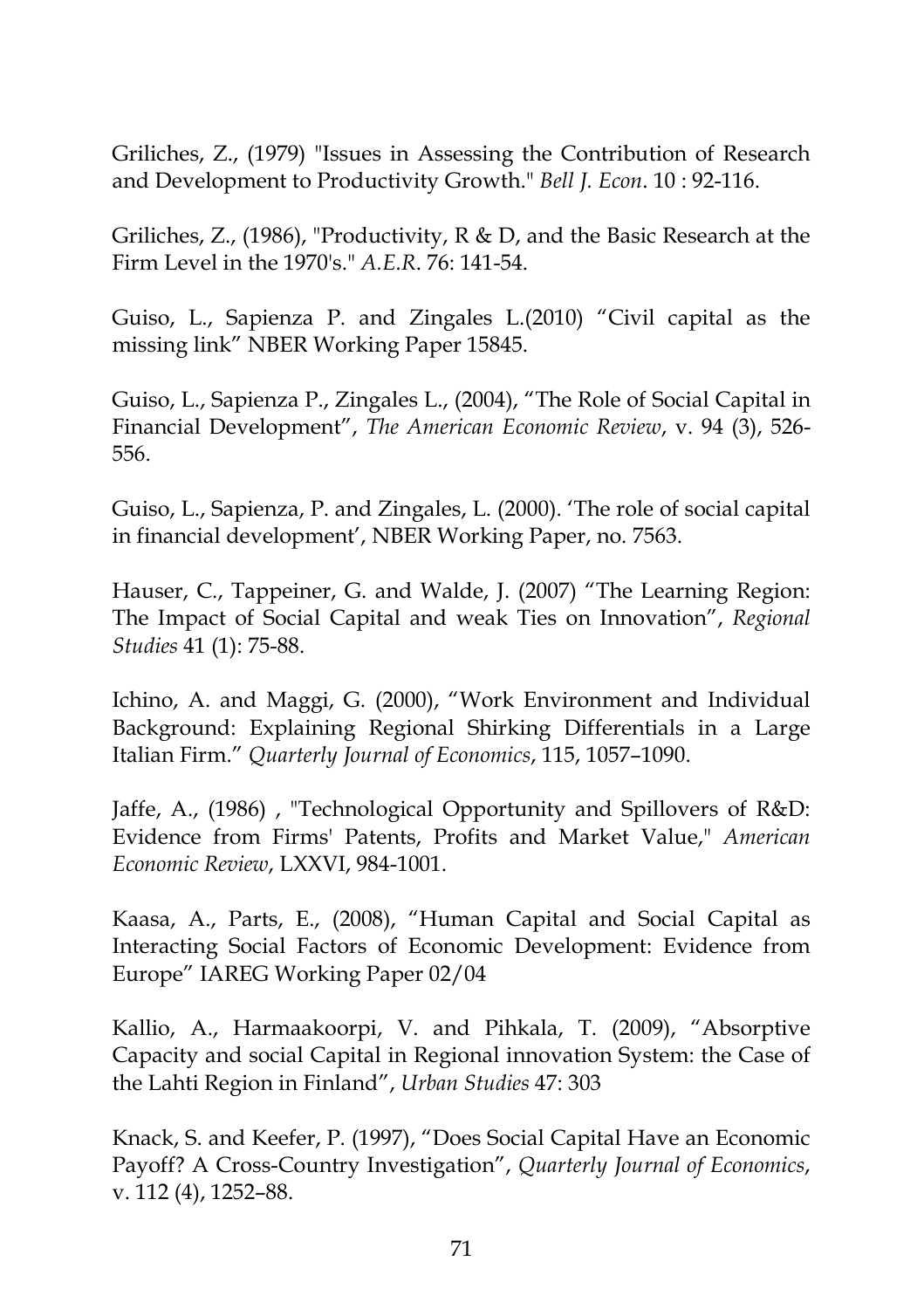La Porta, R., Lopez de Silanes, F., Shleifer A. and Vishny R.W.(1997), "Trust in Large Organizations", *The American Economic Review*, v. 87 (2), 333-338.

Laursen, K. and Masciarelli, F. (2007) "The Effect of regional Social Capital and External Knowledge Acquisition on Process and Product Innovation" DRUID Working Paper

Leonardi, R., (1995), "Regional development in Italy, social capital and the Mezzogiorno", *Oxford Review of Economic Policy* , 11, 165–179.

Levin, D., and Cross, R., (2004), "The strength of weak ties you can trust: The mediating role of trust in effective knowledge transfer", *Management Science,* 50: 1477–1490.

Lundvall B., (1992) "Introduction", in B.-Å Lundvall (ed.) *National systems of innovation. Towards a theory of innovation and interactive learning*, London: Pinter Publishers.

Markusen, A. (1999) "Fuzzy Concepts, Scanty Evidence, Policy Distance: the Case for rigour and policy relevance in critical regional studies" *Regional Studies*, 33: 869-884

Miguelez, E, Moreno, R. and Artis, M., (2009), "Does Social Capital Reinforce Technological inputs in the creation of knowledge? Evidence from Spanish Regions" IAREG Working Paper 05/10

Moreno, R., Paci, R and Usai, S. (2005) "Spatial Spillovers and Innovation Activity in European Regions", Environment and planning A 37: 1973-1812

Morgan, K., (1997),"The Learning Region: Institutions, Innovation and Regional Renewal", *Regional Studies* 31:491–504.

Nuzzo, G. (2006) "Un Secolo di Statistiche Sociali: Persistenza o Convergenza tra le regioni Italiane? Quaderni dell'Ufficio Ricerche Storiche n 11 – Banca d'Italia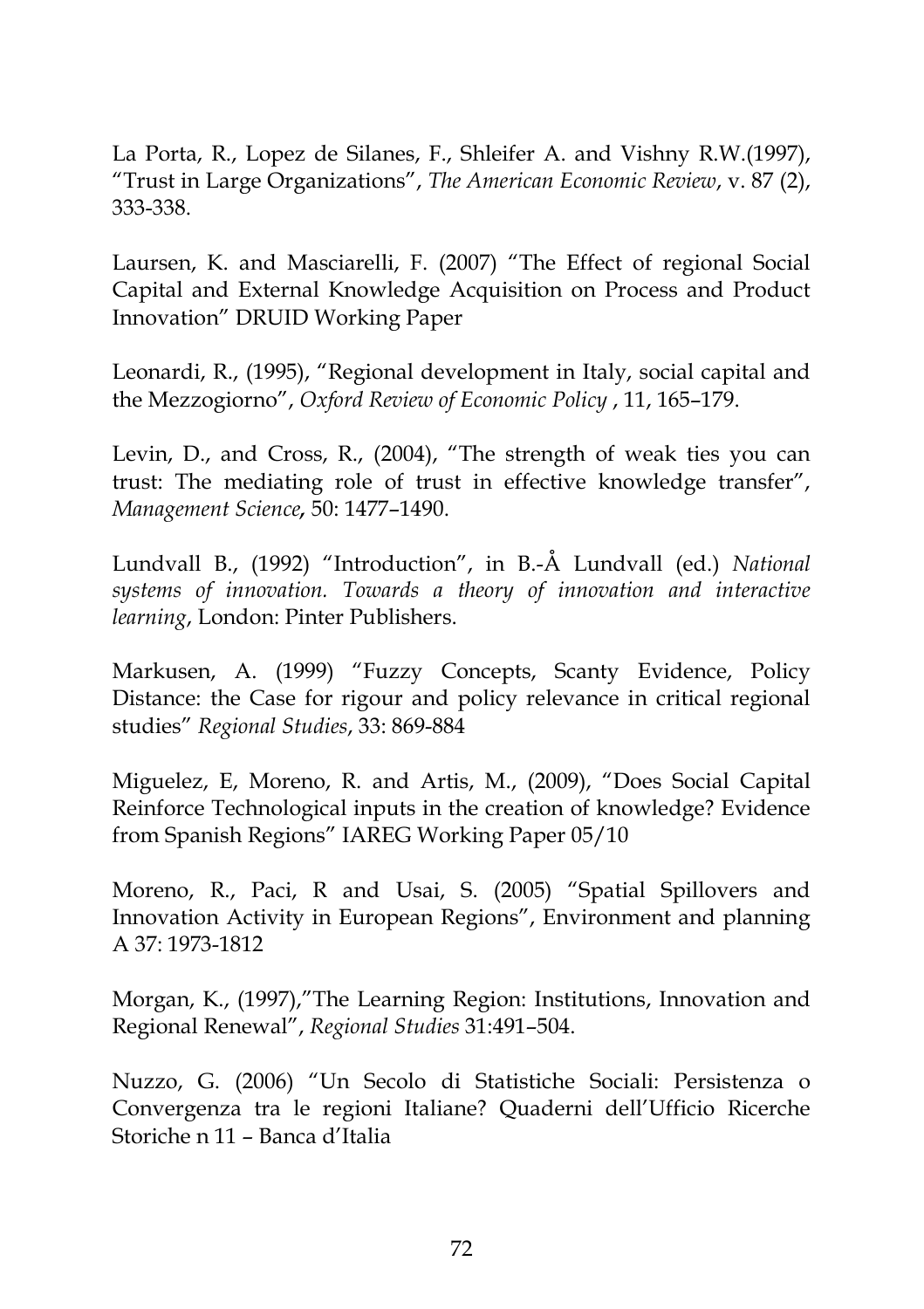Olson, M., (1982), "The rise and decline of nations: Economic growth, stagflation, and social rigidities", Yale University Press, New Heaven.

Overman, H. (2004) "Can we learn anything from Economic geography proper?" Journal of Economic Geography 4: 501-516

Patton, D. and Kenney, M., (2003) "Innovation and social capital in Silicon Valley", BRIE Working Paper 155, Berkeley, CA.

Portes, A., and Landolt, P., (1996), "The downside of social capital*", The American Prospect*, 94(26): 18-21.

Putnam, R. (1993), "Making Democracy Work: Civic Traditions in Modern Italy", Princeton: Princeton University Press.

Ramella, F. and Trigilia, C. (2009) " Le Strategie dell'Innovazione. Indagine sui Brevetti Europei delle Imprese Italiane", *Economia e Politica Industriale,* 36(2): 199-213

Rodriguez-Pose, A. and Storper, M., (2006), "Better rules or stronger communities? On the social foundations of institutional change and its economic effects", *Economic Geography*, 82(1), pp. 1–25.

Rodriguez-Pose, A., (1999), "Innovation prone and innovation averse societies: economic performance in Europe", *Growth and Change*, 30: 75– 105.

Rogers, E. M., (1995), "Diffusion of innovations" (4th ed.). New York: The Free Press.

Ruef, M., (2002), "Strong Ties, Weak Ties and Islands: Structural and Cultural Predictors of Organizational Innovation." *Industrial and Corporate Change* 11: 427–49.

Sabatini, F (2009) "Il Capitale Sociale nelle Regioni Italiane: un'Analisi Comparata" *Rivista di Politica Economica* 99: 167-220

Solow, R., (1999), "Notes on Social Capital and Economic Performance," in Dasgupta and Serageldin, eds. op. cit. pp. 6–10.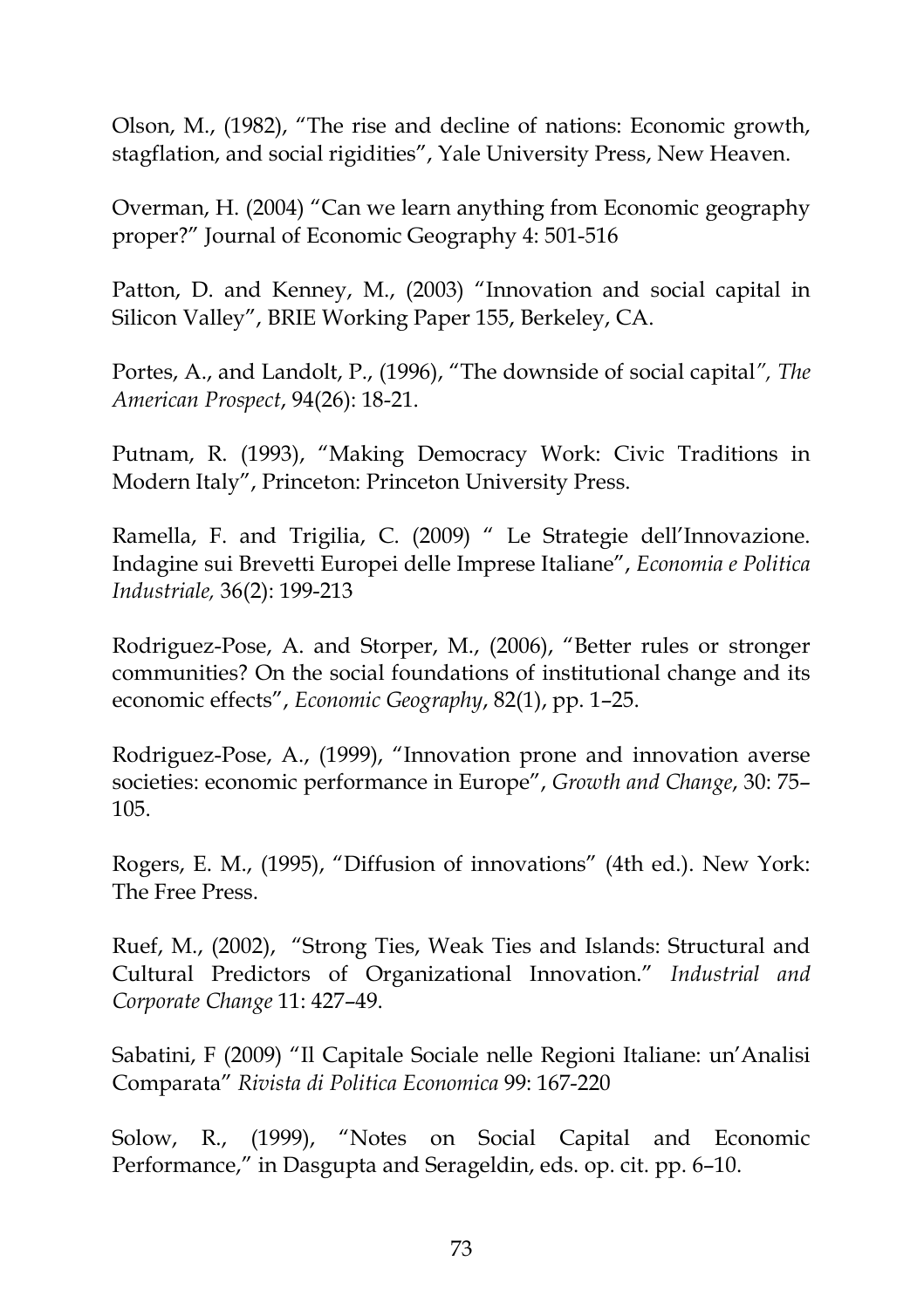Staiger, D., Stock, J.H., (1997), "Instrumental variables regression with weak instruments", *Econometrica* 65, 557–586.

Stock, J.H., Yogo, M.,( 2005), "Testing for weak instruments in linear IV regression". In: Stock, J.H., Andrews, D.W.K., (Eds.), Identification and Inference for Econometric Models: A Festschrift in Honor of Thomas Rothenberg. Cambridge University Press, Cambridge, pp. 80–108. (Ch. 5).

Storper, M. (2005) "Society, community and economic development", *Studies in Comparative Economic Development*, 39(4), pp. 30–57.

Temple, J. (2000b), "Growth regressions and what the textbooks don't tell you", *Bulletin of Economic Research* **52** (2000) (3), pp. 181–205.

Tura, T. and Harmaakorpi, V., (2005), " Social capital in building regional innovative capability", *Regional Studies*: 39 1111–1125.

Varga, A., (1998), "University Research and Regional Innovation", Boston: Kluwer Academic Publishers.

Woolcock, M., (1998), "Social Capital and Economic Development: Toward a Theoretical Synthesis and Policy Framework." *Theory and Society* 27(2): 151-20.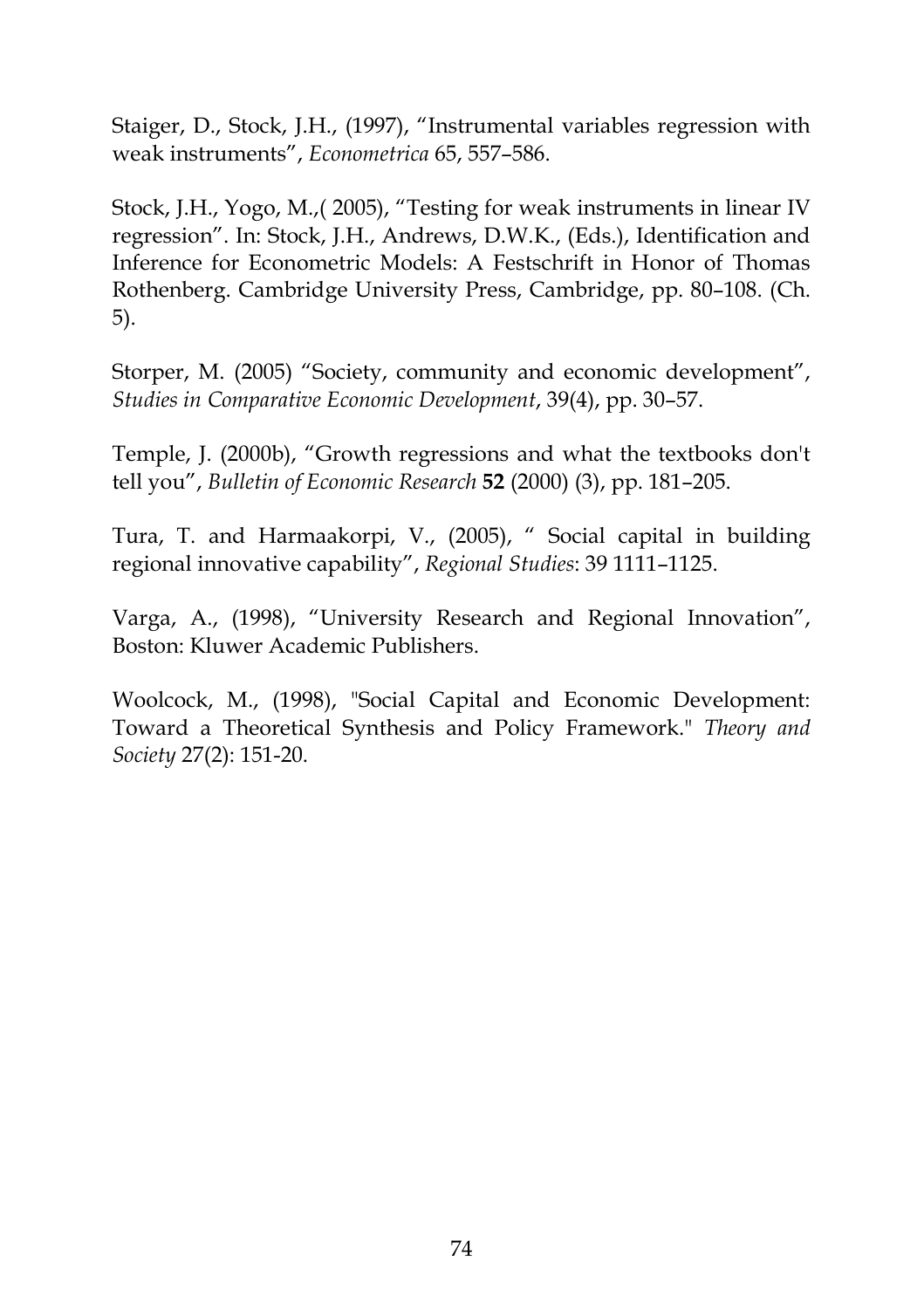# **Figures and tables**







Fig.2: Bonding Social Capital Fig.3: Bridging Social Capital

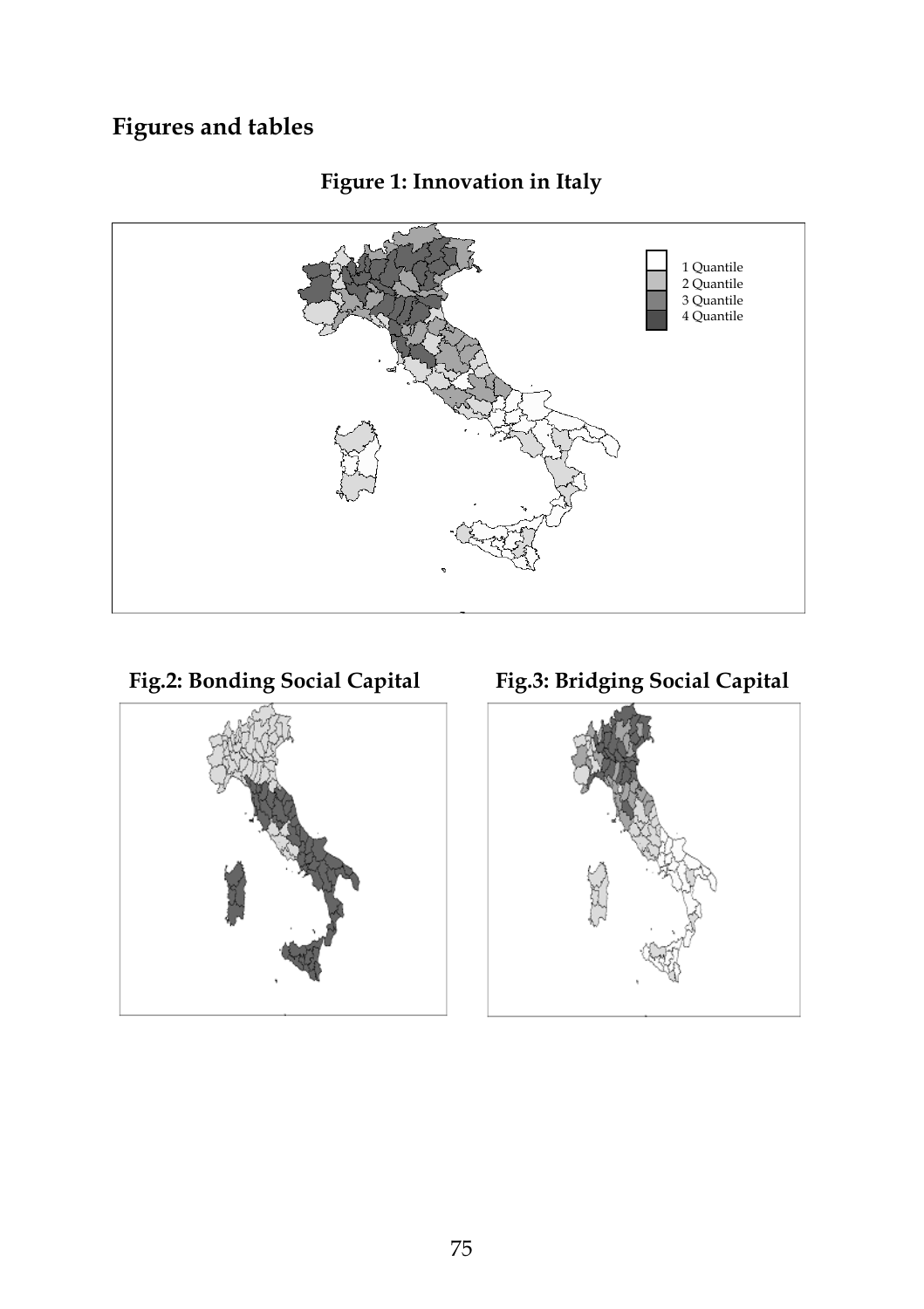| <b>VARIABLES</b> | <b>DESCRIPTION</b>                                                                                                                                                                                             | <b>SOURCE</b>                                                                        | <b>YEAR</b> |  |
|------------------|----------------------------------------------------------------------------------------------------------------------------------------------------------------------------------------------------------------|--------------------------------------------------------------------------------------|-------------|--|
| Patents_growth   | Logarithm transformation of<br>the ratio of patent applications<br><b>OECD</b><br>per million of inhabitants in<br>RegPat database<br>region <i>i</i> at the two extremes of<br>the period of analysis (t-T,t) |                                                                                      |             |  |
| Patents01        | Logarithm of the level of<br>patent applications per million OECD<br>of inhabitants at the beginning<br>of the period of analysis (t-T)                                                                        | RegPat database                                                                      | 2001        |  |
| Priv R&D         | Logarithm of private<br>expenditure in R&D as<br>percentage of regional GDP at<br>$(t-T)$                                                                                                                      | <b>ISTAT</b><br>Indicatori Ricerca e <sup>1</sup> 2001<br>Innovazione                |             |  |
| <b>Graduates</b> | Logarithm of the number of<br>graduates in respect to regionaldi Sviluppo -<br>population at time (t-T)                                                                                                        | <b>ISTAT</b><br>Database Politiche<br>Indicatori Asse III –<br>Risorse Umane         | 2001        |  |
| Female_unempl    | Logarithm of the number of<br>unemployed women in respect<br>to the female labour force                                                                                                                        | OECD<br>Regional Database -<br>Regional Labour<br>Market TI <sub>3</sub><br>database | 2001        |  |
| <b>Herfindal</b> | Sum of the square of the ratio<br>sector employment/total<br>employment defined for<br>agriculture, industry and<br>services                                                                                   | OECD - Regional<br>Database -<br>Regional Labour<br>Market TI 3 dataset              | 2001        |  |
| Pop_density      | Logarithm of the population in<br>respect to local surface                                                                                                                                                     | OECD<br>Regional Database -<br>Demographic<br>Statistics TL3<br>dataset              | 2001        |  |

### **Table 1: Variables List (1)**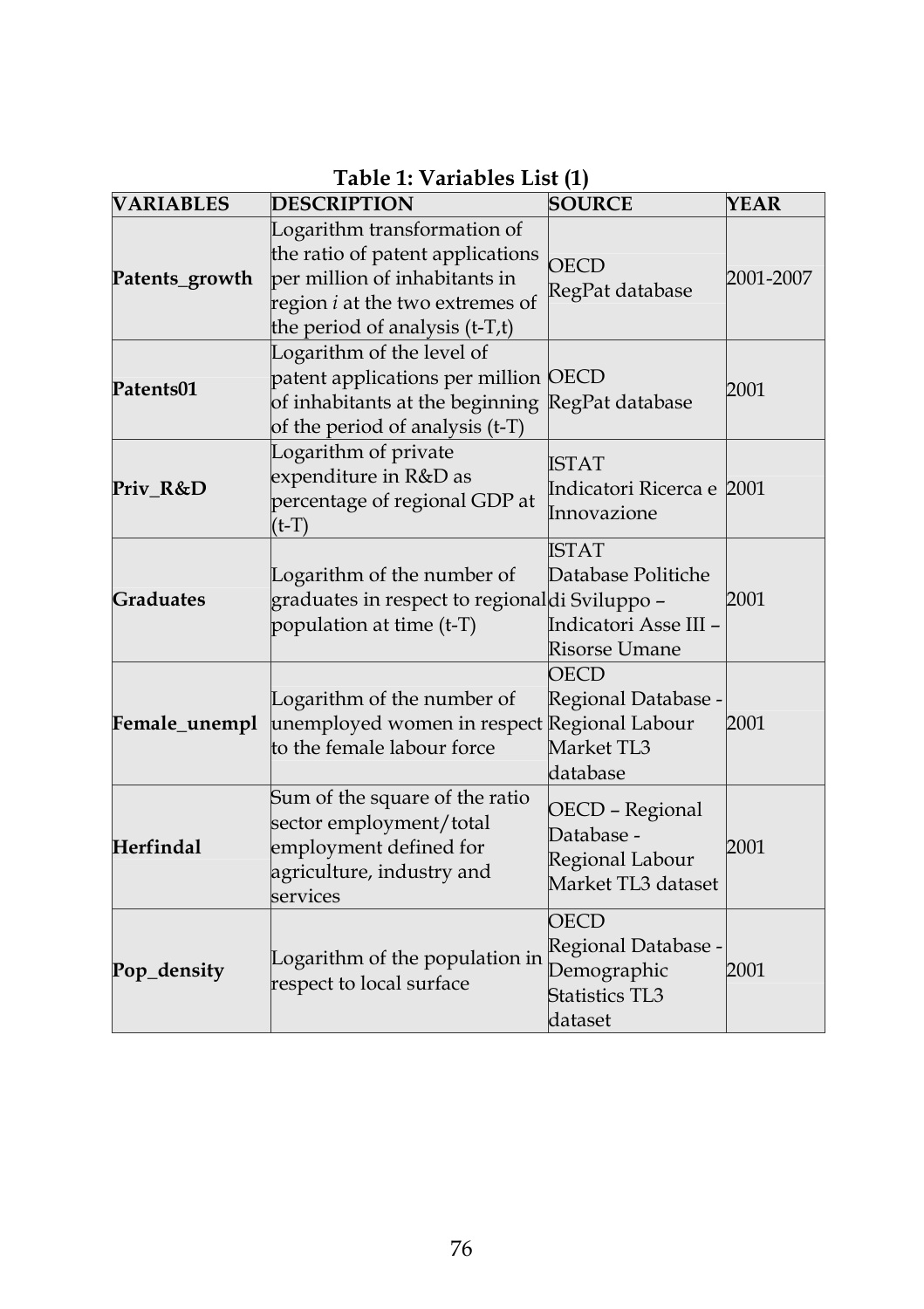| <b>VARIABLES</b> | <b>DESCRIPTION</b>                                                                                                                                                                                                      | <b>SOURCE</b>                                                             | <b>YEAR</b>                                              |
|------------------|-------------------------------------------------------------------------------------------------------------------------------------------------------------------------------------------------------------------------|---------------------------------------------------------------------------|----------------------------------------------------------|
| Social_capital   | <b>Blood donations</b>                                                                                                                                                                                                  | Cartocci (2007)                                                           | 2001                                                     |
|                  | Voluntary Association                                                                                                                                                                                                   | Cartocci (2007)                                                           | 2001                                                     |
|                  | Weekly Lunch                                                                                                                                                                                                            | <b>ISTAT</b><br>Rilevazione<br>"Parentela e Reti di  2001<br>solidarietà" |                                                          |
|                  | Adult Children                                                                                                                                                                                                          | ISTAT<br>Rilevazione<br>"Parentela e Reti di<br>solidarietà"              | 2001                                                     |
| Non_profit_01    | Number of non profit<br>organizations per 100<br>inhabitants                                                                                                                                                            | Nuzzo (2006)                                                              | 1901                                                     |
| Referendum       | Logarithm of the average<br>political participation to the<br>following referenda: 1946<br>(Monarchy vs Republic), 1974<br>(divorce), 1978 and 1981<br>(abortion), 1985 ("scala<br>mobile") and 1987 (nuclear<br>power) | Nuzzo (2006)                                                              | 1946-1974-<br>1978-1981-<br>1985-1987<br>(Mean<br>value) |

#### **Table 1: Variables List (2)**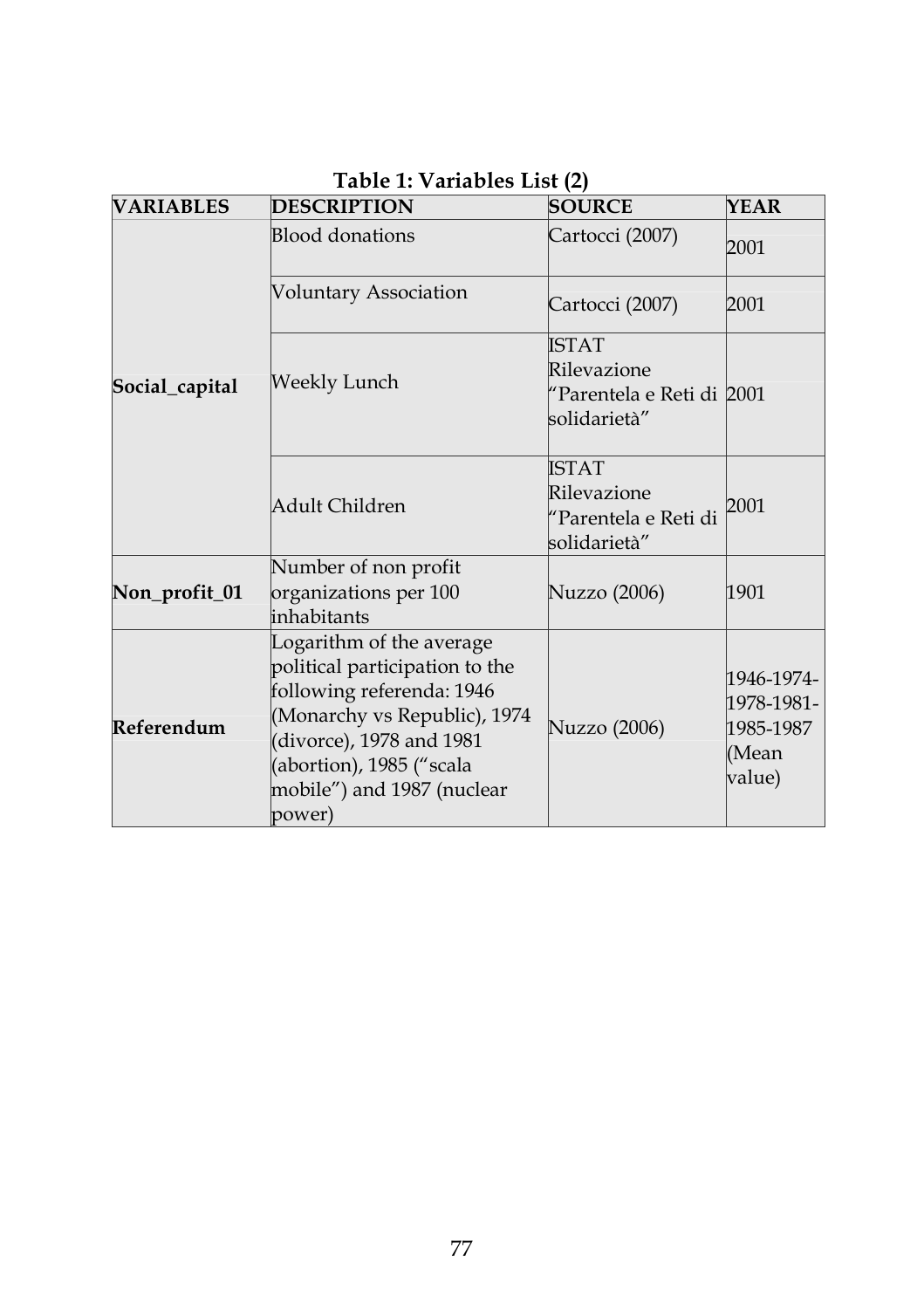|                               | <b>PCA: Social</b> | $PCA$ :         | $PCA$ :         |  |  |  |
|-------------------------------|--------------------|-----------------|-----------------|--|--|--|
|                               | Capital            | <b>Bonding</b>  | <b>Bridging</b> |  |  |  |
|                               | 1                  | (2)             | (3)             |  |  |  |
|                               | PC <sub>1</sub>    | PC <sub>1</sub> | PC <sub>1</sub> |  |  |  |
| Eigenvalues                   | 2.33353            | 1.078           | 1.52095         |  |  |  |
| % of explained variance       | 0.5834             | 0.5390          | 0.7605          |  |  |  |
| <b>Variables</b>              |                    |                 |                 |  |  |  |
| <b>Blood donations</b>        | 0.5429             |                 | 0.7071          |  |  |  |
| <b>Voluntary Associations</b> | 0.5688             |                 | 0.7071          |  |  |  |
| <b>Weekly lunch</b>           | $-0.0663$          | 0.7071          |                 |  |  |  |
| Adult children                | $-0.6143$          | 0.7071          |                 |  |  |  |

**Table 2: Principal Components Analysis (PCA)** 

Note: Only principal components with eigenvalues>1 are retained

| Macroregion   | Variable                 | Obs | Mean     | Std. Dev. | Min      | Max      |
|---------------|--------------------------|-----|----------|-----------|----------|----------|
|               | <b>Patents</b><br>Growth | 45  | 0.060    | 0.063     | $-0.114$ | 0.238    |
| <b>NORTH</b>  | <b>Bonding</b>           | 45  | $-0.937$ | 0.572     | $-2.838$ | $-0.293$ |
|               | <b>Bridging</b>          | 45  | 0.994    | 0.575     | $-0.651$ | 2.054    |
|               | <b>Patents</b><br>Growth | 24  | 0.058    | 0.068     | $-0.072$ | 0.200    |
| <b>CENTRE</b> | <b>Bonding</b>           | 24  | 0.363    | 0.682     | $-0.748$ | 1.063    |
|               | <b>Bridging</b>          | 24  | $-0.077$ | 0.858     | $-1.478$ | 1.318    |
| <b>SOUTH</b>  | <b>Patents</b><br>Growth | 28  | 0.039    | 0.141     | $-0.207$ | 0.339    |
|               | <b>Bonding</b>           | 28  | 1.029    | 0.486     | 0.154    | 1.549    |
|               | <b>Bridging</b>          | 28  | $-1.492$ | 0.616     | $-2.668$ | $-0.236$ |

**Table 3: Descriptive Statistics** 

### **Table 4: Correlation Matrix**

|                 | Patents growth | <b>Bonding</b> | <b>Bridging</b> |
|-----------------|----------------|----------------|-----------------|
| Patents growth  | 1.0000         |                |                 |
| <b>Bonding</b>  | 0.0079         | 1.0000         |                 |
| <b>Bridging</b> | 0.2079         | $-0.5990$      | 1.0000          |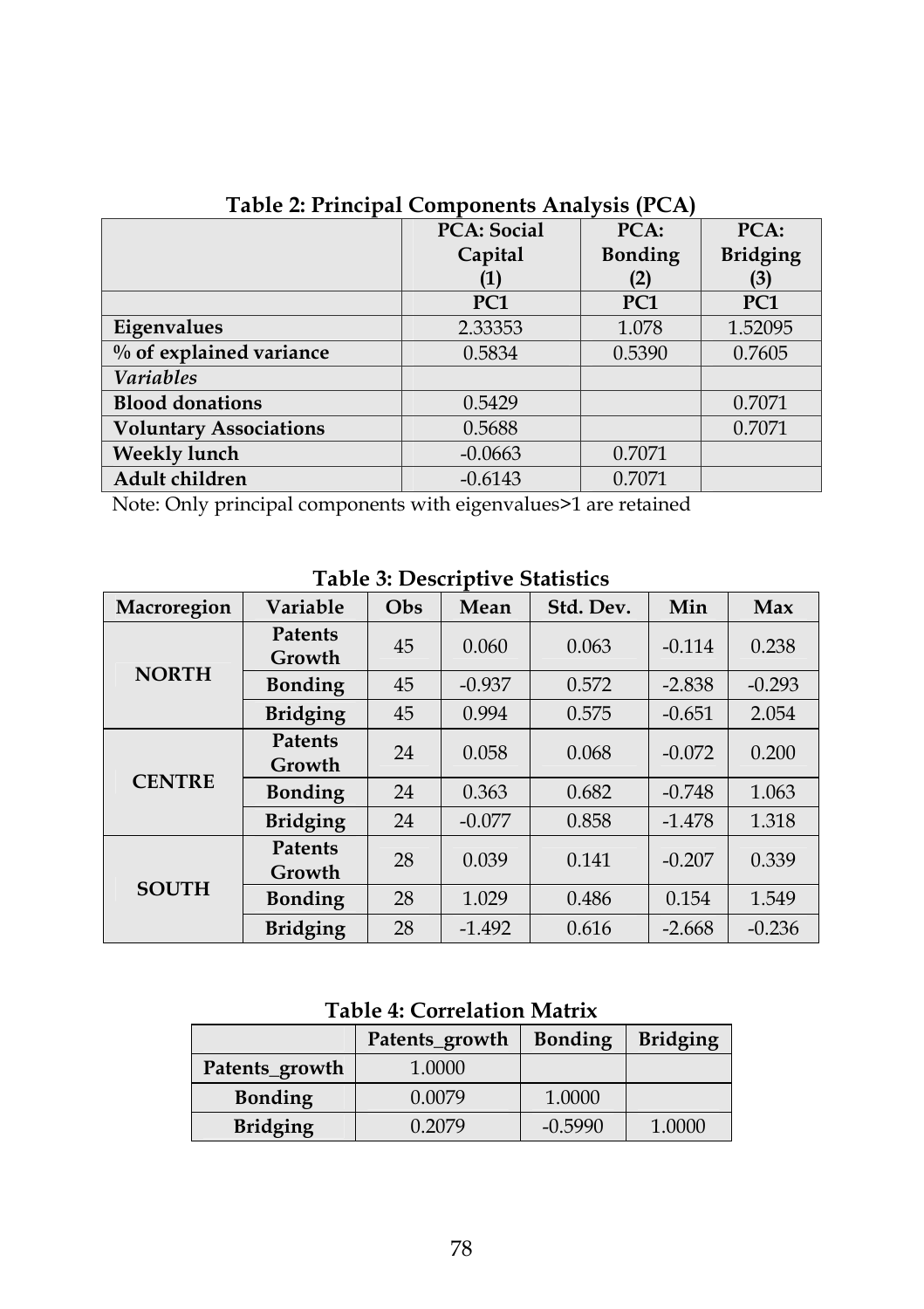|                                         | (1)                      | (2)                      | (3)                       | (4)                       | (5)                       | (6)                      | (7)                      |
|-----------------------------------------|--------------------------|--------------------------|---------------------------|---------------------------|---------------------------|--------------------------|--------------------------|
| Dep Var:<br><b>Patents</b><br>growth    | <b>OLS</b>               | <b>OLS</b>               | <b>OLS</b>                | <b>OLS</b>                | <b>OLS</b>                | <b>OLS</b>               | 2SLS                     |
|                                         |                          |                          |                           |                           |                           |                          |                          |
| Patents01                               | $-0.0407***$<br>(0.0104) | $-0.0396***$<br>(0.0107) | $-0.0824***$<br>(0.00924) | $-0.0830***$<br>(0.00977) | $-0.0872***$<br>(0.00970) | $-0.0828***$<br>(0.0102) | $-0.0879***$<br>(0.0101) |
| Priv R&D                                | $0.0373***$<br>(0.00992) | $0.0376***$<br>(0.0104)  | $0.0215**$<br>(0.00959)   | $0.0210**$<br>(0.00879)   | 0.0179<br>(0.0119)        | 0.00991<br>(0.0108)      | $0.0216*$<br>(0.0124)    |
| <b>Graduates</b>                        | 0.0766<br>(0.0488)       | $0.107*$<br>(0.0528)     | 0.0396<br>(0.0530)        | 0.0406<br>(0.0542)        | 0.0257<br>(0.0564)        | 0.0199<br>(0.0561)       | 0.00356<br>(0.0510)      |
| Female<br>unempl.                       |                          | 0.0140<br>(0.0137)       | 0.00649<br>(0.0115)       | 0.00682<br>(0.0110)       | 0.00912<br>(0.0108)       | 0.00734<br>(0.0114)      | 0.00524<br>(0.0114)      |
| Herfindal<br>Index                      |                          | $-0.00216$<br>(0.00209)  | $-0.00139$<br>(0.00202)   | $-0.00128$<br>(0.00187)   | $-0.000655$<br>(0.00196)  | $-0.000553$<br>(0.00202) | $-0.000460$<br>(0.00188) |
| Pop<br>density                          |                          | $0.0311**$<br>(0.0146)   | $0.0324***$<br>(0.0102)   | $0.0329***$<br>(0.0108)   | $0.0326***$<br>(0.0110)   | $0.0303***$<br>(0.0104)  | $0.0290***$<br>(0.00904) |
| <b>Spatial lag</b><br>Pop<br>density    |                          | $-0.0385*$<br>(0.0212)   | $-0.0383**$<br>(0.0147)   | $-0.0396**$<br>(0.0157)   | $-0.0299**$<br>(0.0135)   | $-0.0231$<br>(0.0155)    | $-0.0154$<br>(0.0124)    |
| <b>Social</b><br>Capital                |                          |                          | $0.0472***$<br>(0.00520)  | $0.0413*$<br>(0.0211)     | $0.0467**$<br>(0.0221)    |                          |                          |
| <b>Spatial lag</b><br>Social<br>Capital |                          |                          |                           | 0.00720<br>(0.0231)       | 0.00321<br>(0.0249)       |                          |                          |
| Nord                                    |                          |                          |                           |                           | 0.00612<br>(0.0394)       | 0.0407<br>(0.0784)       | $-0.0836$<br>(0.0719)    |
| Centro                                  |                          |                          |                           |                           | 0.0352<br>(0.0289)        | 0.0612<br>(0.0424)       | 0.00321<br>(0.0402)      |
| <b>Bonding</b>                          |                          |                          |                           |                           |                           | $-0.00582$<br>(0.0148)   | $-0.0300**$<br>(0.0142)  |
| <b>Bridging</b>                         |                          |                          |                           |                           |                           | $0.0477***$<br>(0.0119)  | $0.0742***$<br>(0.0152)  |
| Constant                                | $0.428**$<br>(0.165)     | $0.599**$<br>(0.229)     | $0.491**$<br>(0.192)      | $0.499**$<br>(0.200)      | $0.406*$<br>(0.228)       | 0.319<br>(0.214)         | 0.334<br>(0.204)         |
| Obs.<br>R-squared                       | 97<br>0.181              | 97<br>0.253              | 97<br>0.456               | 97<br>0.457               | 97<br>0.474               | 97<br>0.461              | 97<br>0.434              |

## **Table 5: Estimation Results**

Clustered robust standard errors in parentheses; \*\*\* p<0.01, \*\* p<0.05, \* p<0.1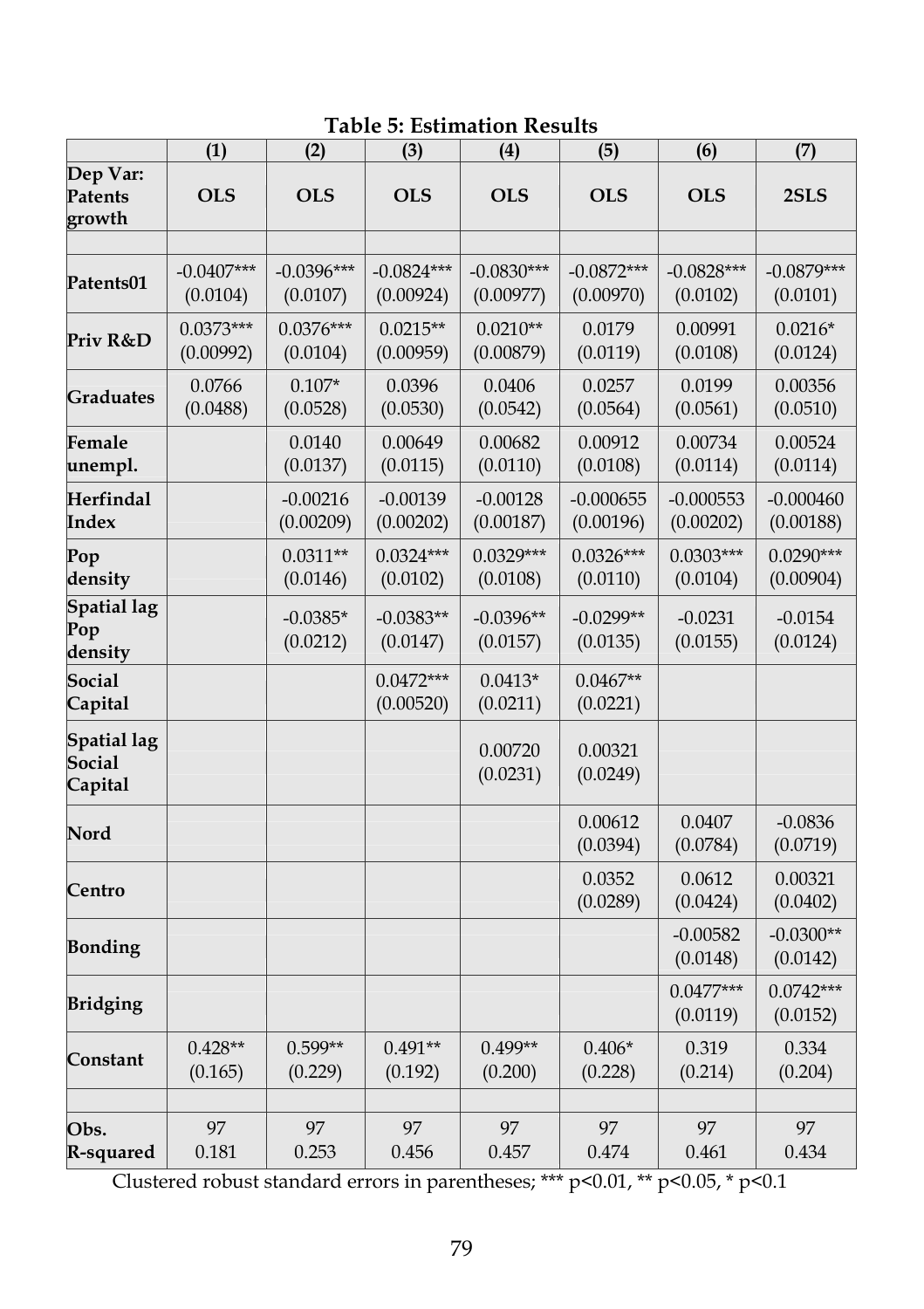|                     | (1)            | (2)             |
|---------------------|----------------|-----------------|
| Dep.Var:            | <b>Bonding</b> | <b>Bridging</b> |
|                     |                |                 |
| Patents01           | $-0.0876$      | 0.0349          |
|                     | (0.0785)       | (0.0877)        |
| Private R&D         | 0.255          | $-0.246***$     |
|                     | (0.148)        | (0.0825)        |
| <b>Graduates</b>    | 0.0684         | 0.473           |
|                     | (0.204)        | (0.292)         |
| Female              | $-0.0108$      | 0.0729          |
| unempl.             | (0.0488)       | (0.0663)        |
| Herfindal           | $-0.00538$     | $-0.00257$      |
| Index               | (0.0119)       | (0.0102)        |
| Pop density         | 0.0613         | $0.126*$        |
|                     | (0.0605)       | (0.0716)        |
| <b>Spatial lag</b>  | 0.168          | 0.00841         |
| Pop density         | (0.146)        | (0.115)         |
| Nord                | $-2.820***$    | $0.853**$       |
|                     | (0.605)        | (0.385)         |
| Centro              | $-1.351**$     | $-0.0344$       |
|                     | (0.555)        | (0.322)         |
| Referendum          | 2.960          | 9.107***        |
|                     | (1.972)        | (1.389)         |
| Nonprof01           | $-0.000630***$ | 6.81e-05        |
|                     | (0.000188)     | (0.000101)      |
| Constant            | $-12.37$       | $-41.89***$     |
|                     | (9.397)        | (6.337)         |
|                     |                |                 |
| <b>Observations</b> | 97             | 97              |
| R-squared           | 0.810          | 0.855           |

**Table 6: First stage regressions** 

\*\*\* p<0.01, \*\* p<0.05, \* p<0.1

Clustered robust standard errors in parentheses

| Table 7. That stage statistics |                           |                        |          |         |  |  |
|--------------------------------|---------------------------|------------------------|----------|---------|--|--|
| <b>Variable</b>                | <b>Shea Partial</b><br>R2 | Partial R <sub>2</sub> | F(2, 19) | P-value |  |  |
| <b>Bonding</b>                 | 0.1471                    | 0.1920                 | 7.24     | 0.0046  |  |  |
| <b>Bridging</b>                | 0.3199                    | 0.4175                 | 21.50    | 0.0000  |  |  |

**Table 7: First stage statistics**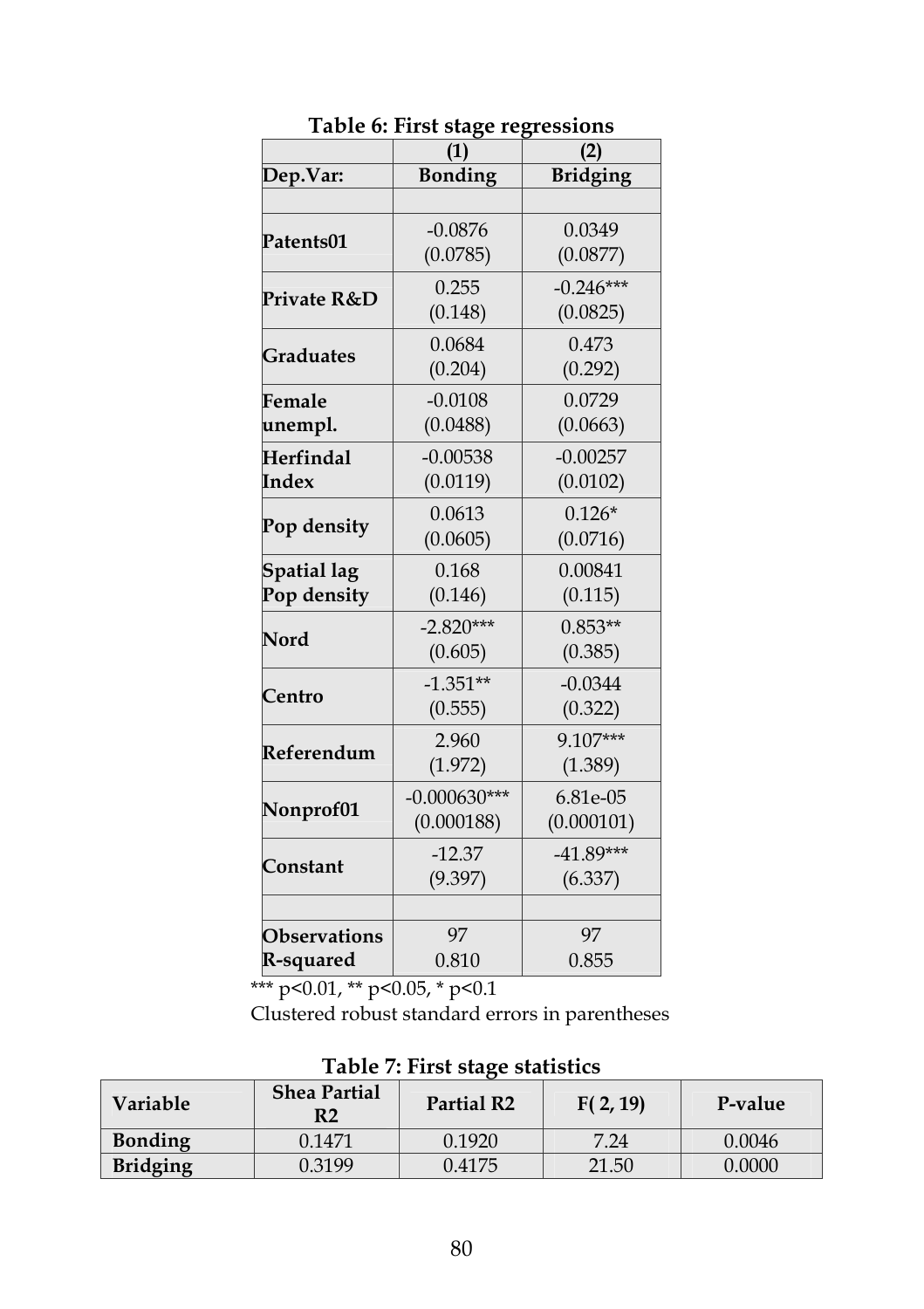|                                      | (1)        | (2)        | (3)        | (4)       | (5)        | (6)        |
|--------------------------------------|------------|------------|------------|-----------|------------|------------|
| Dep.Var.<br><b>Patents</b><br>growth | Patents02  | Patents05  | Patents07  | Patents02 | Patents05  | Patents07  |
|                                      | <b>OLS</b> | <b>OLS</b> | <b>OLS</b> | 2SLS      | 2SLS       | 2SLS       |
|                                      |            |            |            |           |            |            |
| Private                              | $-0.157$   | $-0.0162$  | 0.00324    | $-0.163$  | $-0.0775$  | 0.0425     |
| R&D                                  | (0.127)    | (0.108)    | (0.0867)   | (0.105)   | (0.115)    | (0.0826)   |
| <b>Graduates</b>                     | 0.514      | $-0.410$   | $-0.0720$  | 0.460     | $-0.457$   | $-0.125$   |
|                                      | (0.435)    | (0.306)    | (0.443)    | (0.417)   | (0.315)    | (0.423)    |
| Female                               | 0.113      | $-0.0427$  | $-0.0223$  | 0.107     | $-0.0493$  | $-0.0318$  |
| unempl.                              | (0.0722)   | (0.0837)   | (0.0911)   | (0.0738)  | (0.0795)   | (0.0878)   |
| <b>Herfindal</b>                     | 0.00620    | $-0.00685$ | 0.00570    | 0.00563   | $-0.00759$ | 0.00282    |
| Index                                | (0.0260)   | (0.0165)   | (0.0191)   | (0.0242)  | (0.0171)   | (0.0177)   |
| Pop density                          | $0.198**$  | $0.205**$  | $0.312***$ | $0.178*$  | $0.178*$   | $0.294***$ |
|                                      | (0.0901)   | (0.0911)   | (0.0703)   | (0.0956)  | (0.0943)   | (0.0667)   |
| <b>Spatial lag</b>                   | 0.0939     | $-0.136$   | $-0.106$   | 0.0540    | $-0.200$   | $-0.0982$  |
| Pop density                          | (0.236)    | (0.161)    | (0.128)    | (0.208)   | (0.155)    | (0.103)    |
| Nord                                 | 1.390      | 0.870      | 1.006      | 1.392     | 1.272      | 0.486      |
|                                      | (1.145)    | (0.782)    | (0.619)    | (0.911)   | (0.809)    | (0.640)    |
| Centro                               | $1.230**$  | $0.863**$  | $1.057***$ | $1.165**$ | $0.964**$  | $0.760**$  |
|                                      | (0.534)    | (0.400)    | (0.308)    | (0.486)   | (0.403)    | (0.324)    |
| <b>Bonding</b>                       | $-0.0985$  | $-0.163$   | $-0.108$   | 0.0257    | 0.0996     | $-0.116$   |
|                                      | (0.220)    | (0.145)    | (0.138)    | (0.130)   | (0.144)    | (0.137)    |
| Bridging                             | 0.326      | $0.368***$ | $0.370***$ | $0.441**$ | $0.471***$ | $0.555***$ |
|                                      | (0.189)    | (0.128)    | (0.0905)   | (0.225)   | (0.154)    | (0.138)    |
| Constant                             | 1.947      | 1.187      | 1.267      | 2.105     | 1.240      | 1.533      |
|                                      | (1.697)    | (1.443)    | (1.592)    | (1.591)   | (1.316)    | (1.443)    |
| Obs.                                 | 97         | 103        | 103        | 97        | 103        | 103        |
| R-squared                            | 0.724      | 0.726      | 0.764      | 0.714     | 0.701      | 0.753      |

**Table 8: Robustness Check (1)** 

\*\*\* p<0.01, \*\* p<0.05, \* p<0.1

Clustered robust standard errors in parentheses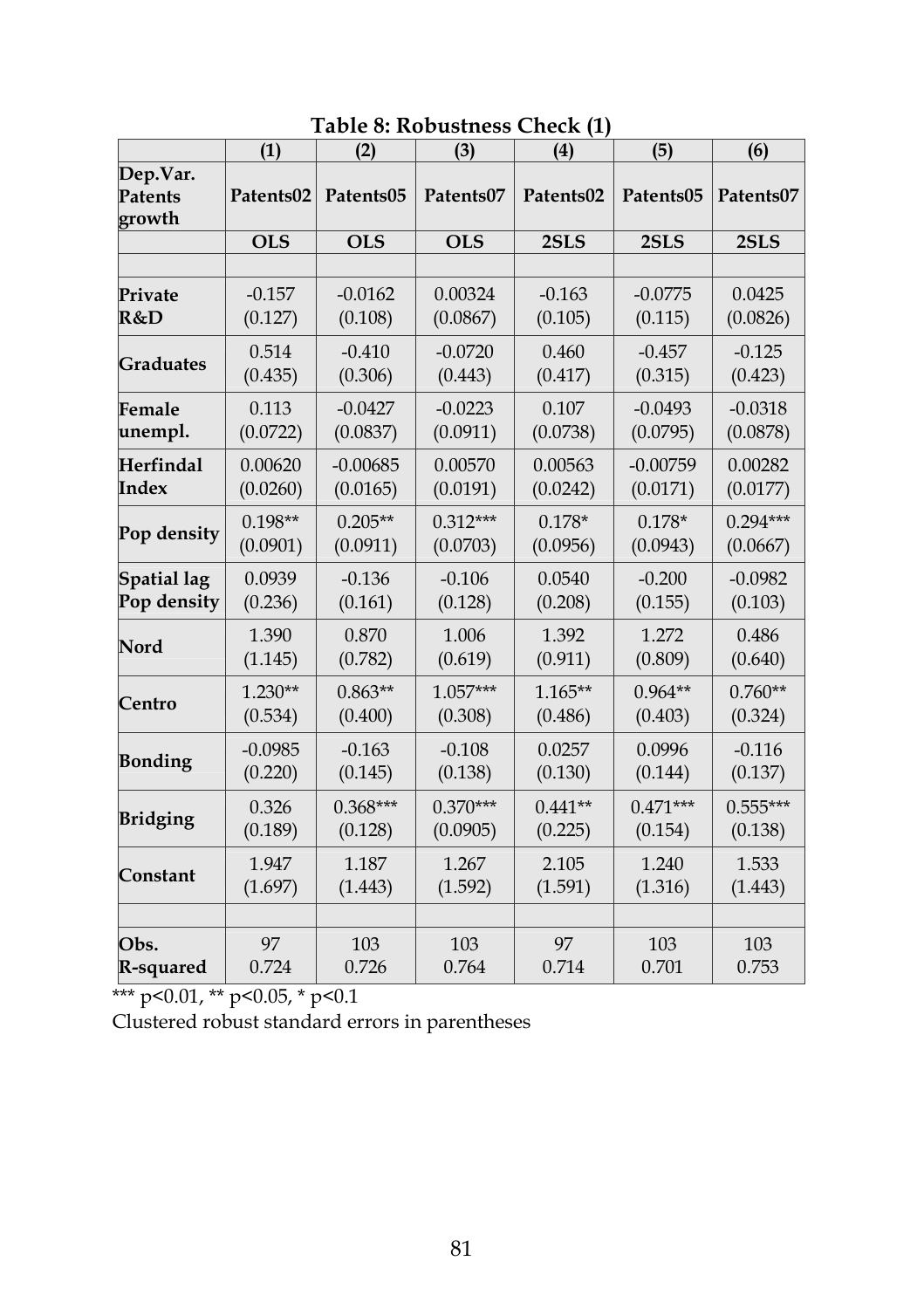# **Table 9: Robustness Check (2)**

|                                  | (1)                      | (2)                      | (3)                      | (4)                      | (5)                      | (6)                      | (7)                       |
|----------------------------------|--------------------------|--------------------------|--------------------------|--------------------------|--------------------------|--------------------------|---------------------------|
| Dep.Var:<br>Patents<br>growth    | 2SLS                     | 2SLS                     | 2SLS                     | 2SLS                     | 2SLS                     | 2SLS                     | 2SLS                      |
|                                  |                          |                          |                          |                          |                          |                          |                           |
| Patents01                        | $-0.0879***$<br>(0.0101) | $-0.0843***$<br>(0.0101) | $-0.0848***$<br>(0.0110) | $-0.0856***$<br>(0.0106) | $-0.0855***$<br>(0.0112) | $-0.0872***$<br>(0.0115) |                           |
| Private<br>R&D                   | $0.0216*$<br>(0.0124)    | 0.0225<br>(0.0150)       | 0.0224<br>(0.0150)       | 0.0221<br>(0.0148)       | 0.0222<br>(0.0145)       |                          |                           |
| <b>Graduates</b>                 | 0.00356<br>(0.0510)      | 0.00605<br>(0.0545)      | 0.00133<br>(0.0503)      | $-0.00350$<br>(0.0465)   |                          |                          |                           |
| Female<br>unempl                 | 0.00524<br>(0.0114)      | 0.00559<br>(0.0119)      | 0.00594<br>(0.0118)      |                          |                          |                          |                           |
| Herfindal<br>Index               | $-0.000460$<br>(0.00188) | $-0.000608$<br>(0.00197) |                          |                          |                          |                          |                           |
| Pop<br>density                   | $0.0290***$<br>(0.00904) |                          |                          |                          |                          |                          |                           |
| Spatial<br>lag<br>Pop<br>density | $-0.0154$<br>(0.0124)    |                          |                          |                          |                          |                          |                           |
| Nord                             | $-0.0836$<br>(0.0719)    | $-0.0586$<br>(0.0791)    | $-0.0592$<br>(0.0791)    | $-0.0563$<br>(0.0782)    | $-0.0564$<br>(0.0782)    | 0.0122<br>(0.0500)       | $-0.175**$<br>(0.0825)    |
| Centro                           | 0.00321<br>(0.0402)      | 0.0110<br>(0.0467)       | 0.0117<br>(0.0473)       | 0.0120<br>(0.0473)       | 0.0117<br>(0.0469)       | 0.0497<br>(0.0346)       | $-0.0761$<br>(0.0558)     |
| <b>Bonding</b>                   | $-0.0300**$<br>(0.0142)  | $-0.0192*$<br>(0.0115)   | $-0.0196*$<br>(0.0113)   | $-0.0194*$<br>(0.0115)   | $-0.0192*$<br>(0.0111)   | $-0.00769$<br>(0.00710)  | $-0.0364***$<br>(0.00602) |
| <b>Bridging</b>                  | $0.0742***$<br>(0.0152)  | $0.0708***$<br>(0.0159)  | $0.0711***$<br>(0.0158)  | $0.0709***$<br>(0.0161)  | $0.0708***$<br>(0.0165)  | 0.0695***<br>(0.0165)    | $0.0503**$<br>(0.0250)    |
| Constant                         | 0.334<br>(0.204)         | $0.392**$<br>(0.199)     | $0.374**$<br>(0.180)     | $0.349**$<br>(0.159)     | $0.359***$<br>(0.0627)   | $0.299***$<br>(0.0406)   | $0.151***$<br>(0.0560)    |
|                                  |                          |                          |                          |                          |                          |                          |                           |
| Obs.<br>R-squared                | 97<br>0.433              | 97<br>0.400              | 97<br>0.399              | 97<br>0.397              | 97<br>0.397              | 97<br>0.386              | 97<br>$-0.012$            |

\*\*\* p<0.01, \*\* p<0.05, \* p<0.1

Clustered robust standard errors in parentheses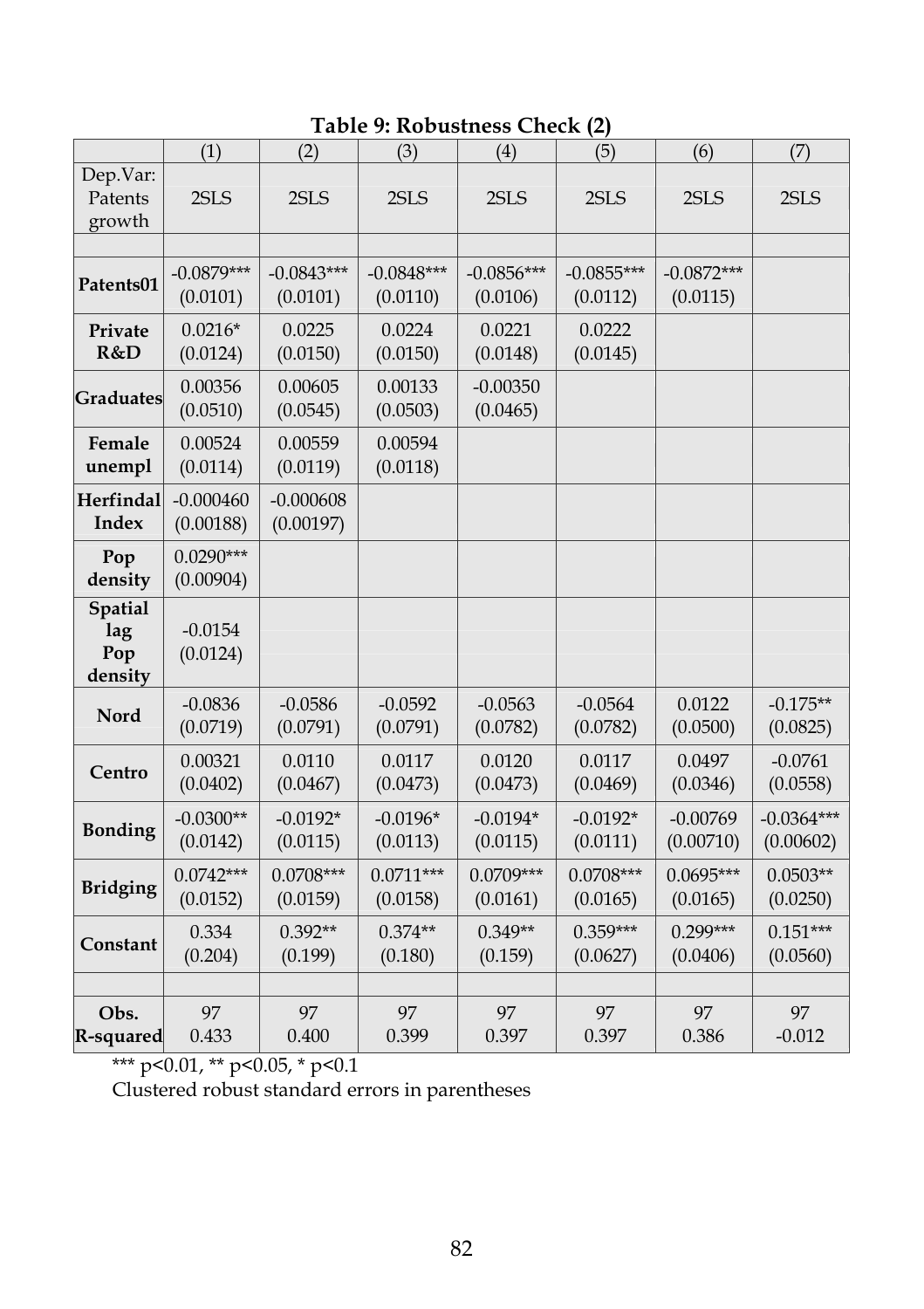# **Chapter 4: "Regional Disparities in Italy over the long run: the Role of Human Capital and Trade Policy"**

**Author(s)** : Luisa Gagliardi - IMT Lucca Marco Percoco – Bocconi University

#### **Abstract**

The well known Italian dualism in terms of development disparities between the North and the South has been one of the most debated issues in economics over the last few decades. In the aftermath of the Unification of Italy, the gap between North and South in terms of human capital stock was more relevant than the dualism in terms of GDP per capita. In 1871 the percentage of population able to read and write was 57.7% in the North-West and only 15.9% in the South, while there is no evidence of income disparities. Interestingly, in 1951 income per capita in Southern regions was only about 50% of that of the North. Bearing this evidence in mind, and using a novel panel dataset, we investigate the pattern of regional development focusing on the role of initial human capital conditions as a major driver of growth over the period 1891–1951. We provide further empirical evidence on the impact of protectionist trade policies in the late 19th century on long run development. We find that a numerically large human capital stock in the North provided fertile soil for early industrialization, while the protection of agriculture resulted in an incentive for the South to specialize further in the primary sector, which turned out to be harmful in the long run.

Keywords: Regional Disparities, Human Capital, Trade Policy.

### **Acknowledgments**

We would like to thank Giovanni Federico for kindly providing data on protection and Hans-Joachim Voth and participants at the North American Regional Science Conference held in San Francisco for stimulating discussions.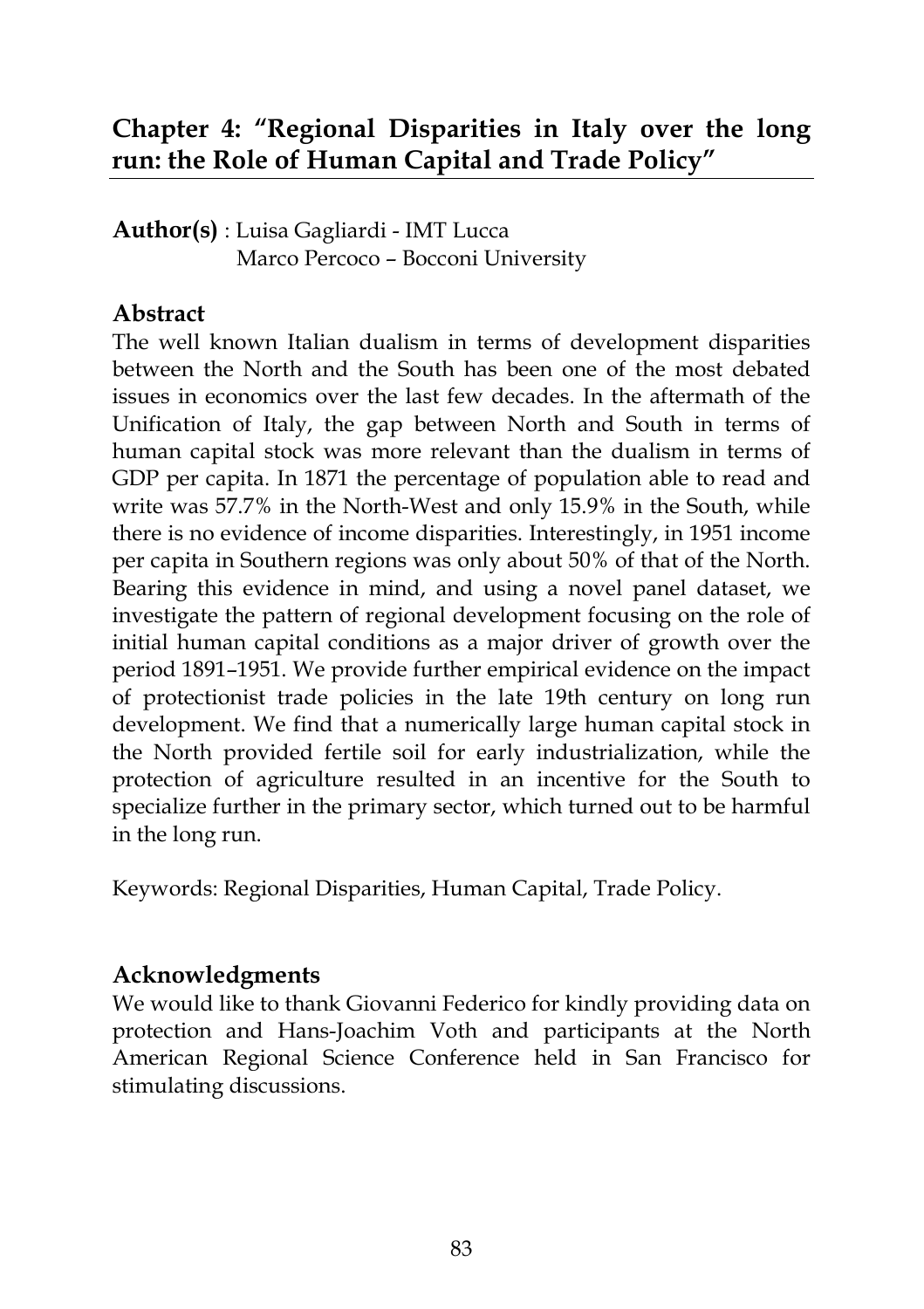### **1) Instructions**

The economic and financial crisis of 2009 has focused the attention of economists on the analysis of long run growth potential. At the local level, some regions are suffering more than others because of their economic structure, and most policy interventions are actually aimed at providing temporary relief, with no particular reference to the fundamental structures of regional economies. In terms of regional disparities, the lack of a long run perspective could prove to be particularly harmful, resulting in myopic and often ineffective policies.

A large body of literature has, in fact, tackled the issue of finding the driving forces of regional growth and the ensuing pattern of convergence/divergence (*Abreu et al., 2005*). This literature has provided sound evidence on the determinants of regional growth over a relatively short time period, but it has often neglected the questions of *why* and *when* regional disparities emerged and *how* they evolved in the long run, albeit with a few notable exceptions. Acemoglu and Dell (2009) have proposed theoretical arguments in favour of a negative relationship between the quality of institutions and regional disparities. Tabellini (2009), building on Putnam's (1993) hypothesis, has provided evidence of the influence of past institutions on current economic development in European regions. Combes et al. (2008) analyze spatial inequalities in France, finding strong support for the economic geographic view, according to which the decrease in transport costs first tends to increase regional disparities, then subsequently reduces them. Esposto (1997) and Fenoaltea (2003) studied Italian regions over the period 1891–1931, establishing that the dramatic increase in regional disparities started in the early 20th century and coincided with the country's industrialisation.

Building on this literature, our aim is to disentangle the origins of regional disparities in Italy in the aftermath of Unification, which took place in 1861. In particular, we set out to highlight two specific aspects of regional disparities in Italy. Firstly, that the Northern population was more educated on the eve of the industrialisation wave, and therefore constituted a more productive factor than did the Southern labour force. This implies that the initial human capital gap may have an important factor in determining the subsequent diverging pattern of development. Secondly, in the crucial years of industrialisation (1891– 1911), high trade duties were imposed on agricultural goods and the products of some fledgling industries considered to be strategic (e.g., chemicals, iron, steel, textiles), mostly located in the North. Such protectionism preserved high profits in the primary sector and did not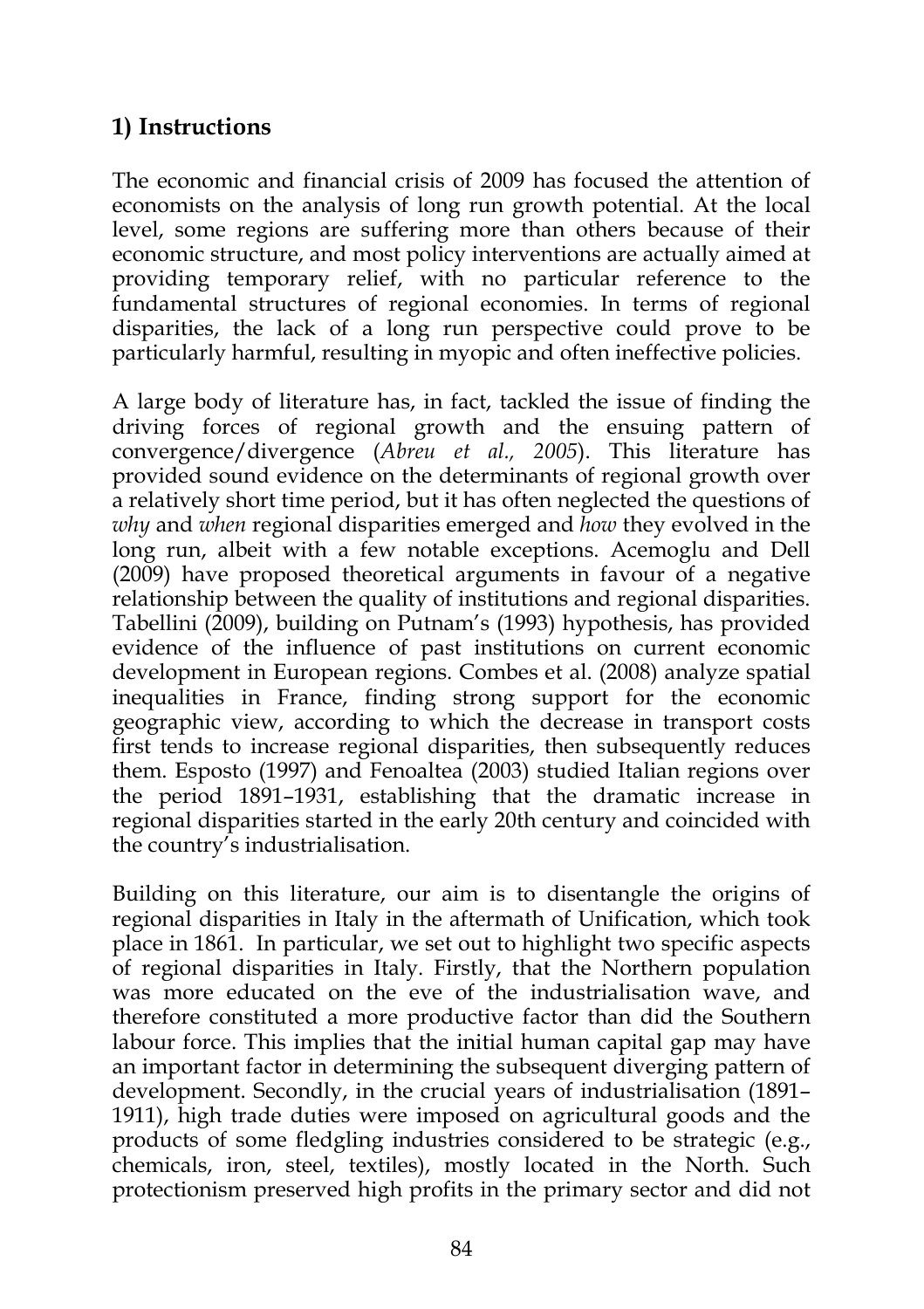promote structural change in the South. In sum, protectionist trade policies were beneficial in the short run but, by blocking structural change, had negative effects in the long run.

In 1871 the percentage of Italian population able to read and write was 57.7% in the North-West and only 15.9% in the South. Over time this initial gap was partially bridged; by 1951 literacy rates were around 75% in the South and more than 90% in the rest of the country, although the convergence rate in human capital stock was probably too low to promote convergence in development.

The model we have in mind is similar to the one proposed by Ngai (2004), where different timings of the transition from a Malthusian to a Solow economy was a consequence of barriers (economic, technological, social, political, etc.), which increased the opportunity cost of the switch. In our paper we investigate the hypothesis that a low initial level of human capital stock and protectionist trade policy were barriers to the industrial transition of Southern regions.

The remainder of the paper is organized as follows. In the section below we review the conditions of regional economies in Italy in the aftermath of Unification, while in section 3 we consider econometric evidence on the long run impact of initial human capital conditions. In section 4 we provide evidence on the growth impact of trade policy, as well as its joint impact of initial human capital disparities on structural change. Section 5 contains our conclusions.

### **2) Italy in the aftermath of unification**

Prior to the Unification of 1861 Italy was comprised of two main states: the Kingdom of Sardinia, in the North and in most of the central part of the country, and the Kingdom of the Two Sicilies, in the South<sup>34</sup>. In the aftermath of Unification, disparities between the two parts of the country in terms of GDP per capita were not significant, as reported in Figure 1. Interestingly, the gap between North and South started to be relevant in conjunction with the early stages of industrialisation. Figure 2 documents the contraction of industrialisation indexes occurring in

 $\frac{1}{34}$  Rome and the Church State were annexed in 1870.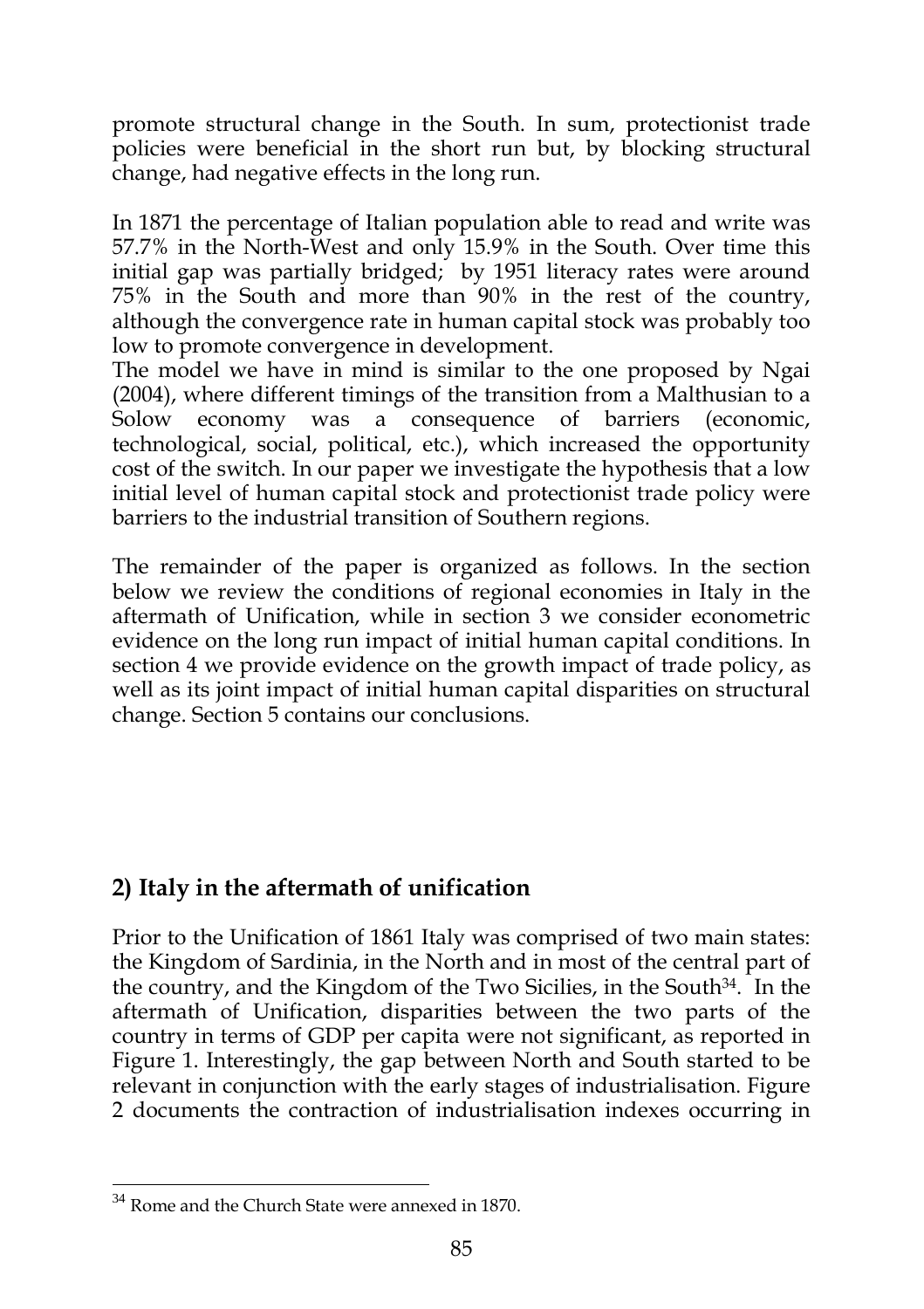the South during the period 1891–1911, and their increase in the North. Questions as to why this happened are crucial.

Several theories have been proposed to explain the divide. The "geography view", reviewed in Fenoaltea  $(2006)$ , highlights the importance of natural resources, easily available in the North (Rapp, 1975; Fenoaltea, 1999), as well as the North's geographical proximity to the European core (*Malanima, 2002*). The "institutions view" strongly emphasises the role of social capital (notably higher in the North) and past *de jure* institutions in lowering transaction costs, thus boosting private investment and entrepreneurship (*Putnam, 1993; Percoco, 2009*).

Here, we further advance the hypothesis that a low level of initial human capital stock and protectionist trade policies for agriculture in the 19th-20th centuries enveloped the South in a low industrialisation equilibrium, which negatively affected the level of development in the long run.

Considering data for 1891 in terms of index number (per worker value added in comparison to average national per worker value added), substantial uniformity may be noted in the level of productivity among regions. The comparison among all Italian regions (Figure 3a) shows the absence of a clear North-South dualism in terms of productivity: Lazio was the most productive region, while the regions of Puglia, Sicily and Sardinia were characterized by higher productivity levels than those of Lombardy and Piedmont.

The scenario is, however, completely different when considering regional data on literacy rates (Figure 3b). The comparison in this case already shows a significant disparity among regions. In particular: (1) the spatial distribution of the gap shows the existence of two different clusters: Northern regions plus Tuscany and Lazio characterized by a high level of education, and Southern regions plus Marches and Umbria with a literacy rate clearly lower than the average; and (2) the magnitude of the gap underlines that in 1891 the literacy rate in the Northern regions was almost twice that in the South of Italy.

Differences in terms of the spatial distribution of the two indicators are clearly identified when the cartographic representation is taken into account.

The number of classes in the clustering process is defined by Sturges' formula (*Sturges, 1926*):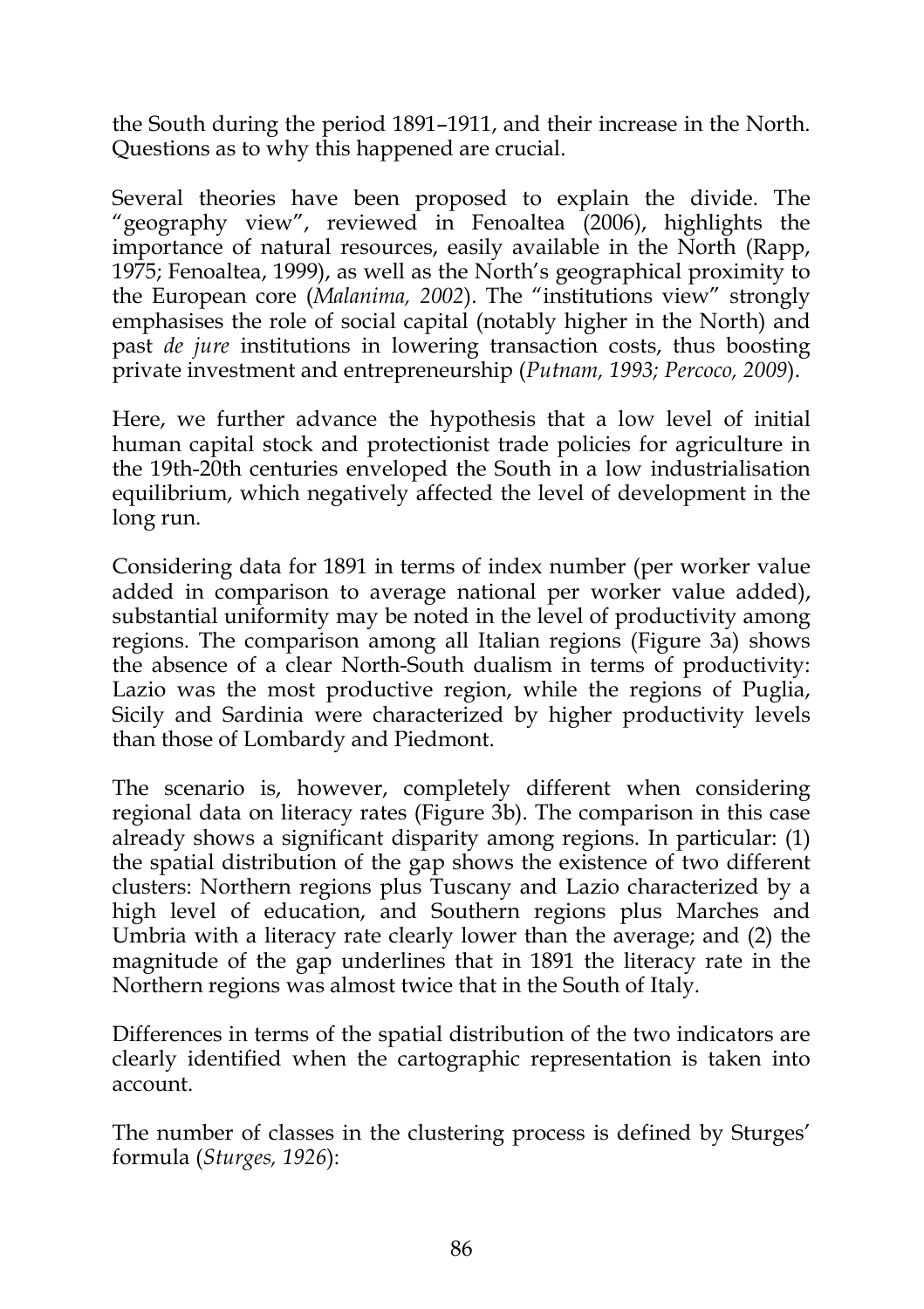$$
n^{\circ} \text{classes} = 1 + \left\lfloor \frac{10}{3} \right\rfloor * \log(n^{\circ} \text{observations}) \right\rfloor
$$

This formula allows us to define the optimal number of classes with respect to the number of observations, which, in our case, coincides with the number of Italian regions. Employing the above formula five different clusters are identified. They show the spatial distribution of the indicators, considering potential agglomeration phenomena in terms of per worker value added (Figure 4a), literacy rate (Figure 4b) and agricultural specialization (Figure 4c).

Such an assumption does not propose that human capital was the only determinant of divergence in regional economic trends. On the contrary, the rise of regional inequality in Italy is due to a complex system of factors. In particular, on the eve of Italian Unification the country had a relatively small degree of protectionism, with an average trade tariff of 7% (*Federico and O'Rourke, 2000*). Starting, however, with the signing of a new treaty with France in 1877, and the consequent increase in tariffs in 1878, free trade was replaced by increasingly protective policies. In a certain sense Italy anticipated protectionist policies implemented by other countries in the 1890s (*Blattman et al., 2002*). In 1887, landowners sitting in parliament succeeded in gaining approval for an increase in wheat duties, along with high duties on textiles, iron and steel, a tariff structure that was to remain in force up to World War I<sup>35</sup> .

The effect of trade policy in the late 19th century has been the subject of a number of studies. Recently, O'Rourke (2000) found a positive effect of trade tariffs on growth in the last part of the century<sup>36</sup>. As for Italy, Pescosolido (1998), Sapelli (1991) and Zamagni (1993) point out the positive role of protectionism in stimulating strategic industries, such as the iron and steel industries. Gerschenrkon (1962) argues that Italy could have benefited from protectionism of highly skilled intensive sectors, such as engineering and chemicals. Similar arguments are also at the heart of Fenoaltea's (1973) analysis. In assessing the effect of trade policy in a static computable general equilibrium model, Federico and O'Rourke (2000) find little evidence in support of the hypothesis that protectionism blocked structural change<sup>37</sup> .

 $\frac{35}{35}$  Interestingly, the involvement of land elites in the process of tariff setting is worthy of further investigation with regard to the political economy of tariffs in Italy (Nunn and Trefler, 2007).

<sup>36</sup> For additional reviews, see also Tena (2006; 2007).

 $37$  For a different application of a general equilibrium model in the case of the American autarky experience in 1807–1809, see Irwin (2005).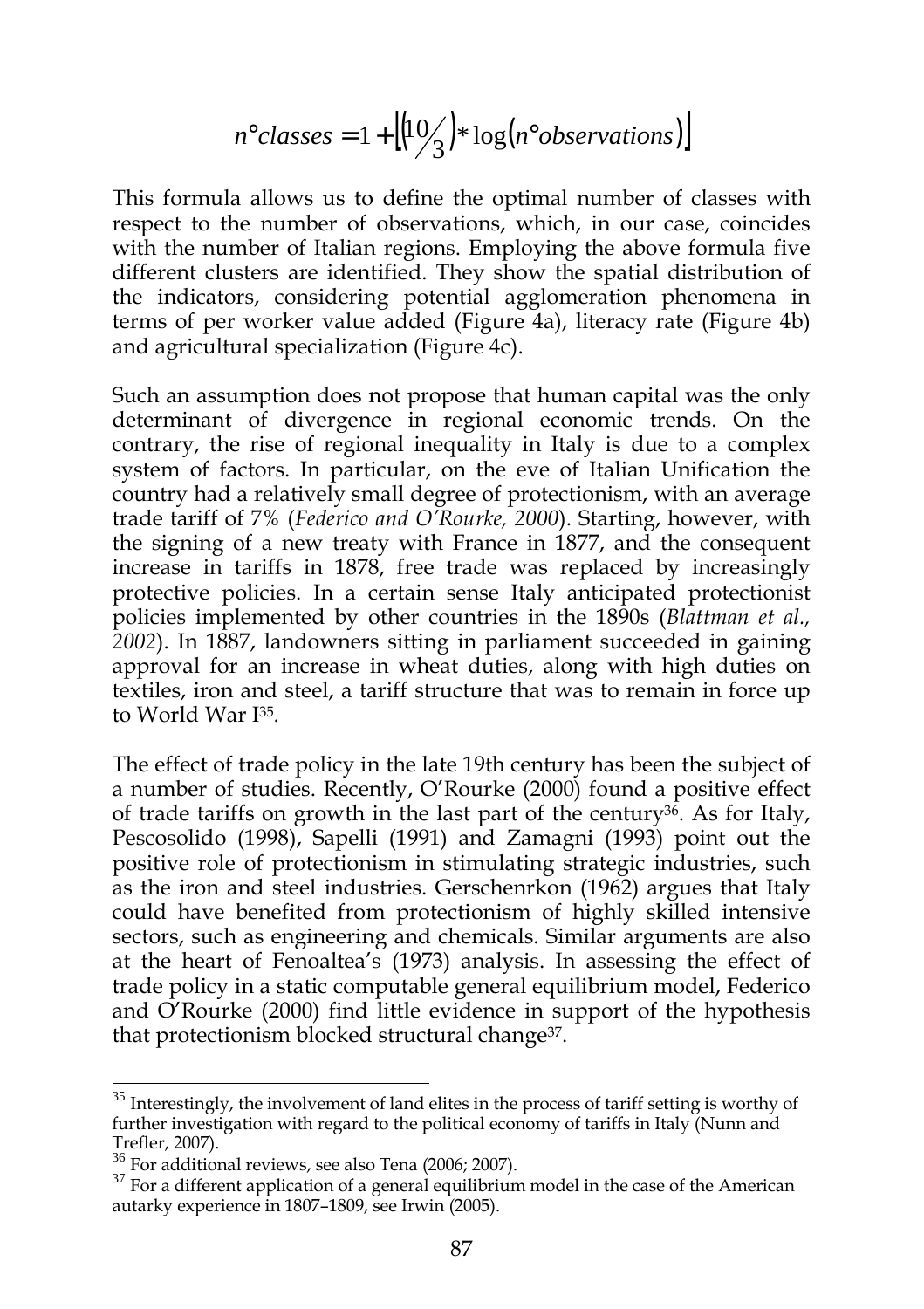Previous literature has, in fact, neglected the use of panel models because of the lack of historical data at the regional level. However, recent findings in economic history allow us to conduct econometric analysis to disentangle the effect of trade policy and initial human capital stock on the development process of Italian regions. Our argumentation strategy consists in, firstly, assessing separately the role of initial human capital stock and trade policy. To this end, we make use of two datasets which allow us to exploit all the available information. The first—with a higher number of variables—consists of an unequally spaced panel spanning the period 1891–1951 and reporting information only for the census years. The second—with a lower number of variables—consists of regional yearly time series over the period 1891–2004.

As a second step in our argumentation, we consider jointly initial human capital stock and trade policy as determinants of structural change in a unified framework.

In the section below, we start using the first dataset to corroborate our hypothesis on the relevance of initial conditions in human capital stock.

### **3) Human capital and regional productivity gaps**

#### **3.1. Data**

New growth theory and, in particular, endogenous growth models emphasize human capital as a key factor for stimulating growth (*Lucas, 1988; Romer, 1986 and 1990*). We intend to contribute to this literature by highlighting the long run impact of human capital in Italian regions. The analysis is based on data from several studies in the economic history field that analyze long run trends in terms of regional economic, demographic and social conditions. Regional value added data and sectoral shares are from Felice (2005a). Sectoral shares are defined as the ratio between sector value added and total value added in the region. Value added in manufacturing and services are from Felice (2005b), while agricultural value added is from Federico (2000).

All indicators are defined in per capita terms based on the level of annual population for a time interval starting from 1891 to 1951; they are defined at the end of each period and at 2008 prices. Due to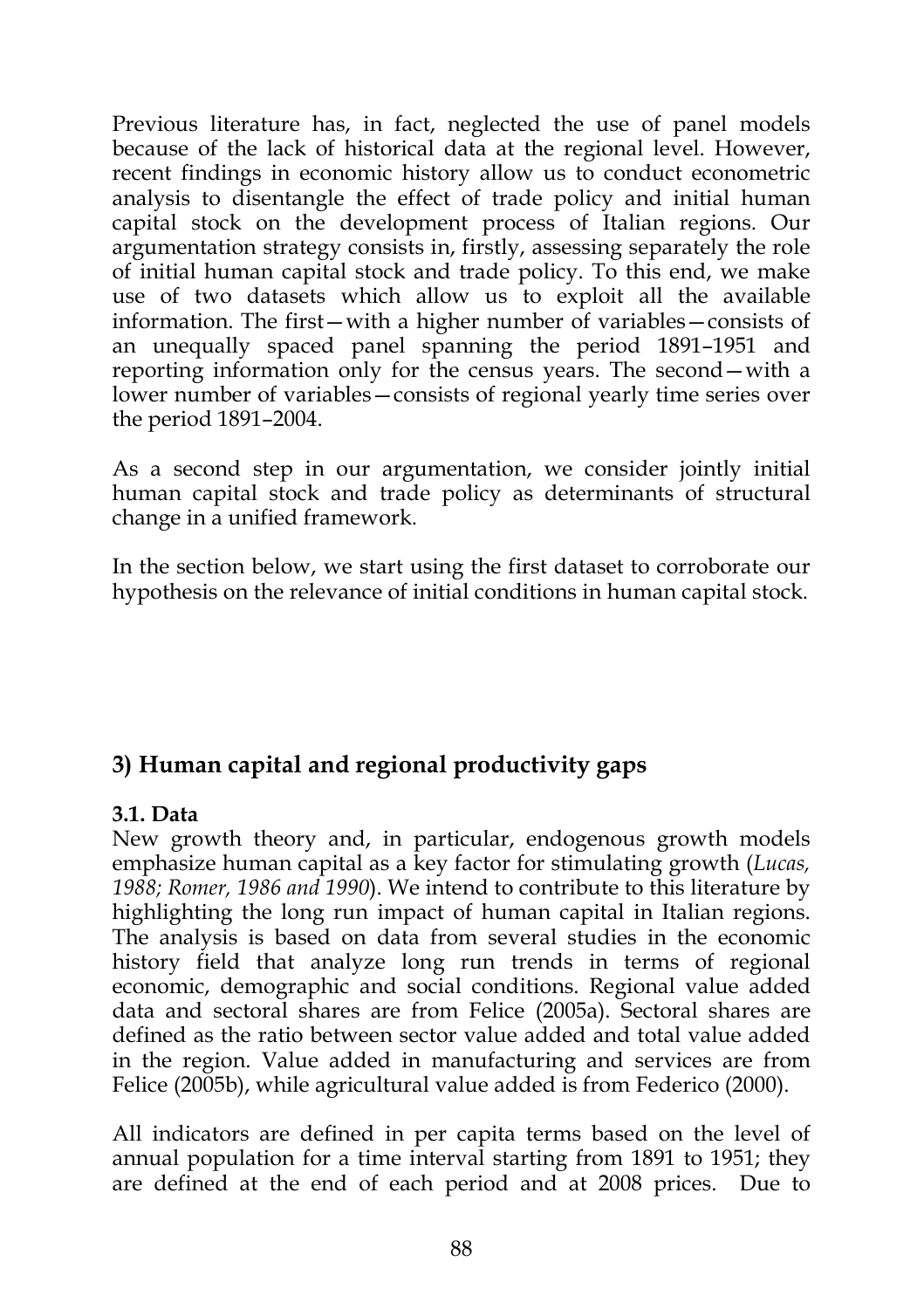incomplete data the analysis is performed over an unequally spaced panel that considers for the available number of regions (*Piedmont, Lombardy, Veneto, Liguria, Emilia Romagna, Tuscany, Umbria, Marches, Abruzzo, Molise, Campania, Puglia, Calabria, Sicily and Sardinia, except for Valle d'Aosta, Trentino Alto Adige and Friuli Venezia Giulia*) the following years: 1891, 1911, 1938 and 1951.

To test the impact of education on regional development in terms of path dependence, we consider the literacy rate in 1871 as the number of individuals over six years in age who were able to read and write (*Felice, 2005b*). This methodological choice reflects the aim of the analysis. This paper strives to test whether the pre-conditions of regional development in terms of education affected the divergent long run development trends between the North and South of Italy. This hypothesis is supported by the evidence discussed in section 2 regarding the initial characteristics of the Italian regions. The main idea is that whereas just after Unification the gap between northern and southern regions in per worker value added was negligible, there was already a huge difference in terms of human capital. Based on this historical evidence we infer that the differences in human capital were at the root of the subsequent North-South dualism. In order to test this hypothesis we use the level of education in 1871 as a proxy for these preconditions, and we analyse its effect on the level of regional value added in the following period. This approach allows us to test for the persistence in the effect of education on regional development.

In order to isolate the effect of human capital, we will control variability among sectors in terms of different degrees of specialization by introducing a vector, *spec<sub>rst</sub>*, that measures shares of value added related to region *r,* sector *s* at time *t* as a regressor.

#### **3.2. Human capital and the productivity growth rate**

We attempt to assess the effect of education on productivity, highlighting sectoral specialization. The path-dependence perspective implies that the analysis focuses on the effect of education in terms of initial conditions (i.e., education in 1871) on subsequent regional development. To this end, the time invariant level of education will be multiplied by temporal dummy variables. The interaction terms allow us to estimate the effect of education in 1871 on productivity levels during subsequent periods by inserting the time invariant level of education in 1871 as an explanatory variable of the fixed effect regression.

In the last part of the analysis the time invariant level of education of 1871 is introduced through an interaction term with sector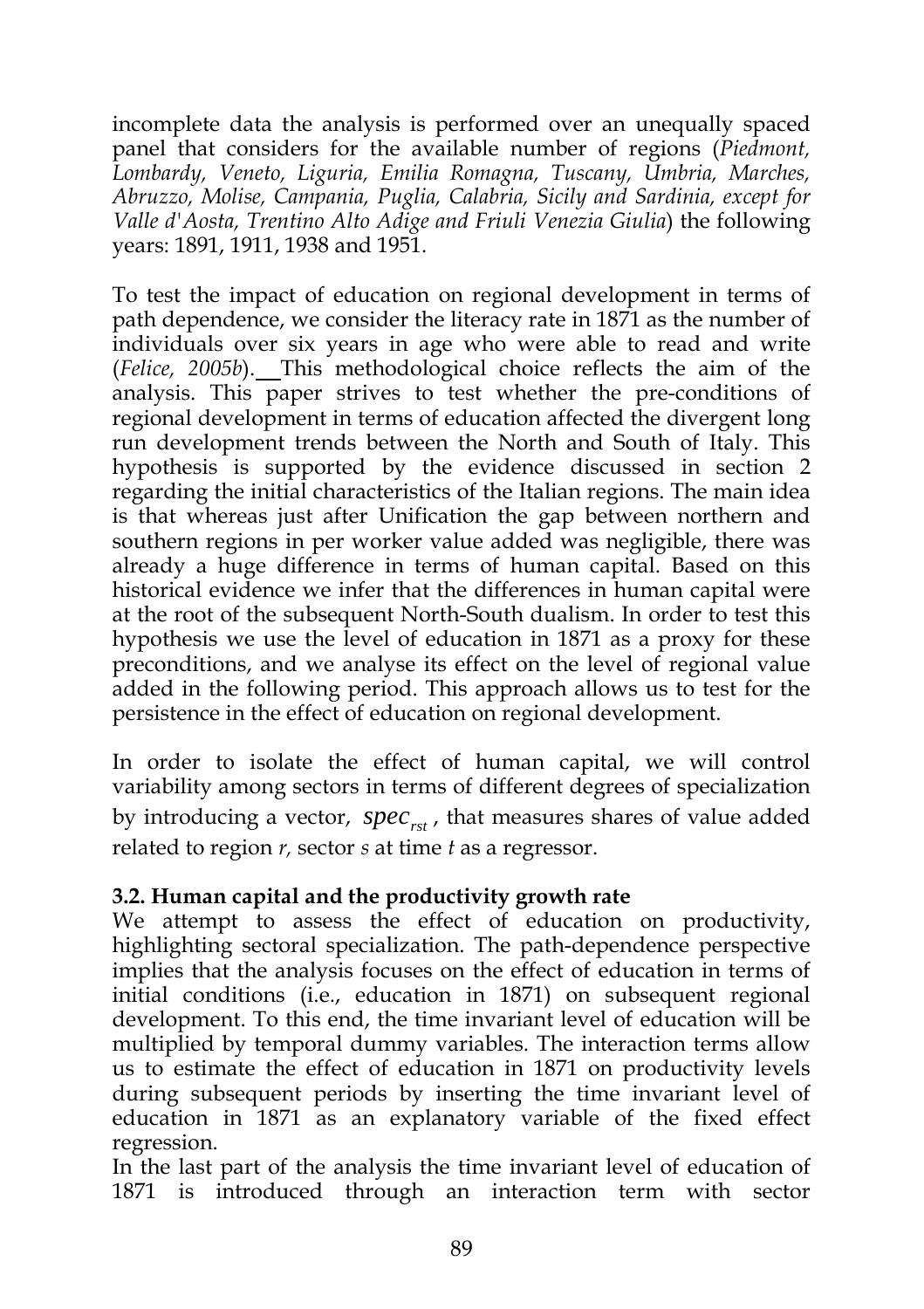specializations. In this framework the interaction term captures the joint effect of education and specialization, while the coefficients related to specialization could be interpreted as the effect of sector specialization when the level of education is equal to zero.

The analysis is based on a balanced sample that provides observations for all Italian regions and at four points in times: 1891, 1911, 1938 and 1951. Table 1 reports summary statistics.

Note that Table 1 emphasizes the relevance of a fixed effect estimation due to the predominance of the within variability in the sample for the two fundamental dependent variables.

Our analysis builds on the classical production function framework with the aim to analyse the persistence of initial human capital stock We begin by estimating the impact of initial conditions in terms of human capital on long run growth. The aim is to evaluate the effect of the preconditions, in terms of human capital, on the variation of regional productivity over time after controlling for the structure of the economy. In particular, we estimate an equation in the form:

$$
growth_{t,t} = \alpha + \beta_1 va_{rt-1} + \sum_{t=1891}^{1951} \beta_{2t} educ_{r71} \cdot d_t + \sum_{s=1}^{3} \beta_{3s} spec_{rst-1} + \gamma_t + \gamma_r + \varepsilon_{st}
$$
\n(1)

where *growth* is the log of the average annual growth rate of region *r,*   $va_{n-1}$  is the log of value added, *educ<sub>t</sub>* is the log of the level of education in 1871 or 1891,  $d_t$  is a vector of time dummy variables,  $\gamma_t$ and  $\gamma_r$  are year and region fixed effects, and  $\varepsilon_{st}$  is a well behaved error term that captures potential shocks in productivity. Variables *specrst-1* are the log of sectoral shares (with *s*= agriculture, manufacturing, service). Note that this specification contains both region- and year-specific fixed effects so as to minimize the problem of omitted variable bias.

Table 2, columns 1 and 2, reports the estimation results of equation (1). The magnitude of coefficients is not easily definable given the high standard errors, but it is possible to infer the sign and the statistical significance of the relations. Coefficients of specialization are statistically significant for all sectors, meaning that a general increase in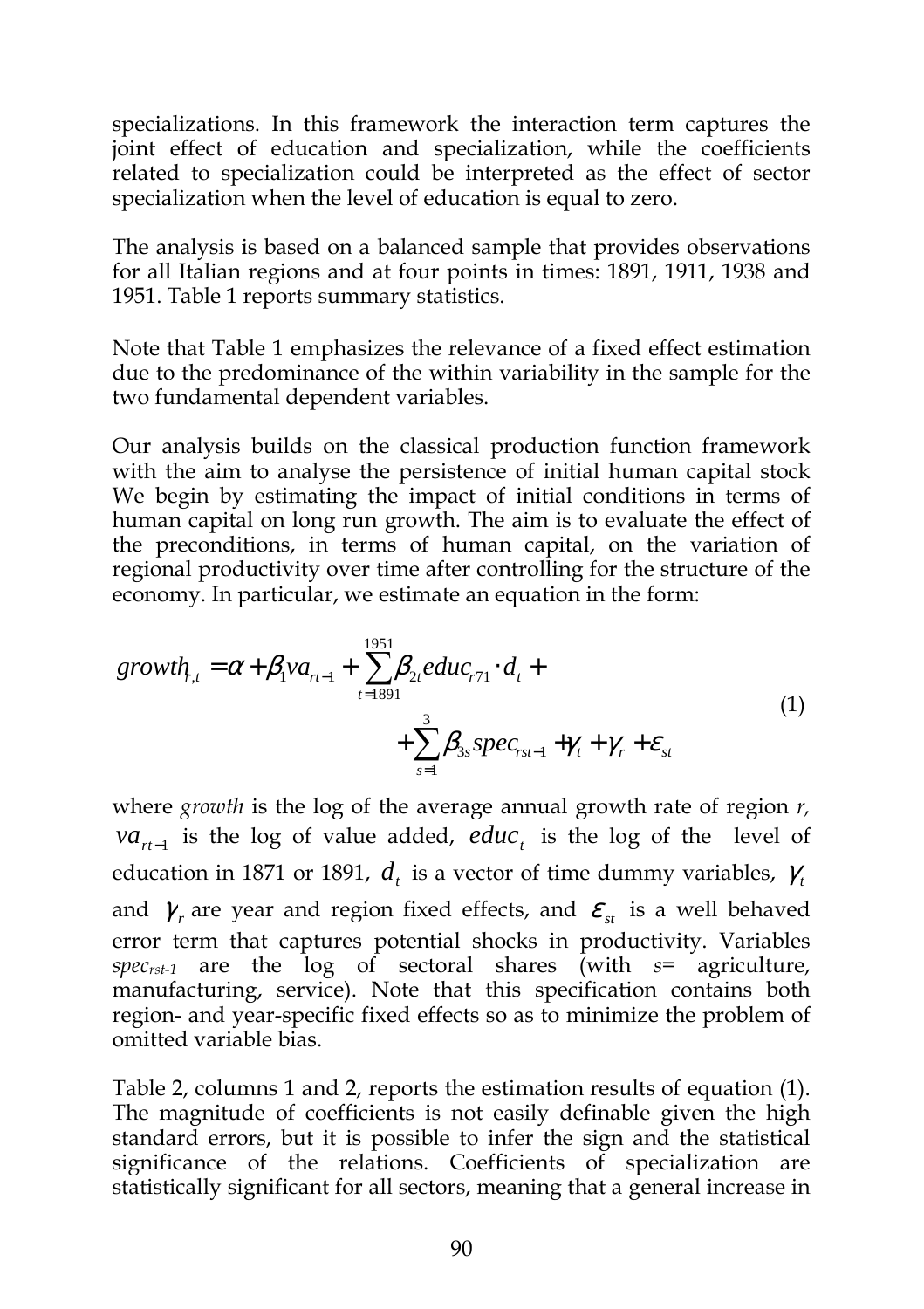the level of sector specialization positively affected productivity. Considering the coefficients for education in 1871, it is clear that the effect on productivity level just after World War I is negligible, while the effect on productivity level after World War II becomes relevant and statistically significant. This evidence can be interpreted as a result of the progressive increase in labour market skills requirements.

After World War II, Italy embarked upon the well known "economic boom", characterized by a speeding up of industrialization and a progressive rise in the economic significance of the tertiary sector. The new economic conjuncture reasonably provoked an increase in the average labour skills requirements and a higher relevance, in terms of labour market participation, of higher educated workers.

Regions traditionally characterized by a higher level of education faced a comparative advantage in terms of quality of human capital, and they were reasonably able to benefit from the opportunities of the "new economy", both in terms of capacity of innovation in traditional sectors and the possibility to rely on a wider range of new activities.

Column 2 of Table 2 reports the same type of regression using the regional level of education in 1891, about 20 years later. These additional estimates can be considered as robustness checks, given the reasonable persistence in the level of education; the sign and the statistical significance of all coefficients remain unchanged.

#### **3.3. Human capital and the productivity level**

In the previous specification we analysed the effect of education in 1871 on growth rate then on the variation of value added over time. The analysis of the effect of human capital on productivity is further investigated taking as a dependent variable the level of value added in each year, rather than its variation over time. This analysis is designed to isolate the effect of human capital on annual productivity.

The second estimated equation is:

$$
va_{rt} = \alpha + \sum_{t=1891}^{1951} \beta_{1t} educ_{r71} \cdot d_{t} + + \sum_{s=1}^{3} \beta_{2s} spec_{rst} + \gamma_{t} + \gamma_{r} + \varepsilon_{rt}
$$
 (2)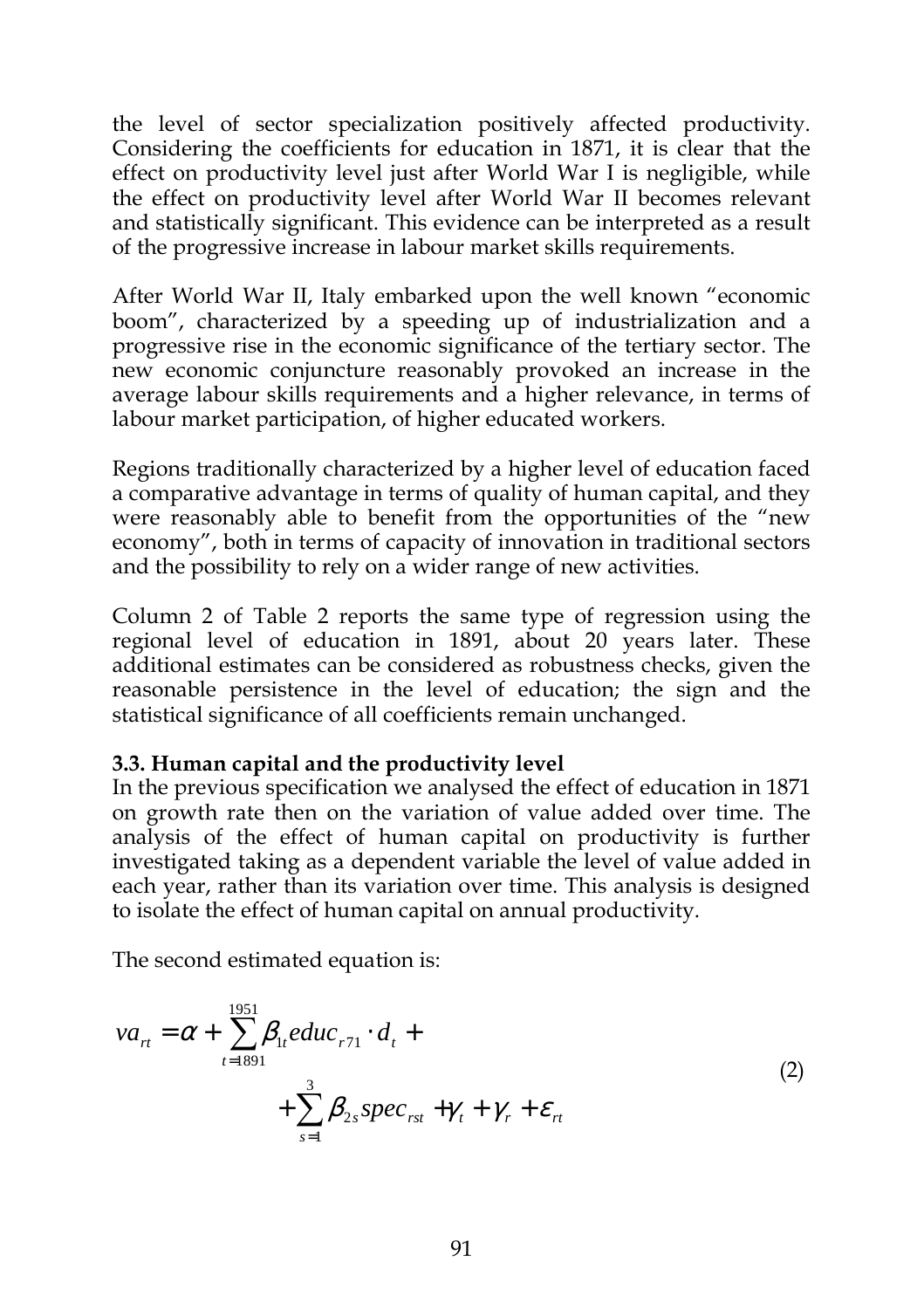where the dependent variable is the log of value added per capita of region  $r$  at time  $t$ .,  $educ_t$  is the log of the level of education in 1871 or 1891,  $d_t$  is a vector of time dummy variables,  $\gamma_t$  and  $\gamma_r$  are year and region fixed effects, and  $\mathcal{E}_{st}$  is a well behaved error term that captures potential shocks in productivity. Variables *specrst-1* are logarithms of sectoral shares (with *s*= agriculture, manufacturing, service). It should be noted also that equation (2) has region- and year-specific dummy variables in order to minimize the omitted variable bias.

Columns 3 and 4 in Table 2 report estimates for this specification. The quality of the estimates is generally improved as revealed by the magnitude of the standard errors.

Column 3 reports estimates related to the effect of education in 1871 on productivity level. The effect of specialization in agriculture is negligible, while the effect of an increase in industrial specialization remains positive and statistically significant. The data refer to approximately a half century, from 1891 to 1951, a period characterized by a progressive industrialization process. The different capacity of each region to cope efficiently with this economic change will be one of the most relevant stimuli to productivity growth.

An interesting result is related to the effect of specialization in services: The high coefficient is statistically significant but shows a negative sign. Interpreting this estimate could be controversial. The main point is that in the time period under consideration the tertiary sector was not highly productive, consisting mainly of personal service activities. The increase in the share of the service sector as ancillary to industrial development has been a feature of the decades starting from the 1960s, years that lie outside our sample.

The level of education in 1871 is still not significant for productivity in 1911, although it is positive and highly statistically significant after the World War II, when the increase in labour market complexity required more highly skilled workers. Even in this case the fourth column of Table 2 reporting estimates of the education level in 1891 could be interpreted as a robustness check for the analysis of the effect of human capital quality levels on productivity and confirms the results reported in the third column.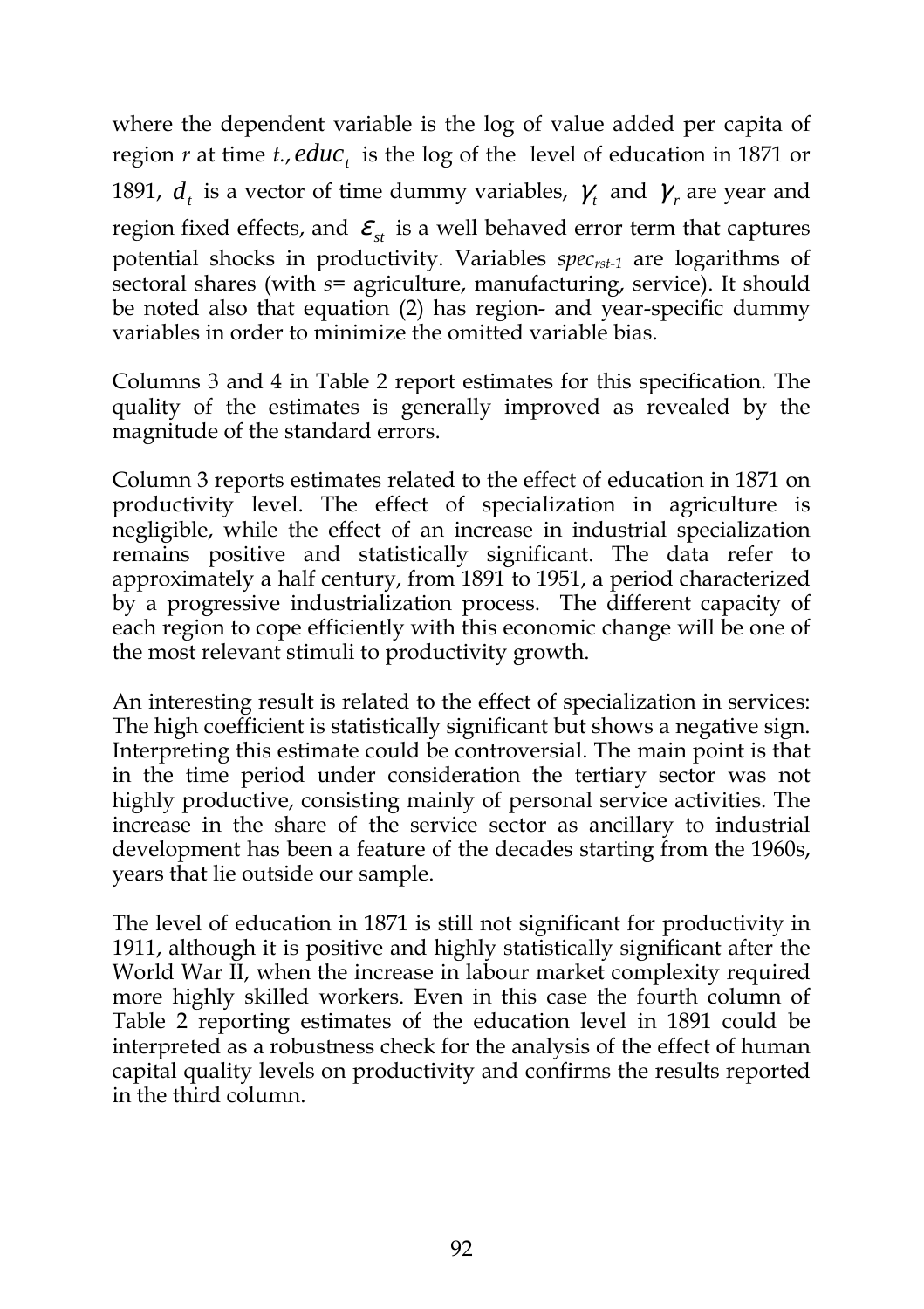#### **3.4. Human capital, productivity level and sectoral structure**

The regression in question emphasizes the positive effect of industrial specialization on value added, suggesting a relevant impact of the manufacturing sector on total regional productivity. This conclusion is reasonable for the time period under scrutiny, which is characterized by low value added in agriculture. Further analysis suggests possible correlations between sector specialization and education level. This specification allows us to investigate another channel through which education affects value added, i.e., by stimulating specialization in more productive sectors.

Table 3 shows the level of correlation between the education level in 1871 and specialization for each sector. The education level is closely correlated with industrial specialization, while the correlation is negligible for services and negative for agriculture.

To test the effect of initial education on productivity we will provide a further specification of the model to allow for an interaction term between education level in 1871 and sector specialization. The main aim of this new specification is still to analyze whether the level of value added is affected by education in 1871, but in this case the focus is on the channel through which such an effect appears. As emphasised by the coefficients shown in Table 3 the correlation between sector specialization and education in 1871 is an important dimension, and it could be an important source of variability in the regional economic performance. We will try then to account for the simultaneous effect of specialization and education in 1871 through an interaction term.

The estimated equation takes the form:

$$
va_{rt} = \alpha + \sum_{t=1891}^{1951} \beta_{2t} educ_{r71} \cdot spec_{rst} + + \sum_{s=1}^{3} \beta_{3s} spec_{rst} + \gamma_t + \gamma_r + \varepsilon_{st}
$$
 (3)

where the dependent variable is the log of value added per capita of region  $r$  at time  $t$ .,  $educ$ <sub>t</sub> is the log of the level of education in 1871 or 1891, *spec<sub>rst</sub>* is the variable related to sector specialization,  $\gamma_t$  and  $\gamma_r$  are year and region fixed effects, and  $\varepsilon_{st}$  is a well behaved error term that captures potential shocks in productivity.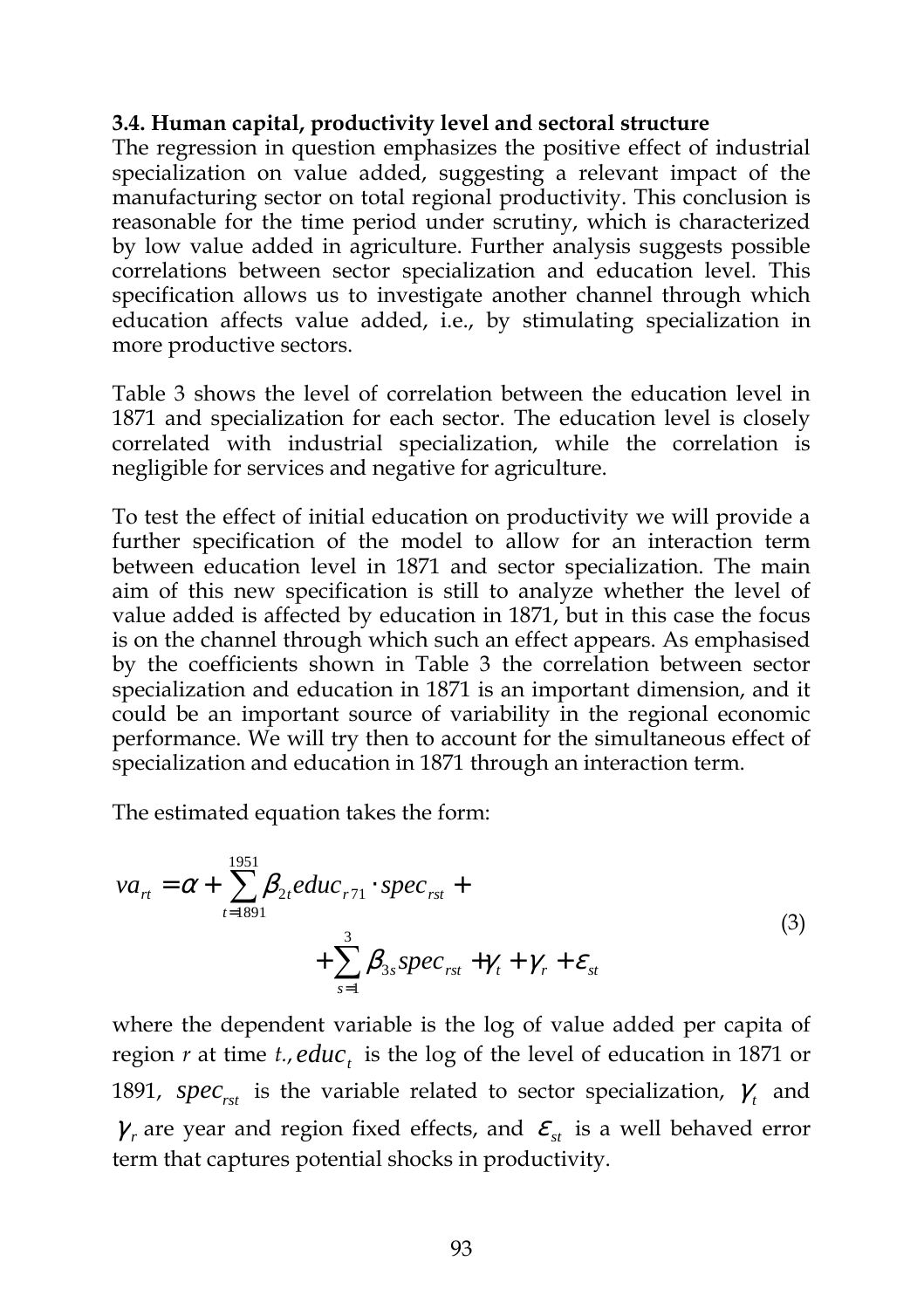By inserting an interaction term for sector specialization and education in 1871 we are able to account for the time invariant level of education in 1871 in the fixed effect regression. In order to interpret consistently this effect the variable related to sector specialization is also considered in the regression as it is time-variant. Note that the robustness of the estimation requires that both the terms of the interaction term are inserted individually. In our case the time invariant variable related to education in 1871 is already included in the fixed effect then the interaction term is perfectly identified.

The estimates reported in column 5 show that the interaction term capturing the simultaneous effect of education in 1871 and sectoral specialization is negligible for agriculture and services, while it is positive and statistically significant for industry. This result becomes even more important when considering the value of specialization as a baseline for evaluating the value added of education in determining the level of productivity.

The coefficients relating to sector specialization may not appear to be easily interpretable: They are completely different from the one already presented. In order to justify their retention it is necessary to interpret them as a baseline of the interaction term, for in this sense they are able capture the effect of sector specialization when the level of education is equal to zero.

Allowing for this interpretation, the coefficient relating to industrial specialization becomes negative, meaning that industrial specialization has a negative and statistically significant effect in the presence of zero education. Comparing this estimate with the positive sign of the interaction term implies that the possibility to affect productivity through industrial specialization is strictly related to human capital endowments. As expected, human capital plays a less fundamental role in agriculture or services.

This last specification of the model highlights a significant joint relevance of education and industrial specialization. Regions with more educated labour forces tend to specialize in industry, and regions with a large initial stock of human capital obtain benefits from industrial specialization. In both cases it is possible to show a significant interaction between human capital and industrial specialization, positively affecting productivity level.

Important spatial implications are connected to this assumption. Figure 2 shows that in 1871 Northern regions were significantly more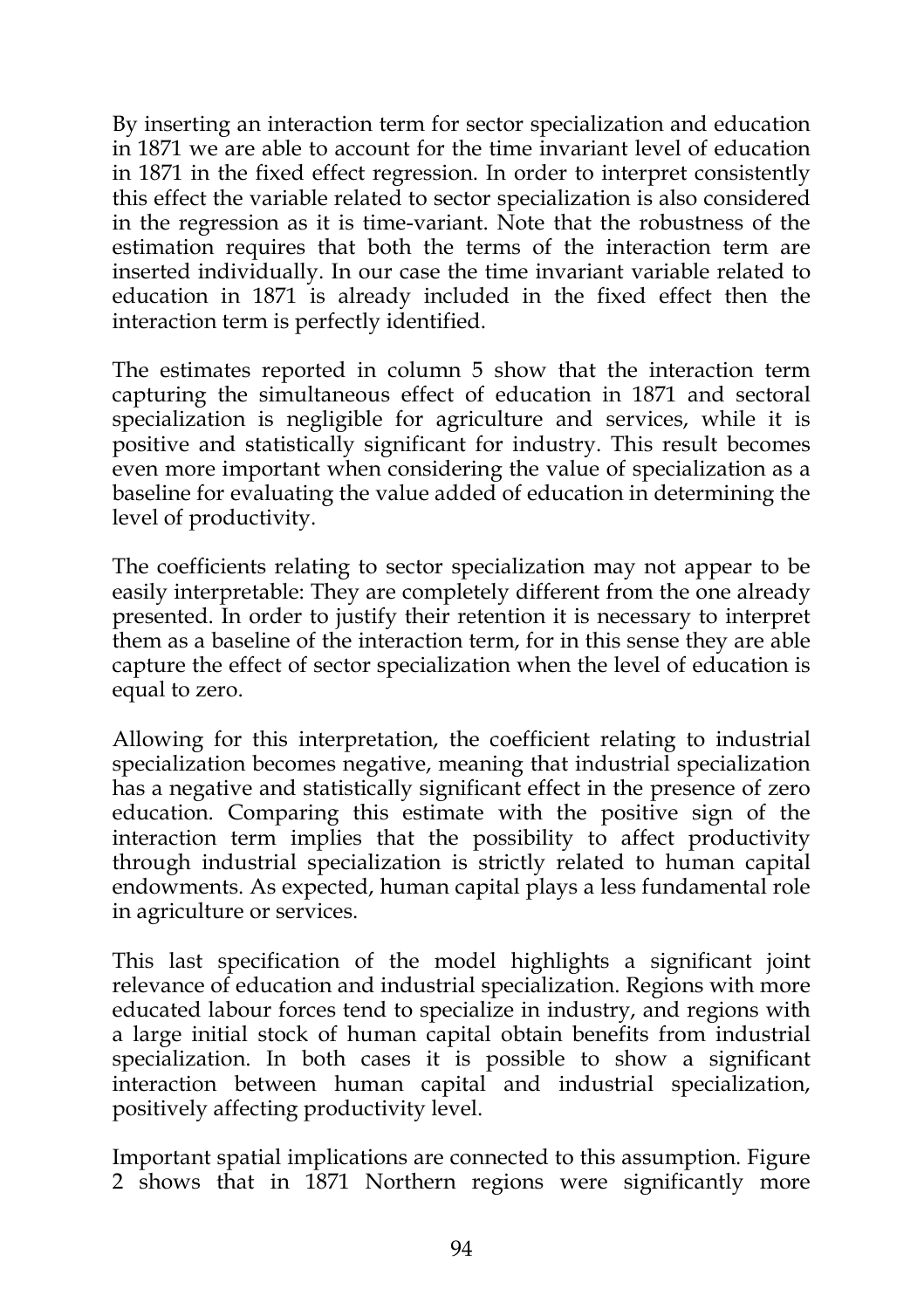educated than Southern ones, and our results suggest a higher correlation between education level and industrial specialization. This is probably because regions with a more qualified human capital were able to switch from an agriculture-based economy to a more productive, industry-based economy. Data actually support this hypothesis, given that more productive Northern regions in 1951 were characterized by a higher level of industrial specialization, while the less productive Southern regions remained devoted to agriculture.

In this section we have provided evidence on the relevance of the 1871 level of human capital stock for subsequent development in Italian regions. In the following section, we will provide evidence on the effect of trade policy on long run development and structural change.

## **4) Trade policy and regional growth**

It is common to think of the positive effects of trade liberalization in terms of economic efficiency and short run growth (*Giavazzi and Tabellini, 2005*). Free trade is generally considered to increase economic performance and social welfare in trading countries, and a large body of literature has focused on the growth and development implications of trade. Little work, however, has been produced on the effect on regional disparities.

In developed countries such as the U.S., the increase in trade openness has resulted in a widening gap between skilled and unskilled workers. Studies have found the increase in income inequality to be as much as 20% (*Feenstra and Hanson, 1999; Borjas et al., 1997; Baldwin and Cain, 2000*).

It has also found, however, that trade does not increase inequality<sup>38</sup> within all countries (*White and Anderson, 2001; Ravallion, 2001; Dollar and Kraay, 2002*), while there is some evidence in the literature an increase in inequality in developing countries (*Calderon and Chong, 2001*). Interestingly, Spilimbergo et al. (1999) and Fischer (2001) find that the effect of openness on inequality increases as human capital endowment increases. While the link between trade and inequality has

 $\frac{38}{38}$  As is standard in the literature, in this section we use the term "inequality" to indicate inter-individual income differences, while we use "disparities" to refer to interregional disparities.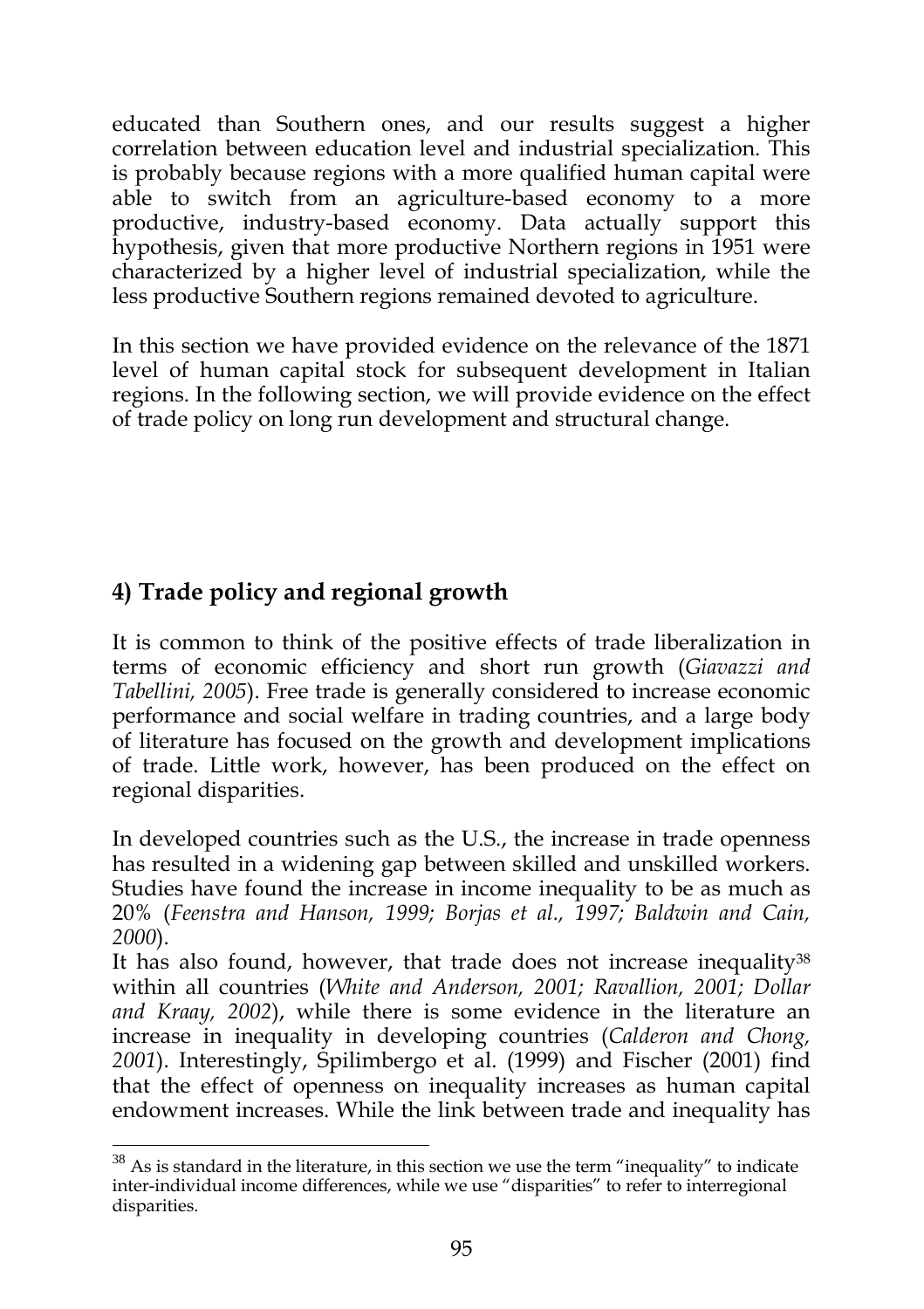attracted the interest of a number of scholars, the impact of trade openness on regional disparities has received comparatively less attention.

Krugman and Elizondo (1996) propose a theoretical framework in which international trade may act as an equilibrating force in regional disparities as long as more supplies are sourced from abroad and more output is sold abroad. Opposing this conclusion, and by considering the sectoral composition of regional economies and trade, Paluzie (2001) found that an increase in manufacturing trade exacerbates regional disparities if workers in agriculture are relatively immobile in relation to manufacturing. Similarly, Rodriguez-Pose and Gill (2006) find that regional disparities are likely to increase as trade in primary sector goods loses importance in the composition of total trade.

Such studies constitute the basis of our further analysis of long run regional disparities in Italy. In particular, Figure 5 depicts the temporal pattern of the protection index (defined by the average duty as a percentage of goods value) and of trade openness (defined as the ratio between the sum of imports and exports and total GDP). Both indicators show the effect of 19th century protectionism in terms of increasing duties or contraction of the share of international trade on GDP. It is interesting to note that, despite the increase in protectionism during the period 1878–1898 (with relatively high tariffs also in the following fifteen years), trade openness slightly increased. This has led Federico and O'Rourke (2000) to question the effectiveness of protectionism in Italy. On this point we assume an agnostic view and choose not pursue the argument. Rather, we introduce both measures in our regression analysis.

Our dependent variable is GDP per capita at 1911 prices over the period 1891–1990 (*Daniele and Malanima, 2007*). The index of protection is from Federico and O'Rourke (2000) and covers the years 1863–1932, while the index of trade openness (defined as the ratio between the sum of total imports and total exports to total GDP) is calculated from data in Rossi et al. (1993) and covers the years 1891–1990. All variables are annual.

The reason why we make use of a different dependent variable is that in assessing separately the role of trade policy we want to exploit all the information available, which, in this case, exists on a yearly base.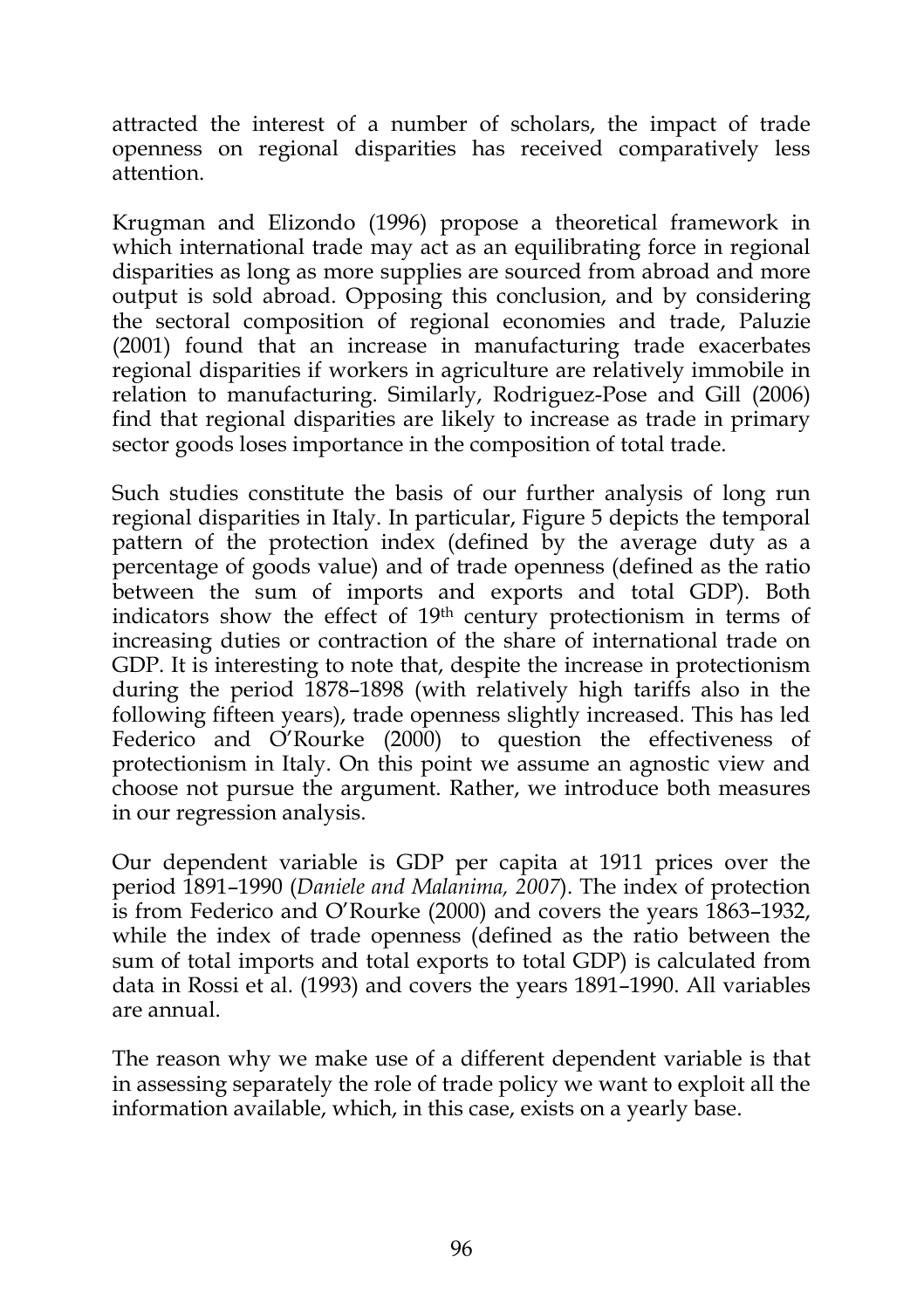Following Acemoglu et al. (2005), we can test the impact of trade policy on regional development by estimating the following regression equation:

$$
\ln gdp_n = d_t + \delta_r + \sum_{t=1891}^{1990} \beta_{1t} South \, d_t + \beta_2 South \, trade_t + \varepsilon_n \tag{4}
$$

where the dependent variable is the logarithm of GDP per capita in region *r* at time *t*,  $d_t$  is a vector of time dummies and  $\delta_t$  a vector of regional fixed effects, *South* is a dummy variable taking the value of 1 for regions in the South and 0 otherwise, and *trade* is either the logarithm of trade openness or of the index of protection.

The results for models 1 and 2 in Table 4 disclose a positive impact of protectionism on GDP per capita in Southern regions. In fact, we found a positive and significant coefficient for the term South\*Protectionism, implying that higher tariffs lead to higher GDP in the South. Similarly, the coefficient for South\*Openness is negative and significant, implying that lower openness to international market leads to higher GDP in Southern regions. In models 3 and 4, we propose a specification in which trade is interacted with the logarithm of productivity in industry in 1891, instead of *South*. Both estimated coefficients confirm the positive effect or protectionist policy in regions with a high level of productivity in the manufacturing sector in 1891.

Taken together, models 1–4 point out the benefits of trade policy in the South, possibly because of high tariffs for agricultural goods, and in highly productive regions, possibly because of tariffs on chemicals, iron, steel and textiles.

In Table 5 we assess the impact of trade policy on growth in a convergence regression function. In model 1 we found a positive effect of protectionism on regional growth in the South, while the results of model 2 propose a contrasting (negative) effect. The reasons for such opposite results are not clear, however they could be traced in Figure 5, which shows in the years 1891–1901 and 1911–1918 a substantial comovement of the protection and of the openness indexes, possibly because total imports and exports respond not only to trade policy but also to other socio-economic variables. Models 3 and 4 also present unsatisfactory results in terms of the signs and significance levels of the coefficients.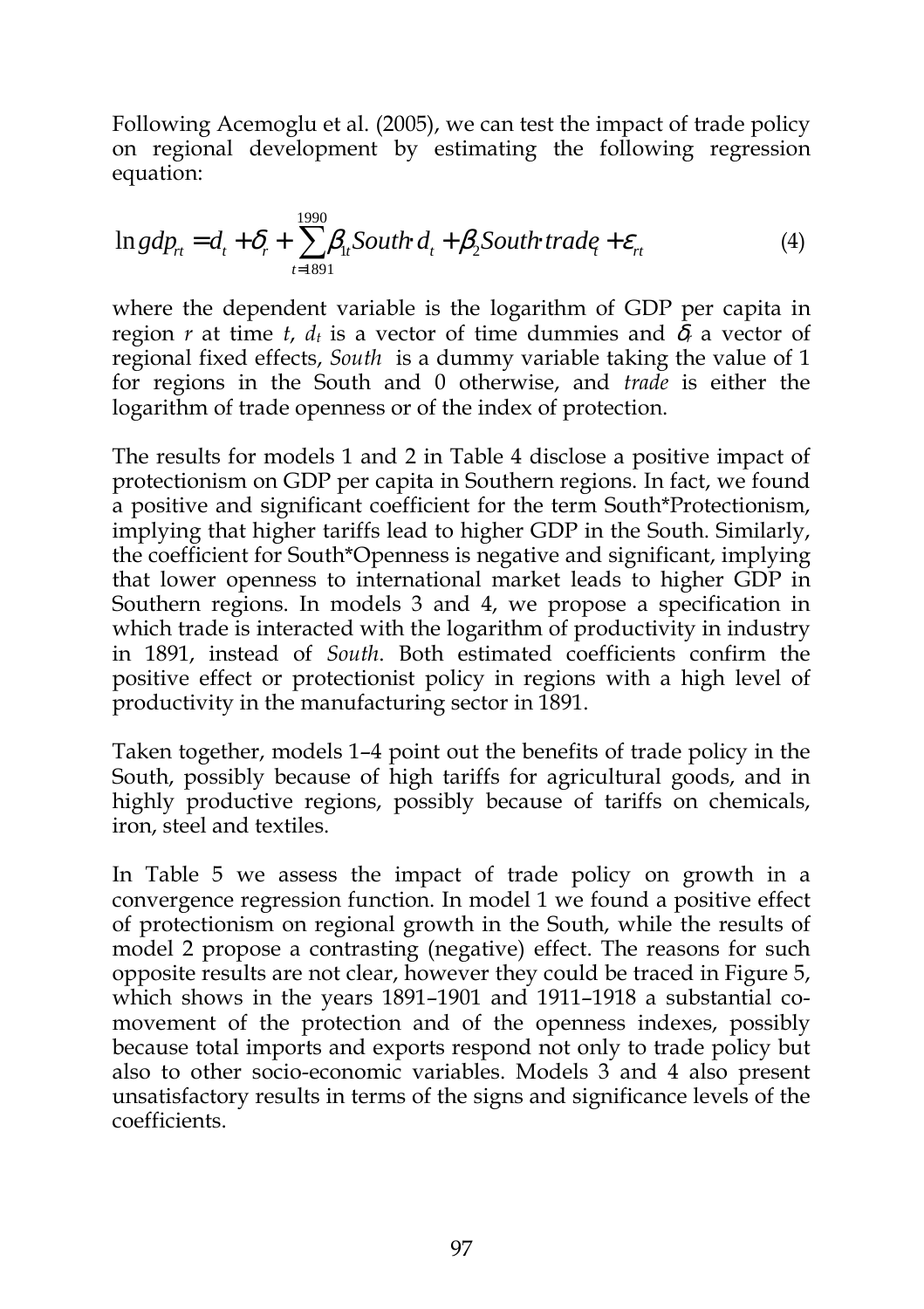Taken together, results in Tables 4 and 5 point to a positive effect of protectionism on Southern GDP, although the effect on the short run growth process is unclear or negligible.

Our argument is that initial conditions on human capital stock and protectionist trade policy blocked the industrialization of the South by providing incentives to remain specialized in agriculture through a positive short run effect on GDP. In order to put together the two separate pieces of evidence we estimate the following specification using the dataset described in Section 3:

$$
\Delta spec_{r,ind,t} = d_t + \delta_t + \sum_{1911}^{1951} \beta_{1t} educ_{r71} \cdot d_t + \beta_2 educ_{r71} * trade_t + \varepsilon_n \tag{5}
$$

where the dependent variable is percentage change in the manufacturing share. Because of the structure of the dataset, the variable *trade* is averaged over the years. Columns 1 and 2 in Table 6 reports estimates that confirm the hypothesis that high protection generally leads to larger changes in manufacturing shares of Italian regions. In column 3, however, we show the results of a model that can test our hypothesis more explicitly, i.e.:

$$
\Delta spec_{r,ind,t} = d_t + \delta_t + \sum_{1911}^{1951} \beta_{1t} educ_{r71} \cdot d_t + \beta_2 educ_{r71} \cdot spec_{r,ind,t-1} + + \beta_3 South \cdot trade_t + \beta_4 spec_{r,ind,t-1} + \varepsilon_n
$$
 (6)

Here *trade* is the average tariffs on agricultural goods, as in Federico and O'Rourke (2000). Our a priori assumption is that higher protection of agricultural goods leads to lower growth of industry share in the South - a corollary of our hypothesis that trade policy blocked structural change in the South. Interestingly, we find a slight process of structural convergence, as the coefficient associated with *specr,ind,t-1* is negative and significant, while the coefficient  $\beta_2$  is positive and significant, implying a diverging pattern of industrialization imposed by initial disparities in literacy rates. Also to be noted is the coefficient for the variable *South\*tradet*, which is negative and significant at 5%. Results are also confirmed in model 4, where we select the change in agriculture protection instead of its level.

Taken as a whole, these results show that our argument is reasonably corroborated by data, suggesting that initial human capital conditions and protectionist trade policy slowed industrialization and structural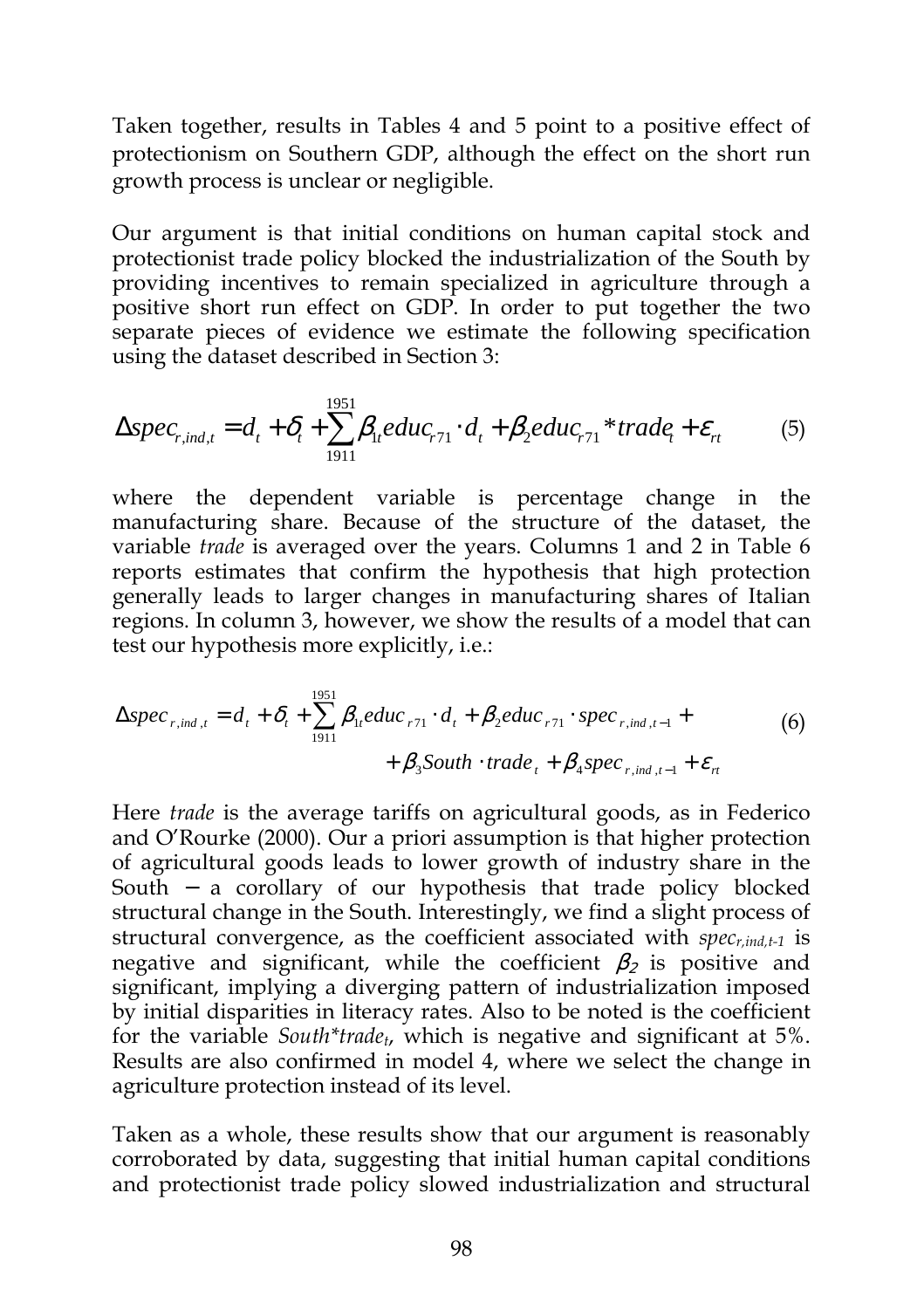change in Southern regions, resulting in an increase of regional disparities in the long run.

# **5) Concluding Remarks**

Estimation results support the positive effect of human capital both on productivity levels and on the growth rate of productivity. The model introduces education level in 1871 and 1891 as a proxy for human capital stock in each region, evaluating how much the traditional education level affected the regional development path. Not inserting a continuous variable for education level reflects limited data availability, as well as a deliberate methodological choice.

Introducing education through an interaction term in a fixed effect framework allows for controlling for both for region and year fixed effect, as well as for evaluating the effect of education in 1871 over the years. The results can be interpreted in terms of a path dependence assessment of the role of regional gaps in human capital level on long run regional development rates.

The methodology is particularly relevant for considering the regional structural gaps analyzed in the first part of the paper. It has been underlined that just after the unification process the main source of heterogeneity among regions was not related to differences in productivity but to those in education level. In addition, the cluster structure of this heterogeneity has been analyzed through a cartographic representation, showing that the well known North-South duality was negligible in terms of productivity performances, but was already in force in terms of human capital differentials.

This empirical evidence in the first part of the analysis suggested a significant correlation between educational gaps and divergent development trends between the northern and southern parts of Italy. The estimates obtained further confirm this evidence of the crucial role of education in influencing the regional development rate.

Deepening the analysis, a higher correlation between education level and industrial specialization has been shown. Such evidence, combined with the stronger effect of industrial specialization on total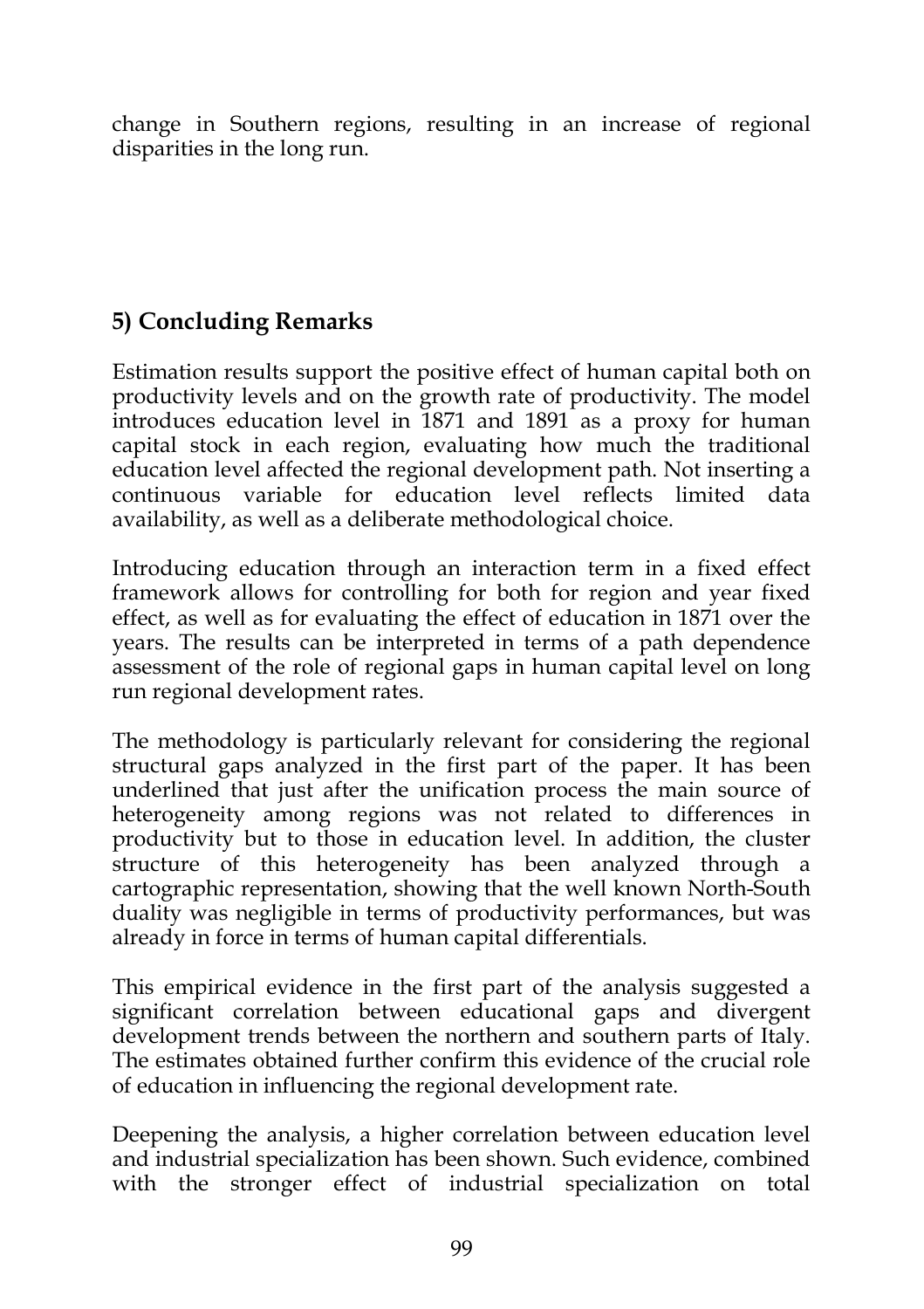productivity, leads to the conclusion that sectoral specialization can be considered the main channel through which education affects productivity. The general conclusion is that regions with more educated labour forces can specialize in more productive sectors.

Moreover, it is suggested that the ineffectiveness of industrial policy in the south of Italy over past decades was probably due to the lack of adequate preconditions in terms of human capital. This conclusion constitutes a proof of the crucial effect of education on local development. However, an open question persists: Does education fully explain the heterogeneity in sector specialization among regions?

The answer is clearly negative: Education level is a significant variable, allowing some regions to deal with a structural change in their economies. Other policies, however, naturally played a fundamental role in the definition of national economic equilibria. The above analysis has attempted to assess the effect of intra-national trade as a fundamental determinant of the regional economic structure.

Our findings show that the short term effect of protectionism on GDP is positive and statistically significant, but focusing on its variation over time the impact remained positive only in the South of Italy. Such empirical evidence suggests a positive correlation between the level of GDP and protectionism for both agricultural and industry-based economies, although when we look at the variation in GDP over time it is clear that this effect is no longer relevant for industrial regions,. This system of incentives, together with the lacking human capital, blocked the industrialization process in the South of Italy. The lesser endowments of human capital made coping with structural change difficult, while protectionism encouraged southern regions to specialize in agriculture.

The results of our analyses suggest these dual overall conclusions:

• Human capital was a fundamental determinant in the divergence between North and South of Italy; it prevented southern regions from switching from a low value added agriculture-based economy to a higher value added, industry-based economy

• Protectionism incentivised southern regions to focus on agriculture, with the positive effect of protectionism on the agriculture-based economy (as compared to its negligible effect on the industry-based economy) providing a justification for local governments to block industrial development.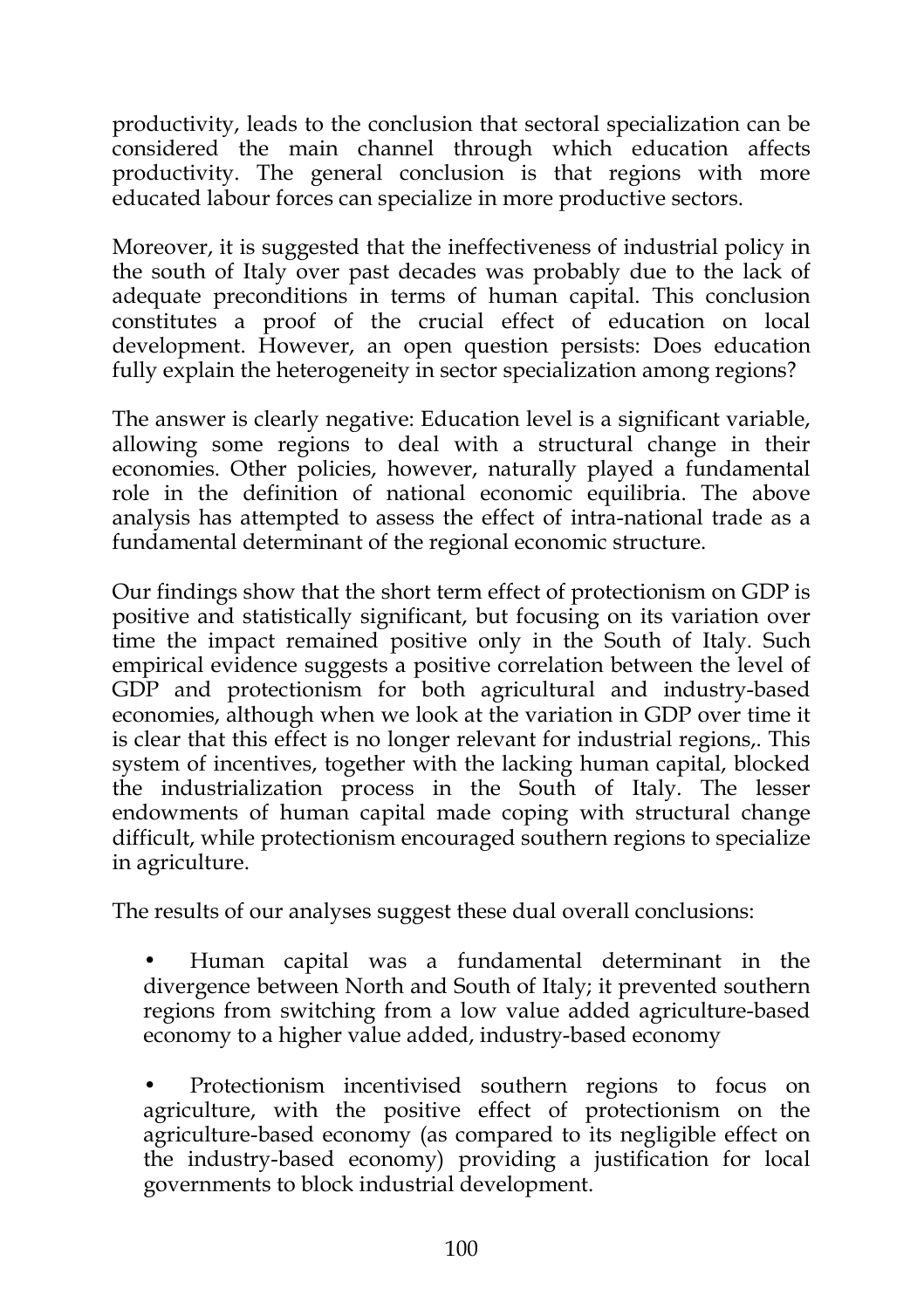The well known North-South duality depends on regional structural characteristics in terms of human capital differentials, but it was exacerbated by a national trade policy that stimulated the persistence of agricultural specialization in regions where traditional gaps could imply higher opportunity costs in modifying the structure of the economy.

#### **Bibliography**

Abreu, M., de Groot H.L.F. and Florax R.J.G.M., 2005, "Space and Growth: A Survey of Empirical Evidence and Methods," *Région et Développement*, 21: 12–43.

Acemoglu D., Dell M., 2009, Productivity Differences between and within countries, *American Economic Journal: Macroeconomics*, forthcoming.

Acemoglu D., Johnson S., Robinson J., 2005, The rise of Europe: Atlantic trade, institutional change and economic growth, *American Economic Review*, vol. 95(3), pp. 546 –579.

Baldwin R., Cain G.G., 2000, Shifts in Relative US Wages: The Role of Trade, Technology and Factor Endowments, *Review of Economics and Statistics*, vol. 82, pp. 580–595.

Bare M., de Groot H.L.F., Florax R.J.G.M., 2005, A meta-analysis of βconvergence: The legendary 2%, *Journal of Economic Surveys*, vol. 19(3), pp. 389–420.

Blattman C., Clemens M.A., Williamson J.G., 2002, Who Protected and Why? Tariffs of the World Around 1870-1938, Harvard University, mimeo.

Borjas G.J., Freeman R.B., Katz L.F., 1997, How Much Do Immigration and Trade Affect Labor Market Outcomes?, *Brookings Papers on Economic Activity*, pp. 1-67.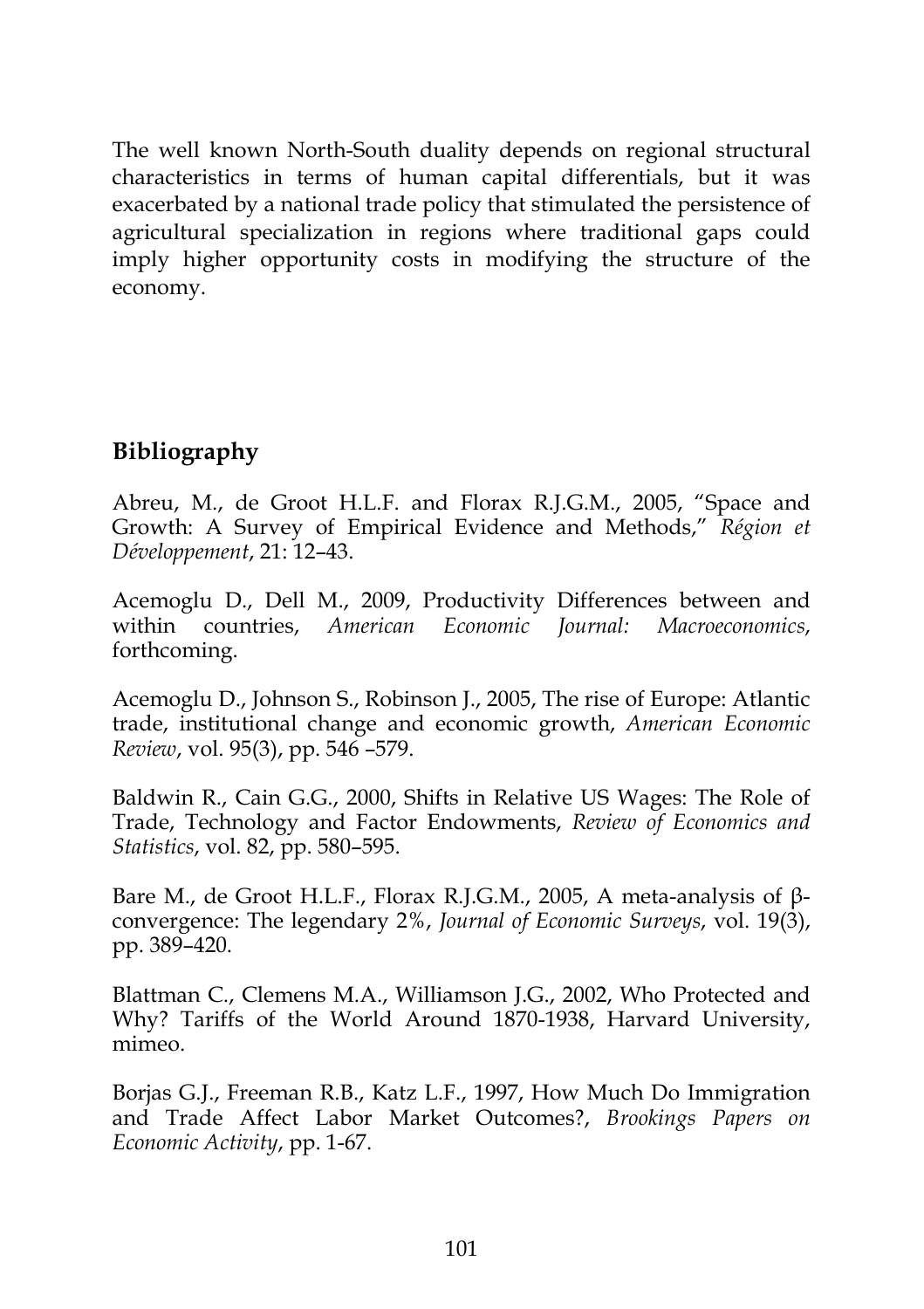Calderon C., Chong A., 2001, External Sector and Income Inequality in Interdependent Economies Using a Dynamic Panel Data Approach, *Economics Letters*, vol. 71(2) pp.225-231.

Combes P-P., Lafourcarde M., Thisse J.F., Toutain J-C, 2008, The Rise and Fall of Spatial Inequalities in France: A Long Run Perspective, Paris School of Economics, WP. 2008-54.

Daniele V., Malanima P, 2007, Il prodotto delle regioni e il divario Nord-Sud in Italia (1861-2004), *Rivista di Politica Economica*, 2007(Marzo-Aprile) pp. 267-315.

Dollar D., Kraay A., 2002, Growth Is Good for the Poor, *Journal of Economic Growth*, vol. 7(3), pp. 195-225.

Esposto A.G., 1997, Estimating Regional Per Capita Income: Italy, 1861- 1914, *Journal of European Economic History*, vol. 26, pp. 585-604.

Federico G., 2000 Una stima del valore aggiunto dell'agricoltura italiana, in B. Frey (ed.), *I conti economici dell'Italia: Il valore aggiunto per il 1891, 1938 e 1951*, Bari: Laterza.

Federico G., O'Rourke K., 2000*,* Much ado about nothing? The Italian trade policy in the 19th century, in J.Williamson and S.Pamuk (eds), *The Mediterranean response to globalisation before 1950*, London: Routledge.

Feenstra R.C., Hanson G.H., 1999, The Impact of Outsourcing and High-Technology Capital on Wages: Estimates for the United States, 1979-1990, *Quarterly Journal of Economics*, vol. 114, pp. 907-940.

Felice E., 2005a, Il reddito delle regioni italiane nel 1938 e nel 1951. Una stima basata sul costo del lavoro, *Rivista di Storia Economica,* vol. XXI(1) pp. 3-30*.* 

Felice E., 2005b, Il valore aggiunto regionale. Una stima per il 1891 e per il 1911 e alcune elaborazioni di lungo periodo (1891-1971), *Rivista di Storia Economica,* vol. 21(3), pp. 273-314.

Fenoaltea S., 1973, Riflessioni sull'esperienza industriale italiana dal Risorgimento alla Prima Guerra Mondiale, in G. Toniolo (ed.), *Lo sviluppo economico italiano 1861-1940*, Bari: Laterza.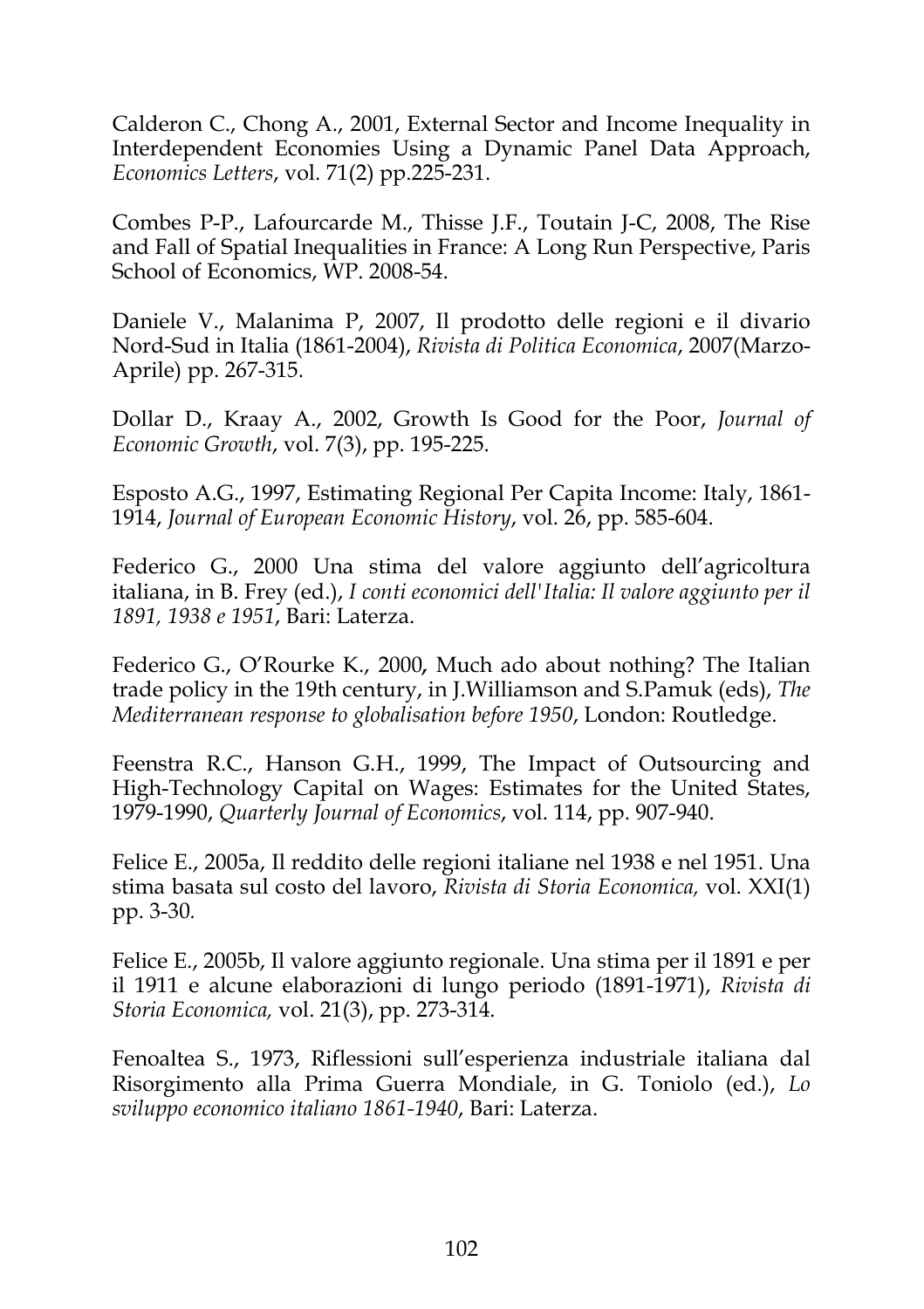Fenoaltea S., 1999, *Lo sviluppo economico dell'Italia nel lungo periodo: riflessioni su tre fallimenti*, in P. Ciocca e G. Toniolo (eds), *Storia Economica d'Italia Vol. 1*, Bari: Laterza.

Fenoaltea S., 2003, Peeking Backward: Regional Aspects of Industrial Growth in Post-Unification Italy, *Journal of Economic History*, vol. 63, pp. 1059-1102.

Fenoaltea S., 2006, *L'economia italiana dall'Unità alla Grande Guerra*, Laterza, Bari.

Fischer R., 2001, The Evolution of Inequality After Trade Liberalisation, *Journal of Development Economics*, vol. 66(2), pp. 555-579.

Gerschenkron A., 1962, *Economic Backwardness in Historical Perspective*, Cambridge: Bellknap Press of Harvard University Press.

Giavazzi F., Tabellini G., 2005, Economic and Political Liberalizations, *Journal of Monetary Economics*, vol. 52, pp. 1297-1330.

Irwin D.A., 2005, The Welfare Cost of Autarky: Evidence from the Jeffersonian Trade Embargo, 1807-1809, *Review of International Economics*, vol. 13(4), pp. 631-645.

Krugman P., Elizondo L.R., 1996, Trade Policy and the Third World Metropolis, *Journal of Development Economics*, vol. 49, pp. 137-150.

Lucas R.E., 1988, On the mechanism of economic development, *Journal of Monetary economics*, vol. 22(1), pp. 3-42.

Malanima P., 2002, *L'economia italiana. Dalla crescita medievale alla crescita contemporanea*, Bologna:il Mulino.

Ngai L.R., 2004, Barriers and the Transition to Modern Growth, *Journal of Monetary Economics*, vol. 51, pp. 1353-1383.

Nunn N., Trefler D., 2007, The Political Economy of Tariffs and Long-Term Growth, Harvard University, mimeo.

O'Rourke K.H., 2000, Tariffs and Growth in the Late  $19<sup>th</sup>$  Century, *Economic Journal*, vol. 110(April), pp. 456-483.

Paluzie E., 2001, Trade Policy and Regional Inequality, *Papers in Regional Science*, vol. 80(1), pp. 67-86.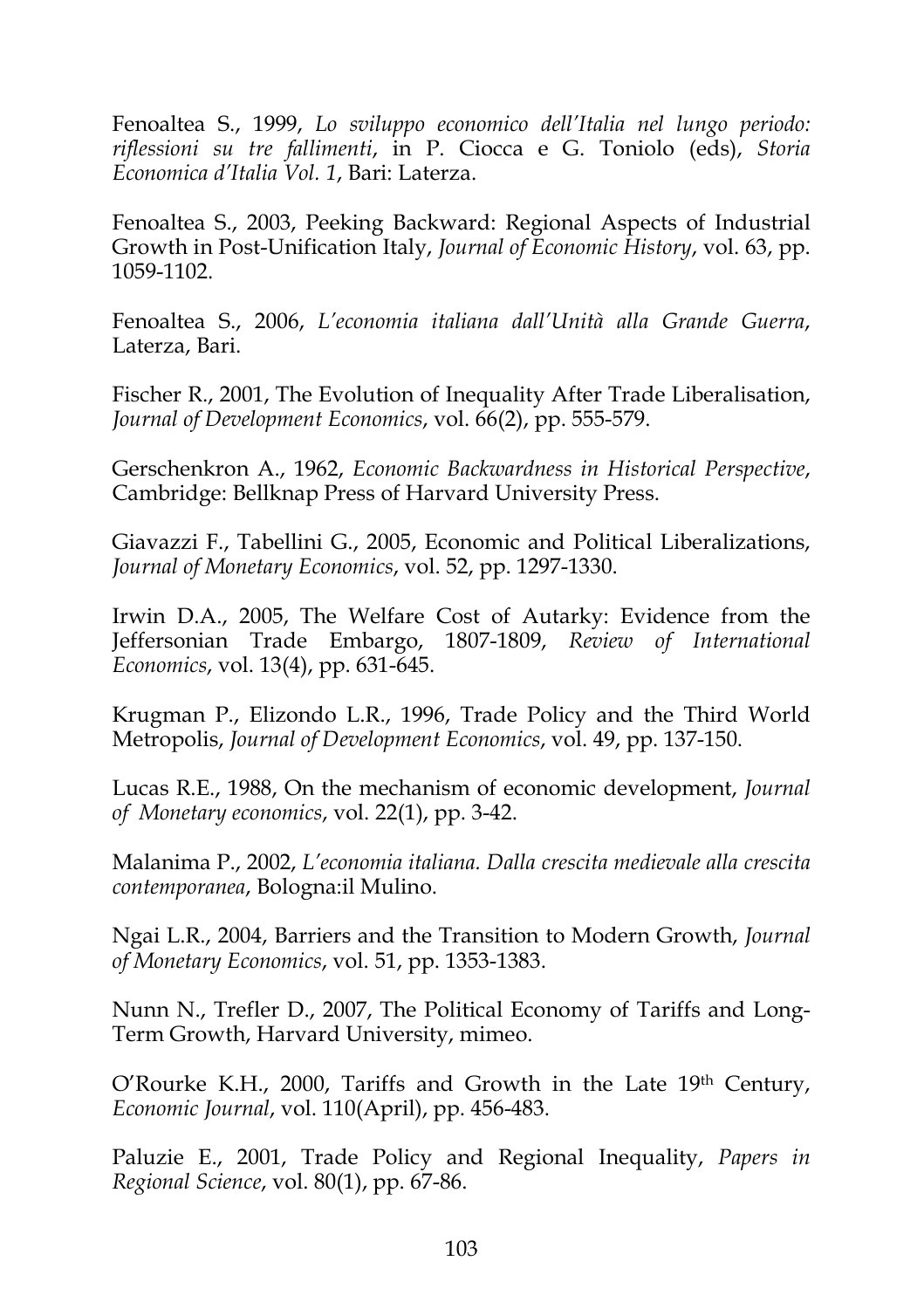Percoco M., 2009, History, Geography and Economies of Agglomeration, Università Bocconi, mimeo.

Pescosolido G., 1998, *Unità nazionale e sviluppo economico*, Bari: Laterza.

Putnam R., 1993, *Making Democracy Work*, Princeton: Princeton University Press.

Rapp R., 1975, The Unmaking of the Mediterranean Trade Hegemony: International Trade Rivalry and the Commercial Revolution, in *Journal of Economic History*, vol. 35, pp. 499-525.

Ravallion M., 2001, Growth, Inequality and Poverty: Looking Beyond Averages, *World Development*, vol. 29(11), pp. 1803-1815.

Rodriguez-Pose A., Gill N., 2006, How Does Trade Affect Regional Disparities?, *World Development*, vol. 34(7), pp. 1201-1222.

Romer P., 1986, Increasing returns and long-run growth. *Journal of Political Economy,* vol. 94, pp. 1002-1037.

Romer P., 1990, 'Endogenous Technological Change,' *Journal of Political Economy*, vol. 98(5), pp. 71-102.

Rossi N., Sorgato A., Toniolo G., 1993, I conti economici italiani: una ricostruzione statistica, 1890-1990, *Rivista di Storia Economica*, vol. 10(1), pp. 1-47.

Sapelli G., 1991, Technical Change, Micro-Economic Evolution and Growth: An Introductory View of Italian Economic Development, in G. Dosi, R. Giannetti, P.A. Toninelli (eds), *Technology and Enterprise in Historical Perspective*, Oxford University Press, Oxford.

Spilimbergo A., London J.L., Szekely M., 1999, Income Distribution, Factor Endowments and Trade Openess, *Journal of Development Economics*, vol. 59(1), pp. 77-101.

Sturges H., 1926, The choice of a class-interval. *Journal of the American Statistical Association*, vol. 21, pp. 65-66.

Tabellini G., 2009, Culture and Institutions in European Regions, *Journal of the European Economic Association*, forthcoming.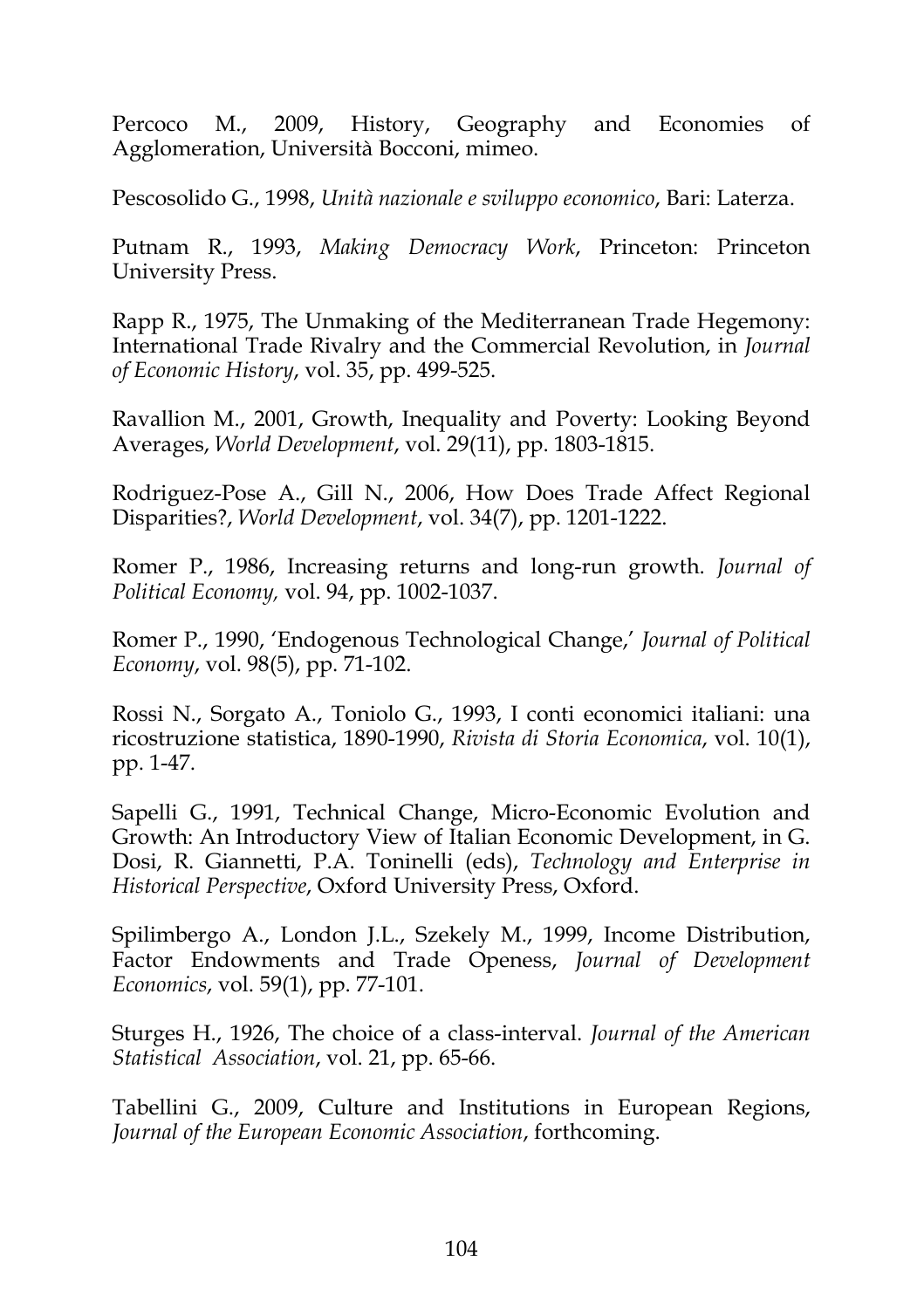Tena A., 2006, Tariff History Lessons from the European Periphery. Protection Intensity and the Infant Industry Argument in Spain and Italy 1870-1930, Universidad Carlos II de Madrid, WP in Economic History 06-08.

Tena A., 2007, Tariff Structure and Institutions in Late XIX Century. New Perspectives on the Tariff Growth Paradox, Universidad Carlos II de Madrid, mimeo.

White H., Anderson E., 2001, Growth Versus Distribution: Does the Pattern of Growth Matter?, *Development Policy Review*, vol. 16(3), pp. 267-289.

Zamagni V., 1993, *Dalla periferia al centro*, Bologna: il Mulino.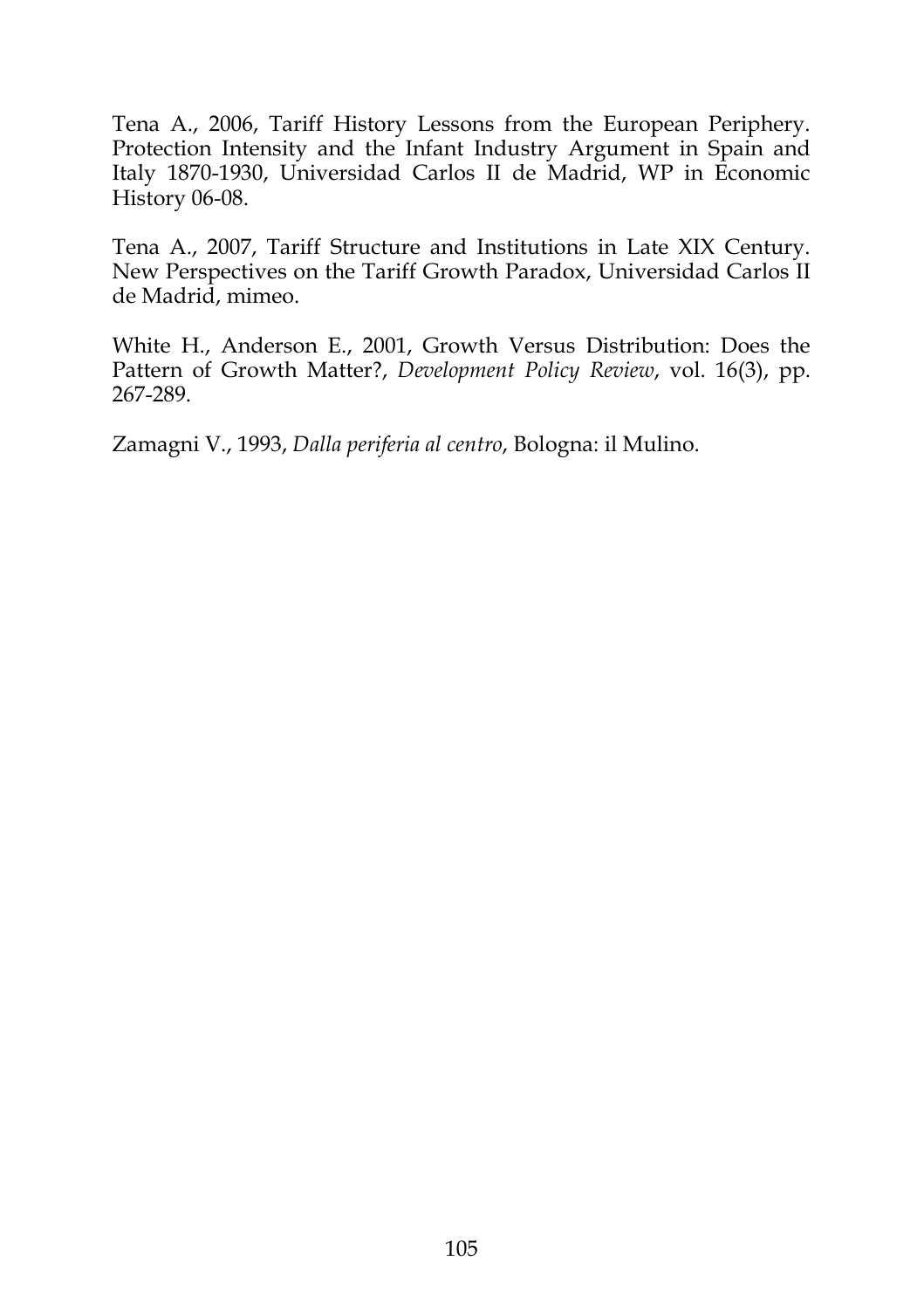### **Figures and tables**



**Figure 1: Per capita GDP in Italian macroareas (at 1911 prices)** 

Source: Daniele and Malanima (2007)

**Figure 2: Variation of the index of industrialisation, 1891–1911** 



Notes: The index of industrialisation is the ratio between the regional share of industrial value added and the regional share of male population older than 15 years. The graph displays the absolute variation of the index between 1891 and 1911. Source: Fenoaltea (2006).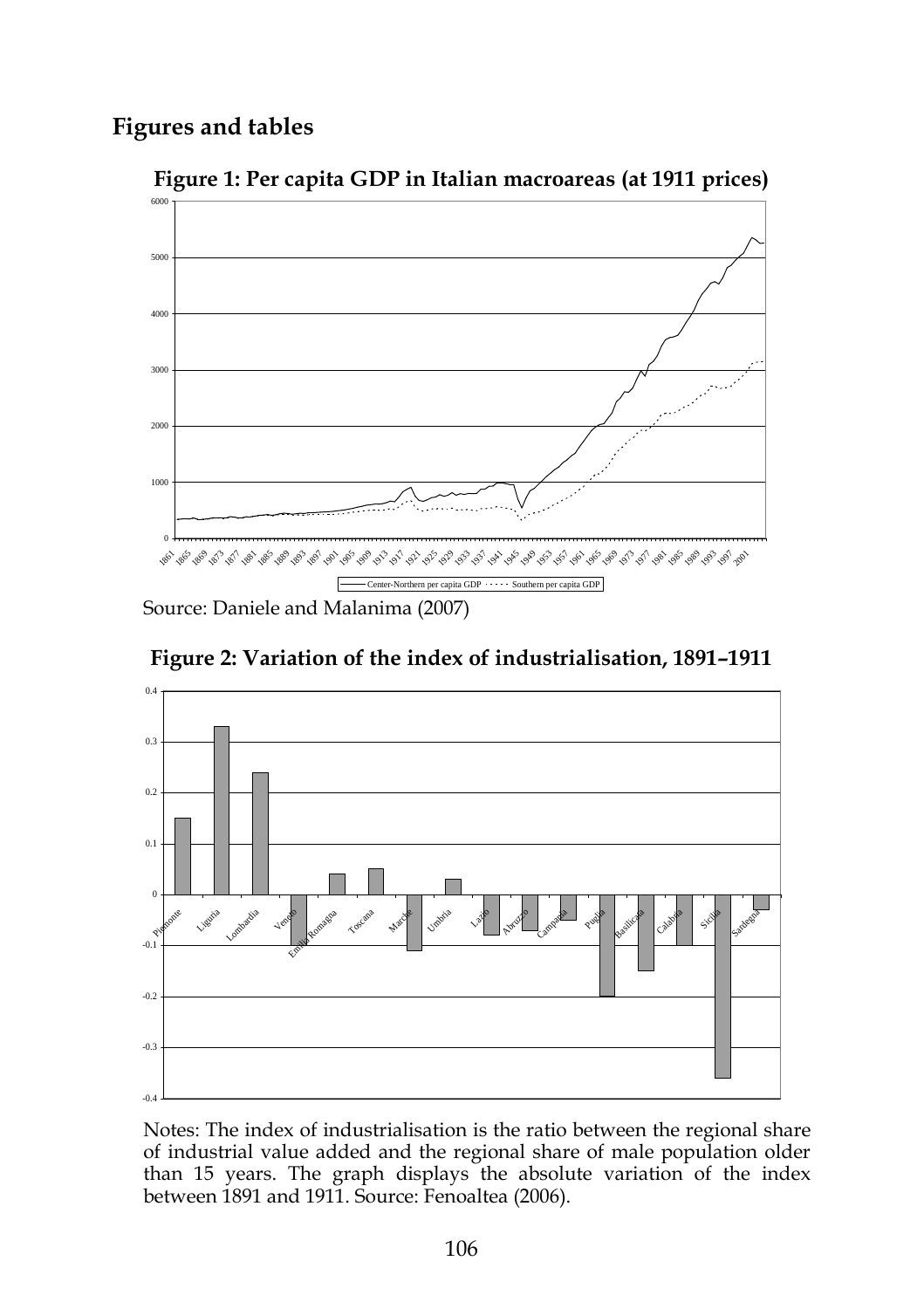

**Figure 3a: Value added in 1891 (Italy=1)** 

Source: Felice (2007)



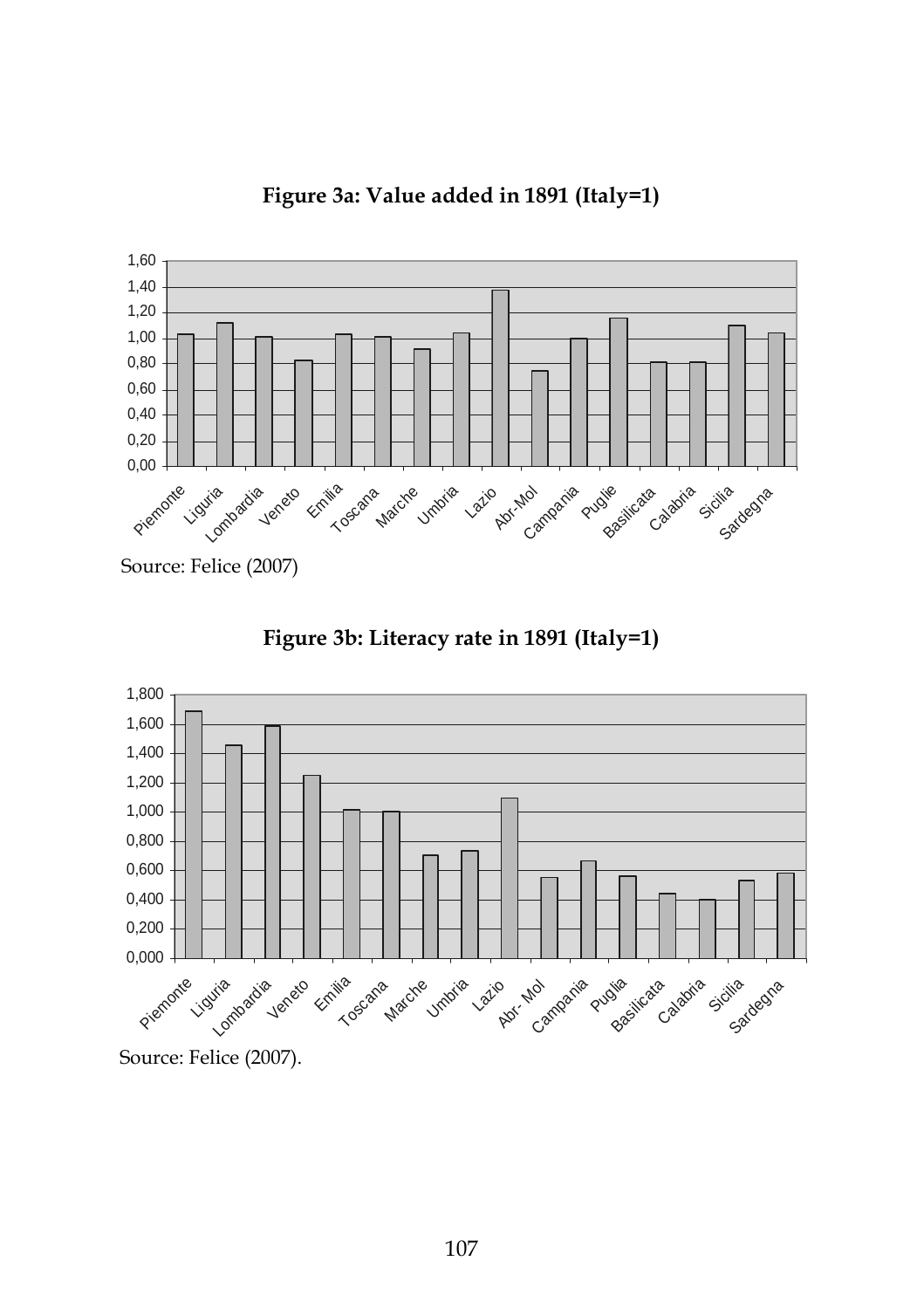

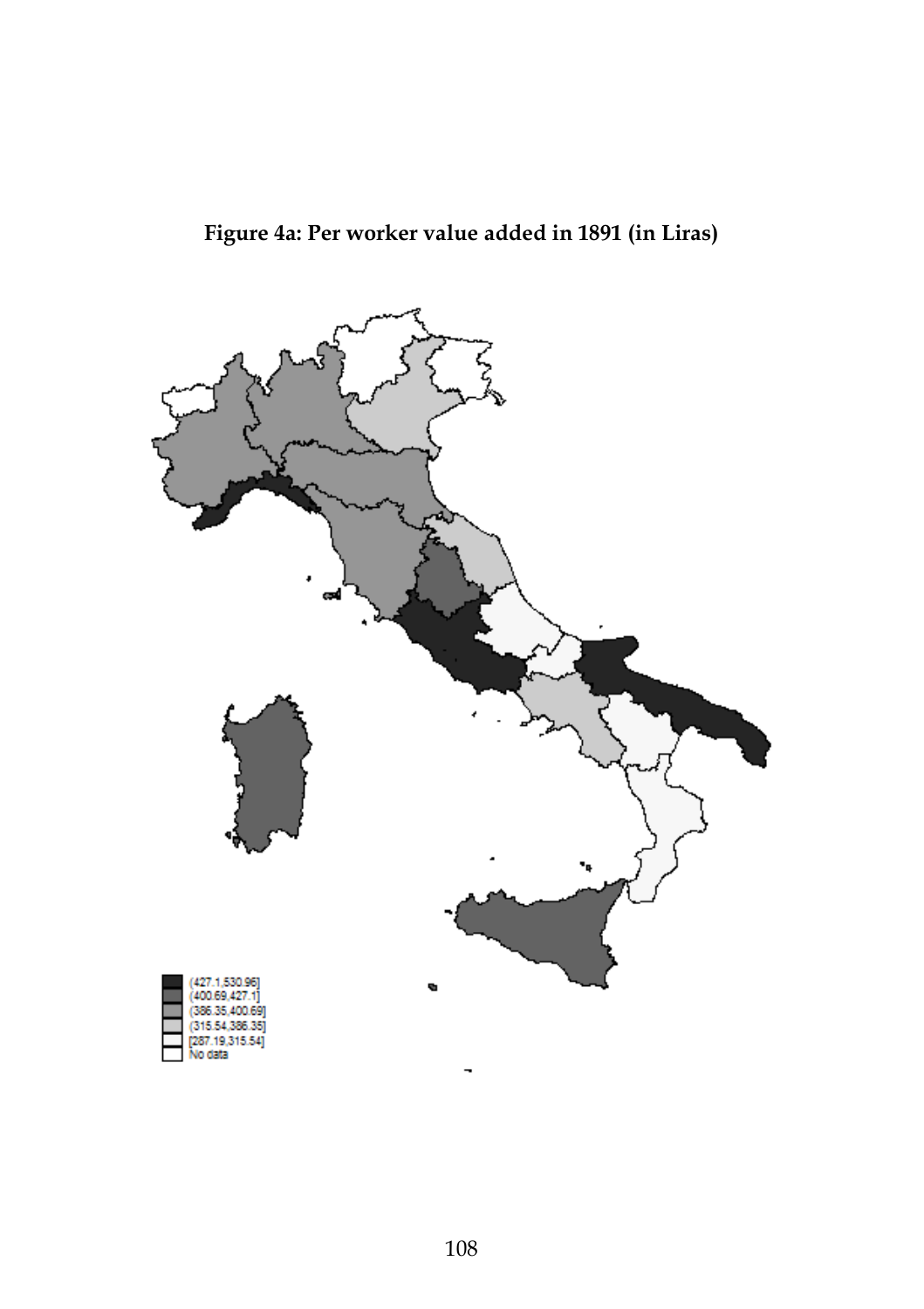

**Figure 4b: Literacy rate in 1891 (in percentage)**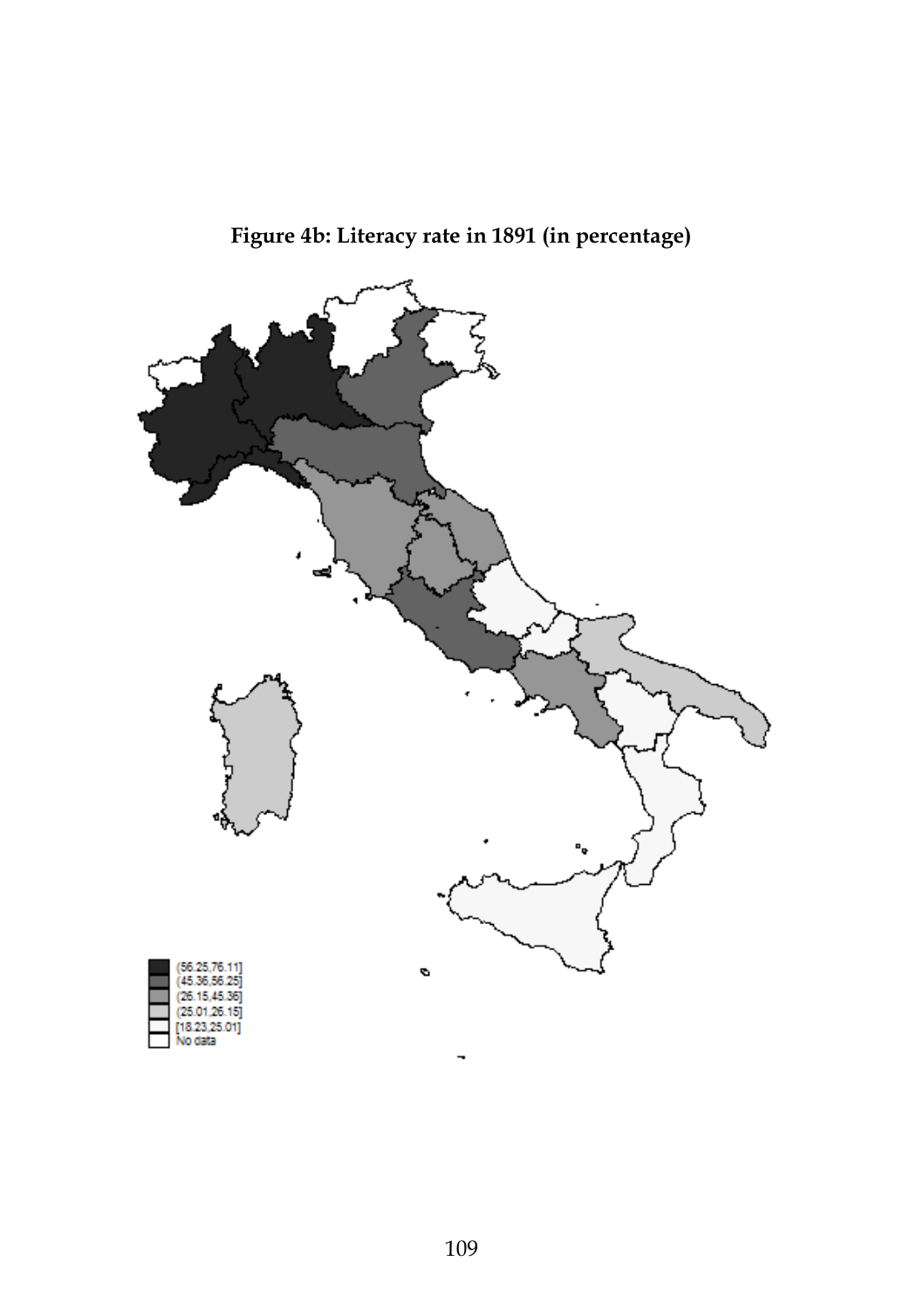

# **Figure 4c: Specialization in agriculture in 1891**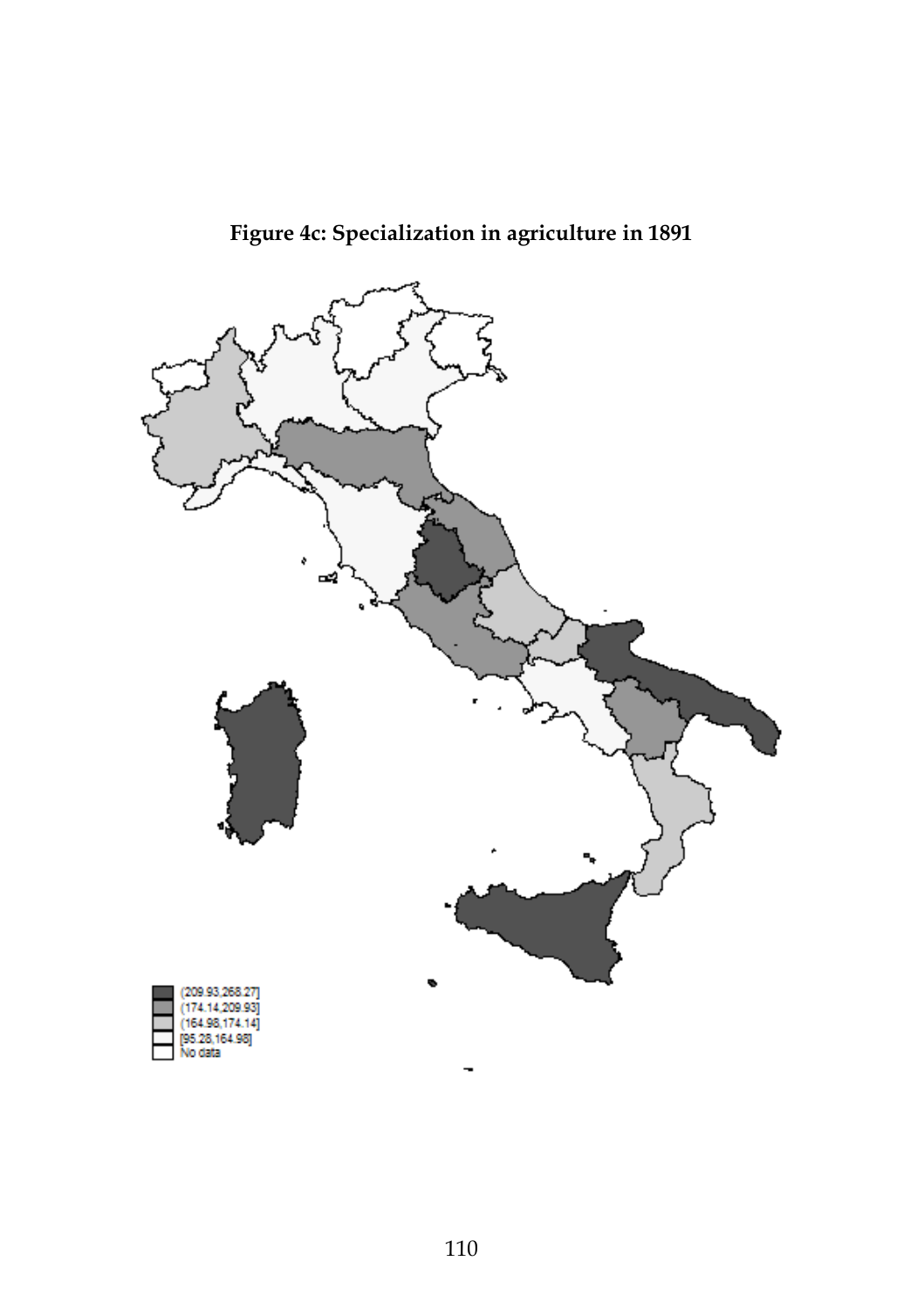

**Figure 5: Temporal pattern of the index of protection** 

Notes: Both indices are normalized at 1891 level. Sources: Federico and O'Rourke (2000) and Rossi et al. (1993).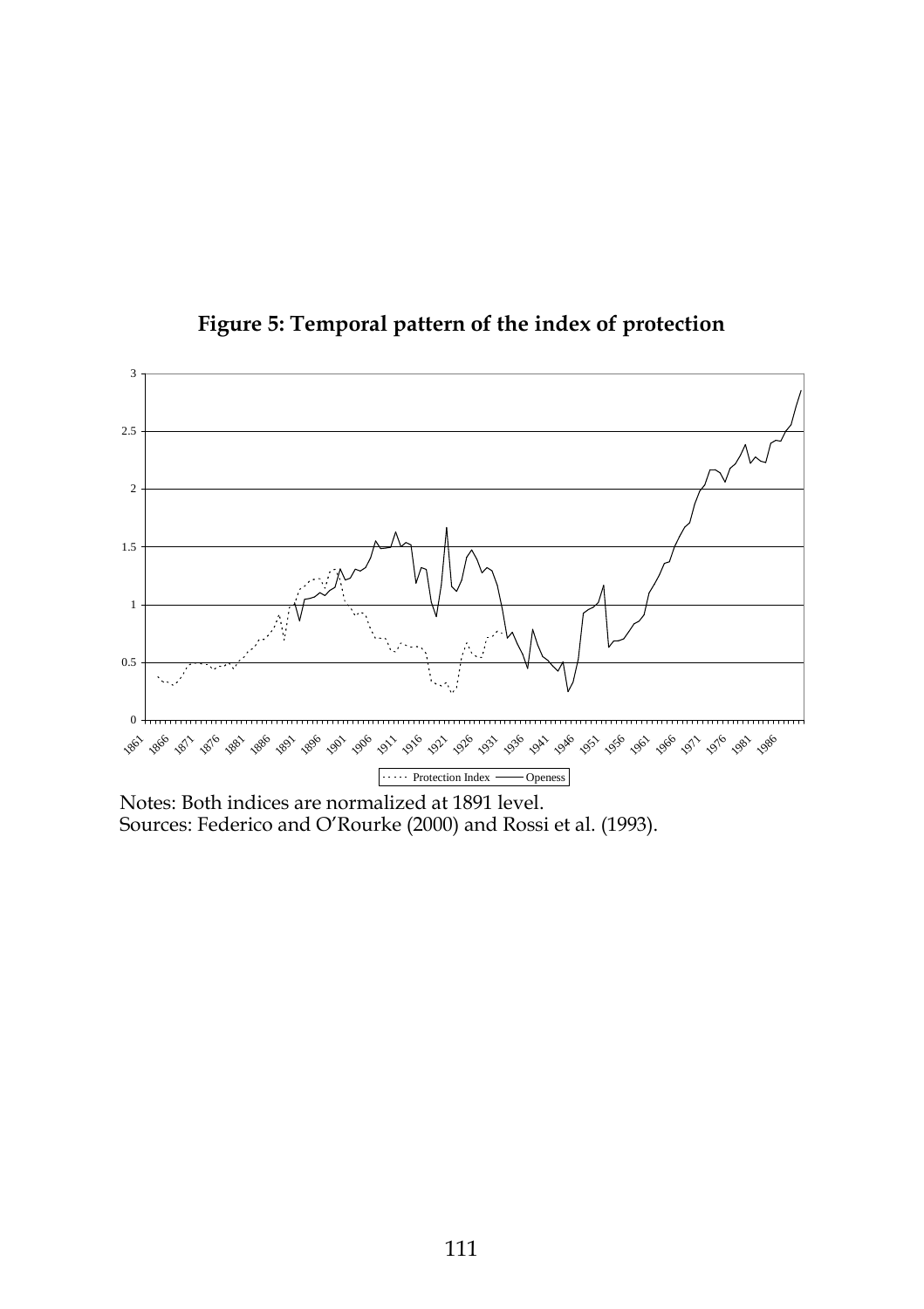**Table 1: Dependent variables: overall, between and within variation** 

|              |                | Mean   | Std.<br>Dev. | Min    | Max     | <b>Observations</b> |
|--------------|----------------|--------|--------------|--------|---------|---------------------|
| growth       | Overall        |        | 2.9537       | 4.5119 | 13.3260 | $N = 48$            |
|              | <b>Between</b> | 8.4352 | 0.3426       | 7.9795 | 9.0790  | $n = 16$            |
|              | Within         |        | 2.9346       | 4.8691 | 12.6822 | $T = 3$             |
| $ln va_{rt}$ | Overall        |        | 2.5246       | 5.6601 | 13.3339 | $N = 64$            |
|              | <b>Between</b> | 8.1579 | 0.2310       | 7.7984 | 8.5767  | $n = 16$            |
|              | Within         |        | 2.5145       | 5.5691 | 12.9151 | $T = 4$             |

Notes: N stands for the total number of observations, n is the number of regions in the sample and T is the number of temporal observation for each region.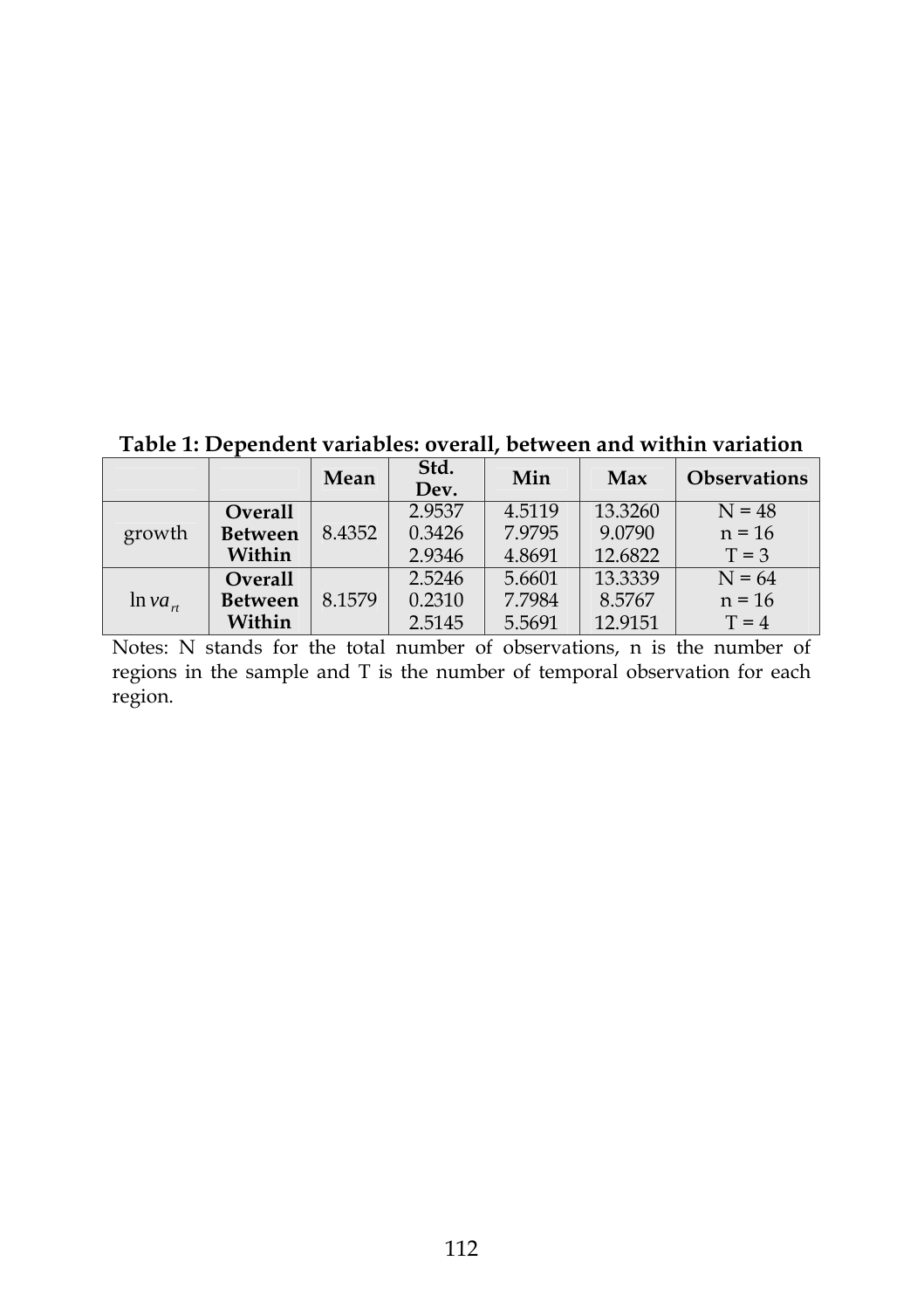|                                                         | growth            |                                   | $\ln va_{rt}$     |                    |                  |  |
|---------------------------------------------------------|-------------------|-----------------------------------|-------------------|--------------------|------------------|--|
|                                                         | (1)               | (2)                               | (3)               | (4)                | (5)              |  |
| $ln spec_{ragr-1}$                                      | $.53***$<br>(.24) | $.62*$<br>(.33)                   |                   |                    |                  |  |
| $ln$ spec <sub>rindt-1</sub>                            | $.50**$<br>(.21)  | $.57***$<br>$\frac{(.22)}{1.3**}$ |                   |                    |                  |  |
| $ln$ spec <sub>rtert-1</sub>                            | $1.49**$<br>(.71) | (.56)                             |                   |                    |                  |  |
| $ln$ spec <sub>ragrt</sub>                              |                   |                                   | $-.05$<br>(.15)   | $-.05$<br>(.16)    | .08<br>(.39)     |  |
| $ln$ spec $_{\text{rindt}}$                             |                   |                                   | $.35***$<br>(.14) | $.34**$<br>(.14)   | $-92**$<br>(.41) |  |
| $ln$ spec <sub>rtert</sub>                              |                   |                                   | $11***$<br>(.15)  | $-1.2***$<br>(.20) | $-.30$<br>(.51)  |  |
| $ln$ <i>educ</i> <sub>r71</sub> $d_{11}$                | $-0.04$<br>(.14)  |                                   | .00<br>(.04)      |                    |                  |  |
| $ln$ <i>educ</i> <sub>r71</sub> $*$ $d_{51}$            | $.50**$<br>(.21)  |                                   | $29***$<br>(.15)  |                    |                  |  |
| $ln$ <i>educ</i> <sub>r91</sub> $d_{11}$                |                   | .0084<br>(.1332)                  |                   | .00<br>(.04)       |                  |  |
| $ln$ <i>educ</i> <sub>r91</sub> $d_{51}$                |                   | $.42**$<br>(.18)                  |                   | $.19**$<br>(.08)   |                  |  |
| $ln$ educ <sub>r71</sub> * $ln$ spec <sub>ragrt</sub>   |                   |                                   |                   |                    | $-.00$<br>(.22)  |  |
| $ln$ educ <sub>r71</sub> * ln spec <sub>rindt</sub>     |                   |                                   |                   |                    | $70***$<br>(.26) |  |
| $\ln$ educ <sub>r71</sub> * $\ln$ spec <sub>rtert</sub> |                   |                                   |                   |                    | $-33$<br>(.33)   |  |
| Obs.<br>$\mathbb{R}^2$                                  | 48<br>0.99        | 48<br>0.99                        | 48<br>0.99        | 48<br>0.99         | 64<br>0.99       |  |

**Table 2: Productivity, human capital and sector specialization** 

Robust standard errors in parentheses.

\*\*\* p<0.001, \*\* p<0.01, \* p<0.05.

All regressions include year and region fixed effects. All models have time and region specific fixed effects.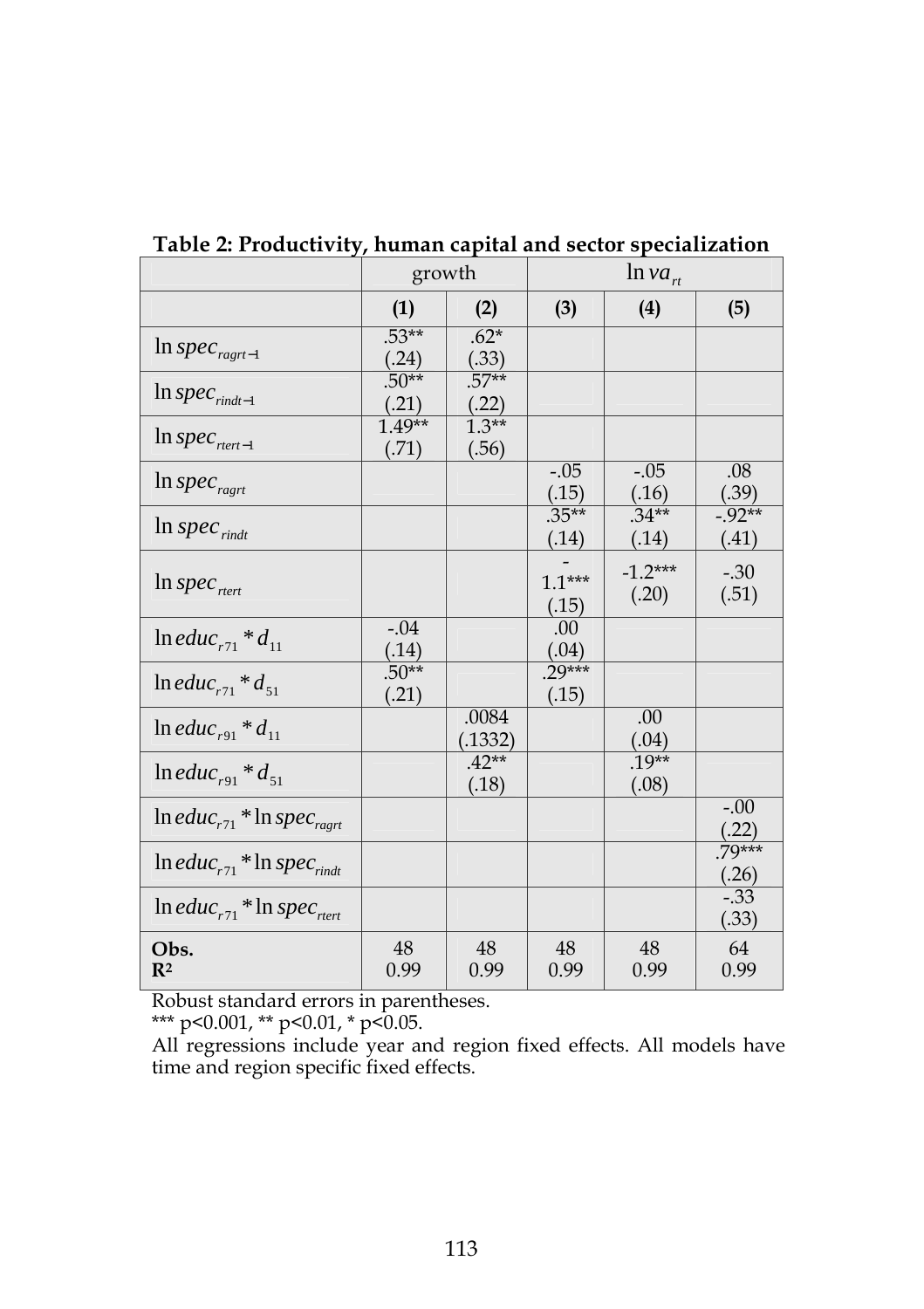|                                                | GDP per capita     |                     |                    |                     |
|------------------------------------------------|--------------------|---------------------|--------------------|---------------------|
|                                                | (1)                | (2)                 | (3)                | (4)                 |
| South*Protectionism                            | $0.08**$<br>(0.03) |                     |                    |                     |
| South*Openess                                  |                    | $-0.04**$<br>(0.02) |                    |                     |
| Productivity in industry<br>1891*Protectionism |                    |                     | $0.16**$<br>(0.07) |                     |
| Productivity in industry<br>1891*Openess       |                    |                     |                    | $-0.26**$<br>(0.07) |
| <b>Observations</b><br>R-squared               | 656<br>0.90        | 1600<br>0.98        | 656<br>0.93        | 1600<br>0.99        |

**Table 4: Regional development and trade policy** 

Robust standard errors in parentheses.

\*\*\* p<0.001, \*\* p<0.01, \* p<0.05.

All regressions include year and region fixed effects. All continuous variables are in logs. All models have an interaction term between South and a full set of time dummies, although not reported in the table.

|                          | GDP growth          |                    |                    |                    |  |
|--------------------------|---------------------|--------------------|--------------------|--------------------|--|
|                          | (1)                 | (2)                | (3)                | (4)                |  |
| Log GDP per capita t-1   | $-0.04**$<br>(0.01) | $-0.02*$<br>(0.01) | $-0.03*$<br>(0.01) | $-0.02*$<br>(0.01) |  |
|                          | $0.01**$            |                    |                    |                    |  |
| South*Protectionism t-1  | (0.00)              |                    |                    |                    |  |
| South*Openess t-1        |                     | $0.01**$           |                    |                    |  |
|                          |                     | (0.00)             |                    |                    |  |
| Productivity in industry |                     |                    | $-0.01$            |                    |  |
| 1891*Protectionism t-1   |                     |                    | (0.02)             |                    |  |
| Productivity in industry |                     |                    |                    | $-0.00$            |  |
| 1891*Openess t-1         |                     |                    |                    | (0.00)             |  |
| <b>Observations</b>      | 656                 | 1600               | 656                | 1600               |  |
| R-squared                | 0.93                | 0.93               | 0.93               | 0.93               |  |

**Table 5: Regional growth and trade policy** 

Notes: All regressions include year and region fixed effects. All continuous variables are in logs. All models have an interaction term between South and a full set of time dummies, although not reported in the table.

Robust standard errors in parentheses.

\*\*\* p<0.001, \*\* p<0.01, \* p<0.05.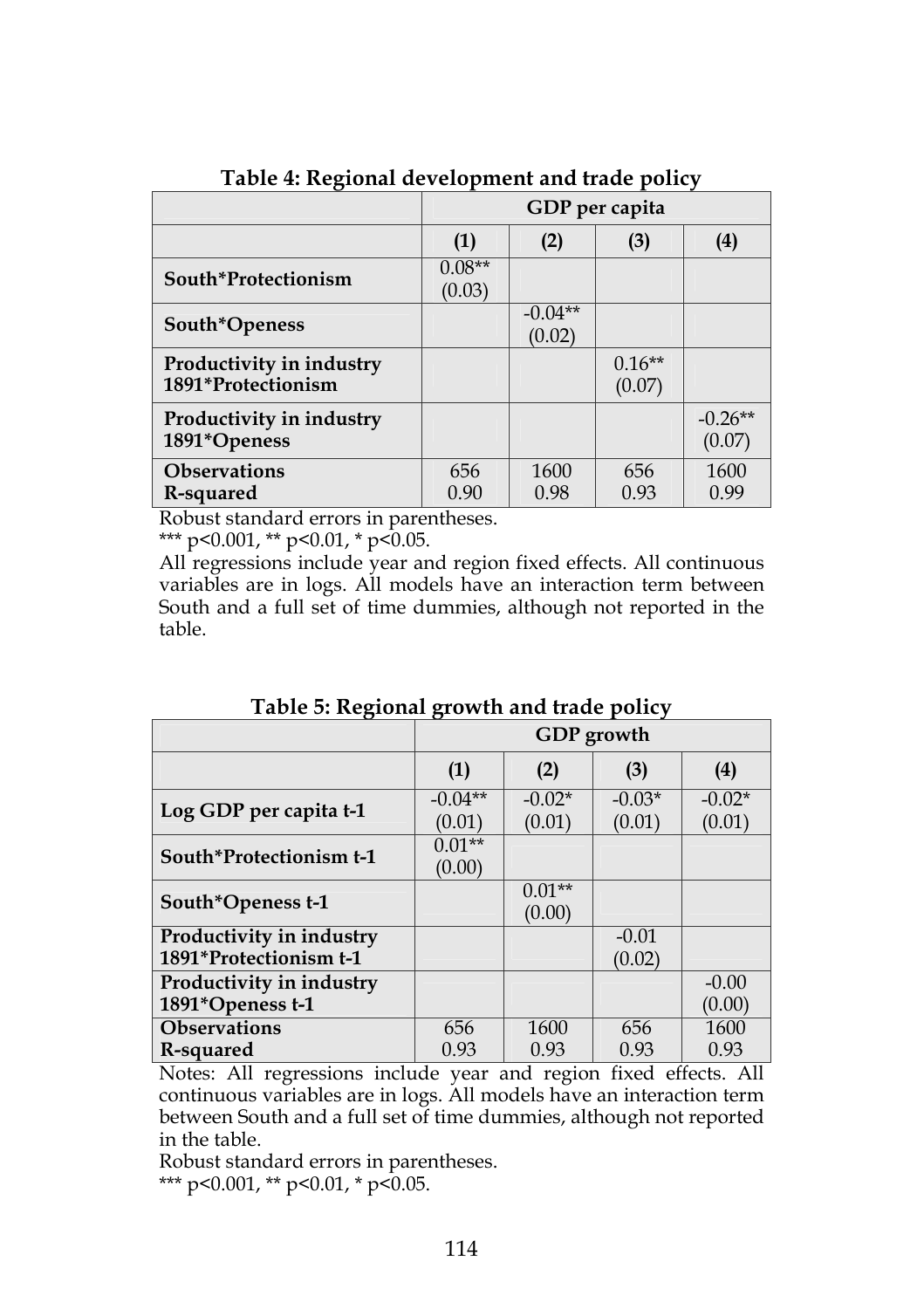|                                                      | Growth of manufacturing share |                    |                      |                      |  |
|------------------------------------------------------|-------------------------------|--------------------|----------------------|----------------------|--|
|                                                      | (1)                           | (2)                | (3)                  | (4)                  |  |
| <b>Education in 1871</b>                             | [0.16]                        | [0.19]             | [0.11]               | [0.18]               |  |
| Openess*Education<br>in 1871                         | $0.71*$<br>(0.32)             |                    |                      |                      |  |
| <b>Protection*Education</b><br>in 1871               |                               | $0.11**$<br>(0.05) |                      |                      |  |
| Share of industry t-1                                |                               |                    | $-0.09***$<br>(0.01) | $-0.08***$<br>(0.01) |  |
| Share of Industry (t-1)*<br><b>Education in 1871</b> |                               |                    | $0.01***$<br>(0.00)  | $0.01***$<br>(0.00)  |  |
| Agriculture<br>protection*South                      |                               |                    | $-0.04**$<br>(0.01)  |                      |  |
| Change in agriculture<br>protection*South            |                               |                    |                      | $-0.03**$<br>(0.01)  |  |
| <b>Observations</b>                                  | 48                            | 48                 | 48                   | 48                   |  |
| Adj. R-squared                                       | 0.42                          | 0.39               | 0.42                 | 0.40                 |  |

**Table 6: Trade policy and structural change**

Robust standard errors in parentheses.

\*\*\* p<0.001, \*\* p<0.01, \* p<0.05

All regressions include year and region fixed effects. All continuous variables are in logs. The row for Education in 1871 report the p-values of the test for joint significance of the variable interacted with a full set of time dummies. All models have an interaction term between South and a full set of time dummies, although not reported in the table.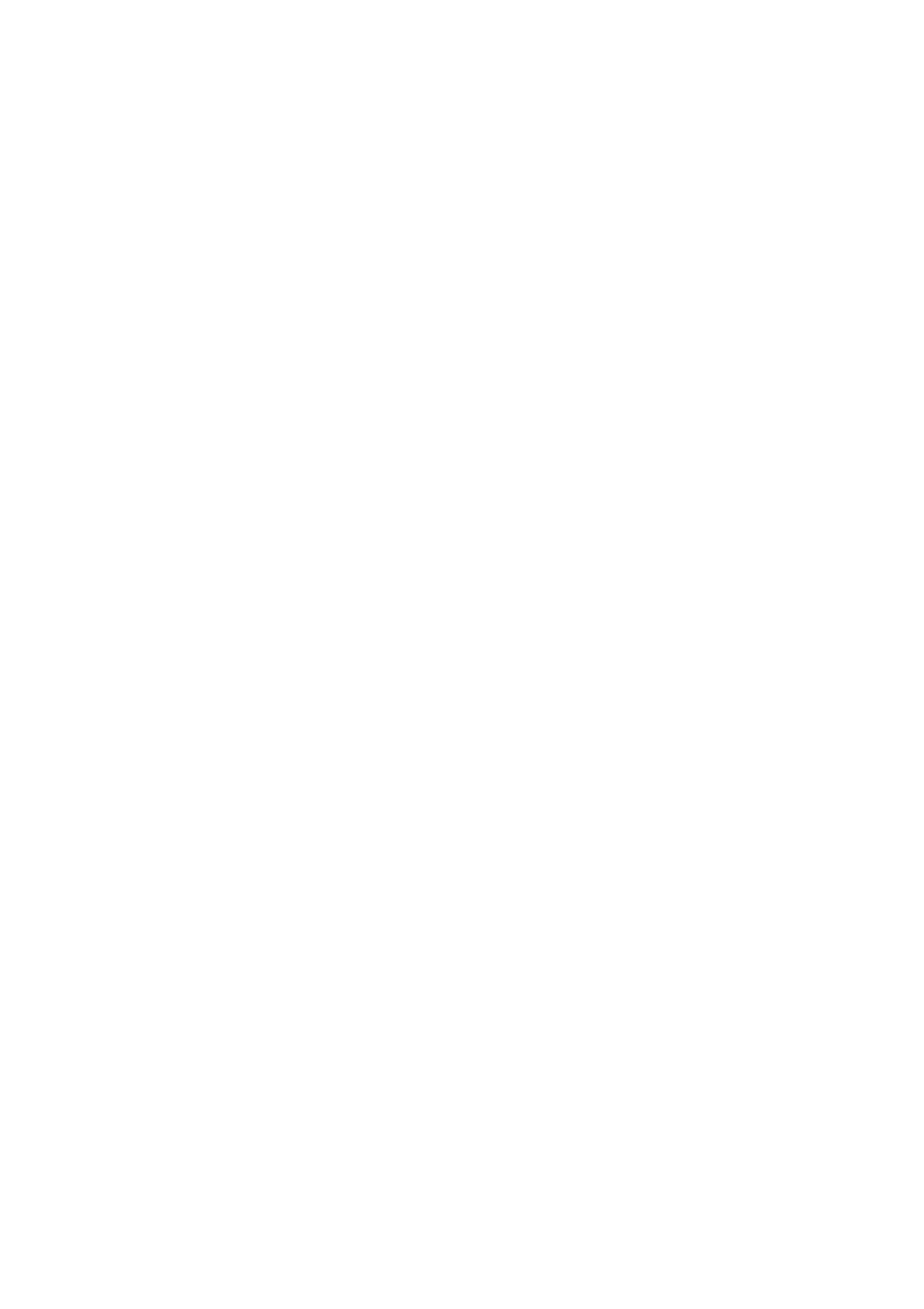### **Chapter 5: Conclusions**

This thesis is aimed at provided an empirical investigation of the role of intangible assets as crucial determinant of the economic and innovative performance of local areas. The analysis has been developed through three independent papers (Chapter 2, 3 and 4). Two of them addressed the role of human capital respectively in UK and Italy, while the third paper focused on the relevance of social capital in the Italian provinces.

Each paper builds on different relevant strands of literature: from traditional economic theory on the role of human capital and externalities as main source of endogenous growth (*Romer, 1986, Lucas, 1988*), to the theory and empirics of social capital (*Putnam, 1990, Granovetter, 1973, Keefer and Knack, 1997*) and some more recent contributions regarding the role of migration and externalities (*Breschi and Lissoni, 2000, Moretti, 2004, Duranton, 2007, Faggian, McCann, 2006, 2009*). Building on distinctive identification strategies the thesis provides reliable empirical evidences on the role of intangible assets. Each paper contributes to the current debate trying to identify the main gaps within the theory and to shed some more light on the causal mechanisms at play.

The first paper supported the existence of a positive effect associated to human capital externalities on the innovative performance of British local areas further extending the analysis to the identification of the channels through which these externalities may diffuse across space. The paper found significant and robust evidences of the role of skilled migration as crucial transmission mechanism of these valuable externalities, contributing to provide empirical evidences on a strongly debated issue within the economic geography literature.

The second paper contributes to the wide literature on the economic dividend of social capital focusing on the extensively analysed case of Italy. Despite referring to a strongly debated issue, the paper offers an original perspective of analysis focusing the empirical investigation to the effect of social capital on innovation rather than growth. This methodological choice allowed overcoming the traditional vagueness in the definition specifying a distinctive measure of social capital. Focusing on the network dimension of social capital and building on